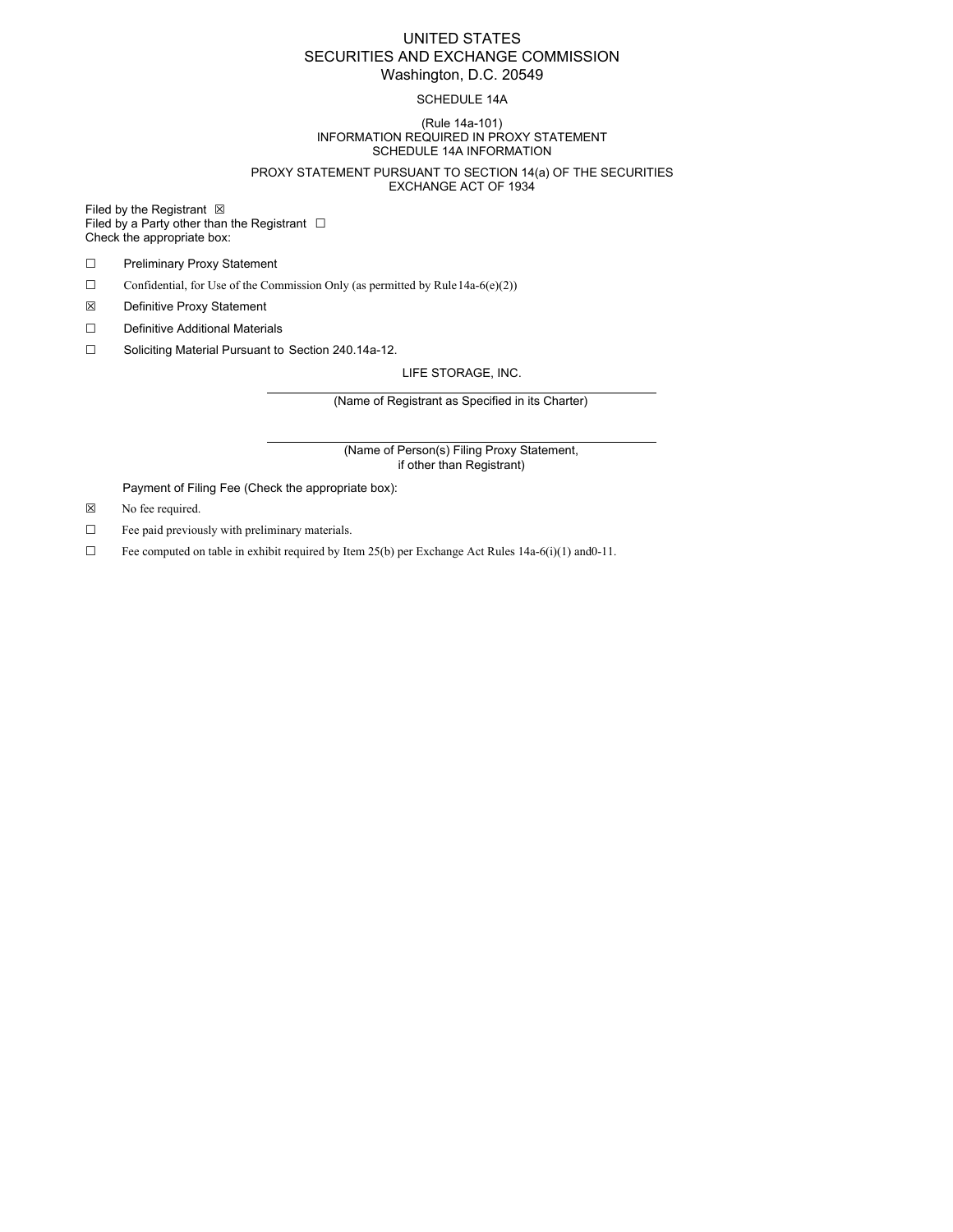

#### Fellow Shareholders,

We achieved numerous milestones in 2021 as we continued to successfully accelerate our growth during a record year for acquisitions. Notably, we crossed the 1,000-store threshold finishing the year at 1,076 self-storage locations across 35 states. Important to our continued success, we also achieved a record \$2.3 billion in wholly owned and joint venture acquisitions. We believe self-storage industry dynamics have never been better, and we are leveraging our expertise to take advantage of the favorable market conditions.

The credit for our results goes to the more than 2,000 team members who deliver exceptional results every day. I am very proud of what we accomplished together despite the pandemic related challenges we all faced. As a team, we are focused on the future and continue to move forward with our investment in people, process, and technology to anchor our path to long-term sustainable growth.

#### **Delivering strong results**

Our key to success has been a strategic focus on building accretive scale in both primary and secondary markets through a high quality, diversified portfolio approach and innovative use of technology. Highlights in 2021 include:

- \$15.9 billion enterprise value at December 31, 2021
- Dividend increase of 21% year-over-year to \$0.86 in 4Q 2021
- Same store revenue and net operating income year-over-year growth of 14.1% and 19.4%, respectively
- 98.5% total shareholder return for the year; up 232% over the past 5-years

#### **Sustainability growth core to our success**

Another milestone for Life Storage last year was the issuance of our first sustainability report (https://www.lifestorage.com/company/sustainability). Though it may have been our first formal report, our focus on improving our environmental footprint and engaging and advancing our workforce have always been at the heart of our organization. As such, we were honored in early 2022 to be named one of America's Best Midsize Employers by Forbes magazine and recognized by Morningstar as a Sustainalytics ESG Regional Top-Rated Company. In addition, we joined over 2,000 other organizations in signing the CEO Action Pledge for Diversity & Inclusion in the Workplace to demonstrate the entire organization's commitment to achieving measurable action and meaningful change in advancing diversity, equity, and inclusion in the workplace.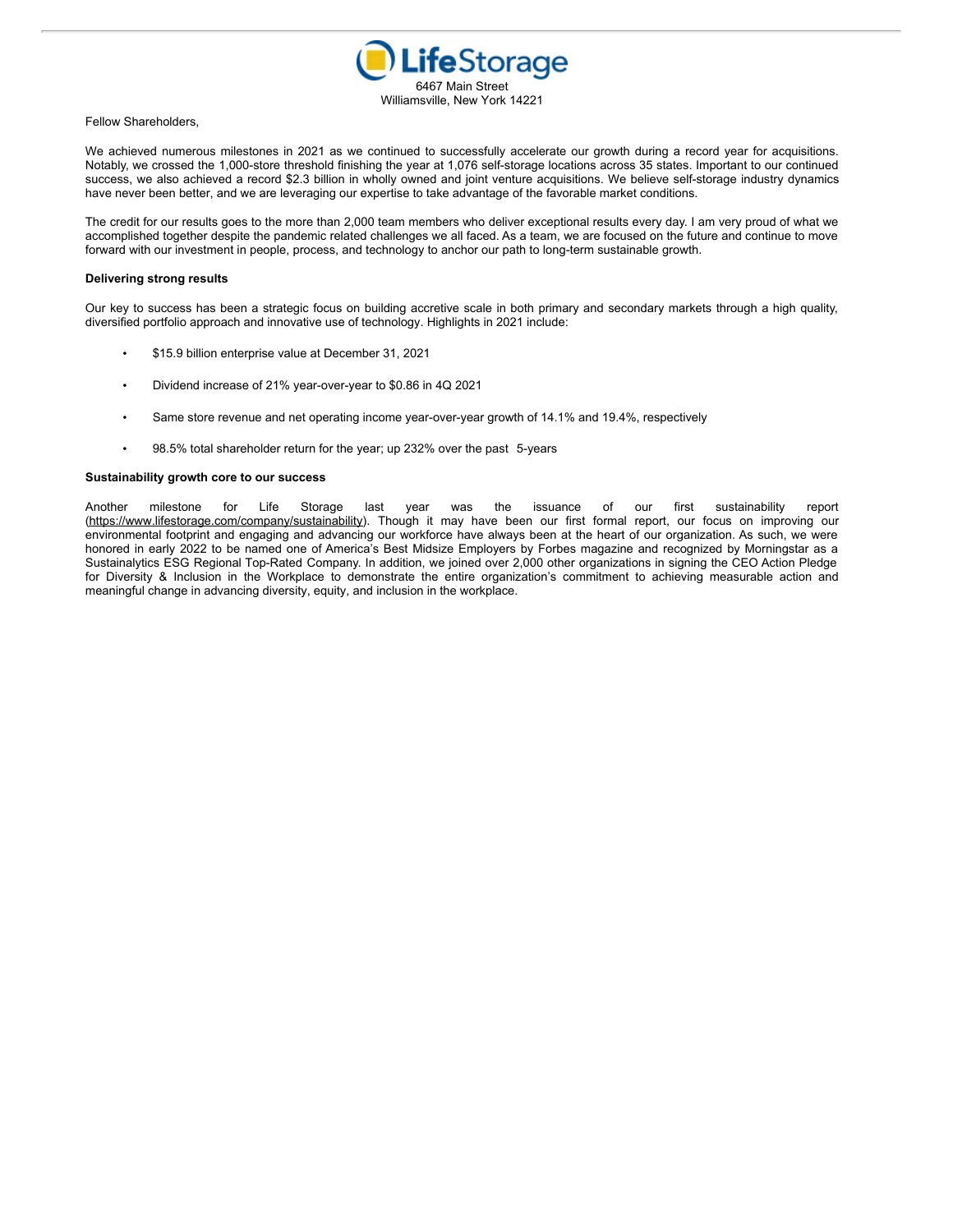

Source:Factset as of March 31, 2022

Our focus on managing effectively for the present and strategically investing for our future has translated into tangible results for our shareholders—as illustrated in the above total shareholder return chart. As we look ahead, our first-class team will continue to pursue and integrate a growing acquisition and third-party management pipeline. We believe we are well positioned to continue executing on our strategic initiatives to further grow shareholder value in 2022 and beyond.

On behalf of the entire Board, I thank you for your investment in our Company. We respectfully ask for your voting support on the items contained in this proxy.

Sincerely,

Mark G. Barberio *Non-Executive Chair of the Board*

April 14, 2022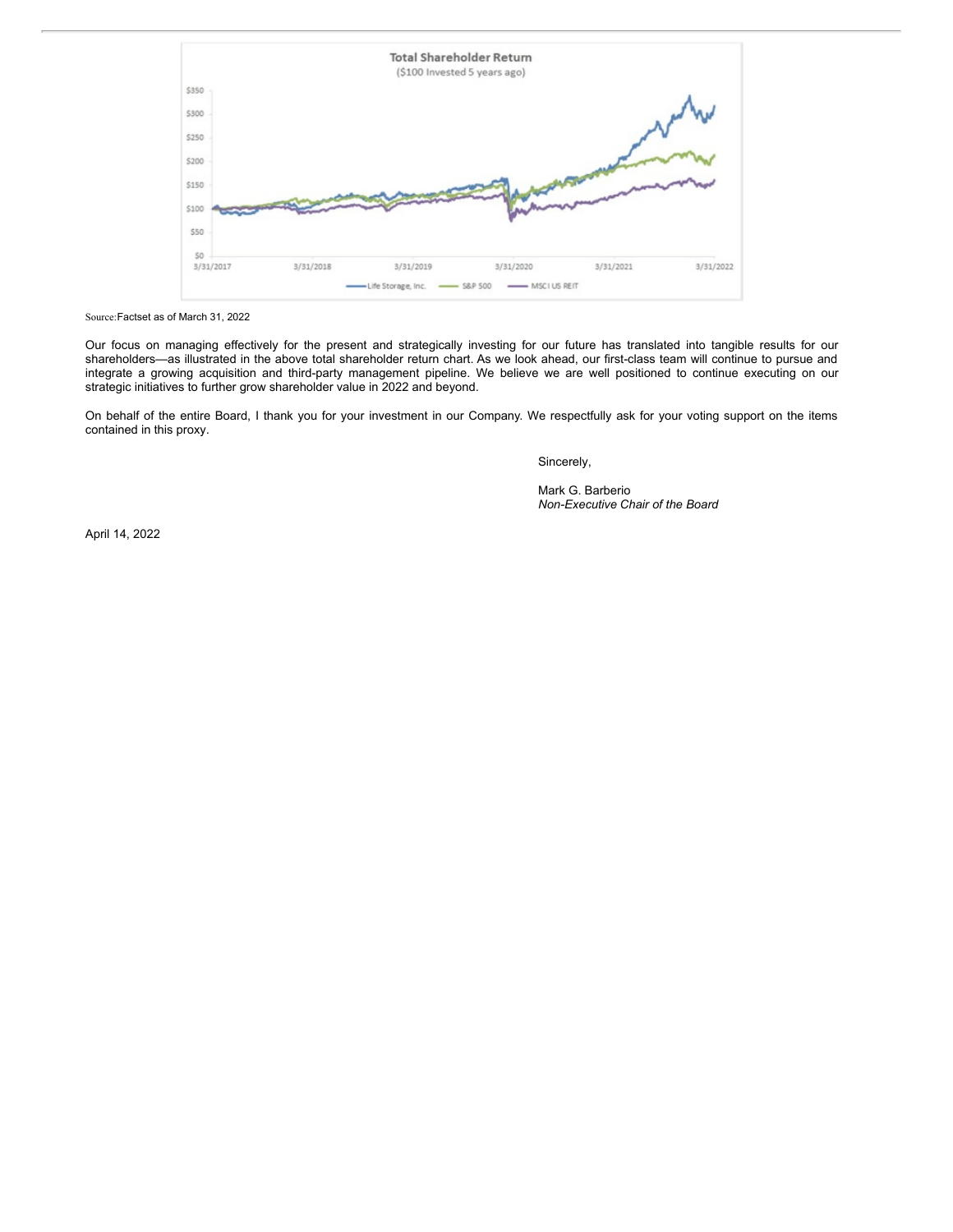

Dear Shareholders:

The Notice and Proxy Statement that follow contain details about our 2022 Annual Meeting of Shareholders (the "Annual Meeting"). Your proxy is being solicited by the Board of Directors of the Company. You will note that the Board of Directors of the Company recommends a vote "FOR" the election of eight directors to serve until the 2023 Annual Meeting of Shareholders, "FOR" the ratification of the appointment of Ernst & Young LLP as the independent registered public accounting firm of the Company for fiscal year 2022, and "FOR" the proposal to approve the compensation of the Company's executive officers.

This year's Annual Meeting will be a virtual meeting held exclusively online via live webcast and will not be held at a physical location. You will be able to attend the Annual Meeting, vote your shares electronically, and submit questions in writing during the meeting by visiting *www.virtualshareholdermeeting.com/LSI2022* and entering your unique voter identification number. Additional information regarding attending the Annual Meeting and voting your shares can be found in the Proxy Statement. The vote of every Shareholder is important, and we believe that hosting a virtual meeting will enable more of our Shareholders to attend and participate in the meeting since our Shareholders can participate from any location around the world with Internet access.

This Proxy Statement and form of proxy are first being made available to Shareholders on April 14, 2022.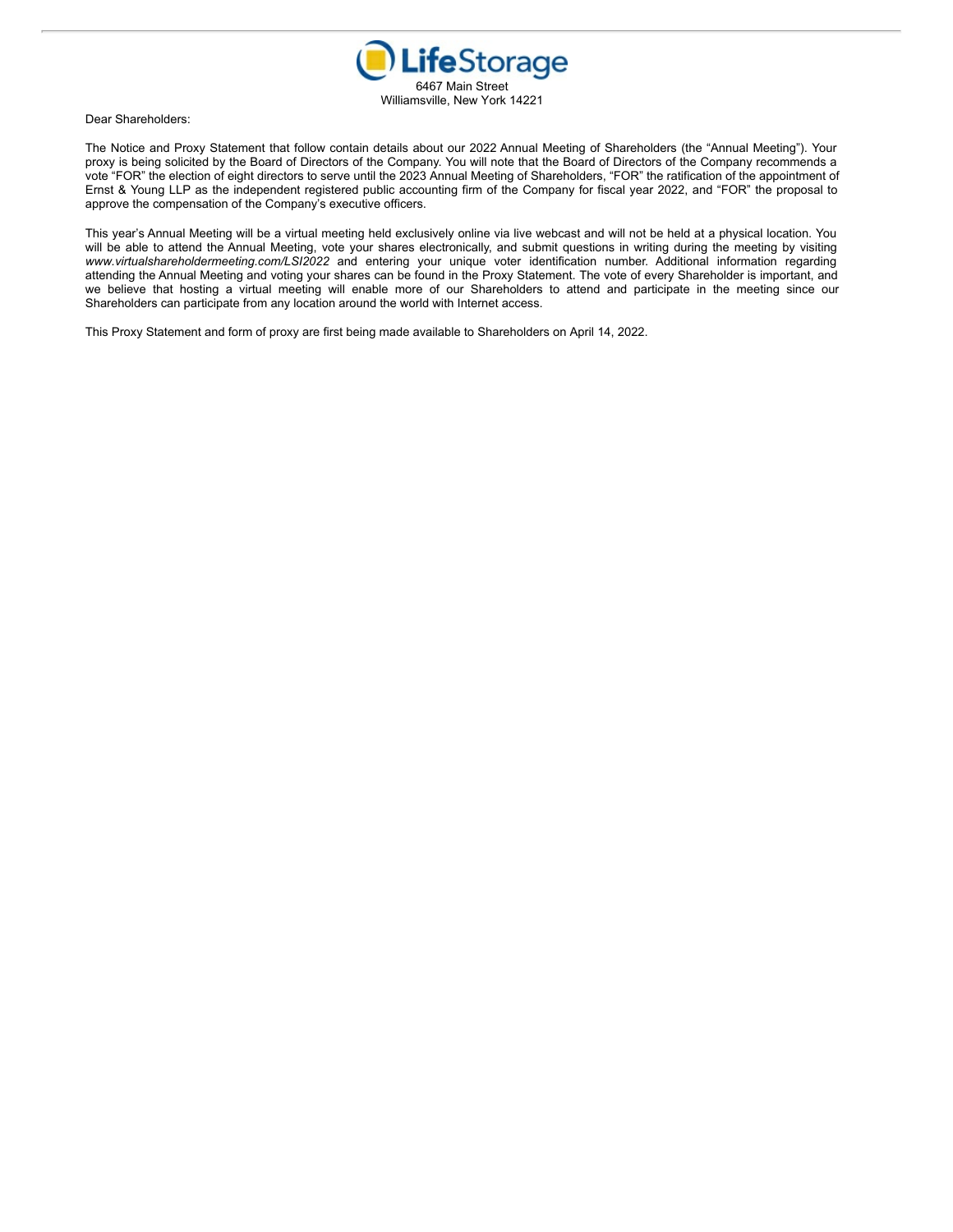

## NOTICE OF ANNUAL MEETING OF SHAREHOLDERS

**When: Thursday, May 26, 2022 • 9:00 a.m. (E.D.T.)**

NOTICE IS HEREBY GIVEN THAT the Annual Meeting of Shareholders of Life Storage, Inc. (the "Company" or "Life Storage"), which will be a virtual meeting accessible at *www.virtualshareholdermeeting.com/LSI2022*, will be held on Thursday, May 26, 2022, at 9:00 a.m. (E.D.T.), to consider and take action on the following:

#### **Items of Business:**

| <b>Meeting Agenda</b>                                                                                                                                                                                     | <b>Board Recommendation</b> |
|-----------------------------------------------------------------------------------------------------------------------------------------------------------------------------------------------------------|-----------------------------|
| 1. The election of the eight directors of the Company named in this Proxy Statement to hold office until<br>the next Annual Meeting of Shareholders and until their successors are elected and qualified. | <b>FOR</b> each nominee     |
|                                                                                                                                                                                                           |                             |
| 2. The ratification of the appointment of Ernst & Young LLP as the independent registered public<br>accounting firm for the Company for the fiscal year ending December 31, 2022.                         | <b>FOR</b>                  |
|                                                                                                                                                                                                           |                             |
| 3. A proposal to approve (on a non-binding basis) the compensation of the Company's executive<br>officers.                                                                                                | <b>FOR</b>                  |
|                                                                                                                                                                                                           |                             |

4. The transaction of such other business as may properly come before the meeting or any adjournments thereof.

#### **Record Date:**

FURTHER NOTICE IS HEREBY GIVEN that the stock transfer books of the Company will not be closed, but only Shareholders of record at the close of business on March 29, 2022 will be entitled to notice of the meeting and to vote at the meeting.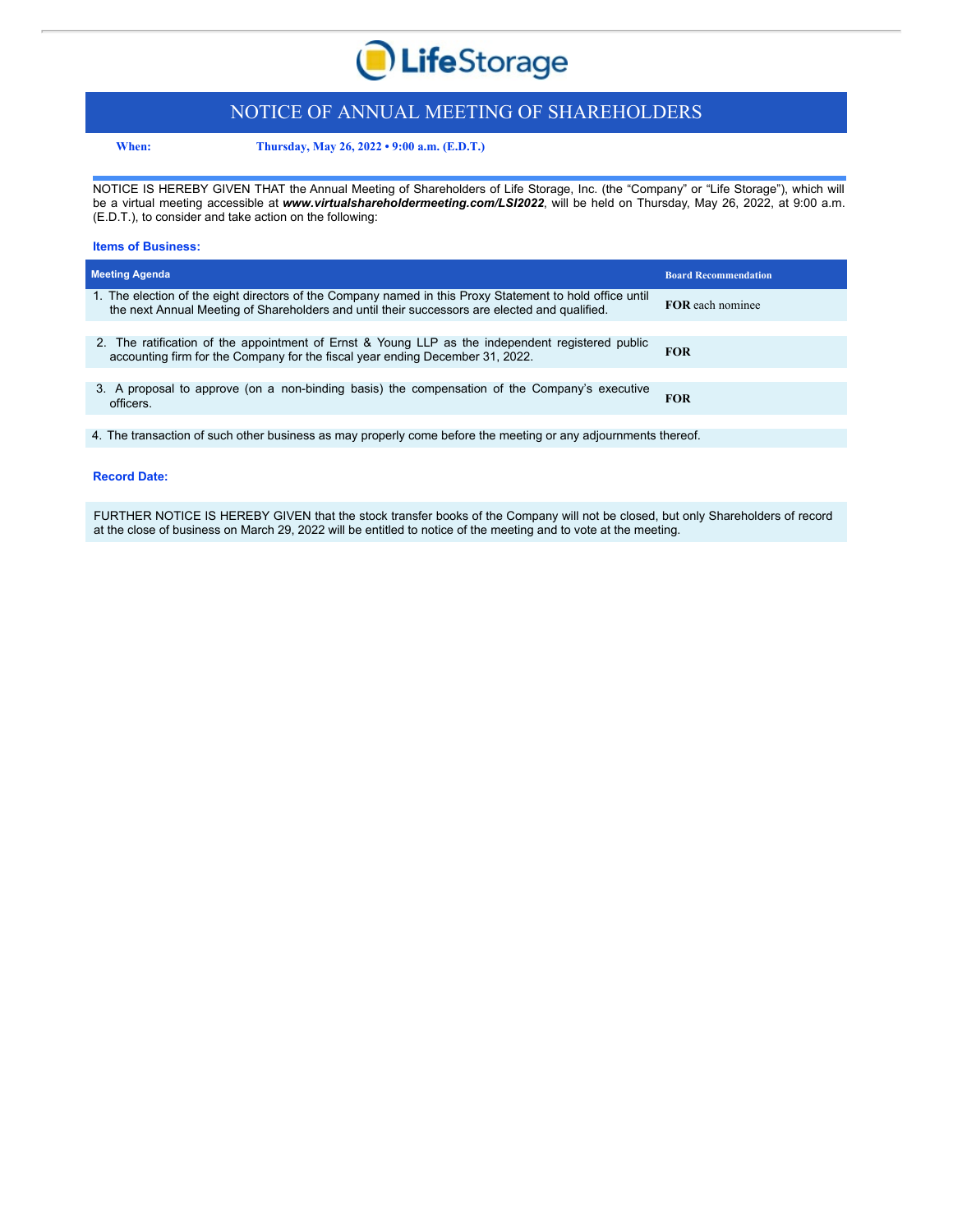#### **Voting:**

Even if you plan to attend the Annual Meeting virtually, we ask you to please complete, sign and return the enclosed proxy card or vote your shares by telephone or over the Internet. If you will need special assistance at the meeting, please contact Life Storage Investor Relations at (716) 633-1850. Please note that the Annual Meeting will only be held virtually, and there will be no physical meeting.

The Company is furnishing its proxy statement, proxy and Annual Report on Form 10-K for the year ended December 31, 2021 (the "2021 Annual Report") to you electronically via the Internet, instead of mailing printed copies of such materials to each Shareholder. The Company has sent to its Shareholders a Notice of Internet Availability of Proxy Materials that provides instructions on how to access its proxy materials on the Internet, how you can request and receive a paper copy of the proxy statement, 2021 Annual Report and proxy for the Annual Meeting, and how to vote online at www.proxyvote.com. Shareholders can also call 1-800-579-1639 to request proxy materials or 1-800-690-6903 to vote by telephone.

By Order of the Board of Directors,

Andrew J. Gregoire *Secretary*

Williamsville, New York April 14, 2022

Important Notice Regarding the Availability of Proxy Materials for the Shareholder Meeting to be held on May 26, 2022

The Proxy Statement and Annual Report on Form 10-K for the year ended December 31, 2021 are available at **www.proxyvote.com**.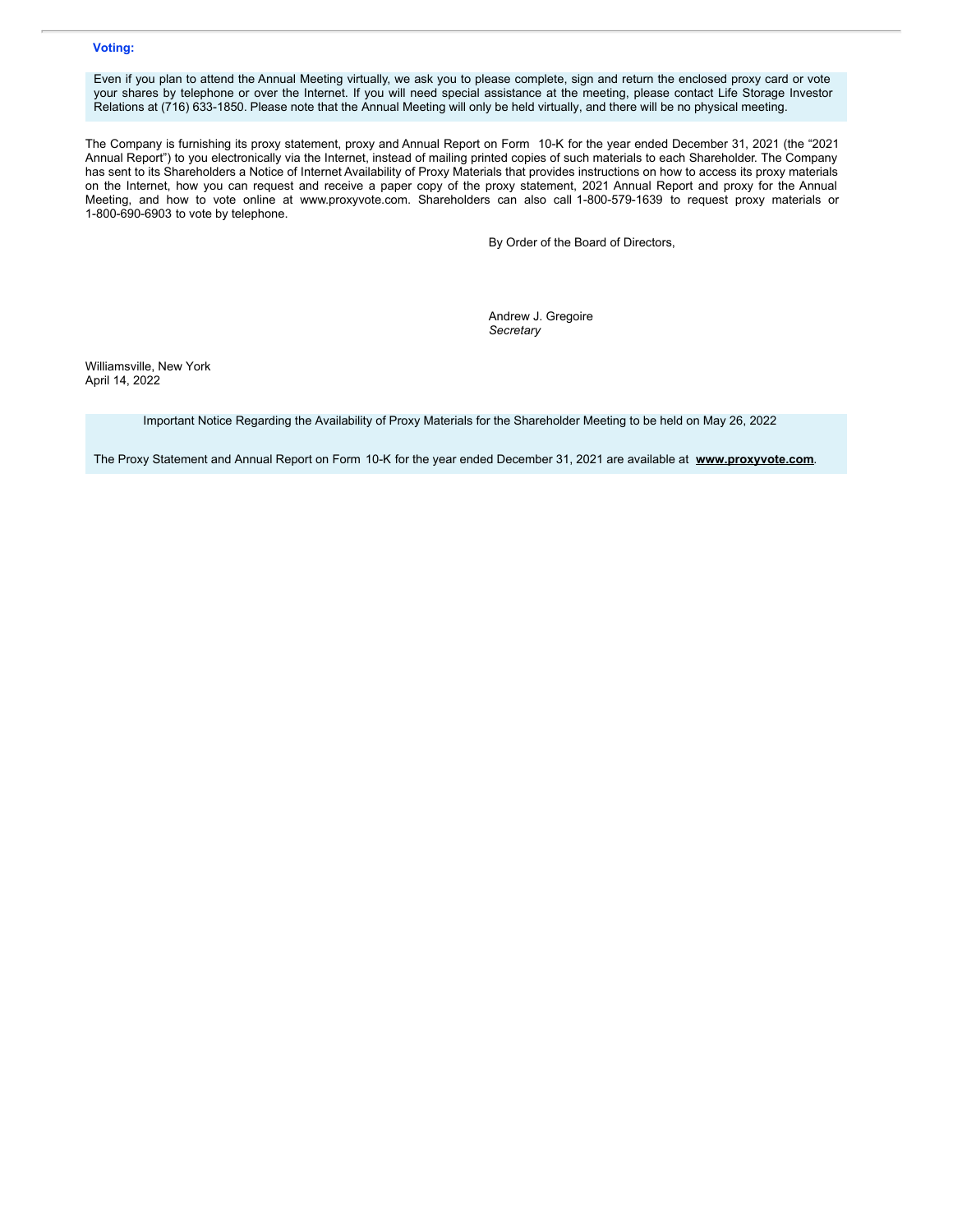

# **PROXY STATEMENT SUMMARY**

This summary highlights information contained elsewhere in this Proxy Statement and does not contain all the information that you should consider. You should read the entire Proxy Statement carefully before voting. We intend to mail proxy materials to our shareholders on or about April 14, 2022.

This Proxy Statement and the form of proxy are furnished in connection with the solicitation of proxies on behalf of the Board of Directors (the "Board of Directors" or the "Board") of Life Storage, Inc. (the "Company") for the 2022 Annual Meeting of Shareholders (the "Annual Meeting") to be held virtually over the Internet on Thursday, May 26, 2022 at 9:00 a.m. (E.D.T.), and at any adjournment thereof, for the purposes set forth in the accompanying Notice of Annual Meeting of Shareholders. No physical meeting will be held. You will be able to attend the Annual Meeting, vote your shares electronically, and submit your questions during the live webcast of the Annual Meeting by visiting *www.virtualshareholdermeeting.com/LSI2022* and entering your unique voter identification number. This Proxy Statement and form of proxy are first being made available to Shareholders on April 14, 2022.

## **Voting Matters**

| <b>Meeting Agenda</b>                                                                                         |                                       | <b>Board Recommendation</b> |
|---------------------------------------------------------------------------------------------------------------|---------------------------------------|-----------------------------|
| 1. Election of Directors                                                                                      |                                       | <b>FOR</b> each nominee     |
|                                                                                                               |                                       |                             |
| 2. Ratify the Appointment of Ernst & Young LLP as our Independent Registered Public<br><b>Accounting Firm</b> |                                       | <b>FOR</b>                  |
|                                                                                                               |                                       |                             |
| 3. Advisory Vote to Approve Compensation of the Company's Executive Officers                                  |                                       | <b>FOR</b>                  |
|                                                                                                               | Life Storage Jne 2022 Provy Statement |                             |

Storage, Inc.

 $- 1 -$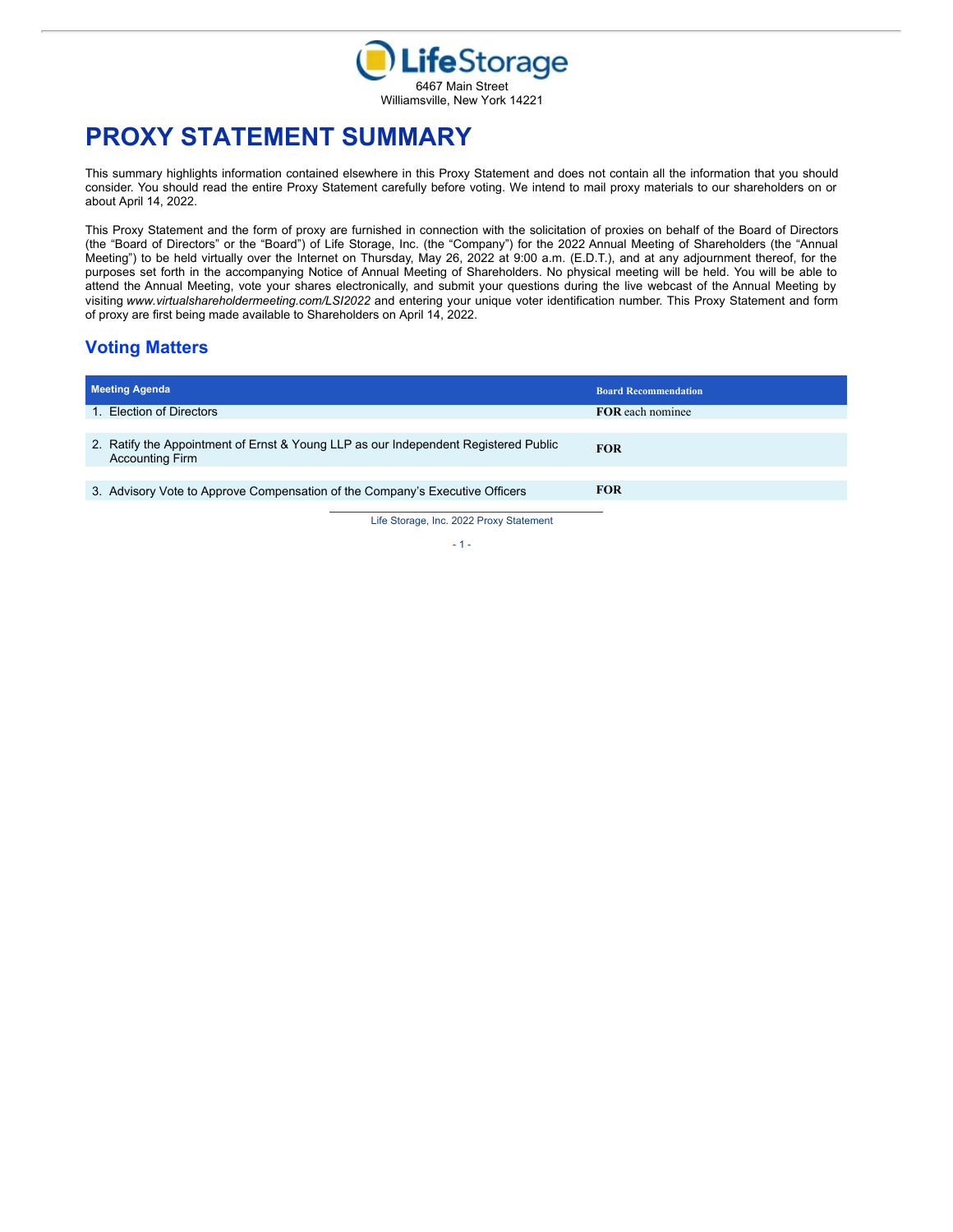# **COMPANY BRIEF**



## **Life Storage Locations as of December 31, 2021**

| \$15.9 Billion<br><b>Enterprise Value</b> | Over 1,075 Stores in 35<br><b>States</b>                                       | 35+ Years in<br>Self-Storage<br><b>Business</b>                |
|-------------------------------------------|--------------------------------------------------------------------------------|----------------------------------------------------------------|
| 232% 5-Year<br><b>Total Return</b>        | 367 Properties Managed<br>for Joint Venture and<br><b>Third-Party Entities</b> | 58% Quarterly<br><b>Dividend Increase</b><br>Over Past 5 Years |
| 93.9% Same Store<br>Quarter-End Occupancy | <b>Investment Grade</b><br>Rated<br>Moody's: Baa2<br><b>S&amp;P: BBB</b>       | 4.5X<br>Debt to EBITDA                                         |

As of 12/31/21

Life Storage, Inc. 2022 Proxy Statement

 $- 2 -$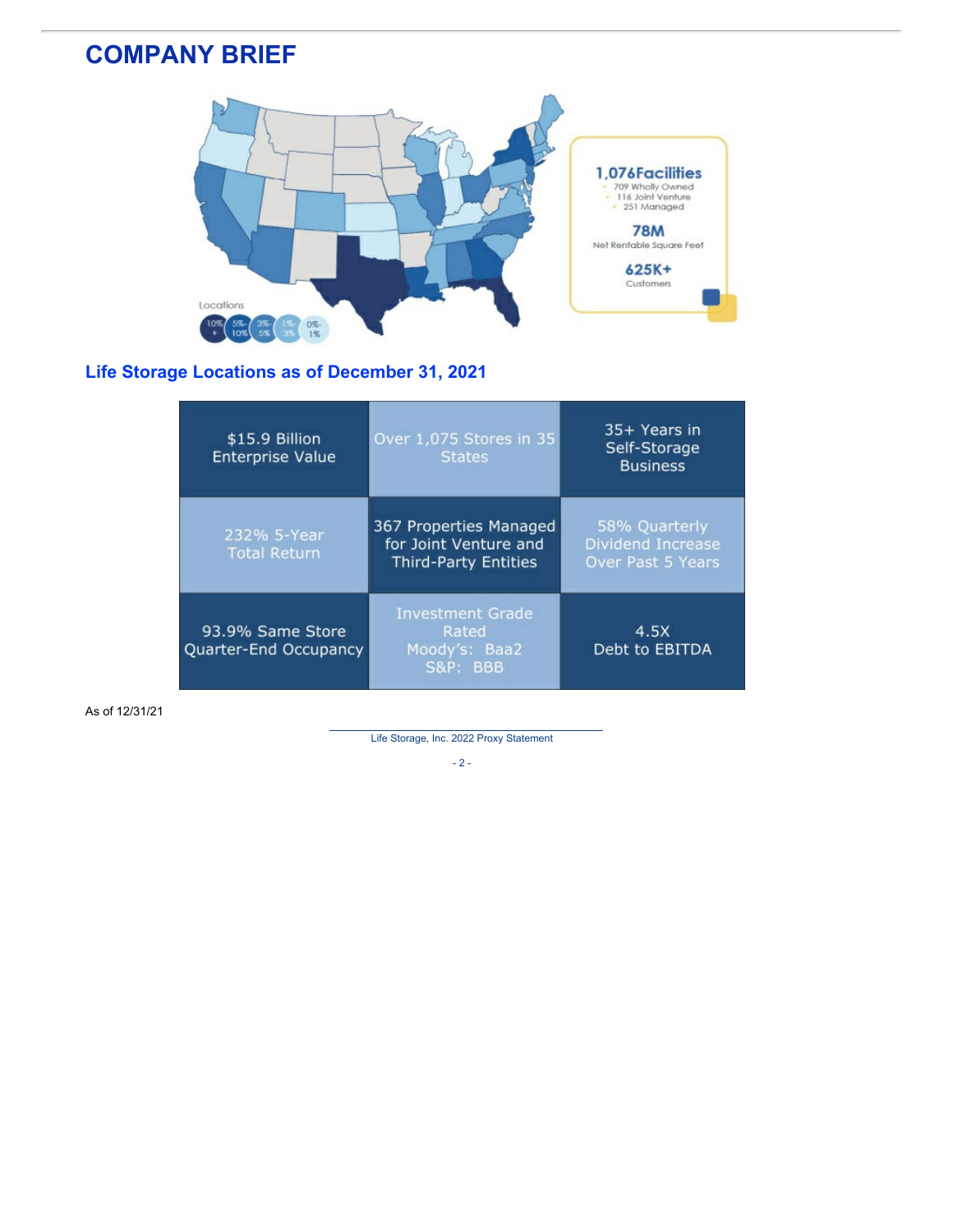# **OUR DIRECTORS PROPOSAL 1. ELECTION OF DIRECTORS**

## **WHAT DID WE DO?**

2021 was a year of record setting performance that saw our total shareholder return for the year reach 98.5% while we grew our adjusted funds from operations per share by 27.7%. We, the members of the Board, came together with our senior leadership team to continue our investment in people, process and technology as we continue to move forward and chart our path for long-term sustainable growth that we anchor in our core values of teamwork, respect, accountability, integrity and innovation. At Life Storage, starting with our Board, we believe that doing right by our stakeholders can and should mean doing good for our world. Our guiding principles that begin with our Board not only support our conduct in business and operations, but also ensure we consistently deliver long-term value to all of our stakeholders, including our employees, customers, communities and shareholders.

A few highlights of our leadership focus include:

- We continued to focus on and address pandemic related challenges, remaining focused on the health and safety of our people, liquidity, and financial performance, on our ability to serve customers' changing needs, and on the security of our leading technology platforms.
- We continued our comprehensive enterprise risk management identification and mitigation efforts.
- We identified and set comprehensive strategic goals for senior leadership to continue to enhance our review and governance on executive compensation while ensuring our goals align the Company's progress to long-term sustainable growth.
- We ensured robust focus on cybersecurity strategy and measures were in-place to protect against unwanted network intrusions.
- We reinforced emphasis on Environmental, Social and Governance objectives, including fostering diversity of people and ideas, both among our Board and within the Company as we continue to execute on our diversity, equality, and inclusion initiatives.
- We continue to focus on our own governance, including succession planning for our Board with a commitment to ensure our Board has diverse representation and perspective when considering candidates. We ensure we maintain an appropriate and comprehensive mix of skills and diversity on our Board. In 2021, we welcomed Susan Harnett to our Board, replacing Charles Lannon, one of the visionary founders of our Company.
- We continued to expand and evolve our human capital management practices, including those designed to create and maintain a diverse and inclusive work environment. Our diversity, equality and inclusion program helps us cast a wide net to attract diverse and creative talent and create an environment where their differences become our strengths.

Life Storage, Inc. 2022 Proxy Statement

- 3 -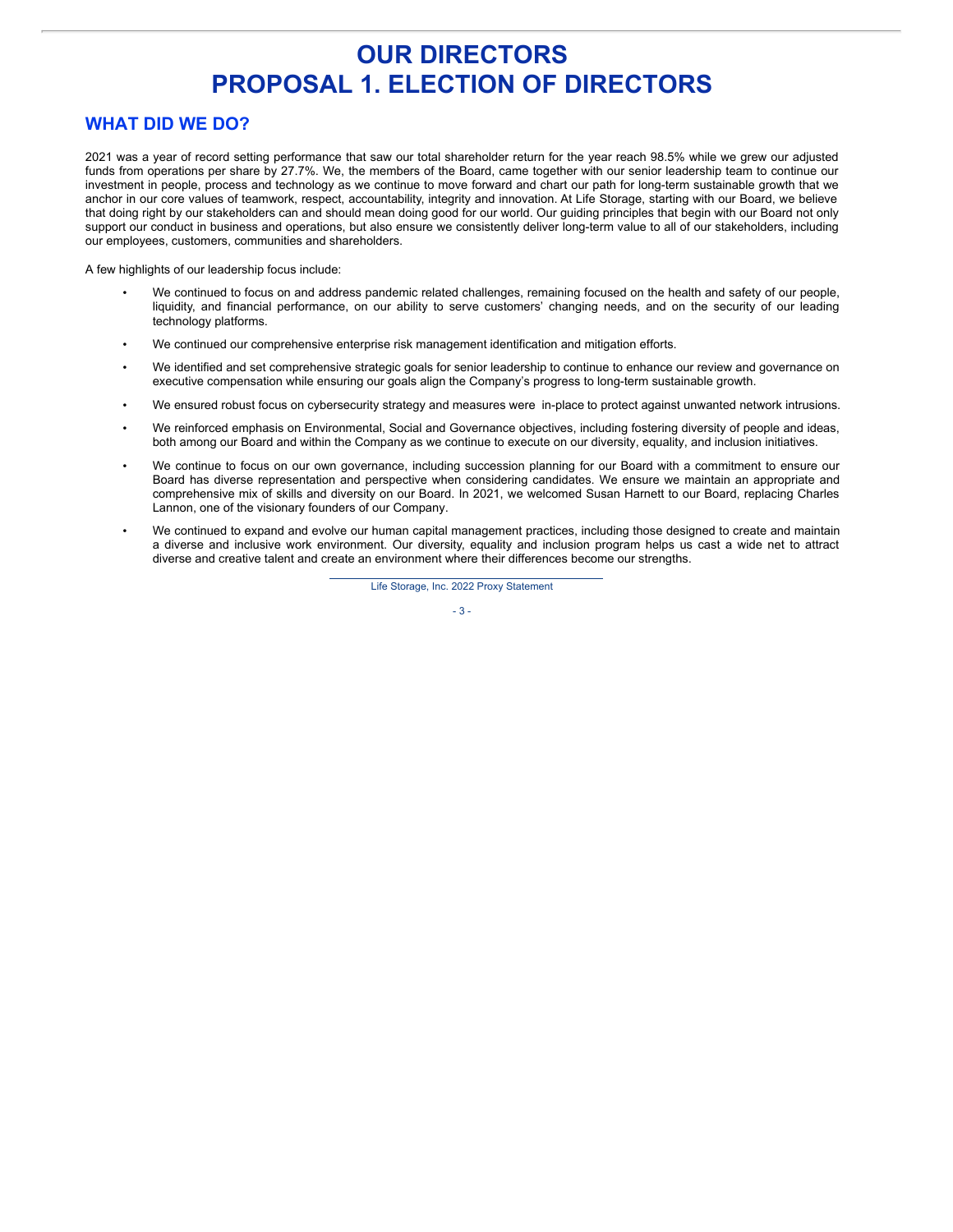- We remain focused on sustainable, efficient power generation through solar arrays and utilizing energy efficient standards throughout our self-storage facilities. This is an example of aligning ourselves with investors who both want to create value and make the world a better place.
- We continue to oversee progress on compensation plans that have consistently drawn more than 94% shareholder support.

With this background we encourage you to review our individual bios to get a fuller picture of what each of us brings to the boardroom to serve you, Life Storage's shareholders.

## **WHO WE ARE**

## **Nominees for Election to the Board of Directors**

Effective as of the date of the Company's 2021 annual meeting, the size of the Board was reduced from nine to eight. As such, the number of directors to be elected at the Annual Meeting will be eight.

As reflected in the skills and demographics matrix and accompanying charts below, the nominees for election to the Board of Directors listed below bring a diverse array of attributes, skills and experiences to Life Storage that we believe are important and that led to the conclusion that such nominee should serve as a member of the Board of Directors. Among our eight nominees for election to the Board, two are female, and two self-identify as individuals from an underrepresented community (meaning, an individual who self-identifies as Black, African American, Hispanic, Latino, Native American, Alaska Native and Indigenous, Asian American, Native Hawaiian and Pacific Islander, Middle Eastern, North African or who self-identifies as lesbian, gay, bisexual, transgender, queer, gender non-conforming, or non-binary (LGBTQ+)).1 All nominees are presently members of the Board of Directors.

Life Storage, Inc. 2022 Proxy Statement

 $-4 -$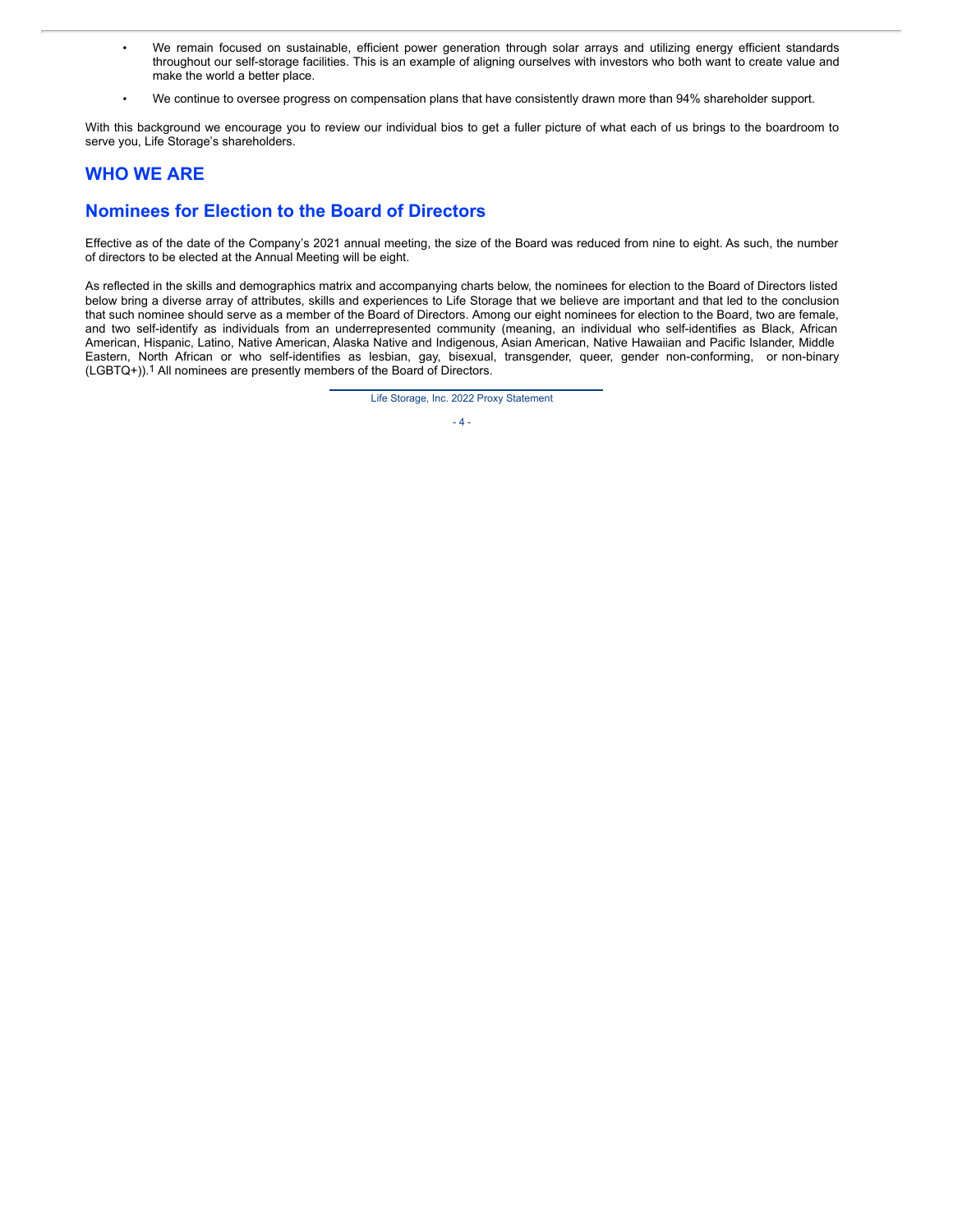| Knowledge, Skills<br>and Experience | Mark G.<br><b>Barberio</b> | Joseph V.<br><b>Saffire</b> | <b>Stephen R.</b><br><b>Rusmisel</b> | Arthur L.<br>Havener, Jr. | <b>Dana</b><br><b>Hamilton</b> | Edward J.<br><b>Pettinella</b> | David L.<br><b>Rogers</b> | <b>Susan</b><br><b>Harnett</b> |
|-------------------------------------|----------------------------|-----------------------------|--------------------------------------|---------------------------|--------------------------------|--------------------------------|---------------------------|--------------------------------|
| <b>Operational Strategy</b>         |                            |                             |                                      |                           |                                |                                |                           |                                |
| Development and                     |                            |                             |                                      |                           |                                |                                |                           |                                |
| <b>Risk Management</b>              | X                          | X                           | $\mathbf{X}$                         | X                         | X                              | X                              | X                         | X                              |
| <b>Real Estate</b>                  | $\overline{X}$             | $\overline{\mathbf{X}}$     |                                      | $\overline{X}$            | $\overline{X}$                 | $\overline{X}$                 | $\overline{X}$            |                                |
| Self-Storage                        |                            | X                           | $\mathbf X$                          | X                         |                                |                                | X                         |                                |
| Financial Literacy                  | X                          | X                           | $\mathbf X$                          | $\mathbf X$               | X                              | X                              | X                         | X                              |
| <b>Finance and Capital</b>          |                            |                             |                                      |                           |                                |                                |                           |                                |
| <b>Markets</b>                      | $\mathbf{X}$               | X                           | $\mathbf X$                          | X                         | X                              | X                              | X                         | X                              |
| Corporate                           |                            |                             |                                      |                           |                                |                                |                           |                                |
| Governance                          |                            |                             |                                      |                           |                                |                                |                           |                                |
| and Compensation                    | X                          |                             | $\mathbf X$                          | X                         | X                              | X                              |                           | X                              |
| <b>Public Company</b>               |                            |                             |                                      |                           |                                |                                |                           |                                |
| Executive                           | $\mathbf{X}$               | X                           |                                      |                           | X                              | X                              | $\mathbf{X}$              | X                              |
| Public Company                      |                            |                             |                                      |                           |                                |                                |                           |                                |
| Board*                              | $\mathbf X$                |                             |                                      | X                         | X                              | $\mathbf X$                    |                           | X                              |
| Demographics                        |                            |                             |                                      |                           |                                |                                |                           |                                |
| Underrepresented                    |                            |                             |                                      |                           |                                |                                |                           |                                |
| Communities                         |                            |                             |                                      |                           |                                |                                |                           |                                |
| Black/African American              |                            |                             |                                      |                           |                                |                                |                           |                                |
| Asian/Pacific-Islander              |                            |                             |                                      |                           |                                |                                |                           |                                |
| White/Caucasian                     | $\overline{X}$             |                             |                                      | $\mathbf X$               | X                              | X                              | $\mathbf{X}$              | X                              |
| Hispanic/Latino                     |                            |                             |                                      |                           |                                |                                |                           |                                |
| Native American/ Alaska Native      |                            |                             | $\mathbf{x}$                         |                           |                                |                                |                           |                                |
| Middle Eastern/North African        |                            | $\overline{X}$              |                                      |                           |                                |                                |                           |                                |
| Gender                              |                            |                             |                                      |                           |                                |                                |                           |                                |
| Male                                | $\mathbf{X}$               | X                           | $\mathbf{X}$                         | X                         |                                | X                              | X                         |                                |
| Female                              |                            |                             |                                      |                           | $\overline{X}$                 |                                |                           | $\overline{X}$                 |
| LGTBQ+                              |                            |                             |                                      |                           |                                |                                |                           |                                |
| <b>Board Tenure</b>                 |                            |                             |                                      |                           |                                |                                |                           |                                |
| Years                               | $\overline{7}$             | 3                           | 10                                   | $\tau$                    | $\overline{4}$                 | $\overline{4}$                 | $\overline{4}$            |                                |

\* Other than the Company.

1 Life Storage's definition of "underrepresented communities" follows guidance from a number of governmental and investor organizations on this topic – defining race/ethnic diversity at the BOD level – including the Office of Management and Budget (OMB), SEC, Nasdaq, and investor advisory firms Glass Lewis and Institutional Shareholder Services.

Life Storage, Inc. 2022 Proxy Statement

$$
\sim 5 \sim
$$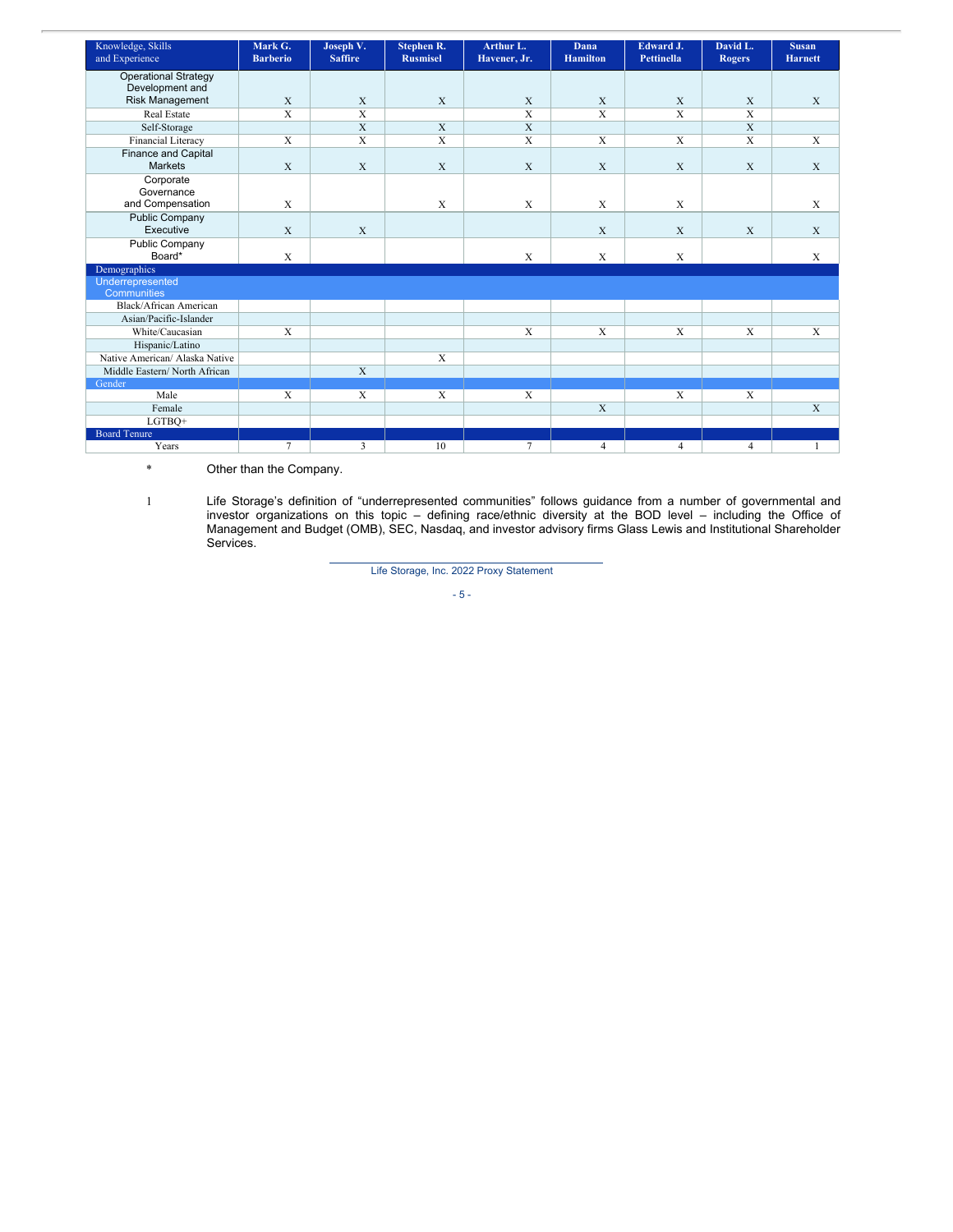

\* Diversity includes females and self-identification as a member of an underrepresented community as defined above.

The Board of Directors is soliciting proxies herein and it is intended that such proxies will, unless otherwise directed, be voted to elect the nominees for director named below. Our bylaws provide that in an uncontested election, the affirmative vote of a majority of the total of votes cast for or withheld as to a nominee at a meeting at which a quorum is present is necessary for the election of a director. For purposes of the election of directors, abstentions and broker non-votes, if any, will not be counted as votes cast and will have no effect on the result of the vote, although they will be considered present for the purpose of determining the presence of a quorum.

The nominees herein will, if elected, hold office until the next succeeding Annual Meeting of Shareholders and until their successors are duly elected and qualified. In the event any nominee becomes unavailable to stand for election, it is intended that the persons named in the proxy may vote for a substitute recommended by the Nominating, Governance and Corporate Responsibility Committee of the Board of Directors subject to Board approval. Alternatively, the Board may reduce the size of the Board or may determine to leave the vacancy unfilled. The Board of Directors has no reason to believe that any of the nominees will be unable to serve as directors.

Life Storage, Inc. 2022 Proxy Statement

- 6 -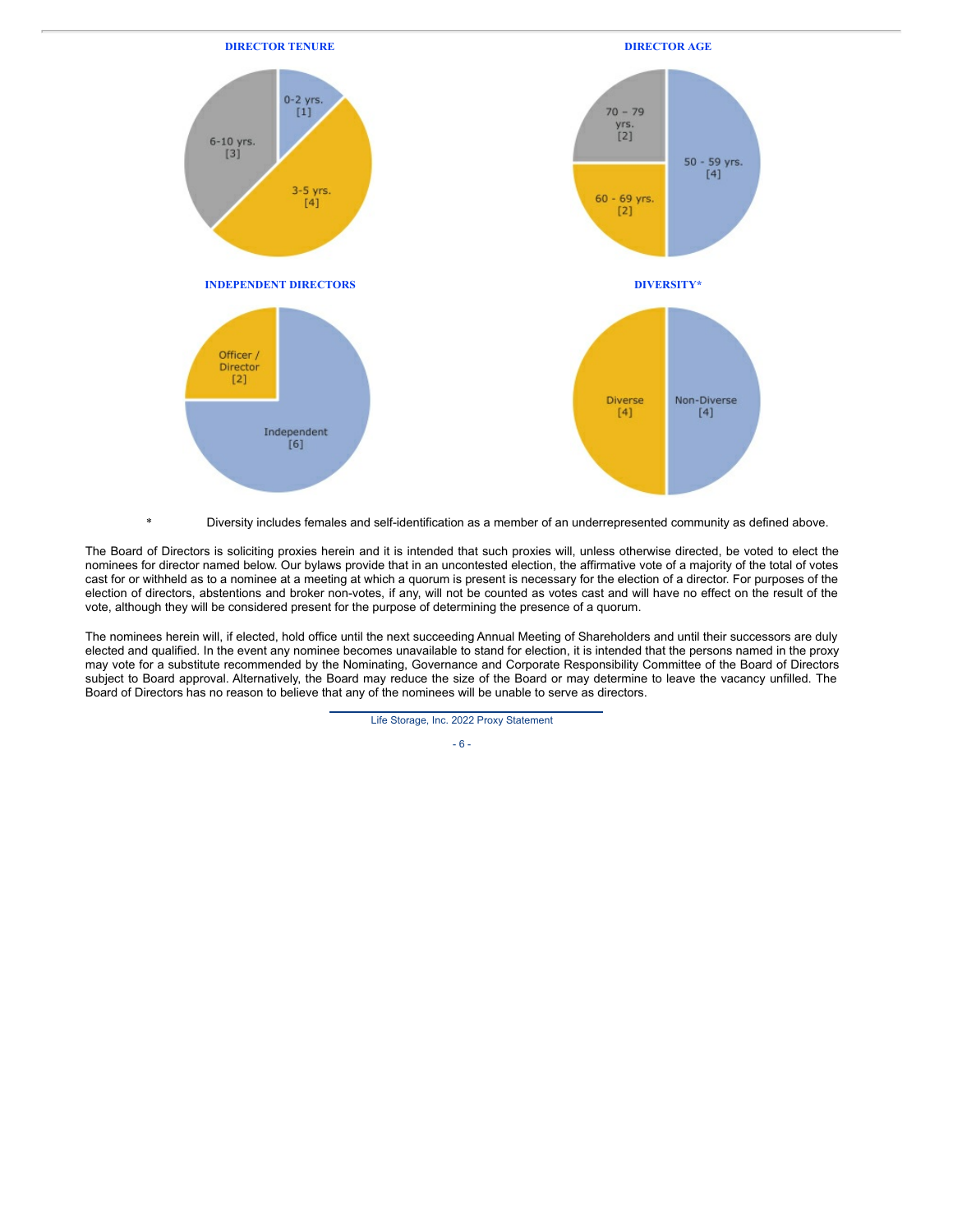## **Mark G. Barberio**

Age: 59 Chairman of the Board

Independent: Yes

Director Since: 2015

**Experience:**

- Principal, Markapital, LLC, a business and M&A consulting firm  $(2013 - present)$
- Co-Chief Executive Officer, Mark IV, LLC (now Dayco, LLC), a global diversified manufacturing company (2009 – 2013); Chief Financial Officer (2004 – 2013); joined 1985

#### **Other Boards:**

- Gibraltar Industries, Inc., a publicly listed leading manufacturer and distributor of building products (present)
- Endo International plc, a publicly listed pharmaceutical company; non-executive Chair (present)
- Rochester Institute of Technology Board of Trustees (present)
- Exide Technologies, a privately held global battery manufacturer and distributor (2015 – 2020)
- Paragon Offshore Limited, an oil and gas drilling company (2017 – 2018)

#### **Qualification Experience:**

- Strategic development
- Finance and capital markets
- Management and operations
- Real estate
- Investor relations



**Joseph V. Saffire** Age: 52 CEO and Director Independent: No Director Since: 2019

#### **Experience:**

- Chief Executive Officer, the Company (March 1, 2019 present); Chief Investment Officer of the Company (November 2017 – February 2019)
- Executive Vice President and Head of Commercial Banking, First Niagara Bank (2014 – 2016)
- Executive Vice President and Head of Global Banking for Europe, the Middle East and Africa, Wells Fargo Bank  $(2012 - 2014)$
- Chief Operating Officer and Head of International Corporate and Commercial Banking in Germany, HSBC Bank plc (2010 to 2012); Executive Vice President and Regional President – Corporate and Commercial Banking in the United States (2007 – 2010); joined 1992

#### **Qualification Experience:**

- Strategic development
- Finance and capital markets
- Management and operations
- Real estate
- Investor relations

Life Storage, Inc. 2022 Proxy Statement

- 7 -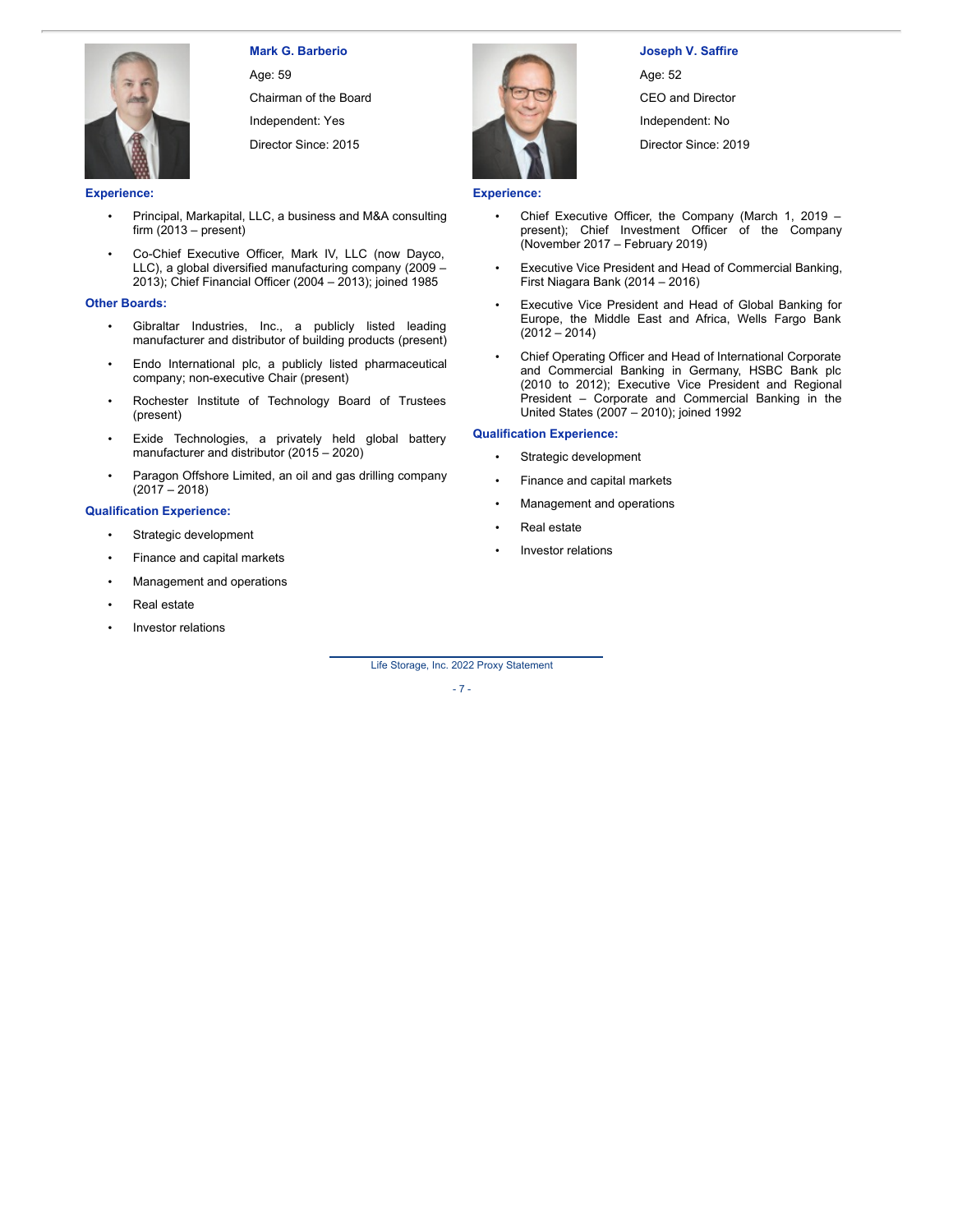

Age: 76 Director Independent: Yes

Director Since: 2012

#### **Experience**

- Founder and principal, V1 Funding LP, a consulting and private investment firm (2019 – present)
- Partner, Pillsbury, Winthrop, Shaw, Pittman LLC (and its predecessor firm, Winthrop, Stimson, Putnam & Roberts)  $(1980 - 2016)$
- During his more than 45 years as an attorney, counseled clients in general corporate, securities, and business matters, with an emphasis on M&A, provided advice to audit committees of public companies, and made numerous presentations to boards of directors regarding board fiduciary duties, corporate governance matters, risk management and transactional matters
- Lectured and published numerous articles on corporate governance and transactional issues

#### **Other Boards:**

- Church of the Blessed Sacrament Board of Trustees; finance counsel chair (present)
- The Swedish American Chamber of Commerce of New York, Inc. (2006 – 2011)

#### **Qualification Experience:**

- Corporate governance
- Accounting and finance
- Enterprise risk management
- Strategic and transactional matters



### **Arthur L. Havener, Jr.**

Age: 55 Director

Independent: Yes

Director Since: 2015

#### **Experience:**

- Principal, Stampede Capital LLC, a real estate advisory and investment firm (2007 – present)
- Vice President and head of real estate, A.G. Edwards and Sons Inc. (2002 – 2007)
- Graduate Director Education Program Institute of Corporate Directors

#### **Other Boards:**

- Nobility Homes, Inc., a builder and retailer of manufactured homes (present)
- Boardwalk REIT, a public Canadian Real Estate Investment Trust, Lead Trustee (present, not standing for reelection at 2022 annual meeting)
- MDC North American Real Estate Fund I, a private real estate equity fund (2007 – 2009)
- Alderman and Chair of the Finance Committee in the municipality of Sunset Hills, Missouri (formerly)

#### **Qualification Experience:**

- Real estate
- Corporate governance
- Private equity
- Finance and capital markets
- REIT strategy

Life Storage, Inc. 2022 Proxy Statement

#### - 8 -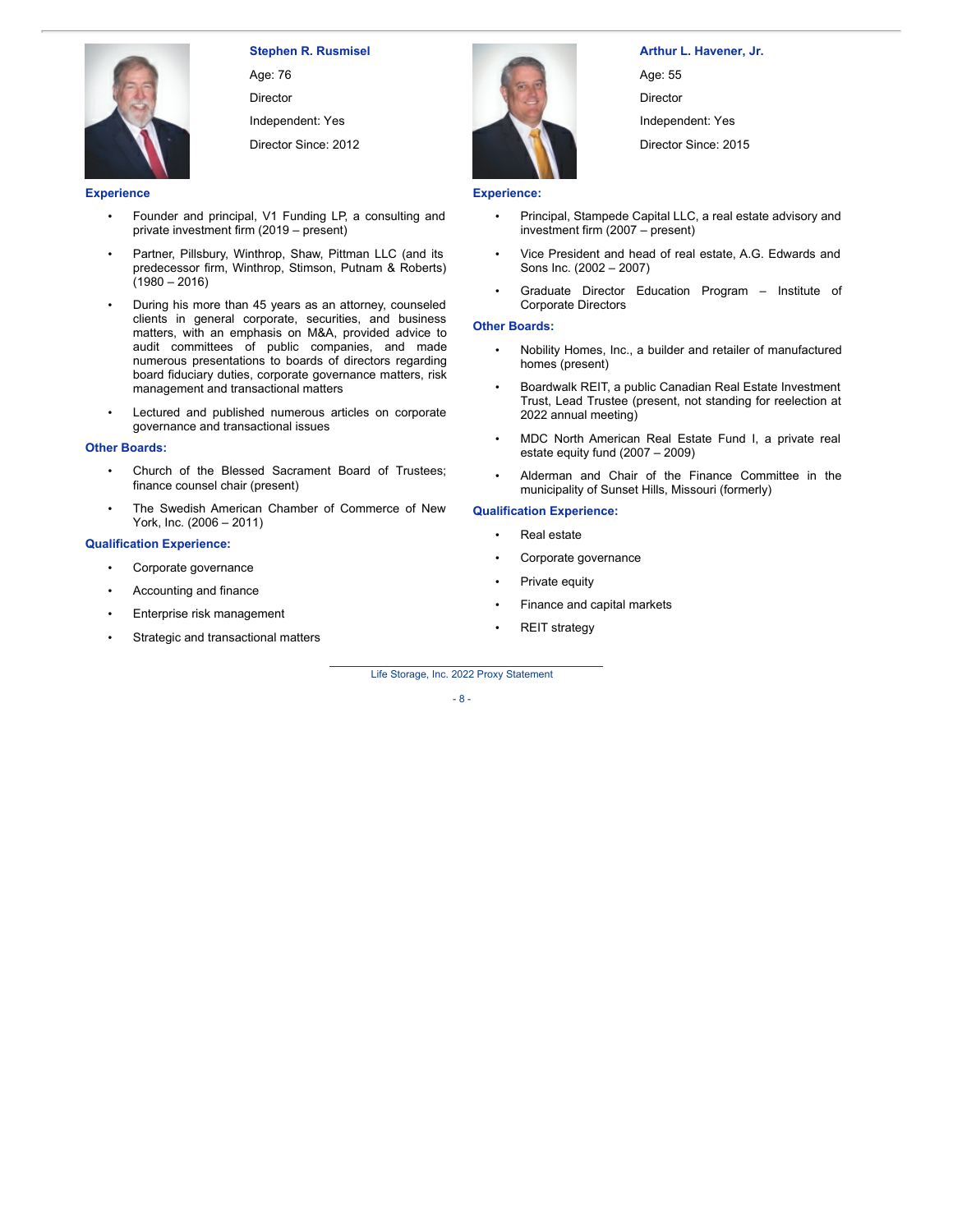

### **Dana Hamilton**

Age: 53

Director Independent: Yes

Director Since: 2018

#### **Experience:**

- Senior managing director and co-head of real estate, Pretium Partners, LLC, a specialized investment manager (2017 – present)
- Co-founder, Ameriton LLC, a real estate company, serving as President (2014 – present)
- President and Chief Executive Officer, and trustee, Borderplex Community Trust (2013 – 2014)
- Spent 20 years at Archstone, one of the largest apartment companies in the US and Europe, where she held roles as President – Europe and Executive Vice-President – National Operations (1994 – 2013)

#### **Other Boards:**

• FelCor Lodging Trust Incorporated, a publicly listed real estate investment trust (2016 – 2017, when the company was merged with RLJ Lodging Trust)

#### **Qualification Experience:**

- Real estate
- Strategic and transactional matters
- Management and operations
- Finance and capital markets



# **Edward J. Pettinella**

Age: 70 Director Independent: Yes Director Since: 2018

#### **Experience:**

- Chief Executive Officer and director, Home Properties Inc., a publicly traded REIT (2003 – 2015); Executive Vice President (2001 – 2003)
- President, Charter One Bank of New York; Executive Vice President of Charter One Financial, Inc. (1997 – 2001)
- Served in several managerial capacities for Rochester Community Savings Bank (1980 – 1997)

#### **Other Boards:**

- Manning & Napier, Inc., a publicly traded investment management firm (present)
- Royal Oak Realty Trust Inc., a private REIT (present)
- Syracuse University Board of Trustees; Vice Chair (present)
- Board of Governors of the National Association of Real Estate Investment Trusts (formerly)
- Urban Land Institute (formerly)
- National Multi Housing Council (formerly)

#### **Qualification Experience:**

- Real estate
- Finance and capital markets
- Corporate governance
- REIT strategy

Life Storage, Inc. 2022 Proxy Statement

- 9 -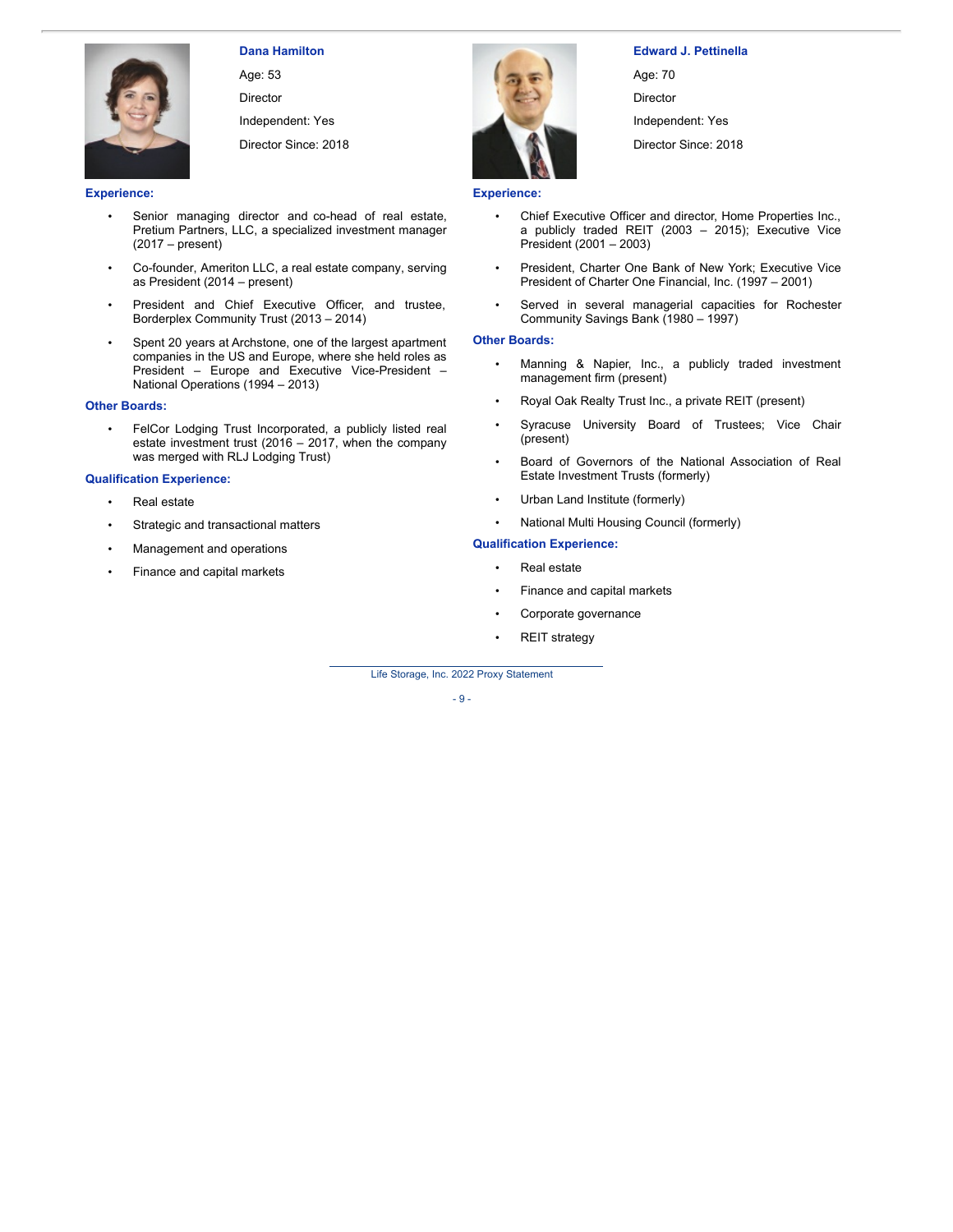

Age: 66

Director

Independent: No Director Since: 2018



- Co-founder of the Company; Chief Executive Officer (March 2012 – February 28, 2019); Chief Financial Officer and Secretary (1995 – February 2012); Vice President of Finance of the Company's predecessor (1988 – 1995); Controller and Due Diligence Officer of such predecessor (1984 – 1988)
- Spent seven years as an accountant and systems analyst in both the public and private sectors
- Regular presenter at national and regional meetings of the Self Storage Association

#### **Other Boards:**

- Catholic Health Systems and other not-for-profit entities (present)
- Board of Advisors of the National Association of Real Estate Trusts (NAREIT) (former)

#### **Qualification Experience:**

- Deep Company expertise
- Finance and accounting
- Real estate
- Investor relations



#### **Susan Harnett**

Age: 65 Director Independent: Yes

Director Since: 2021

#### **Experience:**

- Mentor to digital startups and at the FinTech Innovation Lab, sponsored by Partnership Fund for New York City and Accenture (2015 – present)
- Co-Founder of startup Juntos
- National Association of Corporate Directors Certified Director (2021).
- DCRO Qualified Risk Director (2021).
- COO, North America, QBE Insurance Group Limited, one of the top insurers and reinsurers worldwide (2012 – 2015)
- Various senior level executive roles at Citi (2001 2012)

#### **Other Boards:**

- OFG Bancorp, a financial holding company based in San Juan, Puerto Rico (present)
- First Niagara Financial Group, a publicly traded bank (2015 until its acquisition by KeyCorp in 2016)
- QBE Insurance (former)
- Citifinancial (former)
- Citi Germany Management Board; Chair (former)
- Visa Canada (former)

#### **Qualification Experience:**

- Corporate governance
- Strategic and transactional matters
- Management and operations
- Finance and capital markets
- Digital/Customer experience

#### **THE BOARD OF DIRECTORS RECOMMENDS A VOTE "FOR" THE ELECTION OF THE NOMINEES NAMED ABOVE**

Life Storage, Inc. 2022 Proxy Statement

 $-10-$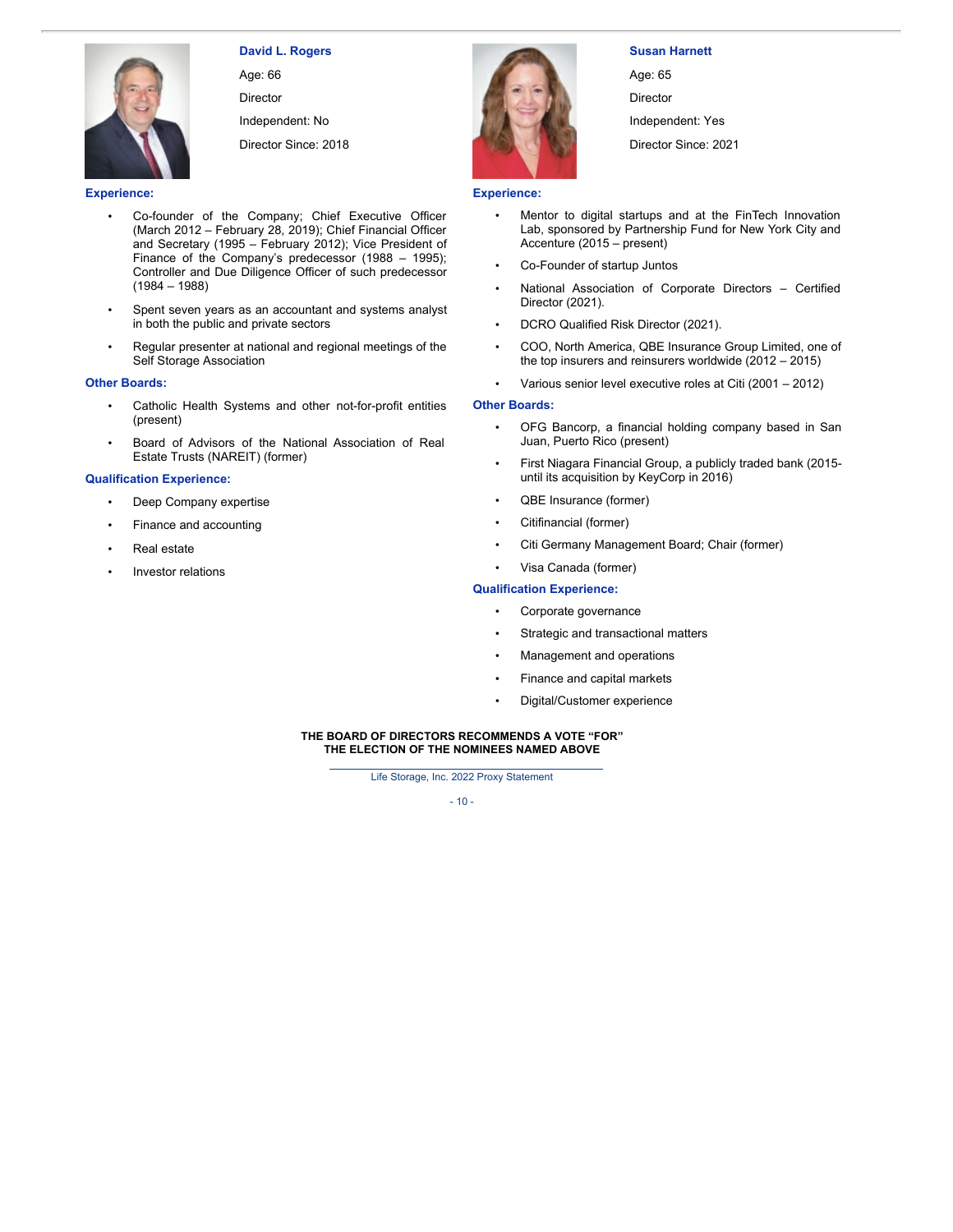## **HOW WE ARE SELECTED AND ELECTED**

In identifying and evaluating the individual director nominees that it recommends to the Board of Directors, the Nominating, Governance and Corporate Responsibility Committee of the Board of Directors:

- (i) reviews the qualifications of any candidates who have been properly recommended or nominated by a Shareholder, by management, by individual members of the Board of Directors or, a search firm;
- (ii) evaluates the performance and qualifications of individual members of the Board of Directors eligible for re-election;
- (iii) considers the suitability of each candidate, including the current members of the Board of Directors, in light of the current size and composition of the Board of Directors;
- (iv) considers each candidate in the context of the needs of the Board of Directors, as a whole; and
- (v) seeks assurances from each candidate that such candidate will be readily available and timely respond to Board matters.

After such review and consideration, the Nominating, Governance and Corporate Responsibility Committee recommends that the Board of Directors select the slate of director nominees.

The Nominating, Governance and Corporate Responsibility Committee does not have an express policy with regard to consideration of director candidates recommended by Shareholders, but it will consider director candidates proposed by Shareholders in the same manner as it considers other candidates. The Board of Directors and the Nominating, Governance and Corporate Responsibility Committee believe that candidates must be highly qualified, exhibiting the experience and expertise required of the Board of Directors' own pool of candidates and interest in the Company's business, and the ability to attend and prepare for Board of Directors, committee and Shareholder meetings. Candidates should represent the interests of all Shareholders and not those of a special interest group. A Shareholder wishing to nominate a candidate should do so in accordance with the guidelines set forth below under the caption "Proposals of Shareholders for the 2023 Annual Meeting."

The Nominating, Governance and Corporate Responsibility Committee is committed to incorporating diversity in all its forms including diversity of attributes, skills, experiences, backgrounds, and demographics, including race, ethnicity, and gender, all with a view to identify candidates that can assist the Board of Directors with its decision making. The Nominating, Governance and Corporate Responsibility Committee places primary emphasis on (i) judgment, character, expertise, skills and knowledge useful to the oversight of the Company's business; (ii) diversity of perspectives, backgrounds, experiences and other demographics; (iii) business or other relevant experience; and (iv) the extent to which the interplay of the nominee's expertise, skills, knowledge and experience with that of other members of the Board of Directors will build a board that is

Life Storage, Inc. 2022 Proxy Statement

- 11 -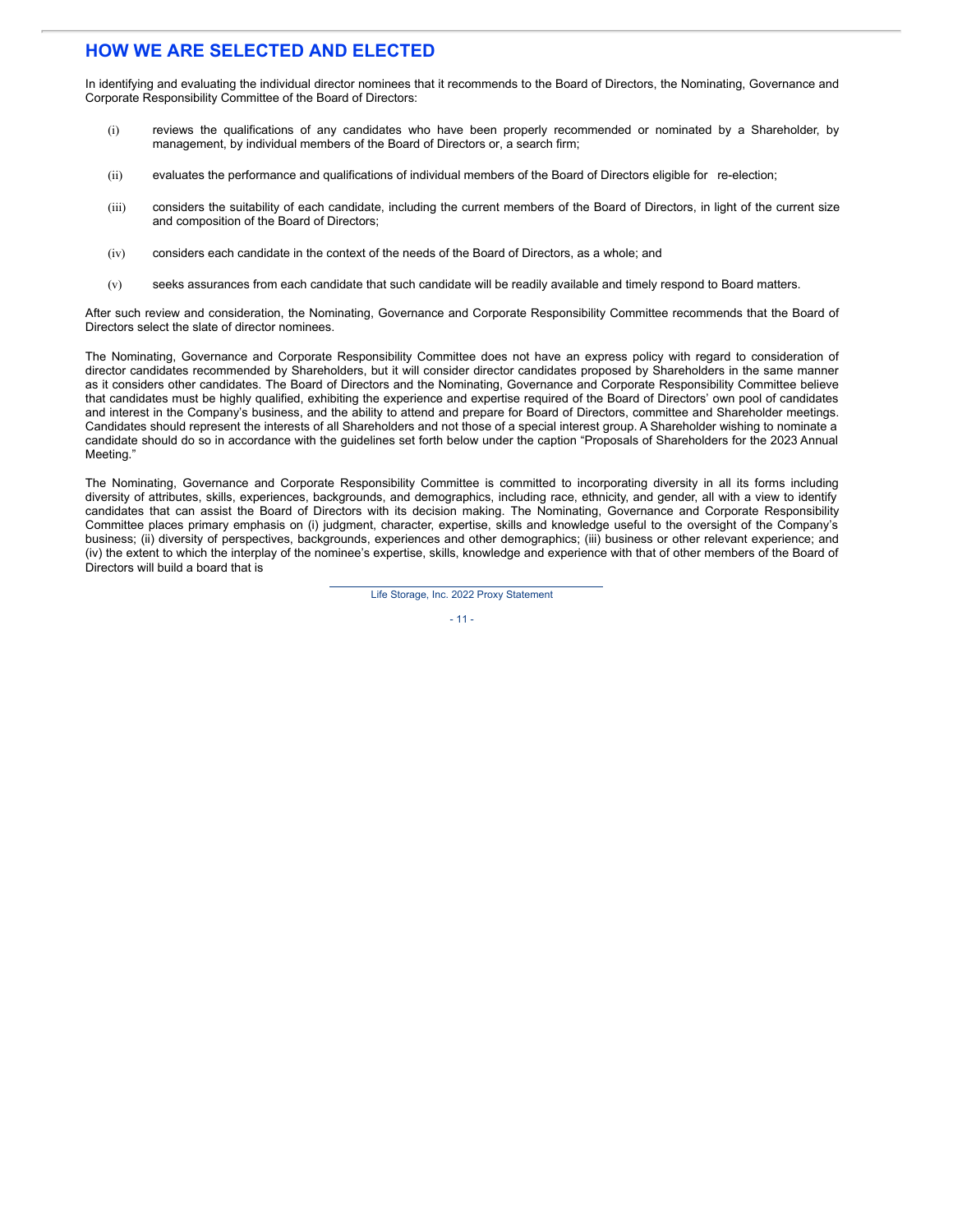active, collegial and responsive to the needs of the Company. In addition, the Nominating, Governance and Corporate Responsibility Committee recognizes the importance of diversity of race, ethnicity and gender on the Board of Directors consistent with its fiduciary duties. The Board has taken this into consideration in establishing the list of nominees and will continue to do so in the future as part of the normal succession planning process.

The Company does not have a mandatory retirement age for directors as the Company believes that the composition of the Board should include not only appropriate experience and expertise, but also take into account the need for differing perspectives. As a result, the composition of the Board has evolved over time. The nominees for the Board, as a whole, reflect this balance. All of the eight nominees have served on the Board for ten years or less, with five of the eight nominees serving on the Board for five years or less.

## **Director Independence**

The Board of Directors has reviewed all transactions or relationships between each director, director nominee, or any member of his or her immediate family and the Company, its senior management and its independent registered public accounting firm. Based on this review and as required by the independence standards of the New York Stock Exchange ("NYSE"), the Board of Directors has affirmatively determined that all directors and directors serving in 2021, other than Messrs. Rogers and Saffire, are independent from management and its independent registered public accounting firm within the meaning of the NYSE listing standards and as defined in the rules and regulations of the Securities and Exchange Commission ("SEC"). There were no transactions, relationships or arrangements with any director or director nominee determined to be independent that were required to be disclosed pursuant to Item 404(a) of Regulation S-K under the Securities and Exchange Act of 1934 that the Board of Directors considered as part of such review.

#### *Board Orientation, Education and Self-Assessment.*

Each independent director, upon initial election to the Board, undergoes a rigorous orientation wherein such director meets all of the members of senior management, and attends presentations concerning the Company's core disciplines, including marketing, sales, revenue management, acquisition and due diligence procedures, security and controls.

In addition to new director orientation, our directors regularly participate in continuing education to maintain the skills necessary to perform their duties and responsibilities and to keep abreast of industry trends, legal and regulatory developments and corporate governance practices. These include participation in NAREIT and other conferences, various presentations by outside advisors and consultants at board meetings and retreats, regular discussions with management and the opportunity to attend various external board education programs and membership in the National Association of Corporate Directors.

The Board of Directors performs an evaluation of its performance at least annually to determine whether it is functioning effectively. Each Board committee also performs an annual evaluation of its performance.

Life Storage, Inc. 2022 Proxy Statement

#### $-12 -$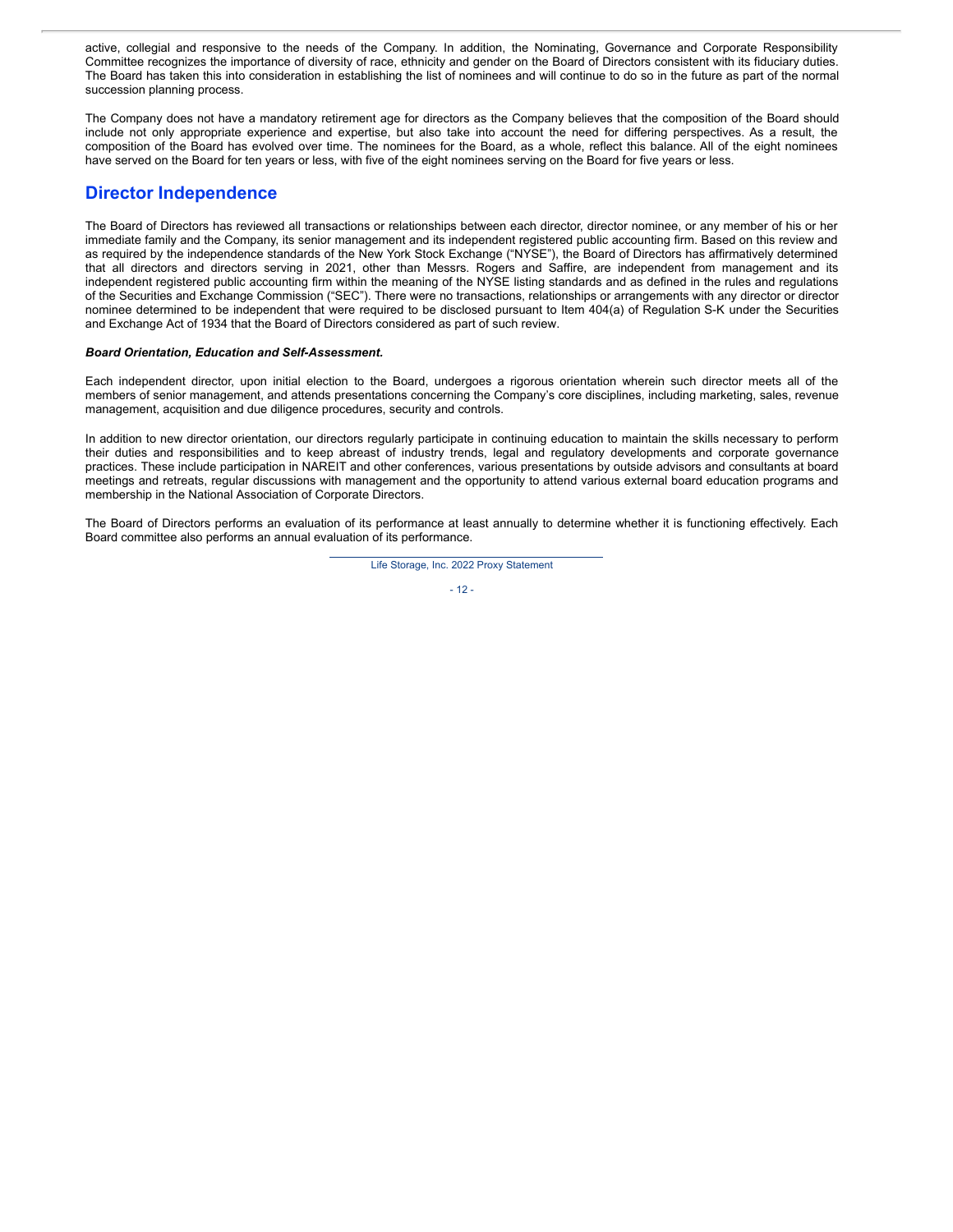## **HOW WE ARE ORGANIZED**

#### *Board Leadership Structure.*

Mark G. Barberio serves as the Company's non-executive Chair of the Board. Mr. Barberio's extensive qualifications include responsibility for strategy, executive management, operations, finance, real estate, investor relations and business development. He has experience as a director, chief executive officer, chief financial officer, and as a board committee chair with other large companies. The Company believes that having a Chair of the Board who is not an executive officer of the Company is the appropriate leadership structure for the Company at this time as it allows the Executive Officers of the Company to focus on day-to-day business while allowing the Chair of the Board to lead the Board in its fundamental role of providing advice to and independent oversight of management.

## **Meetings of the Board of Directors and Board Committees**

#### *Board of Directors Committee Memberships.*

Assuming election of all the nominees to the Board, the structure of the Audit and Risk Management Committee, Compensation and Human Capital Committee, and Nominating, Governance and Corporate Responsibility Committee will continue to be as follows:

|                        | <b>Audit and Risk</b><br><b>Management</b> | <b>Compensation and</b><br><b>Human Capital</b> | <b>Nominating, Governance</b><br>and Corporate<br><b>Responsibility</b> |
|------------------------|--------------------------------------------|-------------------------------------------------|-------------------------------------------------------------------------|
| Mark G. Barberio       |                                            | X                                               | $\times$                                                                |
| Stephen R. Rusmisel    | X                                          | С                                               | X                                                                       |
| Arthur L. Havener, Jr. | C                                          |                                                 | $\times$                                                                |
| Dana Hamilton          | X                                          | X                                               |                                                                         |
| Edward J. Pettinella   | $\times$                                   |                                                 | $\mathcal{C}$                                                           |
| Susan Harnett          | X                                          | х                                               |                                                                         |
| $C =$ Committee Chair  | $X =$ Committee Member                     |                                                 |                                                                         |

Life Storage, Inc. 2022 Proxy Statement

- 13 -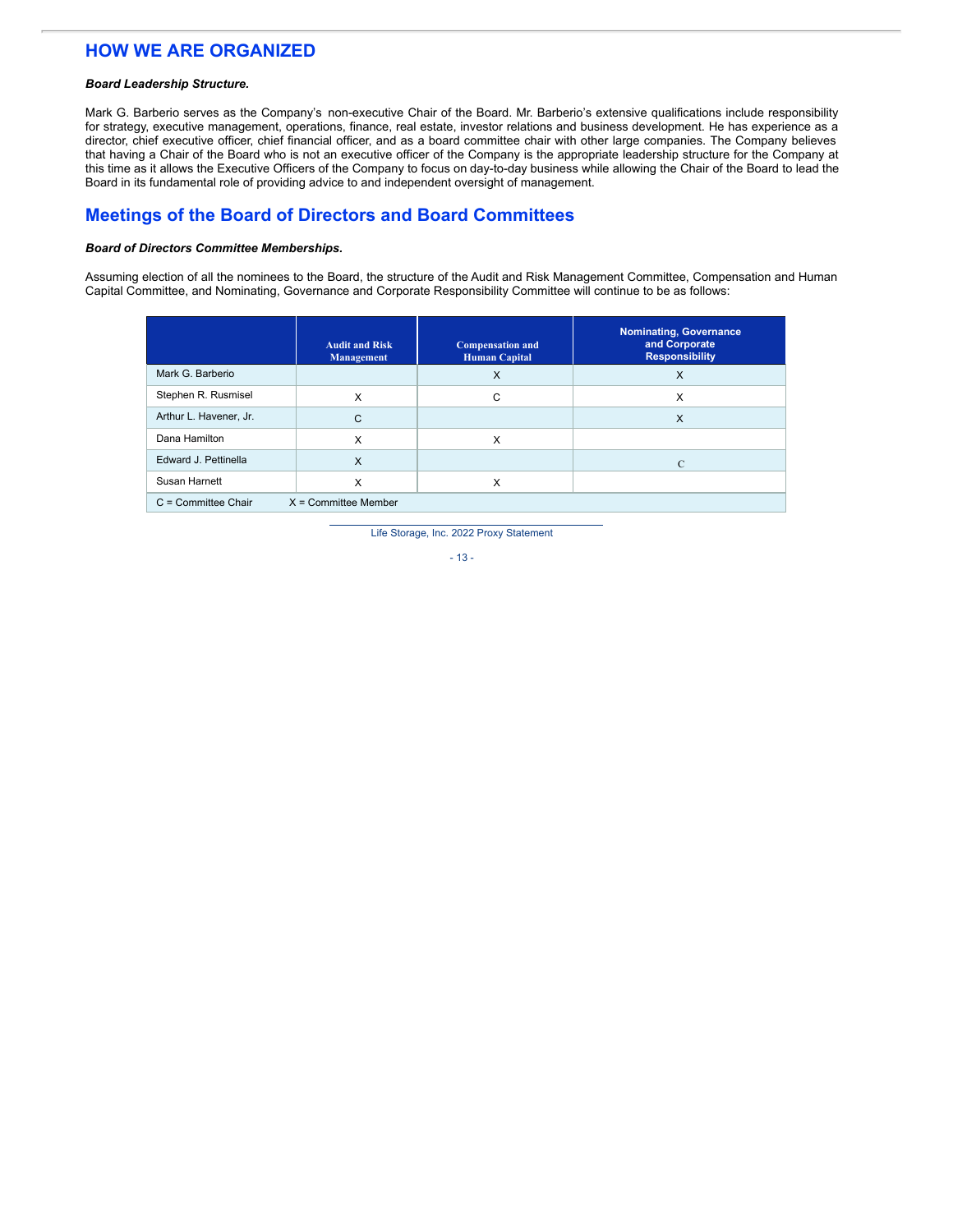#### *2021 Attendance at Board and Committee Meetings.*

The chart below sets forth director attendance at Board and Committee Meetings in 2021 based upon each director's term on the Board and each Committee.

|                        | <b>Board Meetings</b> |         | <b>Committee Meetings</b> |              | <b>Total Rate of</b><br><b>Attendance</b> |              |           |
|------------------------|-----------------------|---------|---------------------------|--------------|-------------------------------------------|--------------|-----------|
|                        |                       |         |                           |              | Nom,                                      |              |           |
|                        |                       |         | <b>Audit</b>              | Comp &       | Gov, &                                    |              |           |
|                        |                       |         | & Risk                    | <b>Human</b> | Corp                                      |              |           |
| <b>Name</b>            | Regular               | Special | Mgmt                      | Capital      | <b>Resp</b>                               | <b>Board</b> | Committee |
| Mark G. Barberio       | 4/4                   | 2/2     | n/a                       | 5/5          | 2/2                                       | 100%         | 100%      |
| Joseph V. Saffire      | 4/4                   | 2/2     | n/a                       | n/a          | n/a                                       | 100%         | n/a       |
| Charles E. Lannon      | 2/2                   | n/a     | 2/2                       | 1/1          | n/a                                       | 100%         | 100%      |
| Stephen R. Rusmisel    | 4/4                   | 2/2     | 4/4                       | 5/5          | 2/2                                       | 100%         | 100%      |
| Arthur L. Havener, Jr. | 4/4                   | 2/2     | 4/4                       | n/a          | 2/2                                       | 100%         | 100%      |
| Dana Hamilton          | 4/4                   | 2/2     | 4/4                       | 5/5          | n/a                                       | 100%         | 100%      |
| Edward J. Pettinella   | 4/4                   | 2/2     | 4/4                       | n/a          | 2/2                                       | 100%         | 100%      |
| David L. Rogers        | 4/4                   | 2/2     | n/a                       | n/a          | n/a                                       | 100%         | n/a       |
| Susan Harnett          | 4/4                   | 1/1     | 4/4                       | 5/5          | n/a                                       | 100%         | 100%      |

#### *Board of Directors.*

The Board of Directors held six meetings during the year ended December 31, 2021. Each director attended 100% of the meetings held by the Board of Directors during such director's tenure on the Board. Additionally, each director attended 100% of the meetings held by all committees on which he or she served. Our non-employee directors meet in executive session in conjunction with regularly scheduled meetings of the Board of Directors at least twice per year and on other occasions, as necessary, in accordance with the Company's Corporate Governance Principles. Mark G. Barberio serves as Chair of the Board and he has presided at meetings of the Company's directors.

The Company's policy is that all directors should attend the Annual Meeting of Shareholders, either virtually or in-person (as applicable), absent a good reason. All eight directors who were then on the Board of Directors attended the 2021 Annual Meeting of Shareholders (the "2021 Annual Meeting") virtually.

The Board of Directors has three committees with the principal functions described below. The charter of each committee is posted on the Company's website at www.lifestorage.com. A copy of each charter is available in print to any Shareholder upon request to the Company at 6467 Main Street, Williamsville, New York 14221, attention Andrew J. Gregoire, Secretary, or by telephone (716) 633-1850.

Life Storage, Inc. 2022 Proxy Statement

- 14 -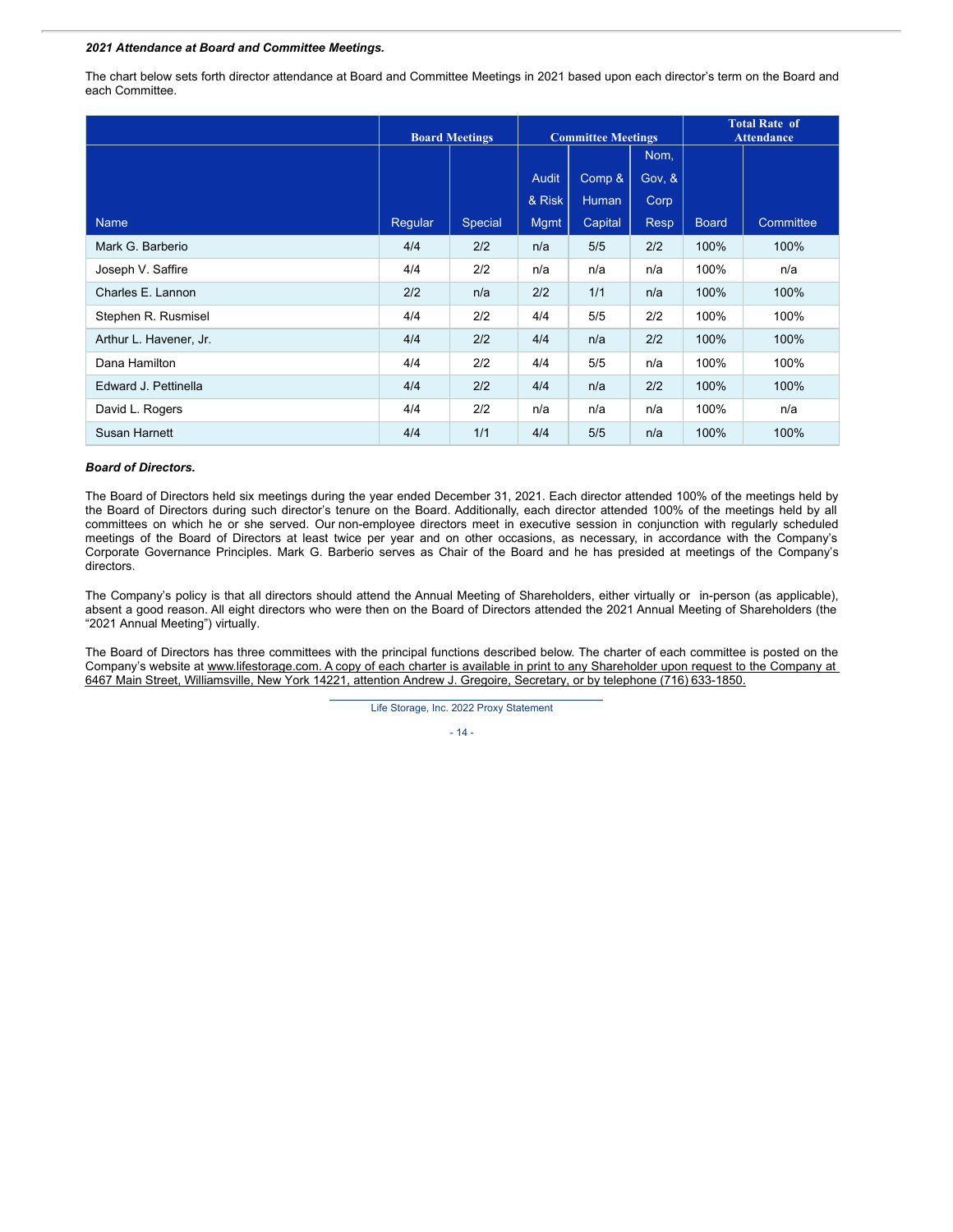#### *Audit and Risk Management Committee.*

The Audit and Risk Management Committee is composed of Messrs. Havener, Rusmisel, and Pettinella, and Mses. Hamilton and Harnett. Mr. Havener serves as Chair. Ms. Harnett was appointed to the Audit and Risk Management Committee effective February 12, 2021. Mr. Lannon has not served on the Audit and Risk Management Committee since the 2021 annual meeting as he did not seek re-election to the Board at such time. The Audit and Risk Management Committee oversees the accounting and financial reporting processes and audits of the financial statements of the Company, along with the strategic, compliance and operational risk, including environmental, social, and governance ("ESG") risk, based on the Company's enterprise risk management assessment. The Audit and Risk Management Committee has generally led the Board's oversight of enterprise risk management, with the assistance of other Board committees. The Audit and Risk Management Committee assists the Board of Directors in oversight of the quality and integrity of the Company's financial statements, the financial reporting process, the systems of internal accounting and financial controls, the performance of the Company's internal audit function and internal auditors, the independent auditor's qualifications and independence, the Company's risk management practices, and compliance with ethics policies and legal and regulatory requirements, including data privacy and cybersecurity.

The Audit and Risk Management Committee is composed entirely of independent directors within the meaning of applicable NYSE listing standards and rules and regulations of the SEC. Each member must be "financially literate" under NYSE listing standards or become financially literate within a reasonable period of time after appointment. The SEC has adopted rules to implement certain requirements of the Sarbanes-Oxley Act of 2002 pertaining to public company audit committees. One of the rules adopted by the SEC requires a company to disclose whether it has an "Audit Committee Financial Expert" serving on its audit committee. The Board of Directors has determined that all members of the Audit and Risk Management Committee are financially literate. The Board of Directors has also determined that Mr. Havener meets the definition of an "Audit Committee Financial Expert."

The Audit and Risk Management Committee's duties are set forth in its charter, which can be found on the Company's web site at www.lifestorage.com. Additional information regarding the Audit and Risk Management Committee and the Company's independent registered public accounting firm is disclosed in the Report of the Audit and Risk Management Committee below. The Audit and Risk Management Committee held four meetings during 2021. The Audit and Risk Management Committee meets regularly in private session with the Company's independent registered public accounting firm.

#### *Compensation and Human Capital Committee.*

The Compensation and Human Capital Committee is composed of Messrs. Rusmisel and Barberio, and Mses. Hamilton and Harnett, each of whom is independent within the meaning of applicable NYSE listing standards. Mr. Rusmisel serves as Chair. Ms. Harnett was appointed to the Compensation and Human Capital Committee effective February 12, 2021. Mr. Lannon has not served as a member of the Compensation and Human Capital Committee since the 2021 annual meeting as he did not seek reelection to the Board at that time. The Compensation and Human Capital Committee makes decisions with respect to compensation of the executive officers of the Company (the "Executive Officers"), reviews and recommends to the full Board of Directors director compensation levels and

Life Storage, Inc. 2022 Proxy Statement

$$
-15 -
$$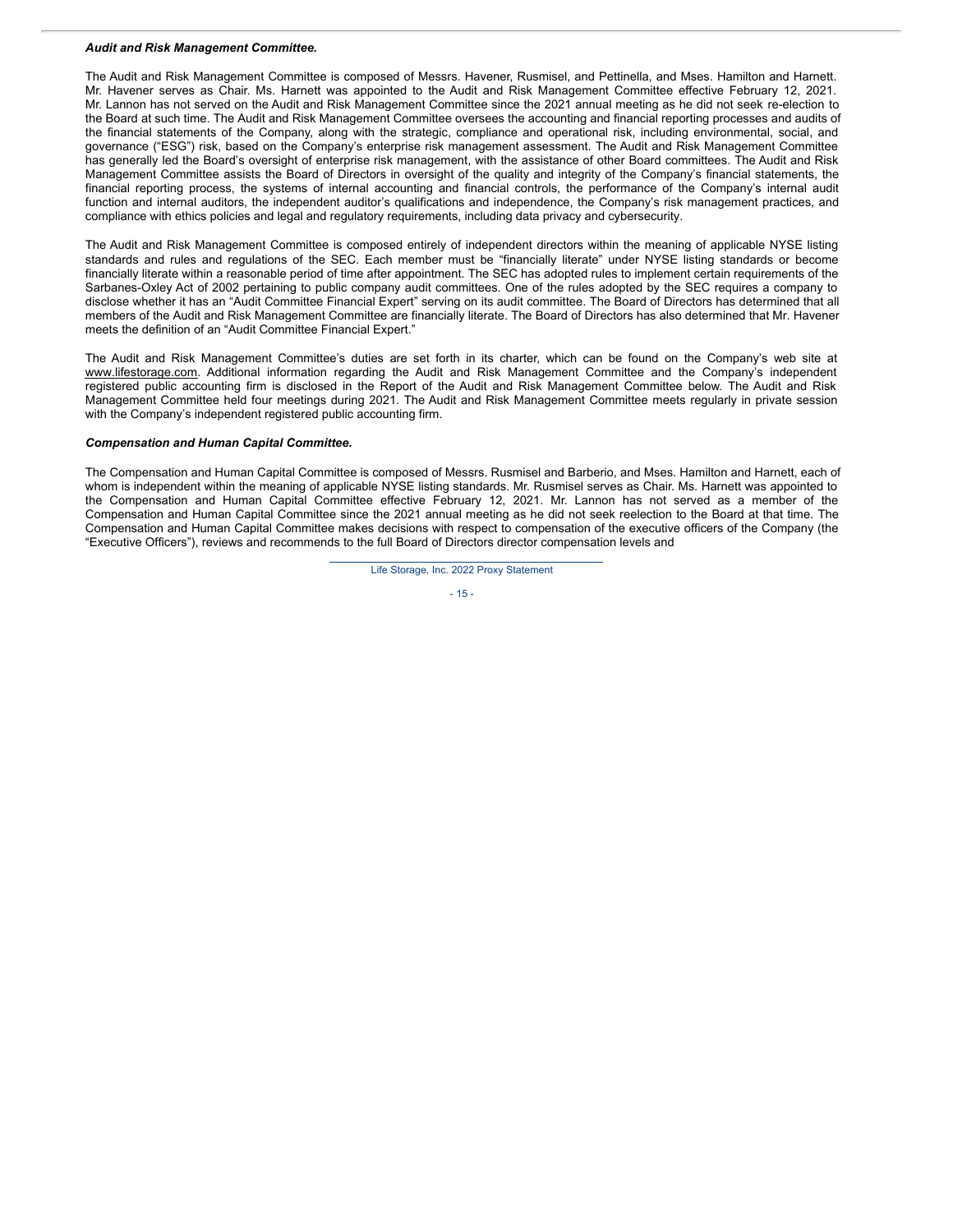programs, and administers the Company's Award and Option Plans. The Compensation and Human Capital Committee also generally oversees the Company's management of its human resource policies and practices, including company-wide compensation plans and other human capital matters such as diversity, equality and inclusion, workplace environment and culture, and talent development, wellness, safety and retention.

The Compensation and Human Capital Committee met five times during 2021. Compensation and Human Capital Committee agendas are established by the Committee Chair, and the Compensation and Human Capital Committee deliberates and takes action only in executive session. The Compensation and Human Capital Committee's charter does not permit delegation of its responsibilities or authority to others. Pursuant to its charter, the Compensation and Human Capital Committee has the authority to engage advisors, including compensation consultants. The Compensation and Human Capital Committee has engaged Longnecker & Associates ("Longnecker" or "Independent Consultant") as an independent consultant to assist in evaluating compensation for the Executive Officers and executive compensation programs generally. The consultant reports directly to the Compensation and Human Capital Committee and does not perform services for management.

On occasion, at the request and direction of the Compensation and Human Capital Committee, the consultant will review compensation levels recommended by the Executive Officers for other senior managers. The consultant advises the Compensation and Human Capital Committee with respect to compensation trends and best practices, plan design, reasonableness of individual compensation awards and general comparability with other publicly traded companies and companies in the real estate investment trust ("REIT") industry. In accordance with the Compensation and Human Capital Committee's policy on assessing advisor independence, the Compensation and Human Capital Committee determined that there were no conflicts of interest or issues related to independence during 2021 that would impact the advice to the Compensation and Human Capital Committee from Longnecker and the representatives of Longnecker who advise the Compensation and Human Capital Committee.

The Executive Officers do not participate in deliberations of the Compensation and Human Capital Committee. The Executive Officers, at the Compensation and Human Capital Committee's request, prepare performance and operational data and financial and other information to assist the Compensation and Human Capital Committee in reaching its compensation determinations.

The functions of the Compensation and Human Capital Committee are further described below under the caption "OUR PAY" and in its charter, which can be found on the Company's web site at www.lifestorage.com.

#### *Nominating, Governance and Corporate Responsibility Committee.*

The Nominating, Governance and Corporate Responsibility Committee of the Board of Directors serves as the Company's nominating committee. The Nominating, Governance and Corporate Responsibility Committee is composed of Messrs. Havener, Barberio, Pettinella, and Rusmisel, each of whom is independent within the meaning of applicable NYSE listing standards. Mr. Pettinella serves as Chair of the Nominating, Governance and Corporate Responsibility Committee. The Nominating, Governance and Corporate Responsibility Committee's functions are set forth in its charter, which can be found on

Life Storage, Inc. 2022 Proxy Statement

- 16 -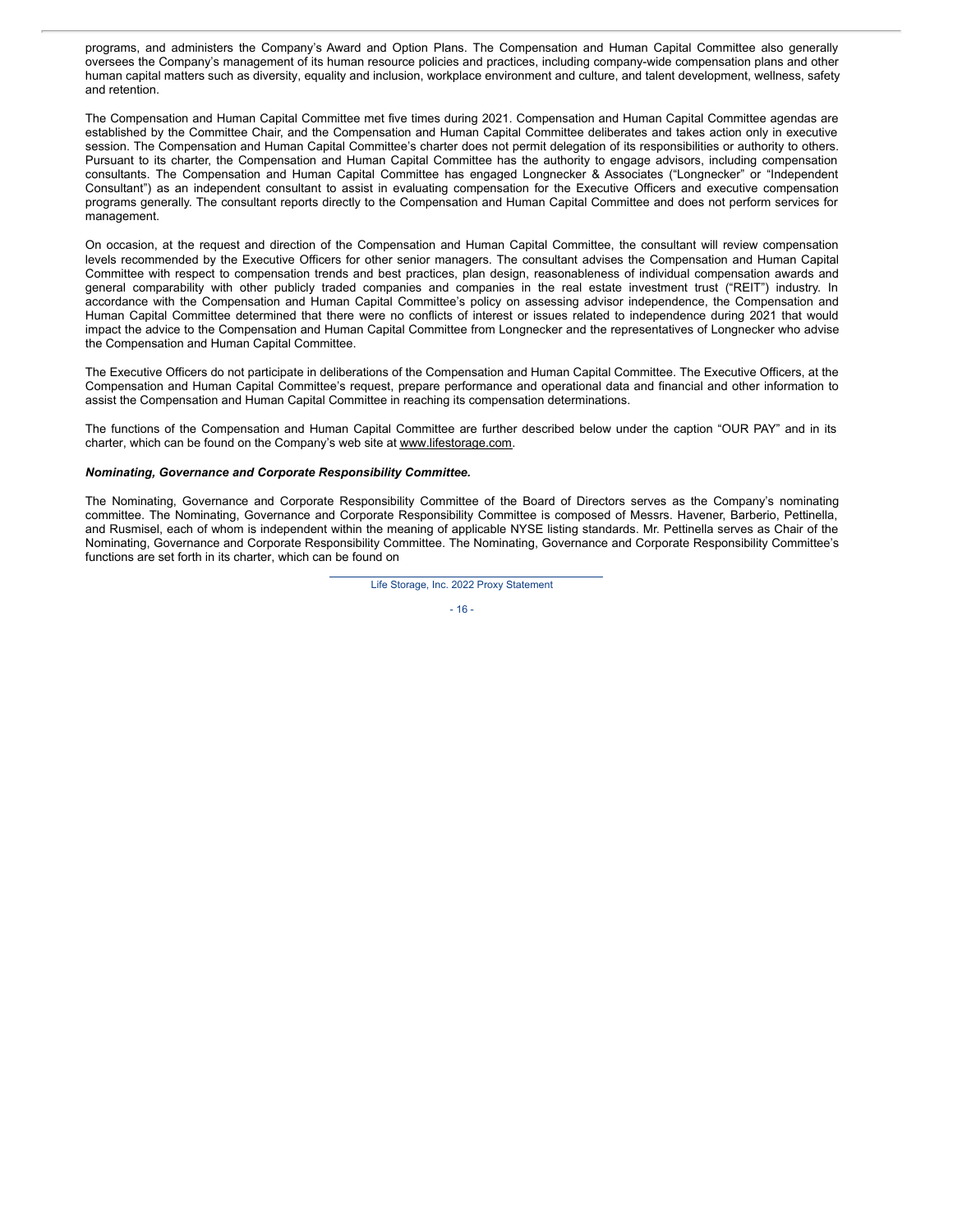the Company's website at www.lifestorage.com, and include assisting the Board of Directors by identifying individuals qualified to become Board members, with a commitment to seek candidates with diversity in experience and background, including race, ethnicity, and gender, and recommending director nominees for the Annual Meeting of Shareholders, recommending to the Board the Corporate Governance Principles applicable to the Company, leading the Board of Directors in its annual review of the Board's performance, and recommending the director nominees for each committee as further described in "HOW WE ARE SELECTED AND ELECTED". In addition, the Nominating, Governance and Corporate Responsibility Committee oversees and reviews the Company's strategies, activities and policies regarding ESG matters. The Nominating, Governance and Corporate Responsibility Committee must annually review the adequacy of its charter and its own performance. The Nominating, Governance and Corporate Responsibility Committee met two times during 2021.

## **HOW WE GOVERN AND ARE GOVERNED**

#### *Corporate Governance Guidelines.*

The Board of Directors has adopted Corporate Governance Principles which can be found on the Company's website at www.lifestorage.com or which can be mailed to any Shareholder upon request either to the Company at 6467 Main Street, Williamsville, New York 14221, or requested by telephone (716) 633-1850.

Our Corporate Governance Principles require, among other things, that a majority of directors on the Board of Directors meet the criteria for independence defined by the NYSE. Our governance structure includes, in addition, provisions for majority voting, annual director elections, one-share, one-vote and special meeting voting rights. We believe our corporate governance provisions, our approach to Board governance and our management of ESG and compensation issues collectively put us in a strong position to deliver sustainable returns to shareholders while supporting our many stakeholder constituents.

#### *Code of Ethics and Code of Ethics for Senior Financial Officers and Directors.*

All of the Company's directors and employees, including the Executive Officers, are required to comply with the Company's Code of Ethics to help ensure that the Company's business is conducted in accordance with the highest standards of moral and ethical behavior. The Company also has a Code of Ethics for Senior Financial Officers applicable to the Company's principal executive officer, principal financial officer, principal accounting officer and controller, each of whom is also bound by the provisions set forth in the Code of Ethics relating to ethical conduct, conflicts of interest and compliance with the law. The Code of Ethics and Code of Ethics for Senior Financial Officers are published on the Company's web site at www.lifestorage.com. The Company intends to disclose any changes in or waivers of its Code of Ethics and Code of Ethics for Senior Financial Officers by posting such information on the Company's website. A printed copy of the Code of Ethics and the Code of Ethics for Senior Financial Officers will be provided to any Shareholder upon request to the Company at 6467 Main Street, Williamsville, New York 14221, or by telephone (716) 633-1850.



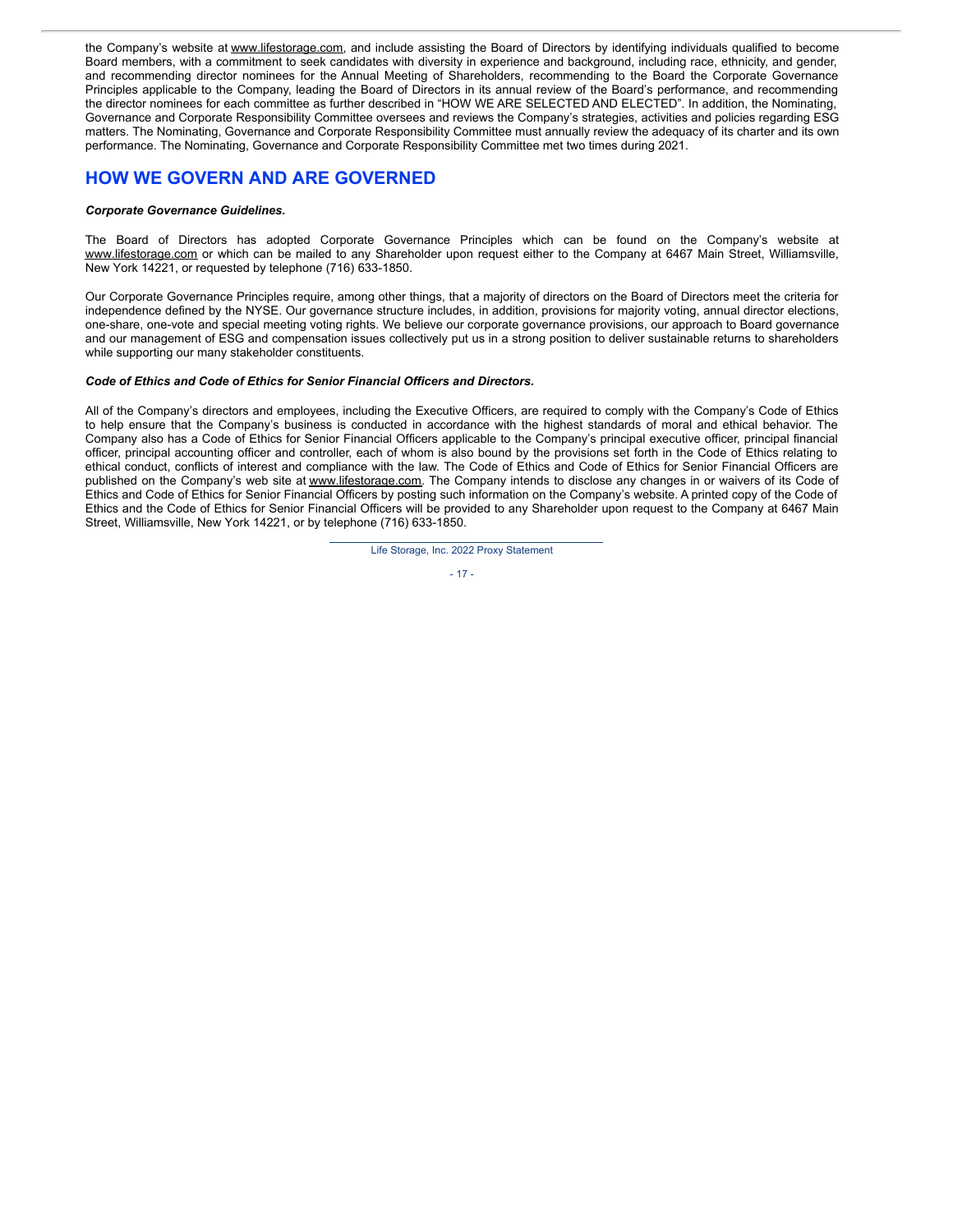#### *Policies and Procedures Regarding Related Party Transactions.*

The Company has established written conflict of interest policies, which are included in the Company's Code of Ethics, to which all directors, Executive Officers and key employees are subject. These persons are required to disclose to the Company's Chief Compliance Officer (or, in the event such person with the conflict is a director or Executive Officer, to the Chair of the Audit and Risk Management Committee) in writing each outside relationship, activity and interest that creates a potential conflict of interest, including transactions or arrangements potentially disclosable pursuant to applicable rules of the SEC. The Audit and Risk Management Committee will review any transaction involving a director or officer that may create a conflict of interest and either approve or reject the transaction or refer the transaction to the full Board or other appropriate committee in its discretion. All directors, Executive Officers and other key employees are required to disclose in writing each year whether they are personally in compliance with such policy. In addition, each director and Executive Officer is required to complete an annual questionnaire which calls for disclosure of any transactions in which the Company is or is to be a participant, on the one hand, and in which such director or Executive Officer or any member of his or her family has a direct or indirect material interest, on the other. The Board of Directors is of the opinion that these procedures are sufficient to allow for the review, approval or ratification of any transactions with related persons that would be required to be disclosed under applicable SEC rules.

#### *The Role of the Board of Directors in the Company's Risk Oversight Process.*

The Company's Board of Directors is responsible for overseeing the Company's risk management processes and enterprise risk management. Certain areas of this responsibility have been delegated by the Board of Directors to the Audit and Risk Management Committee, the Compensation and Human Capital Committee and the Nominating, Governance and Corporate Responsibility Committee, each with respect to the assessment of the Company's risks and risk management in its respective areas of oversight. The Audit and Risk Management Committee oversees risks related to internal controls and procedures, cybersecurity, and conflicts of interest and code of ethics matters. The Compensation and Human Capital Committee oversees risks related to compensation practices. The Nominating, Governance and Corporate Responsibility Committee oversees risks related to governance matters. The full Board of Directors has primary responsibility for evaluating strategic and operational risk management, and succession planning. The Board receives regular updates from management on operational and other risks facing the Company. The Board committees and the full Board of Directors focus on the most significant risks facing the Company and the Company's general risk management strategy, and also ensure that risks undertaken by the Company are consistent with the Board of Directors' objectives. While the Board of Directors oversees the Company's risk management, Company management is responsible for day-to-day risk management processes. The Company believes this division of responsibilities is the most effective approach for addressing the risks facing the Company.

#### *Compensation Risk Assessment.*

With respect to compensation risk, the Compensation and Human Capital Committee has considered the Company's compensation policies and practices and has concluded that they are not reasonably likely to have a material adverse effect on the Company.

Life Storage, Inc. 2022 Proxy Statement

$$
-18
$$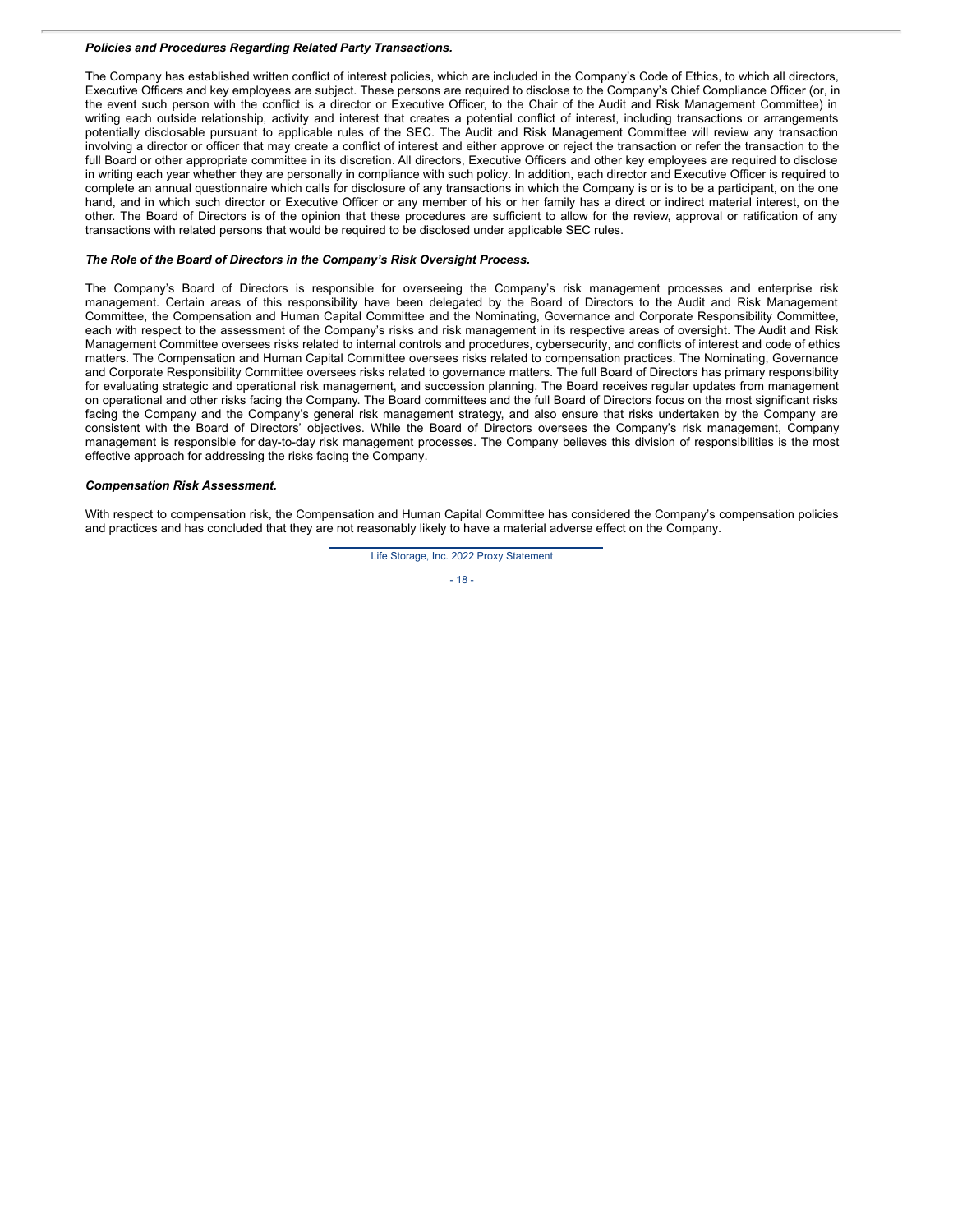## **HOW TO COMMUNICATE WITH US**

#### *Complaint Procedure; Communications with Directors.*

The Board of Directors believes it can be valuable to cast a wide net for information and input to inform its discussions and decisions. It has therefore established numerous practices to enable it to do so. These practices include, but are not limited to:

- Inviting external parties to make presentations to the Board or its committees at their periodic meetings
- Conducting Board meetings and informal events connected to Board meetings to encourage individual communication with employees and other stakeholders at many levels
- Receiving reports from management for example, on human capital data and practices
- Being available for engagement meetings with Shareholders
- Listening to quarterly reporting calls, investor days or other industry or Company events
- Participating in director education and similar events
- Having access to reporting mechanisms such as those described in this section and the Company's Whistleblower "hotline"
- Receiving written communications such as via the channel described in this section

The Board of Directors has established a process for Shareholders or other interested parties to send communications to the Company's independent directors. Shareholders or other interested parties may communicate with the Board of Directors by calling (716) 633-1850 ext. 6144 or by writing to the Company's Secretary. Communications sent to the Company addressed to the Board of Directors by these methods will be screened by the Secretary for appropriateness before either forwarding or notifying the independent directors of receipt of communication.

The Sarbanes-Oxley Act of 2002 requires public companies to maintain procedures to receive, retain and respond to complaints received regarding accounting, internal accounting controls or auditing matters and to allow for the confidential and anonymous submission by employees of concerns regarding questionable accounting or auditing matters. The Company has such procedures in place. Any employee of the Company may report concerns regarding these matters in the manner specified in the Company's Whistleblower Policy & Procedures, which is published on the Company's web site at www.lifestorage.com. A printed copy of the Company's Whistleblower Policy & Procedures will be provided to any Shareholder upon request sent to the Company at 6467 Main Street, Williamsville, New York 14221, or requested by telephone (716) 633-1850.

Life Storage, Inc. 2022 Proxy Statement

 $-19-$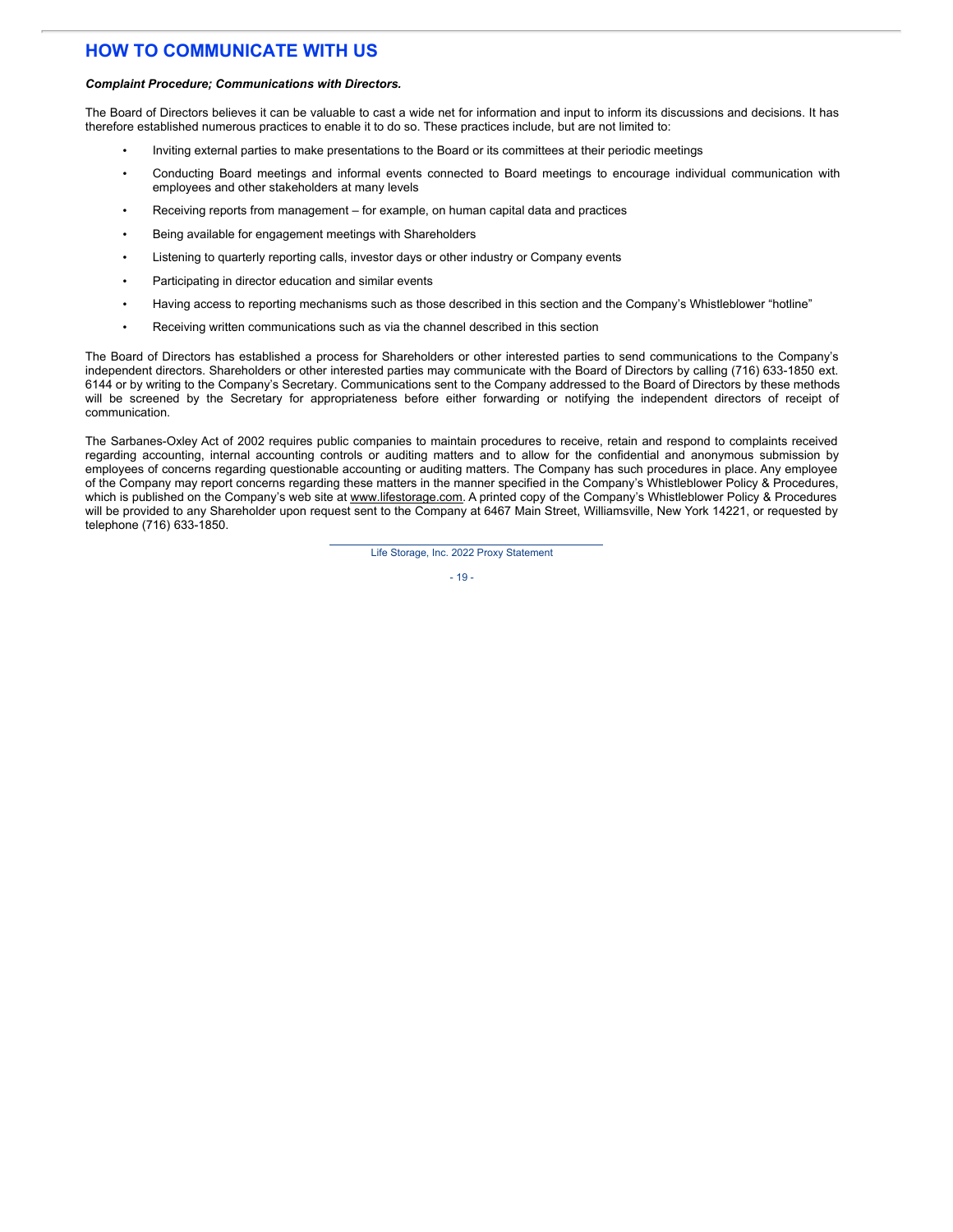## **HOW WE ARE PAID**

### **Director Compensation**

The table below summarizes the compensation paid by the Company to directors who are not officers or employees of the Company ("Outside Directors") for the year ended December 31, 2021. Directors who are not Outside Directors are not paid any compensation for their service as directors. Mr. Lannon did not seek reelection to the Board at the Company's 2021 annual meeting and therefore did not receive any compensation as a director subsequent to that date. All share amounts in the table and related footnotes below have been adjusted to reflect the impact of the three-for-two distribution of common stock announced by the Company on January 4, 2021 and distributed on January 27, 2021 to shareholders of record on January 15, 2021.

| <b>Name</b>            | <b>Fees Earned</b><br>or Paid in<br>$Cash (\$))$ | <b>Stock Awards</b><br>$($ \$) $(1)$ | <b>Option</b><br>Awards (\$)<br>(2) | <b>All Other</b><br><b>Compensation</b><br>$($ \$) $($ 3 $)$ | <b>Total</b><br>$($ \$) |
|------------------------|--------------------------------------------------|--------------------------------------|-------------------------------------|--------------------------------------------------------------|-------------------------|
| Mark G. Barberio       | \$172,000                                        | \$100,000                            | $\overline{\phantom{a}}$            | \$17,573                                                     | \$289,573               |
| Charles E. Lannon (4)  | \$25,375                                         |                                      | $\overline{\phantom{a}}$            | \$7,322                                                      | \$32,697                |
| Stephen R. Rusmisel    | \$114,500                                        | \$100,000                            | $\overline{\phantom{a}}$            | \$17,573                                                     | \$232,073               |
| Arthur L. Havener, Jr. | \$109,500                                        | \$100,000                            | $\overline{\phantom{a}}$            | \$17,573                                                     | \$227,073               |
| Dana Hamilton (5)      | \$99,500                                         | \$100,000                            | $\overline{\phantom{a}}$            | \$17,573                                                     | \$217,073               |
| Edward J. Pettinella   | \$107,000                                        | \$100,000                            | $\overline{\phantom{a}}$            | \$17,573                                                     | \$224,573               |
| David L. Rogers        | \$82,000                                         | \$100,000                            | $\overline{\phantom{a}}$            | \$17,573                                                     | \$199,573               |
| Susan Harnett          | \$102,440                                        | \$129,000                            | $\overline{\phantom{a}}$            | \$16,108                                                     | \$247,548               |

<sup>(1)</sup> On May 27, 2021, each Outside Director was granted 1,018 shares of restricted stock which will vest in full on May 27, 2022 provided the director remains in office. On February 12, 2021, in connection with her appointment to the Board, Ms. Harnett was also granted 344 shares of restricted stock that vested on May 23, 2021. The amount disclosed in the "Stock Awards" column represents the aggregate grant date fair value of such shares computed in accordance with FASB ASC Topic 718, less any shares that did not vest. See Notes 2 and 9 to the Company's financial statements included in the 2021 Annual Report for a discussion of assumptions used to value the restricted stock awards. Ms. Hamilton and Messrs. Rusmisel and Havener elected to defer the receipt of such grant of restricted stock in 2021. In connection with the deferral of the restricted stock, Ms. Hamilton and Messrs. Rusmisel and Havener were issued Deferred Stock Units under the 2020 Directors' Plan. Mr. Lannon was not granted any restricted stock in 2021 as he did not seek reelection to the Board at the Company's 2021 annual meeting.

Life Storage, Inc. 2022 Proxy Statement

 $-20 -$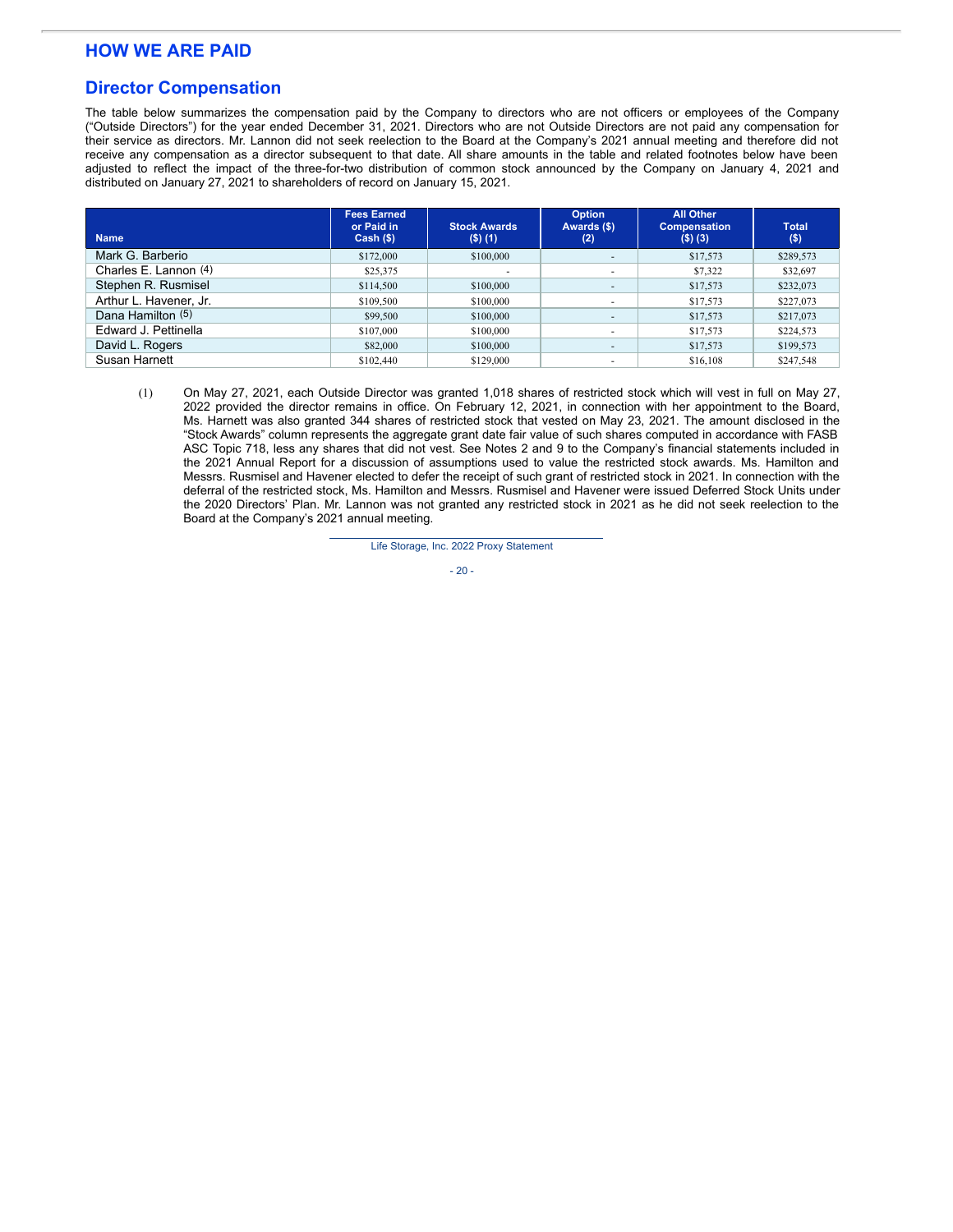(2) In 2016, the Board of Directors eliminated stock option grants as a component of Board compensation. Thus, stock option grants have not been made to the Outside Directors since 2015. All Outside Directors' stock options issued in previous years are currently exercisable. Information regarding the stock option awards outstanding as of December 31, 2021 are shown below:

| <b>Name</b>            | <b>Grant Date</b> | <b>Expiration</b><br><b>Date</b> | <b>Number of Shares</b> |
|------------------------|-------------------|----------------------------------|-------------------------|
| Stephen R. Rusmisel    | 5/23/2012         | 5/23/2022                        | 5,250                   |
|                        | 5/22/2013         | 5/22/2023                        | 3,000                   |
|                        | 5/22/2014         | 5/22/2024                        | 3,000                   |
|                        | 5/21/2015         | 5/21/2025                        | 3,000                   |
| Arthur L. Havener, Jr. | 5/21/2015         | 5/21/2025                        | 5,250                   |
| Mark G. Barberio       | 5/21/2015         | 5/21/2025                        | 5,250                   |

- (3) Represents the portion of health insurance premiums paid by the Company and amounts paid to certain directors in lieu of such premiums.
- (4) Mr. Lannon served on the Board of Directors until May 27, 2021.
- (5) Ms. Hamilton elected to defer the receipt of her 2021 fees and was issued deferred compensation units in connection with such deferral.

The Company pays annual directors' fees quarterly. This base annual director's fee to each Outside Director is \$80,000 (\$20,000 quarterly). An annual fee is payable to the non-executive Chair of the Board, which fee was \$75,000 (\$18,750 quarterly) in 2021 and which will be \$85,000 (\$21,250 quarterly) in 2022. An annual fee of \$20,000 (\$5,000 quarterly) is payable to the chair of the Audit and Risk Management Committee and \$10,000 (\$2,500 quarterly) is payable to each of the other members of such committee; an annual fee of \$15,000 (\$3,750 quarterly) is payable to the chair of the Compensation and Human Capital Committee and \$7,500 (\$1,875 quarterly) is payable to each of the other members of such committee; an annual fee of \$15,000 (\$3,750 quarterly) is payable to the chair of the Nominating, Governance and Corporate Responsibility Committee and \$7,500 (\$1,875 quarterly) is payable to each of the other members of such committee. Outside Directors are also paid a meeting fee of \$1,000 for each special meeting of the Board of Directors attended. Meeting fees are not paid for regular meetings and committee meetings. In addition, the Company will reimburse all directors for reasonable expenses incurred in attending meetings. Also, certain Outside Directors are provided health insurance coverage on the same terms and conditions as home office employees of the Company. Those Outside Directors who are not provided such health insurance coverage are provided a cash payment in lieu of health insurance coverage.

Under the Company's Deferred Compensation Plan for Directors, an Outside Director may elect to have all or part of his or her director fees credited to a deferred compensation account in the form of units equivalent to shares of the Company's Common Stock ("Units"). The number of Units credited is equal to the number of shares of Common Stock that could have been purchased using the closing price of Common Stock on the day immediately preceding the date on which the fees were payable. When the Company

Life Storage, Inc. 2022 Proxy Statement

- 21 -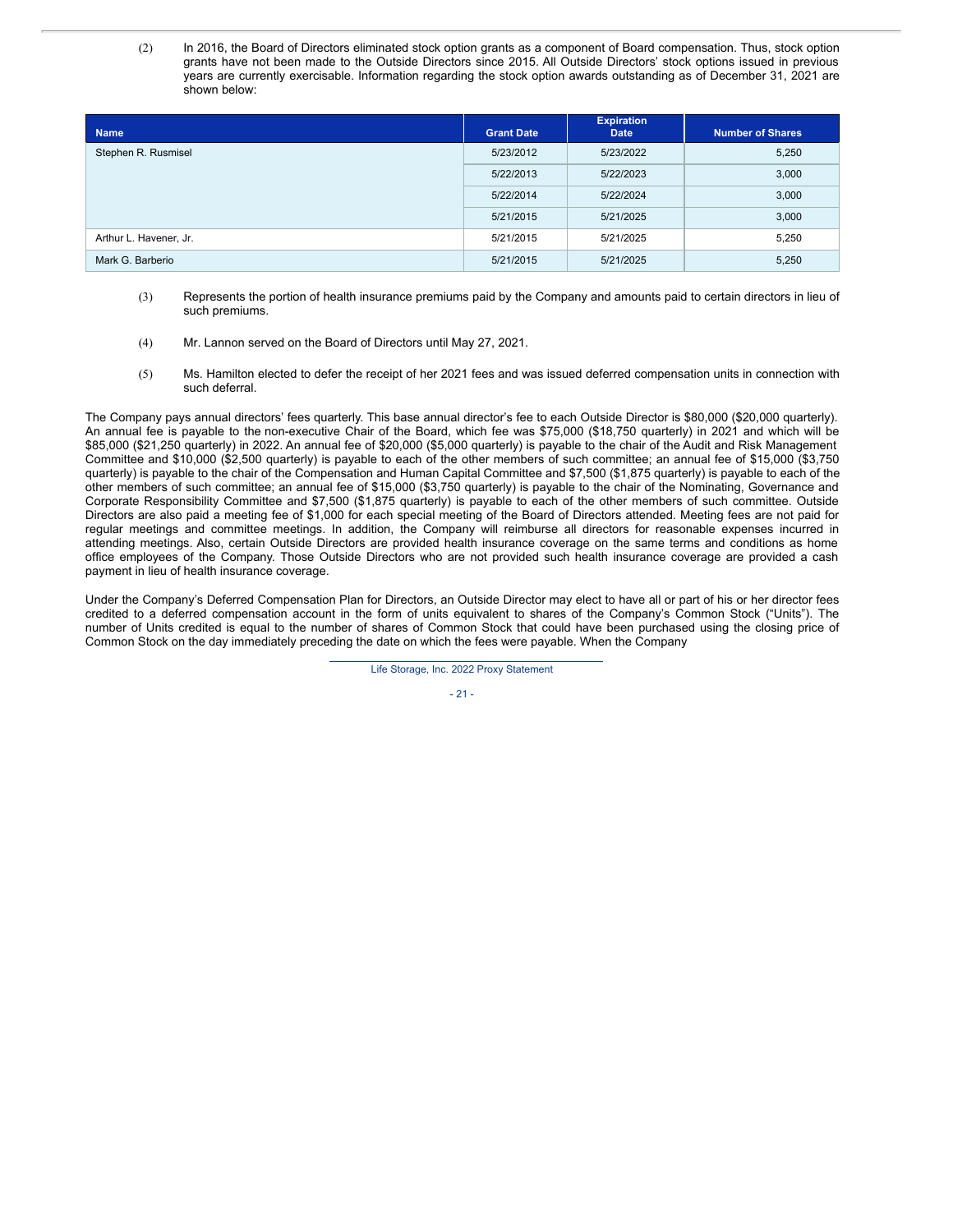declares cash dividends on its Common Stock, additional Units are credited to the deferred compensation accounts based on the reinvestment of the dividend on the dividend record dates. Amounts credited to the deferred compensation accounts will be paid to directors in the form of shares of Common Stock, the number of which shares will equal the number of Units credited to the accounts.

In May 2020, the Company's 2020 Outside Directors' Stock Award Plan (the "2020 Directors' Plan") was voted on and approved at the Company's 2020 annual Shareholders' meeting. The Company's 2020 Directors' Plan replaced the Company's Amended and Restated 2009 Outside Directors' Stock Option and Award Plan which expired on May 21, 2020. The 2020 Directors' Plan provides that at the close of each annual Shareholders' meeting, each Outside Director may be granted a number of shares of restricted stock as determined by the Board in its discretion. Any restricted stock granted under this plan vests one year following the date of grant if the applicable Outside Director is a member of the Board of Directors as of the vesting date; provided, however, that the restricted stock immediately vests upon either (i) the Outside Director's death or disability while serving on the Board of Directors, or (ii) a Significant Corporate Event as defined in the 2020 Directors' Plan.

In 2021, the value of the awards awarded to each Outside Director under the 2020 Directors' Plan was \$100,000, with the number of shares awarded being such amount divided by the fair market value of the Company's stock on the date of grant.

In 2022, the Board elected to increase the value of the shares of restricted stock to be granted to each Director to \$110,000 and the annual fee payable to the non-executive Chair of the Board to \$85,000.

### **Stock Ownership Guidelines for Directors**

The Company has adopted stock ownership guidelines for its Outside Directors which require each of the Company's Outside Directors to hold shares of Company Common Stock and deferred compensation units having an aggregate market value equal to five times the base annual fee paid to the Outside Directors. Directors have five years to meet this goal. The Company adopted these stock ownership guidelines as a means of requiring directors to hold equity and tie their interests to Shareholders' interests. All Outside Directors have either met these guidelines or are still within the five-year period allowed to meet this guideline.

Life Storage, Inc. 2022 Proxy Statement

 $-22 -$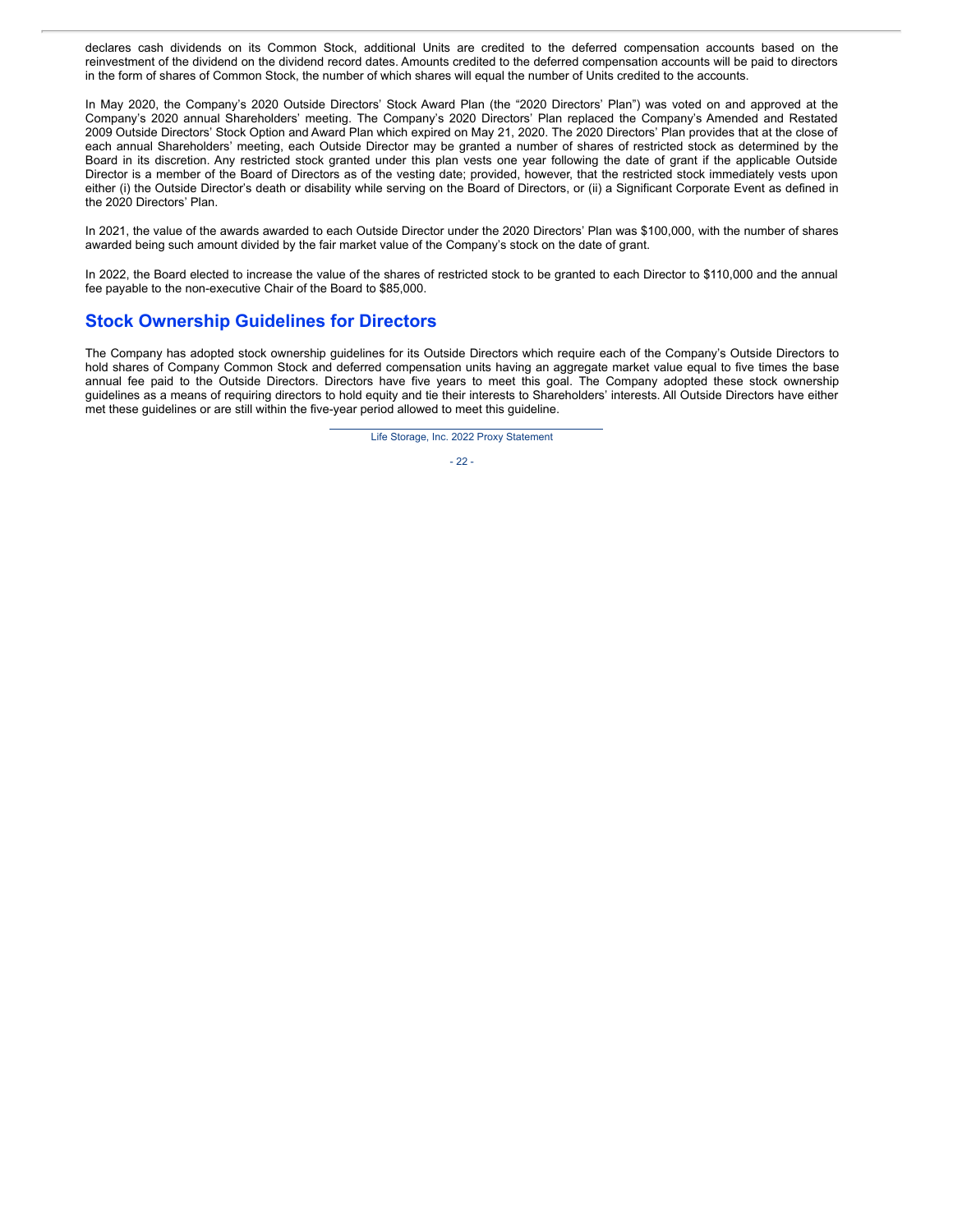## **Stock Ownership by Directors and Executive Officers**

The following table sets forth information concerning beneficial ownership of Common Stock as of March 29, 2022 for each current director, each of our named executive officers and for all current directors and Executive Officers as a group. Percentages are based on 84,199,759 shares of Common Stock outstanding as of March 29, 2022. Unless otherwise noted, to the best of the Company's knowledge, each person has sole voting and investment power with respect to the shares listed.

| Name                                                        | <b>Shares of Common</b><br><b>Stock Beneficially</b><br>Owned at<br>March 29, 2022<br>(1)(2)(3) | Percent of<br><b>Common</b><br><b>Stock Owned</b> |
|-------------------------------------------------------------|-------------------------------------------------------------------------------------------------|---------------------------------------------------|
| David L. Rogers                                             | 143,378                                                                                         | $\ast$                                            |
| Stephen R. Rusmisel                                         | 24,964                                                                                          | $\ast$                                            |
| Mark G. Barberio                                            | 21,844                                                                                          | $\ast$                                            |
| Edward J. Pettinella                                        | 20,849                                                                                          | $\ast$                                            |
| Arthur L. Havener, Jr                                       | 19,025                                                                                          | *                                                 |
| Dana Hamilton                                               | 6,179                                                                                           | *                                                 |
| Susan Harnett                                               | 1,362                                                                                           | *                                                 |
| Joseph V. Saffire                                           | 66,349                                                                                          | *                                                 |
| Andrew J. Gregoire                                          | 102,128                                                                                         | *                                                 |
| David P. Dodman                                             | 15,505                                                                                          | *                                                 |
| Directors and Executive Officers<br>As a Group (10 persons) | 421,583                                                                                         | $0.5\%$                                           |

- \* Represents beneficial ownership of less than 1% of outstanding Common Stock on March 29, 2022.
- (1) Includes 9,000, 5,250 and 5,250 shares of Common Stock that may be acquired by Messrs. Rusmisel, Havener and Barberio, respectively, through the exercise, within 60 days, of options granted under the 2009 Outside Directors' Stock Option and Award Plan.
- (2) Includes 2,368 shares of Common Stock issuable to Ms. Hamilton and 1,018 shares of Common Stock issuable to each of Messrs. Havener and Rusmisel in payment of amounts credited to each Director's respective account under the Company's Deferred Compensation Plan for Directors and the Company's Outside Directors' Stock Award Plan.
- (3) Includes 36,906, 11,622, and 11,971 shares of restricted stock as to which Messrs. Saffire, Gregoire, and Dodman, respectively, have voting power but no investment power.

Life Storage, Inc. 2022 Proxy Statement

- 23 -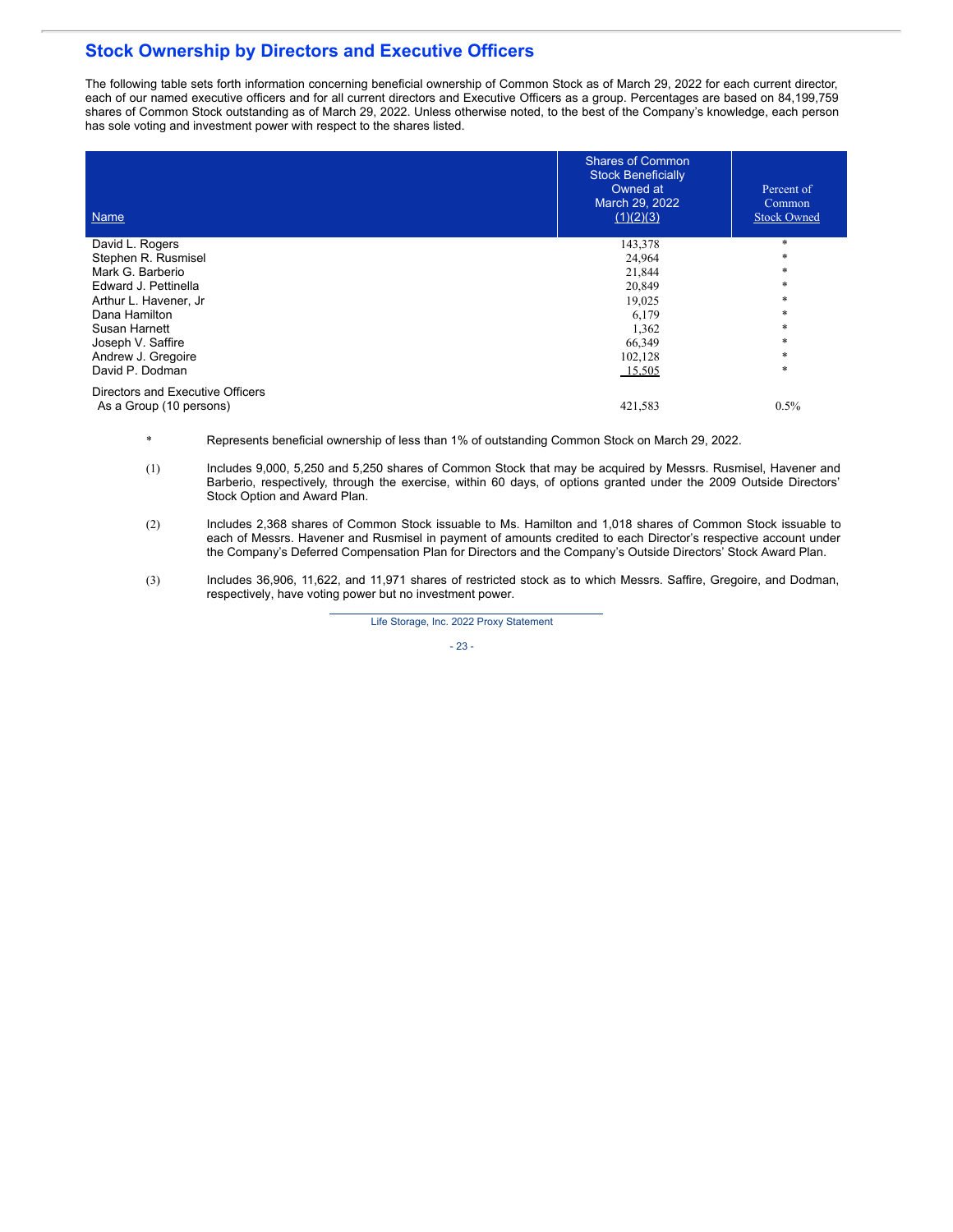## **Equity Compensation Plan Information**

The following table sets forth certain information as of December 31, 2021 (except as set forth in footnote 1 below), with respect to equity compensation plans under which shares of the Company's Common Stock may be issued.

| <b>Plan Category</b>                                                                                                                                                                                                                                                                                    | Number of<br>securities to be<br>issued upon<br>exercise of<br>outstanding<br>options,<br>warrants<br>and rights | Weighted<br>average<br>exercise price<br><u>ot</u><br>outstanding<br>options,<br>warrants<br>and rights | Number of<br>securities<br>remaining<br>available<br>for future<br>issuance |
|---------------------------------------------------------------------------------------------------------------------------------------------------------------------------------------------------------------------------------------------------------------------------------------------------------|------------------------------------------------------------------------------------------------------------------|---------------------------------------------------------------------------------------------------------|-----------------------------------------------------------------------------|
| Equity compensation plans approved by Shareholders:<br>2015 Award and Option Plan (1)<br>2009 Outside Directors' Stock Option and Award Plan (2)<br>2020 Outside Directors' Stock Award Plan<br>Deferred Compensation Plan for Directors (3)<br>Equity compensation plans not approved by Shareholders: | 221.050<br>24,750<br>$- - -$<br>35,135<br>N/A                                                                    | $S_{---}$<br>S<br>52.09<br>$- - -$<br>N/A<br>N/A                                                        | 170.111<br>131,810<br>27,307<br>N/A                                         |

(1) Includes the actual number of shares issued in February 2022 related to performance-based awards issued on December 18, 2018 (38,110) and the maximum number of shares (182,940) that could be issued as part of the performance-based awards issued in 2019, 2020 and 2021. The actual number of shares to be issued as part of the performance-based awards issued in 2019, 2020 and 2021 will be determined at the end of the three-year performance periods in 2022, 2023 and 2024, respectively. See Note 9 to the Company's financial statements included in the 2021 Annual Report.

(2) The 2009 Outside Directors' Stock Option and Award Plan expired on May 21, 2020 and was replaced by the 2020 Outside Directors' Stock Award Plan. Therefore, no securities are available for future issuance under the 2009 Outside Directors' Stock Option and Award Plan at December 31, 2021.

(3) Under the Deferred Compensation Plan for Directors, non-employee directors may defer all or part of their directors' fees that are otherwise payable in cash. Directors' fees that are deferred under the plan will be credited to each director's account under the plan in the form of Units. The number of Units credited is determined by dividing the amount of directors' fees deferred by the closing price of the Company's Common Stock on the New York Stock Exchange on the day immediately preceding the day upon which directors' fees otherwise would be paid by the Company. A director is credited with additional Units for dividends on the shares of Common Stock represented by Units in such director's account. A director may elect to receive the shares in a lump sum on a date specified by the director or in quarterly or annual installments over a specified period and commencing on a specified date.

Life Storage, Inc. 2022 Proxy Statement

 $-24$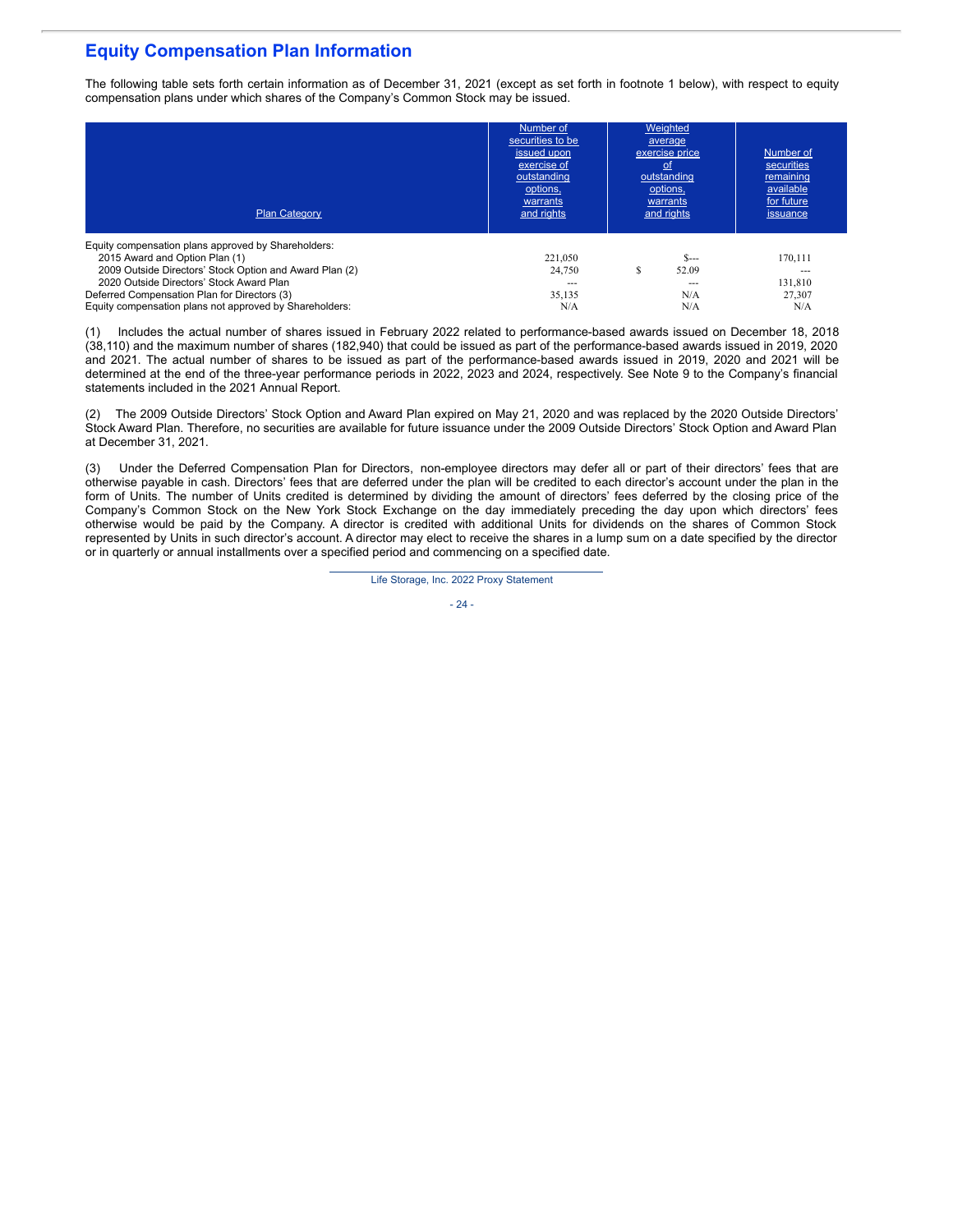## **Security Ownership of Certain Beneficial Owners**

The following table sets forth information as to all persons or groups known to the Company to be beneficial owners of more than five percent of the outstanding Common Stock of the Company as of March 29, 2022 based on 84,199,759 shares of Common Stock outstanding as of such date.

| Title of<br><b>Class</b> | Name and Address of Beneficial<br><b>Owners</b>                                                                                                                                                                                                            | <b>Amount of Common</b><br><b>Stock Beneficially</b><br>Owned as of<br>March 29, 2022 | Percent of<br><b>Common Stock</b><br>Owned |
|--------------------------|------------------------------------------------------------------------------------------------------------------------------------------------------------------------------------------------------------------------------------------------------------|---------------------------------------------------------------------------------------|--------------------------------------------|
| Common                   | The Vanguard Group, Inc. (1)<br>100 Vanguard Boulevard<br>Malvern, PA 19355                                                                                                                                                                                | 12, 145, 643                                                                          | 14.8%                                      |
| Common                   | BlackRock, Inc. (2)<br>55 East 52nd Street<br>New York, NY 10055                                                                                                                                                                                           | 10,610,769                                                                            | 12.9%                                      |
| Common                   | <b>Wellington Management Group LLP</b><br><b>Wellington Group Holdings LLP</b><br>Wellington Investment Advisors Holdings LLP<br>Wellington Management Company LLP (3)<br>c/o Wellington Management Company LLP<br>280 Congress Street<br>Boston, MA 02210 | 4,938,145                                                                             | $6.0\%$                                    |

- (1) All information relating to The Vanguard Group, Inc. ("Vanguard") is as of December 31, 2021 and is derived from Schedule 13G/A filed by it and other entities on February 10, 2022. According to Vanguard, of the 12,145,643 shares of the Company's Common Stock owned by Vanguard, Vanguard does not have the sole power to vote or direct the vote with respect to any shares and shares voting power with respect to 118,377 shares. Vanguard has the sole power to dispose or direct the disposition of 11,956,686 shares of the Company's Common Stock owned by Vanguard and shares disposition power with respect to 188,957 shares. The Company has not independently verified this information.
	- (2) All information relating to BlackRock, Inc. ("BlackRock") is as of December 31, 2021 and is derived from Schedule 13G/A filed by it and other entities on January 27, 2022. According to BlackRock, of the 10,610,769 shares of the Company's Common Stock owned by BlackRock, BlackRock has the sole power to vote or direct the vote with respect to 9,733,100 shares and does not share voting power with respect to any other shares. BlackRock has the sole power to dispose or direct the disposition of all 10,610,769 shares of the Company's Common Stock owned by BlackRock. The Company has not independently verified this information.

Life Storage, Inc. 2022 Proxy Statement

- 25 -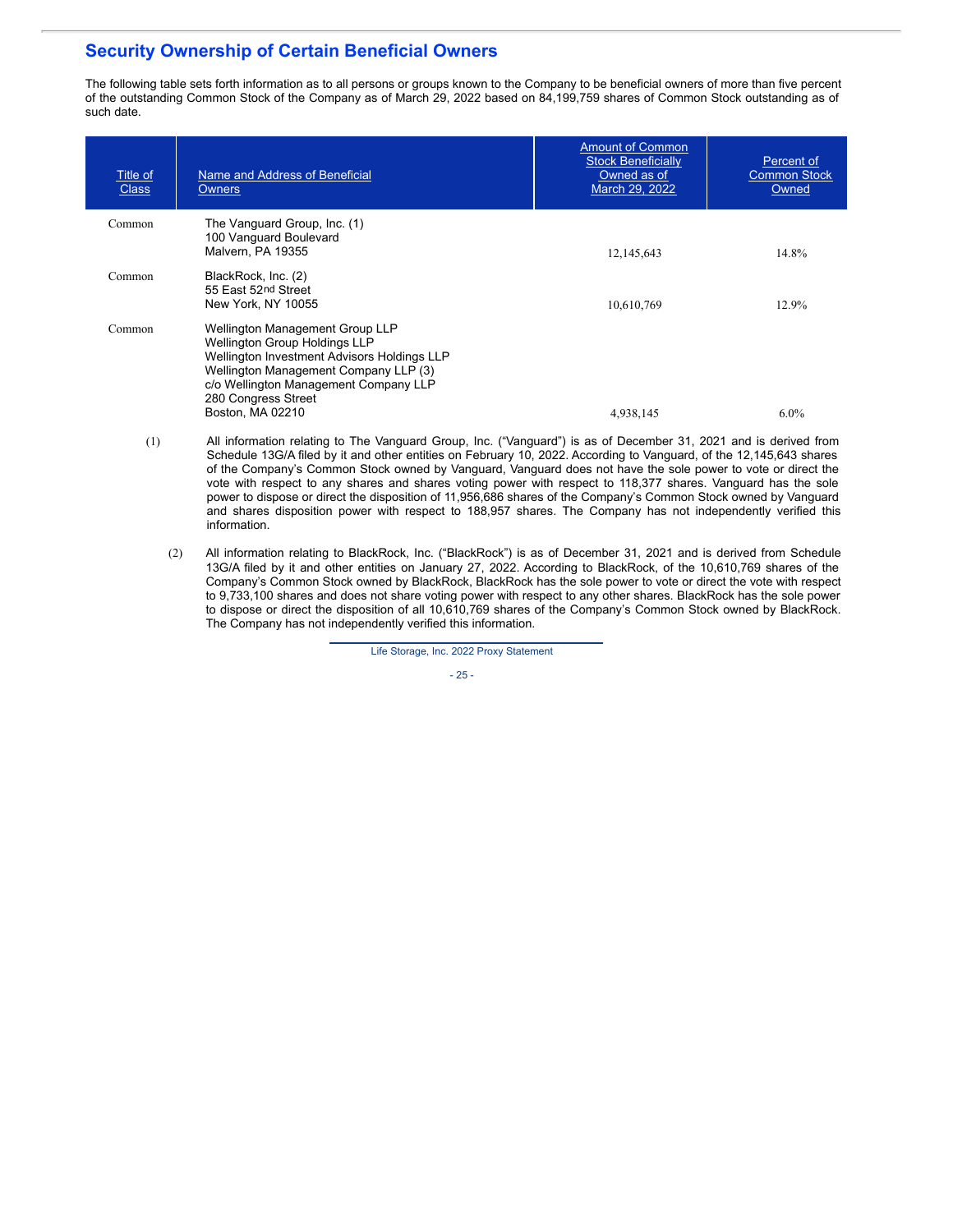(3) All information relating to Wellington Management Group LLP, Wellington Group Holdings LLP, Wellington Investment Advisors Holdings LLP, and Wellington Management Company LLP ("Wellington") is as of December 31, 2021 and is derived from Schedule 13G/A filed by it and other entities on February 4, 2022. According to Wellington, of the 4,938,145 shares of the Company's Common Stock owned by Wellington, Wellington shares the voting power with respect to 4,417,873 shares and does not have the sole voting power with respect to any other shares. Wellington shares disposition power with respect to all 4,938,145 shares of the Company's Common Stock owned by Wellington. The Company has not independently verified this information.

## **Delinquent Section 16(a) Reports**

Section 16(a) of the Securities Exchange Act of 1934 requires the Company's directors and officers, and persons who own more than 10% of a registered class of the Company's equity securities, to file reports of ownership and changes in ownership with the SEC and the NYSE. Directors, officers and greater-than-10% shareholders are required by SEC regulation to furnish the Company with copies of all Section 16(a) reports they file. Based solely on review of information furnished to the Company and reports filed through the Company, the Company believes that all Section 16(a) filing requirements applicable to its Directors, officers and greater-than-10% beneficial owners were complied with during 2021, except that Mr. Gregoire, by inadvertence, filed a Form 4 late related to the December 17, 2021 grant of 3,457 shares of restricted stock of the Company.

Life Storage, Inc. 2022 Proxy Statement

- 26 -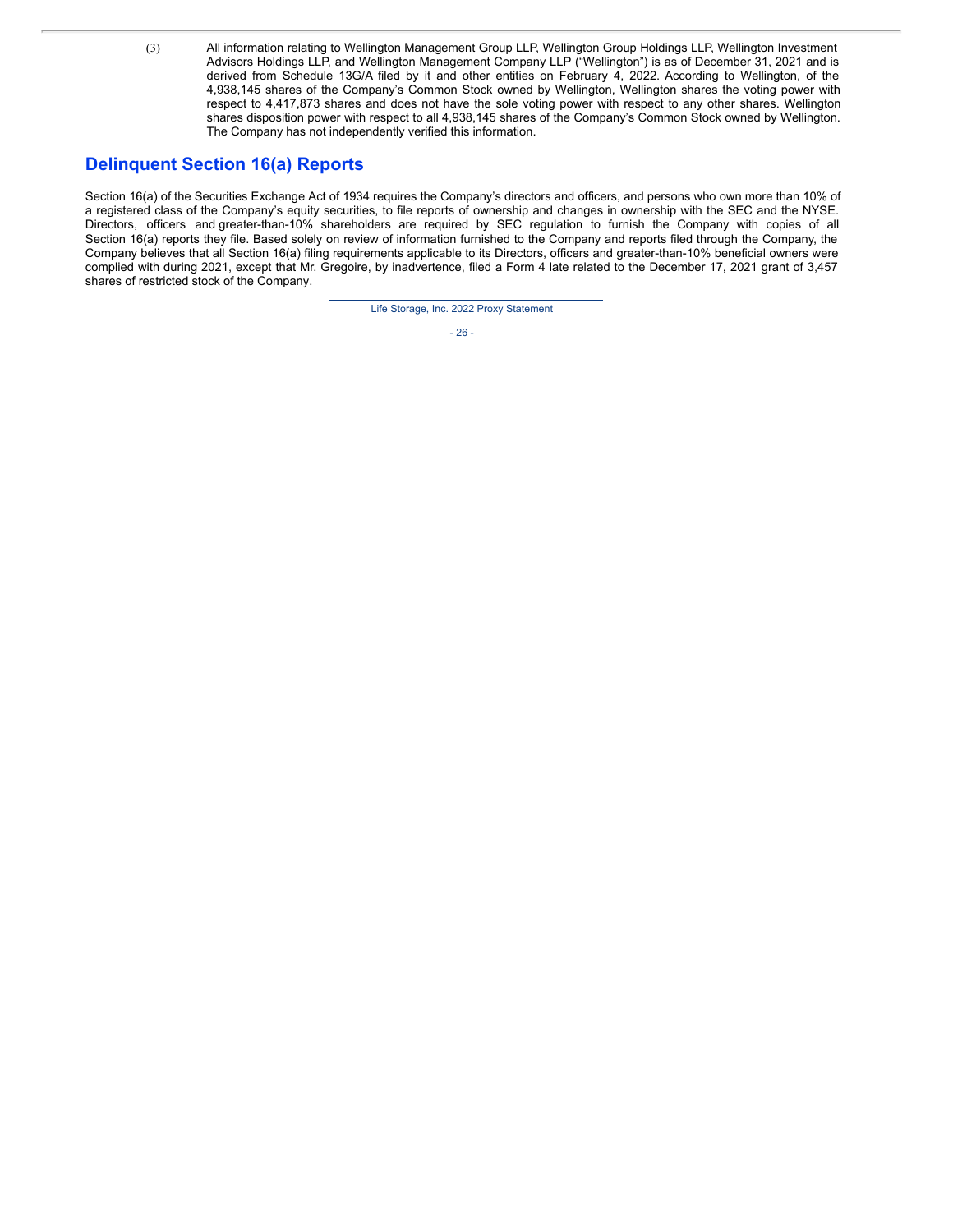# **OUR AUDITORS**

# **PROPOSAL 2. APPOINTMENT OF INDEPENDENT REGISTERED PUBLIC ACCOUNTING FIRM**

Based upon the recommendation of the Audit and Risk Management Committee, the Board of Directors has reappointed Ernst & Young LLP as its independent registered public accounting firm for the year ending December 31, 2022. At the Annual Meeting, Shareholders will be asked to ratify this appointment. Representatives of Ernst & Young LLP are expected to be present at the Annual Meeting (via webcast), will have the opportunity to make a statement if they desire to do so, and are expected to be available to respond to appropriate questions.

Fees billed to the Company for fiscal years 2021 and 2020 by Ernst & Young LLP were as follows:

|                           | 2021      |   | 2020      |
|---------------------------|-----------|---|-----------|
| <b>Audit Fees</b>         | 1,667,151 | S | 1,085,126 |
| <b>Audit-Related Fees</b> |           |   |           |
| Tax Fees                  | 539,989   |   | 570,213   |
| All Other Fees            | 2,175     |   | 1,725     |
| <b>TOTAL FEES</b>         | 2,209,315 |   | 1,657,064 |

Audit fees include fees for the audit of the Company's consolidated financial statements, interim reviews of the Company's quarterly financial statements, and the audit of the Company's internal controls over financial reporting. Included in audit fees for 2021 and 2020 are \$475,000 and \$350,000, respectively, related to the Company's public bond offering and common stock offerings. Tax fees include fees for services relating to tax return preparation, tax compliance, transaction tax due diligence, tax planning and tax advice. All other fees relate to technology access.

The Audit and Risk Management Committee has adopted a policy that requires its advance approval for all audit, audit-related, tax and other services to be provided by the independent registered public accounting firm to the Company. The Audit and Risk Management Committee has delegated to its Chair authority to approve permitted services, provided that the Chair reports any decisions to the Audit and Risk Management Committee at its next scheduled meeting. During 2021, all fees for audit services, all fees for audit-related services and all fees for tax services were approved under this policy.

Ratification of the appointment of the independent registered public accounting firm requires the affirmative vote of a majority of the votes cast, provided a quorum is present at the meeting. For purposes of the vote on this proposal, abstentions and brokers non-votes will not be counted as votes cast and will have no effect on the results of the vote, although they will be considered present for the purpose of determining the presence of a quorum. Although Shareholder approval is not required, the Company

Life Storage, Inc. 2022 Proxy Statement

- 27 -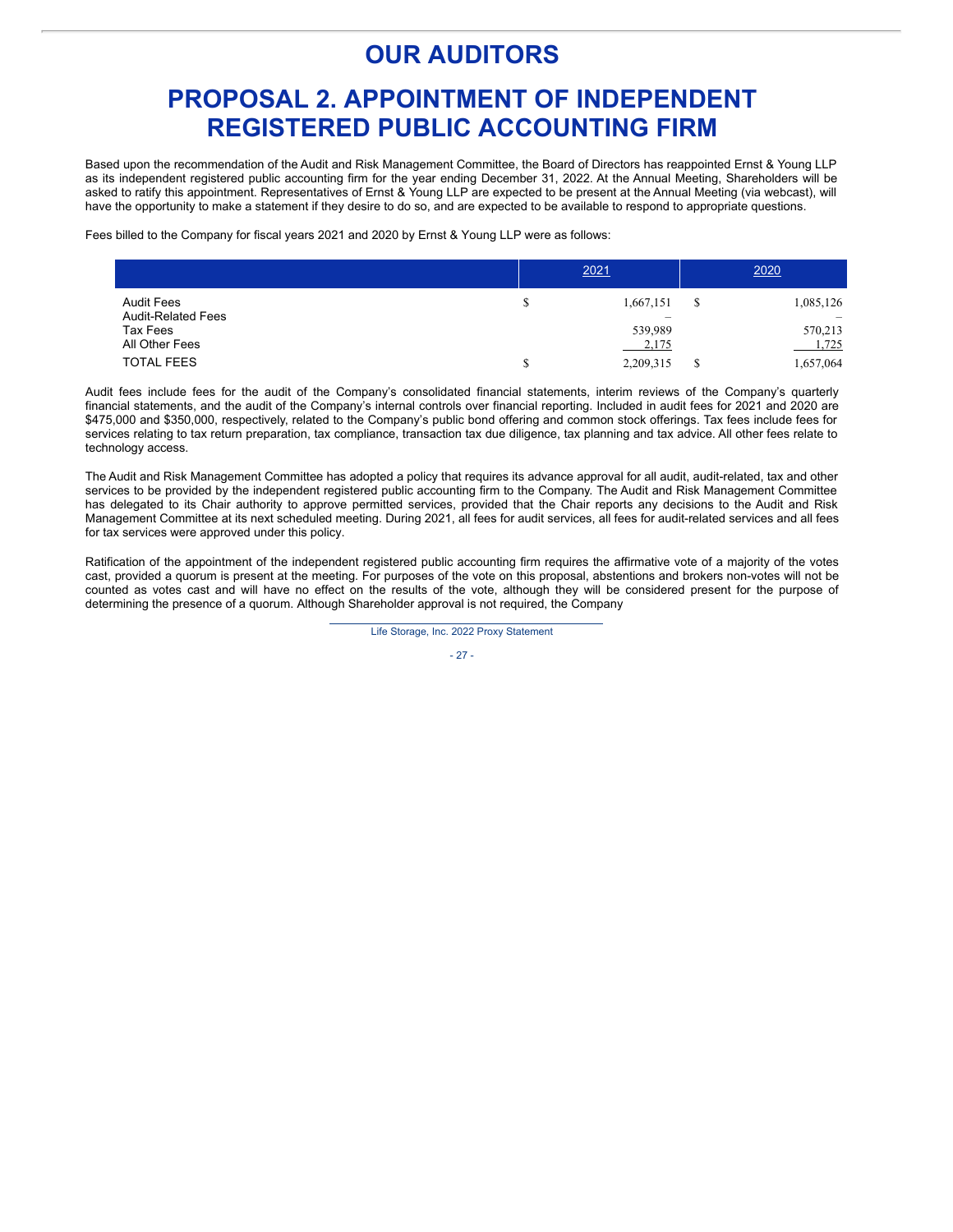desires to obtain from its Shareholders an indication of their approval of the Audit and Risk Management Committee's selection of Ernst & Young LLP as the Company's independent registered public accounting firm for 2022. Even if the appointment of Ernst & Young LLP is ratified, the Audit and Risk Management Committee may, in its discretion, change the appointment at any time during the year should it determine that such a change would be in the best interests of the Company and its Shareholders. If the Company's Shareholders do not ratify this appointment, the Audit and Risk Management Committee may consider the appointment of another independent registered public accounting firm but will not be required to appoint a different firm.

#### **THE AUDIT AND RISK MANAGEMENT COMMITTEE AND THE BOARD OF DIRECTORS RECOMMEND A VOTE "FOR" THE PROPOSAL TO RATIFY THE APPOINTMENT OF ERNST & YOUNG LLP AS THE COMPANY'S INDEPENDENT REGISTERED PUBLIC ACCOUNTING FIRM.**

Life Storage, Inc. 2022 Proxy Statement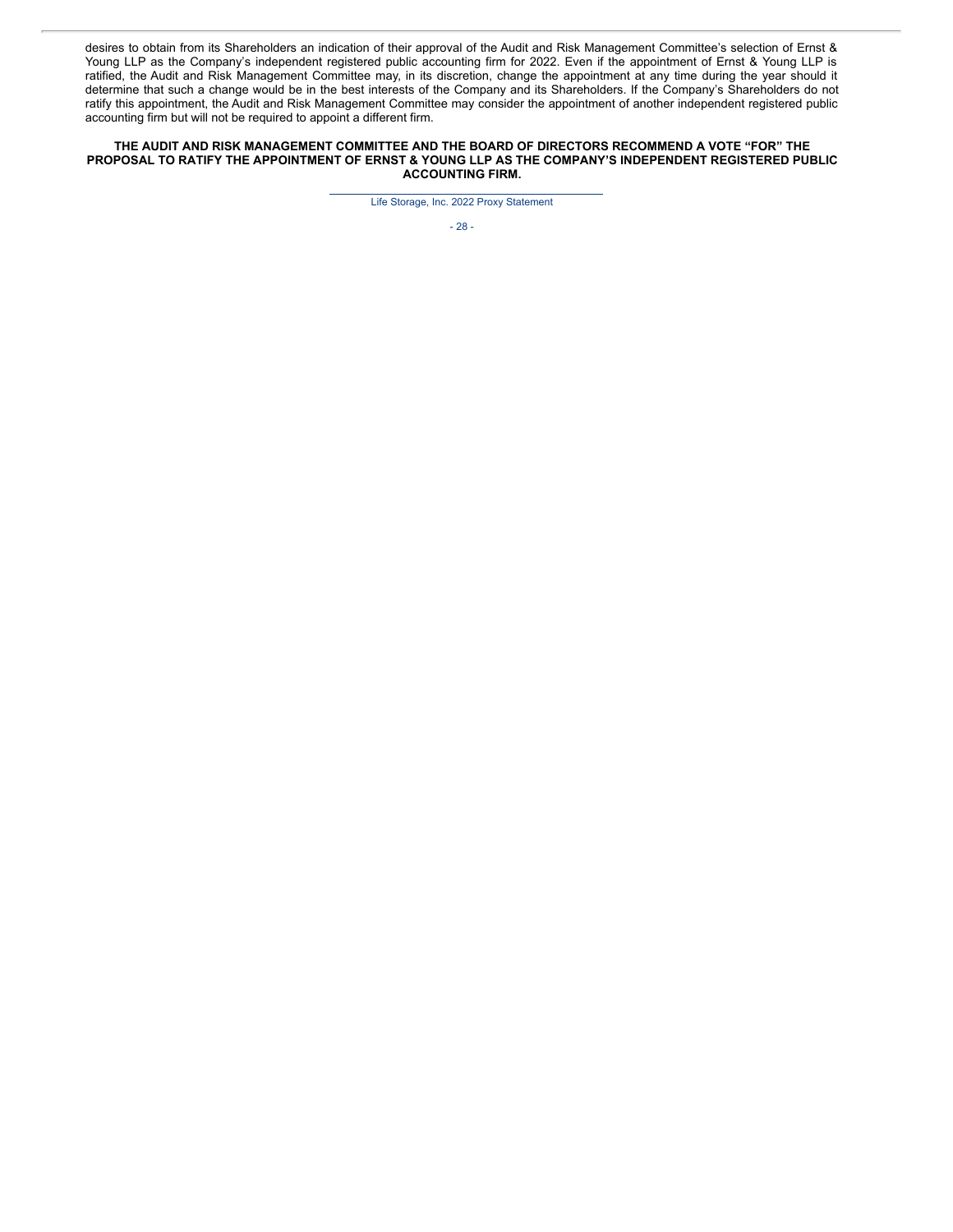## **REPORT OF THE AUDIT AND RISK MANAGEMENT COMMITTEE**

Management has the primary responsibility for the integrity of the Company's financial information and the financial reporting process, including the system of internal control over financial reporting. Ernst & Young LLP, the Company's independent registered public accounting firm, is responsible for conducting independent audits of the Company's financial statements and the effectiveness of internal controls over financial reporting in accordance with the standards of the Public Company Accounting Oversight Board (United States) and expressing an opinion on the financial statements and the effectiveness of internal controls over financial reporting based upon those audits. The Audit and Risk Management Committee is responsible for overseeing the conduct of these activities by management and Ernst & Young LLP.

As part of its oversight responsibility, the Audit and Risk Management Committee has reviewed and discussed the audited financial statements, the adequacy of internal controls and the effectiveness of the Company's internal controls over financial reporting with management and Ernst & Young LLP. The Audit and Risk Management Committee also has discussed with Ernst & Young LLP the matters required to be discussed by the applicable requirements of the Public Company Accounting Oversight Board. The Audit and Risk Management Committee met with Ernst & Young LLP, with and without management present, to discuss the results of their examinations, their evaluations of the Company's internal controls, and the overall quality of the Company's financial reporting. The Audit and Risk Management Committee has also discussed with Ernst & Young LLP matters required to be discussed by applicable auditing standards. The Audit and Risk Management Committee has received and reviewed the written disclosures and the letter from Ernst & Young LLP required by applicable requirements of the Public Company Accounting Oversight Board regarding the independent accountant's communications with the Audit and Risk Management Committee concerning independence and has discussed with Ernst & Young LLP that firm's independence.

Based upon these reviews and discussions, the Audit and Risk Management Committee recommended to the Board of Directors that the audited financial statements for the year ended December 31, 2021 be included in Life Storage Inc.'s 2021 Annual Report for filing with the Securities and Exchange Commission.

> Members of the Audit and Risk Management Committee

ARTHUR L. HAVENER, JR., CHAIR STEPHEN R. RUSMISEL DANA HAMILTON EDWARD J. PETTINELLA SUSAN HARNETT

THE FOREGOING REPORT SHALL NOT BE DEEMED TO BE "SOLICITING MATERIAL" OR TO BE "FILED" WITH THE SECURITIES *AND EXCHANGE COMMISSION AND SHOULD NOT BE DEEMED INCORPORATED BY REFERENCE BY ANY GENERAL STATEMENT INCORPORATING BY REFERENCE THIS PROXY STATEMENT INTO ANY FILING UNDER THE SECURITIES ACT OF 1933, AS AMENDED, OR UNDER THE SECURITIES EXCHANGE ACT OF 1934, AS AMENDED, EXCEPT TO THE EXTENT THAT THE COMPANY SPECIFICALLY INCORPORATES THIS INFORMATION BY REFERENCE AND SHALL NOT OTHERWISE BE DEEMED FILED UNDER SUCH ACTS.*

Life Storage, Inc. 2022 Proxy Statement

- 29 -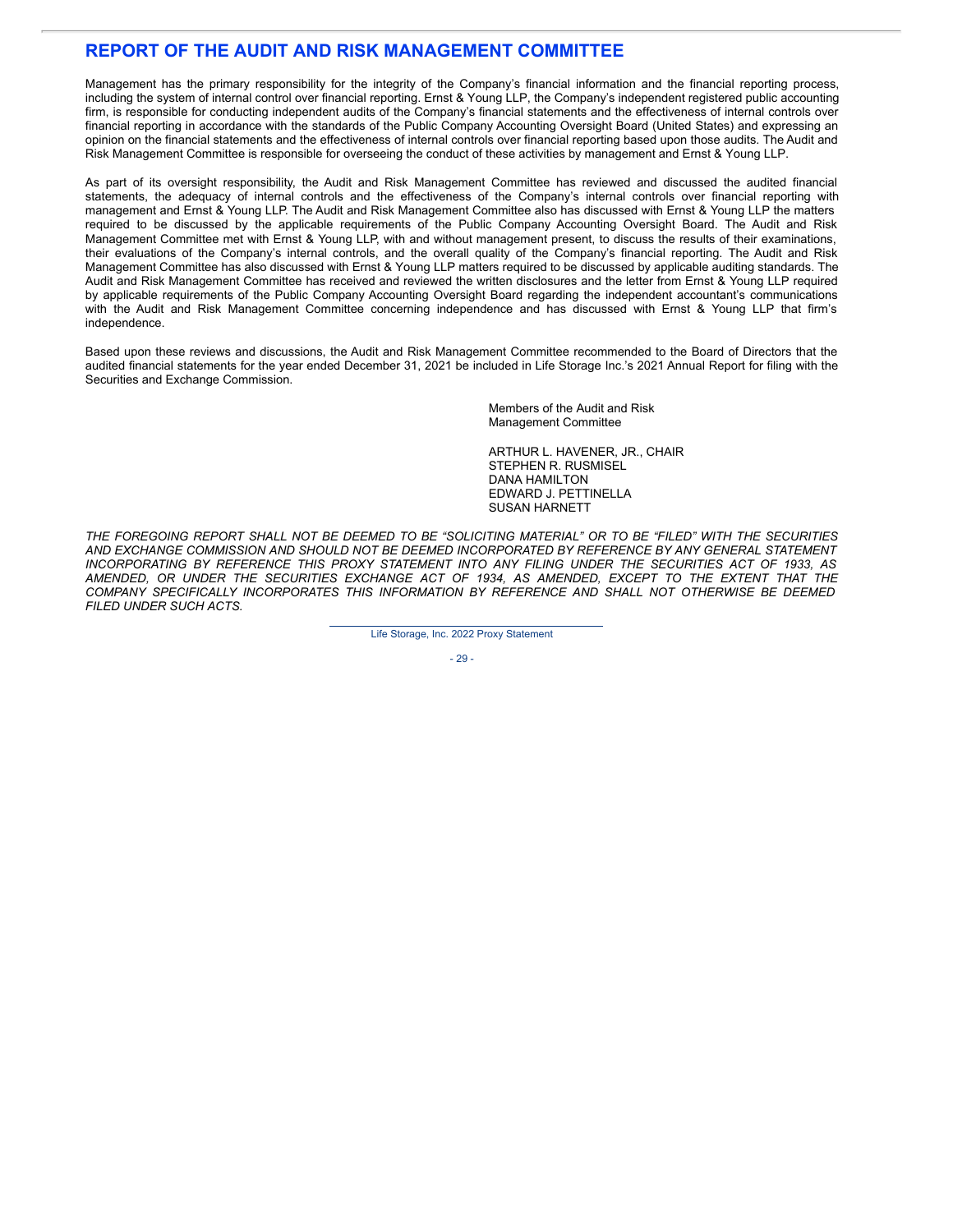## **OUR COMPANY**

## **EXECUTIVE OFFICERS OF THE COMPANY**

The Company's corporate responsibility is deeply rooted in our core values: teamwork, respect, accountability, integrity and innovation. The Company approaches initiatives, programs, practices and policies with a view toward risk management and with consideration of the impact on its customers, team members, communities and shareholders. We therefore share with you in this section some information about our leadership and our management of the human capital, environmental, safety, customer and other stakeholder matters that we believe support our long-term sustainability financially and more generally.

The following persons are the current executive officers of the Company:

| <b>Name</b>        | Age | Title and experience                                                                                                                                                                          |
|--------------------|-----|-----------------------------------------------------------------------------------------------------------------------------------------------------------------------------------------------|
| Joseph V. Saffire  | 52  | Chief Executive Officer since March 1, 2019. Member of the Board of Directors since<br>March 14, 2019. Chief Investment Officer of the Company from November 1, 2017 to<br>February 28, 2019. |
| Andrew J. Gregoire | 54  | Chief Financial Officer since March 1, 2012 and Secretary since April 2, 2012. Vice<br>President of Finance of the Company from 1998 to February 29, 2012.                                    |
| David P. Dodman    | 48  | Chief Operating Officer since January 1, 2022. Senior Vice President, Strategic Planning<br>and Investor Relations of the Company from June 2018 to December 31, 2021.                        |

Edward F. Killeen retired from his position as Chief Operating Officer of the Company effective on December 31, 2021.

## **Life Storage's Mission: Rooted in Sustainability**

At Life Storage, we believe that sustainability and success are one in the same: in order to do well as a business, we must do good for our world. Our integrative approach to sustainability helps move us toward our vision of becoming the best self-storage company in the world.

We follow a four-pillar growth strategy that consolidates our efforts into strategic, high-impact areas: Expand Our Footprint, Digitize the Enterprise, Invest in Talent & Culture, and Drive Profitable Growth. Sustainability is deeply embedded in this growth strategy and is the impetus for many of the strategic efforts that fall into each pillar.

#### **Environmental Highlights**

Life Storage owns or operates more than 1,075 self-storage facilities encompassing approximately 78 million square feet in 35 states. As a REIT and a facility owner and operator, we are responsible for monitoring and minimizing our environmental impact.

Life Storage, Inc. 2022 Proxy Statement

- 30 -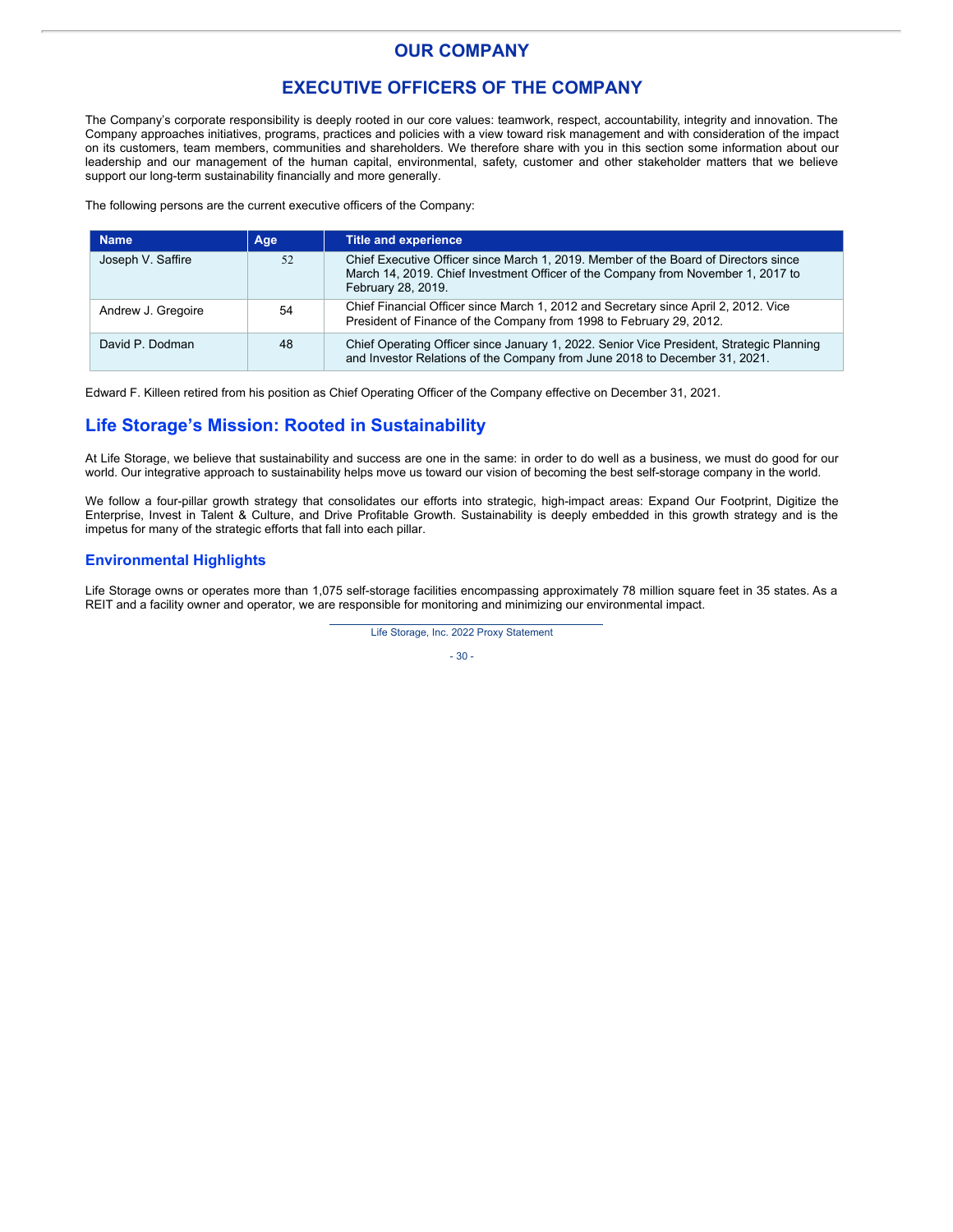In early 2022 Life Storage was named one of America's Best Midsize Employers by Forbes magazine and recognized by Morningstar as a Sustainalytics ESG\* Regional Top-Rated Company.



Copyright @ 2022 Sustainalytics. All rights reserved. This proxy statement contains information developed by Sustainalytics (www.sustainalytics.com). Such information and data are proprietary of Sustainalytics and/or its third party suppliers (Third Party Data) and are provided for informational purposes only. They do not constitute an endorsement of any product or project, nor an investment advice and are not warranted to be complete, timely, accurate or suitable for a particular purpose. Their use is subject to conditions available at https://sustainalytics.com/legal-disclaimers.

#### *Energy Efficiency Measures*

Self-storage facilities are inherently resilient and have low environmental impacts relative to other industries and asset classes due to low energy and water utilization and minimal customer and employee traffic. Despite this, we still strive to further reduce the environmental impact that we do have. One of the primary ways that we have worked to reduce our environmental impact is by establishing energy efficiency measures and ensuring that these measures are implemented and maintained across our portfolio.

#### *Roofing*

- All Life Storage roofing projects use cool roof technologies that reduce energy consumption.
- In 2021, we completed over 50 cool roofing projects covering over 1.2 million square feet.

### *Heating & Cooling*

- All new central air conditioning and heating units are required to be high efficiency models.
- In 2021, we replaced over 290 HVAC units with high-efficiency models.

### *Lighting*

- LED lights are used for all new buildings and light fixture replacements.
- All storage areas are equipped with motion sensors to conserve energy.
- In 2021, we upgraded more than 18,900 light fixtures to LED.

Life Storage, Inc. 2022 Proxy Statement

 $-31 -$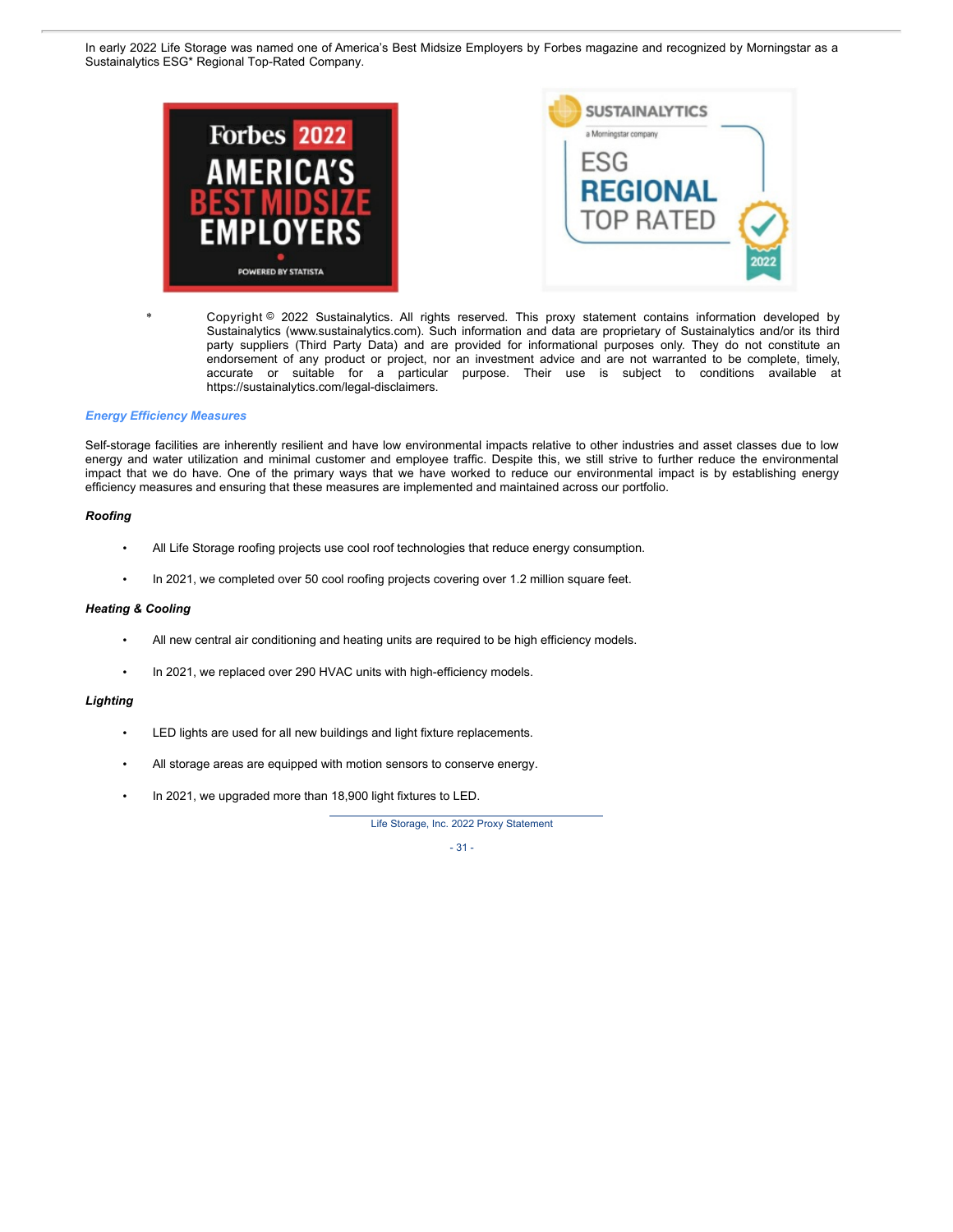### *Water*

• Despite the fact that self-storage facilities typically have low rates of water consumption and wastewater production, our Landscaping and Irrigation Policy outlines the steps we take to further minimize the impact of our facilities on biodiversity and water consumption.

### *Waste*

• Life Storage team members at every level must follow our Waste Management Policy, which encourages recycling whenever possible and seeks to reduce our overall waste generation.

#### *Renewable Energy Program*

In 2020, we significantly increased our investment in renewable energy with an ambitious **5-year solar development initiative.** As of December 31, 2021, 45 Life Storage wholly owned facilities were equipped with more than 50 solar arrays. To date, our renewable energy program has generated 21 GWh of energy.



As a result of this initiative, we have set aggressive targets to reduce our energy consumption and increase our renewable energy generation capacity:

- *12.5% reduction (like-for-like) in energy consumption by 2025 from our 2020 baseline*
- *7.5 MW capacity increase (absolute) by 2025 from our 2020 baseline*

Life Storage, Inc. 2022 Proxy Statement

- 32 -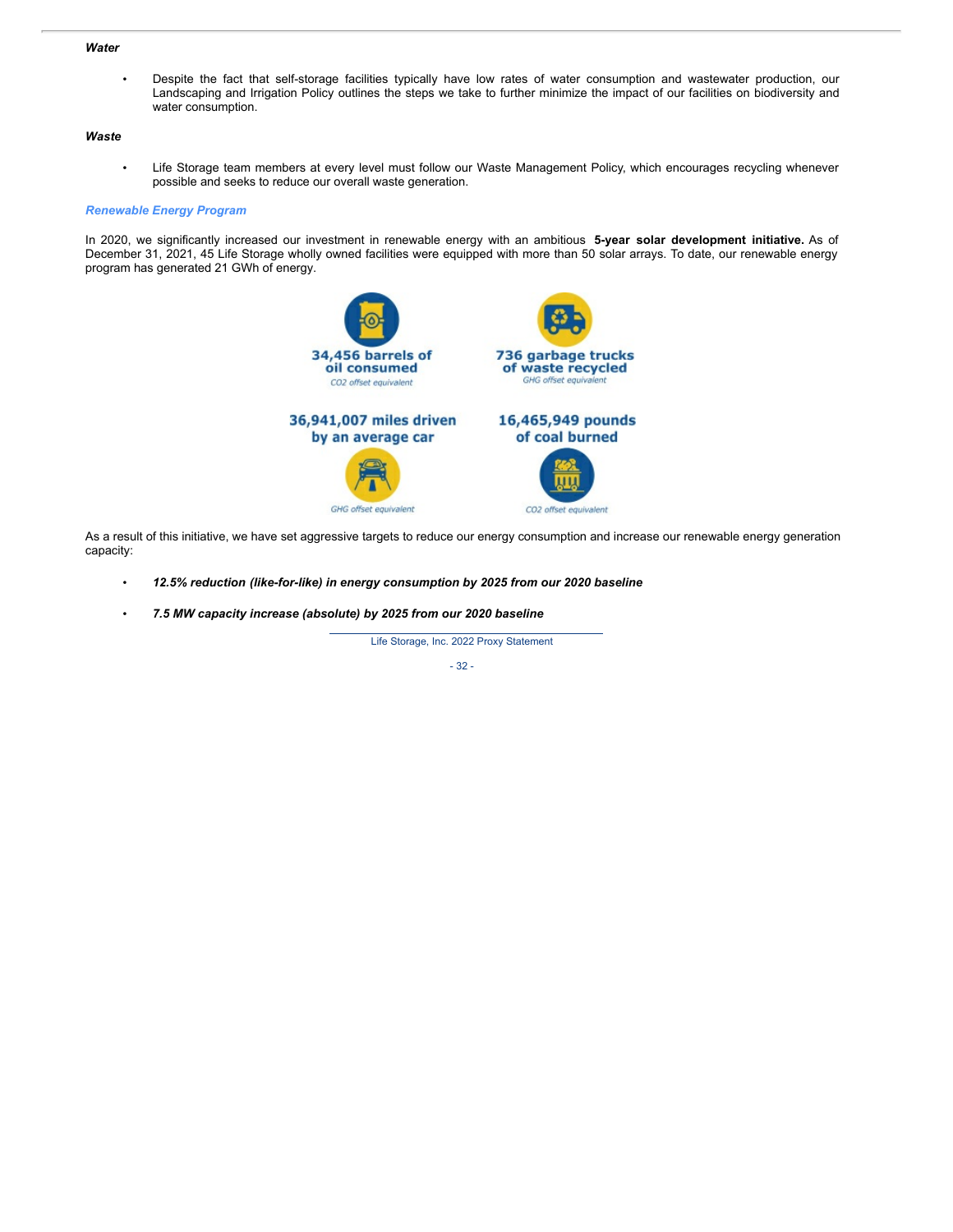### **Sustainable Operations**

We make a concerted effort to integrate sustainability into the day-to-day operations of our business as a whole. Highlights include:

- Because we understand that the impacts of climate change present a risk to our business and assets, we have launched a dedicated effort to adopt the recommendations of the Task Force on Climate-related Financial Disclosures (TCFD).
- In addition to compliance with our Vendor Code of Conduct, evaluation of potential vendors and suppliers considers sustainable practices and product offerings.
- In 2021, implemented an **ISO-aligned Environmental Management System** to monitor and minimize our environmental impact.
- Extensive, cloud-based 99-point check of all utility bills to identify damaged and underperforming HVAC units, assess the integrity and energy performance of our exterior building shell, and other leaks or energy wastes.
- Regular assessment of our portfolio's vulnerability to climate-related risks:
	- o As of June 2021, only two of our wholly owned stores are below sea level, representing less than 0.4% of our portfolio.
- Availability of low-impact packing materials.
	- o We offer boxes made from ~53% recycled content, certified by the Sustainable Forestry Initiative.

### **Green Buildings**

Life Storage is a silver member of the U.S. Green Building Council (USGBC ®).

The Life Storage wholly owned portfolio includes certified-sustainable buildings in Deer Park, NY (USGBC Certified LEED Silver) and Chamblee, GA (Green Globe Certified One Green Globe). We expect to add more green buildings as our mandated improvements affect our portfolio.

# **Social Highlights**

With approximately 2,200 team members and more than 625,000 customers in hundreds of markets across 35 states, treating everyone with dignity and respect is at the core of our business and is essential to our ability to create value for all of our stakeholders.

### **Our Teammates**

We strive to attract and retain the highest quality team members with competitive compensation and benefits, opportunities for personal growth and development, safe working conditions and a culture that emphasizes fair and equitable treatment.

Life Storage, Inc. 2022 Proxy Statement

- 33 -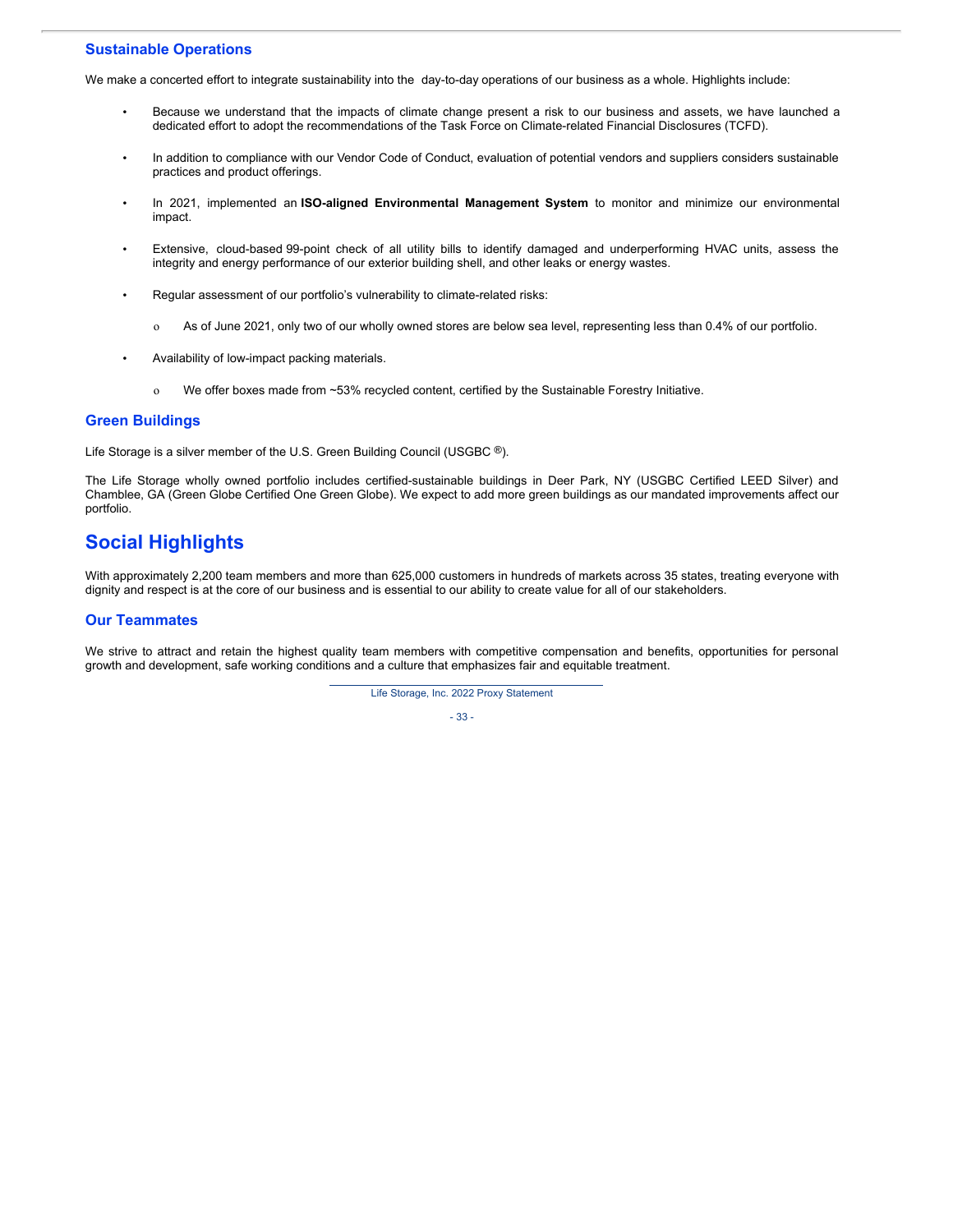#### *Robust training and professional development programs:*

- All team members have access to comprehensive online training tools and informational resources covering everything from job specific skills to leadership, productivity, team building, and communication skills.
- Each year, all team members must complete a diversity & unconscious bias training program that reflects our commitment to a diverse and inclusive work environment.
- Team members receive formal, bi-annual performance assessments, and participate in goal-setting exercises and feedback sessions.

#### *Employee Engagement:*

- We conduct annual, anonymous surveys of all employees to identify and act on areas for improvement and gain insight into the sentiments of our team members.
- Our most recent comprehensive engagement survey in June 2021 showed a 72% engagement score and a 73% response rate.
- Following each survey, our Human Resources team identifies and analyzes the most commonly noted areas for improvement, breaks down the results into departments, and works with company leaders to develop specific action plans based on the survey results that are executed at the team and company levels.
- Life Storage was named one of America's Best Midsize Employers by Forbes magazine in 2022.

### **Our Social Impact Programs**

### *Diversity, Equality, and Inclusion*

Life Storage is committed to fostering a diverse and inclusive work environment in which every employee is treated equally, feels empowered to succeed and is equipped with the tools to do so. The Life Storage Diversity, Equality, and Inclusion (DEI) program is focused on creating and maintaining a diverse and inclusive work environment that exemplifies our company values: teamwork, respect, accountability, integrity, and innovation. Our strategic objectives include: celebrating diversity, promoting inclusion, engaging our team members, improving representation of women, minorities, persons with disabilities and Veterans, and ensuring accountability. Our CEO signed the CEO Action Pledge for Diversity & Inclusion in the Workplace to demonstrate the entire organization's commitment to achieving measurable action and meaningful change in advancing diversity, equity, and inclusion in the workplace.

Some of our program highlights from 2021 are our:

• **Diversity Council**: Our Diversity Council consists of Life Storage team members from throughout our organization who are passionate about diversity, equality and inclusion in the workplace. The council meets to discuss ways to promote purposeful and meaningful employee engagement.

Life Storage, Inc. 2022 Proxy Statement

- 34 -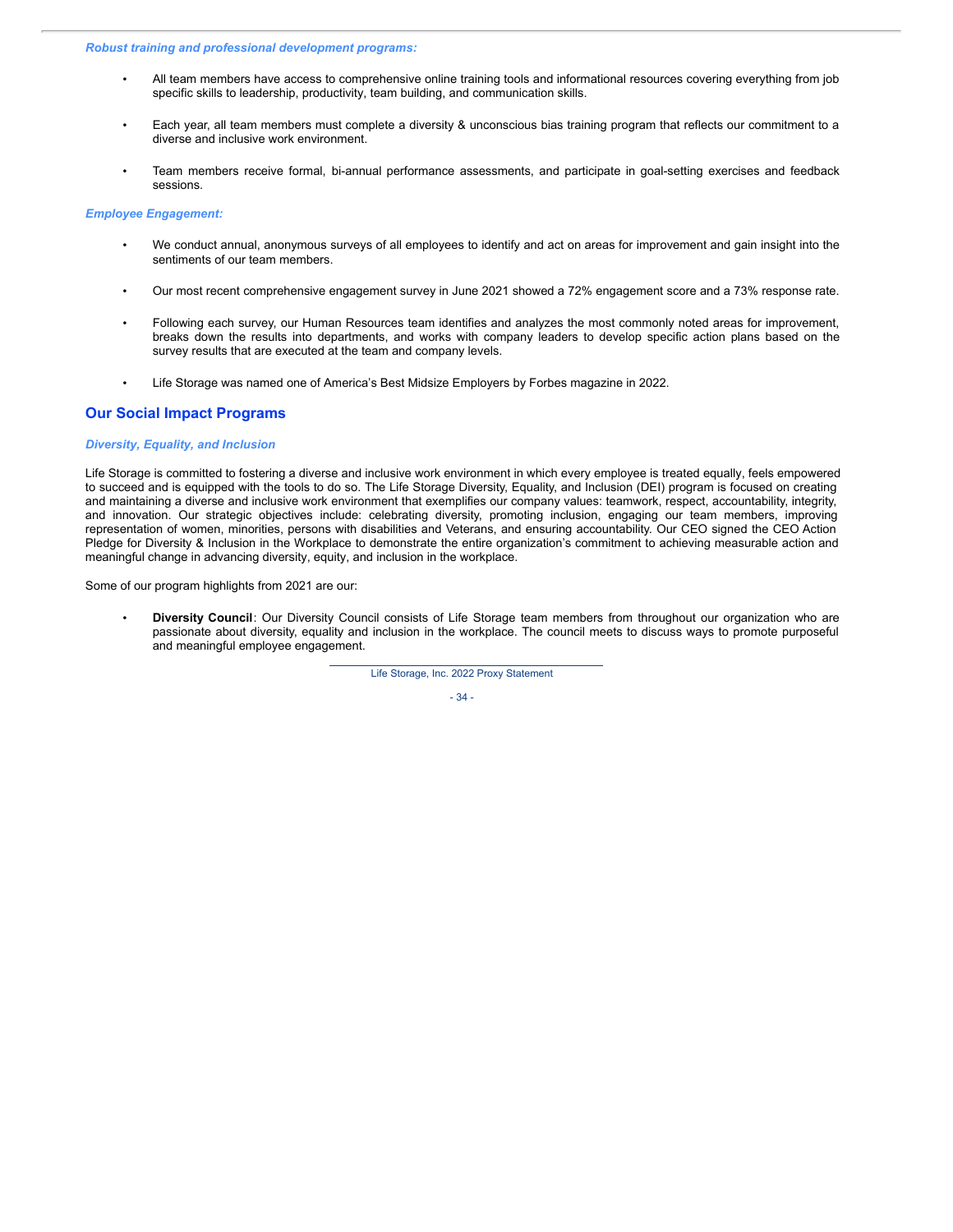- **Diversity Training Program**: Our diversity training program helps each Life Storage team member understand their role in ensuring that Life Storage remains a great place to work for all. All employees receive quarterly training on relevant diversityrelated topics such as unconscious bias, microaggressions, and more.
- **Diversity Awareness**: Through our internal and external communications and community engagement program, we ensure we are driving awareness about diversity focused issues, needs and events that are important to both our team members and customers. In addition, we take the opportunity to celebrate the diversity of our employees through employee spotlights, recognition and volunteer events.



#### *Life in Our Communities*

At Life Storage, we believe that giving back to our communities will contribute to the betterment of the communities in which we do business and where our employees live. We aim to make meaningful and lasting impacts on our communities through volunteer efforts, charitable giving, and community-centric employee engagement.

Our community engagement program, Life in Our Communities, formalizes and optimizes our efforts to give back to our communities by focusing on the following strategic objectives:

- Synchronize Our Efforts: Ensure company-wide alignment of all community engagement efforts.
- Maintain Strategic Focus: Maximize impact by adhering to the core focus areas of the Life in Our Communities program.
- Encourage Accountability: Govern and assess the execution and impact of the Life in Our Communities program.

Life Storage, Inc. 2022 Proxy Statement

- 35 -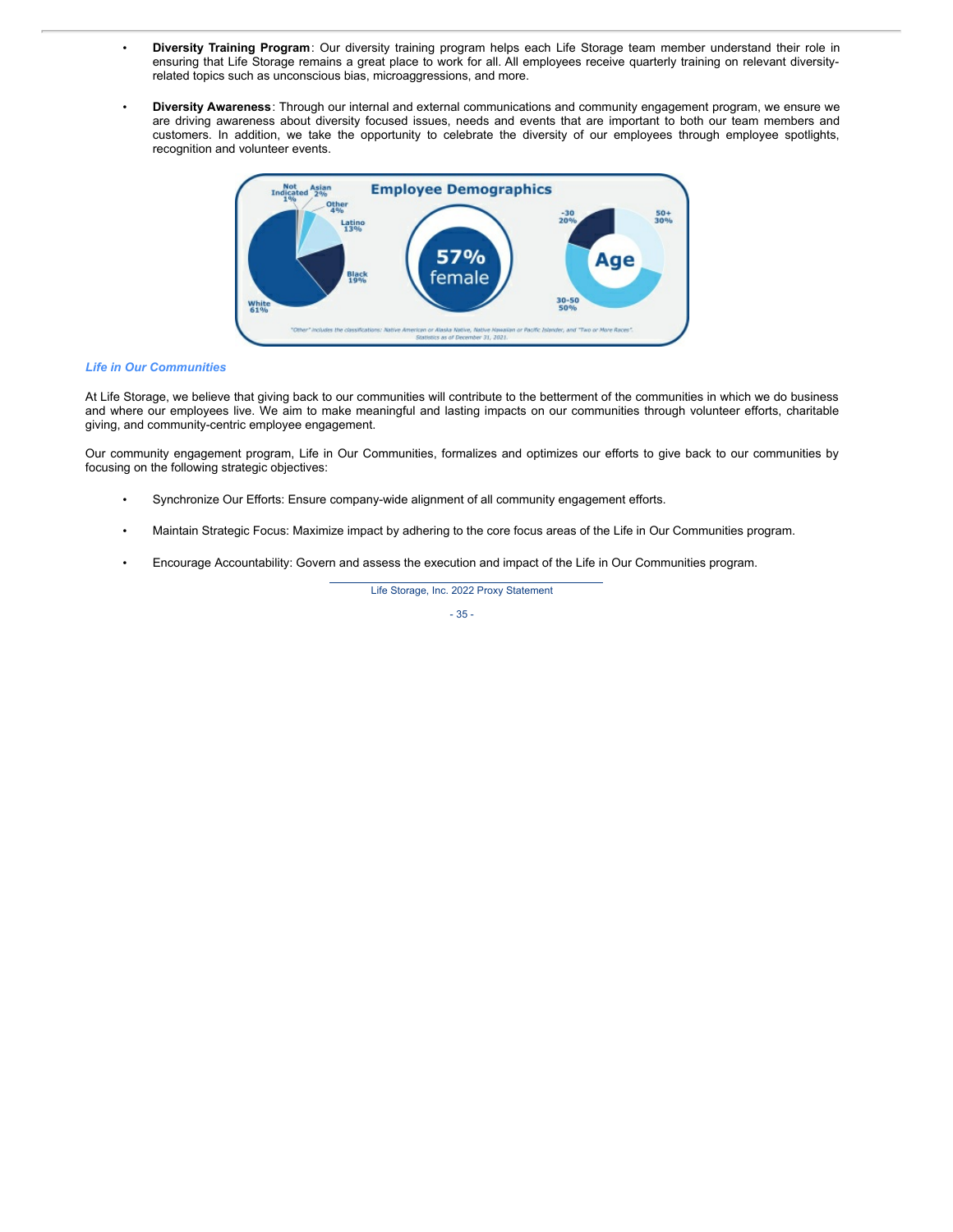### **Our Customers**

#### *Customer Satisfaction*

We have a robust, multi-step process to ensure customer satisfaction:

- All customers receive satisfaction surveys following initial rental, at three-month follow up, and when they vacate.
- Customers are encouraged to provide feedback via online survey forms, social media, and in person; all reported issues are filed and investigated if appropriate.
- Thorough internal mechanisms and store visit reports designed to track store operational performance and deliver feedback and guidance to store teams.

This has resulted in:

- Newsweek's "America's Best Customer Service" award in 2019, 2020, 2021 and 2022
- A+ Rating on Better Business Bureau
- Top-rated storage company on Trust Pilot
- Customer satisfaction average score of more than 92% in 2021

## **Governance Highlights**

Our diverse Board of Directors is younger and shorter tenured than average. Our average board tenure is 5 years with 2 new Directors appointed in the last three years. Our average age is 62 years old with 4 Directors under 60 years old.

We have a strong governance foundation with good governance practices, including an independent chairperson; annual director elections; majority voting; simple majority voting standard for bylaw amendments; special meeting rights; no poison pill; clawback, anti-hedging, antishort-sale and anti-pledging provisions; stock ownership requirements for executives and Directors; external and internal pay parity; regular executive sessions of independent Directors; and annual Board and Committee self-evaluations.

We have formalized board oversight for our ESG program as part of our committee responsibilities under the Compensation and Human Capital Committee, Audit and Risk Management Committee, and the Nominating, Governance and Corporate Responsibility Committee.

Life Storage, Inc. 2022 Proxy Statement

- 36 -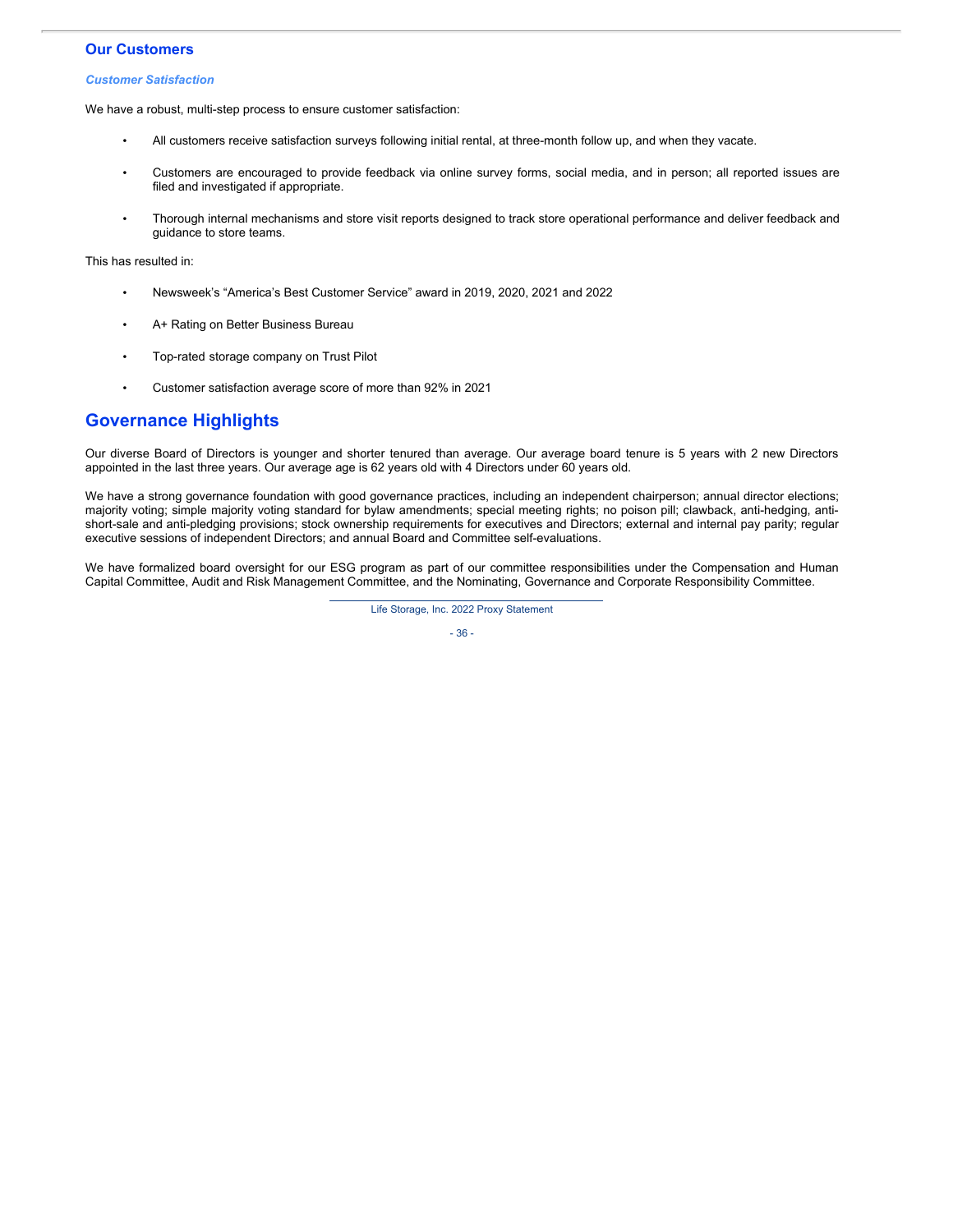## **OUR PAY**

## **COMPENSATION DISCUSSION AND ANALYSIS**

The Compensation and Human Capital Committee of our Board oversees our compensation programs for executive officers and other employees. This Compensation Discussion and Analysis ("CD&A") explains the Compensation and Human Capital Committee's compensation philosophy, summarizes our executive compensation program, and describes compensation decisions for Life Storage's named executive officers (the "Named Executive Officers") during 2021. All share, per share, and performance-based award amounts in this "Compensation Discussion and Analysis" section, including all tables in this section, have been adjusted to reflect the impact of the three-for-two distribution of common stock announced by the Company on January 4, 2021 and distributed on January 27, 2021 to shareholders of record on January 15, 2021.

# **Our Named Executive Officers**

The Company's Named Executive Officers for 2021, known as the "NEOs," are:

| <b>Name</b>        | Title                                             |
|--------------------|---------------------------------------------------|
| Joseph V. Saffire  | <b>Chief Executive Officer</b>                    |
| Andrew J. Gregoire | Chief Financial Officer and Secretary             |
| Edward F. Killeen  | Chief Operating Officer through December 31, 2021 |

### **2022 Leadership Transition**

On December 31, 2021, Edward F. Killeen retired as Chief Operating Officer of the Company and in connection therewith, the Company and Mr. Killeen entered into a separation agreement. The separation agreement provided that Mr. Killeen vested in certain restricted shares and a pro-rata portion of shares under previously issued performance awards as of his retirement date.

The Company appointed David P. Dodman as Chief Operating Officer of the Company effective January 1, 2022.

Life Storage, Inc. 2022 Proxy Statement

- 37 -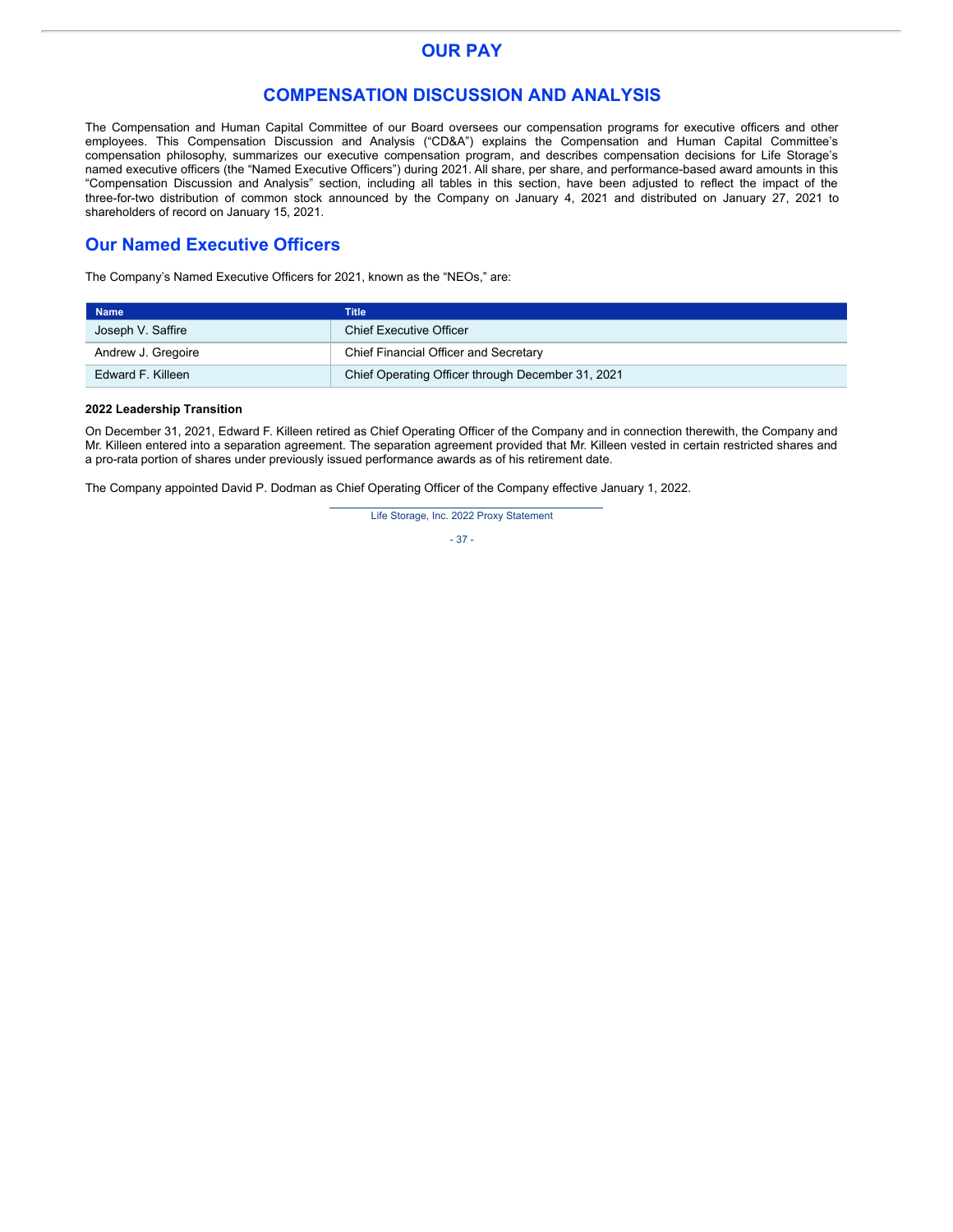# **Fiscal 2021 in Review**

**Life Storage delivered strong performance.** Life Storage achieved a Company record 1-year total shareholder return ("TSR") for 2021 and a sector leading TSR among all U.S. public self-storage REITs for the four-year period ending December 31, 2021. Our 1-year TSR as of December 31, 2021 was 98.5%, and our 4-year TSR was 202%.

**Record acquisition volume.** Life Storage continued to accelerate growth throughout 2021 closing a record \$2.3 billion in wholly owned and joint venture acquisitions. 2021's record year of acquisitions also pushed us beyond the 1,000-store threshold finishing the year at 1,076 self-storage locations across 35 states.

**Strong adjusted Funds from Operations 1 ("FFO") growth.** Life Storage achieved sector leading adjusted FFO growth for 4Q 2021 and ranked amongst the top of our peer group for 2021. During 4Q 2021 we grew adjusted FFO 31.8%, and 27.7% for 2021.

**Compensation program is performance oriented and shareholder aligned.** Our CEO received 66% of his 2021 compensation through equity awards, and 47% of his 2021 compensation was performance-conditioned.

**Annual incentives paid at 160% of base salary for each Named Executive Officer.** We do not set targets for annual incentives as a percentage of base salary; rather, we create opportunities in three areas – absolute adjusted funds from operations, relative adjusted FFO, and personal performance. Management delivered strong performance in each of these three areas in 2021.

**Long-term incentives, based on relative TSR, paid at 175% and 188% of target.** In May 2018, the Company granted special performance-based awards to Mr. Saffire at that time in recognition of Mr. Saffire's efforts as the Company's Chief Investment officer at that time. This award was made in addition to the typical annual performance-based awards granted to the Company's executive officers in December 2018. As a result, there are two long-term incentives that completed their performance period in 2021, one in May 2021 and the other in December 2021. The Company's strong relative TSR performance led to above-target payouts on both awards.

**2021 WHOLLY - OWNED / JOINT VENTURE ACQUISITIONS**

**\$2.3 BILLION**

**2021 TSR**

**98.5%**

**ADJUSTED FFO/SHARE**

**\$5.07**

**SHARE GROWTH**

**27.7%**

**2021 SAME STORE REVENUE GROWTH**

**14.1%**

**2021 SAME STORE NOI**1 **GROWTH**

**19.4%**

1 Funds from Operations ("FFO") and Net Operating Income ("NOI") are non-GAAP measures. Refer to pages 26-29 of our 2021 Annual Report on Form 10-K filed on February 22, 2022 for information regarding FFO and

Life Storage, Inc. 2022 Proxy Statement

- 38 -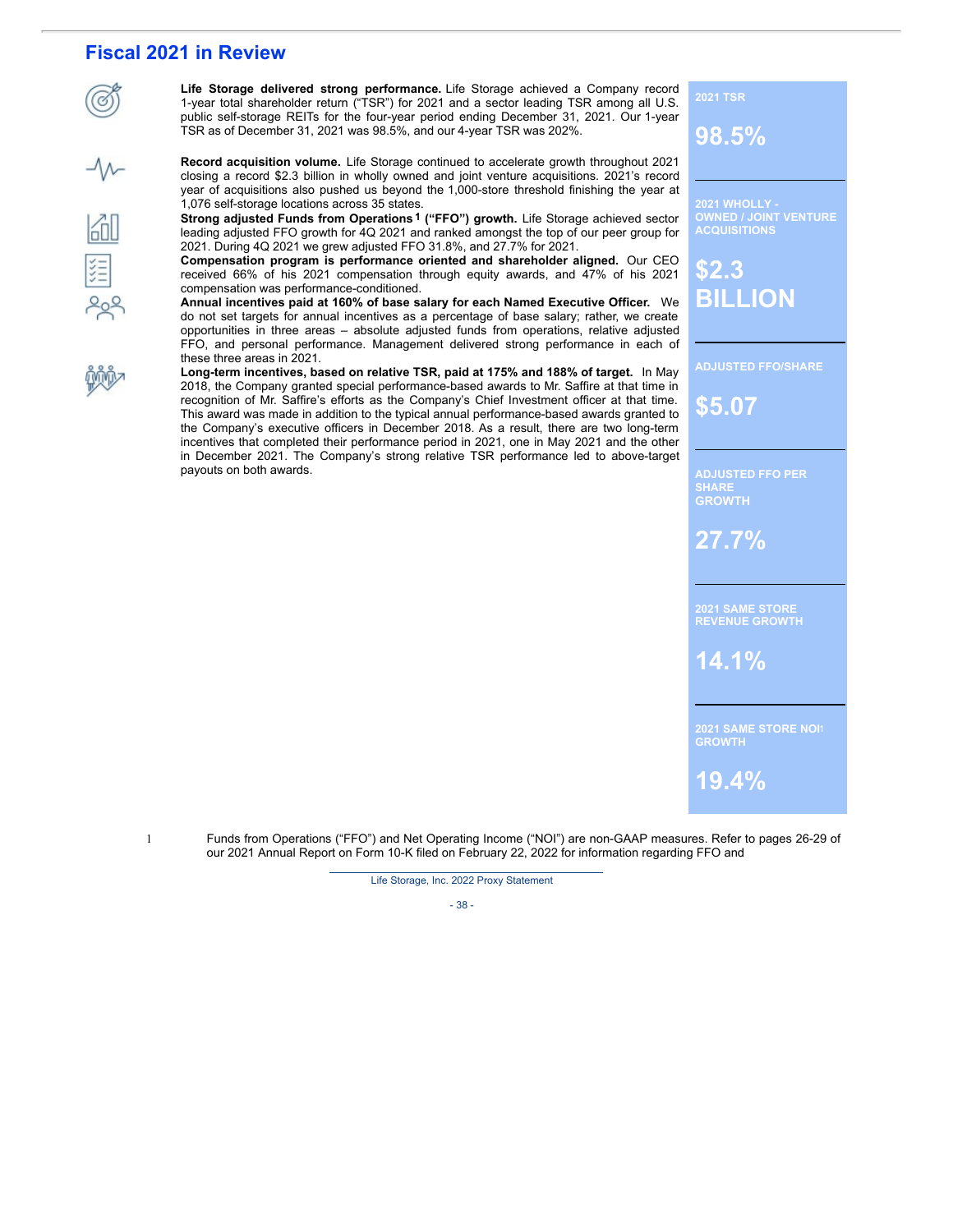NOI, including the Company's definitions of such terms and reconciliations of such amounts to their respective most directly comparable GAAP measures.

# **Our Company**

Life Storage, Inc. is a fully integrated, self-administered and self-managed REIT that acquires and manages self-storage properties throughout the United States. Headquartered in Buffalo, New York, the Company employs over 2,200 people and operates over 1,075 selfstorage facilities encompassing over 78 million square feet in 35 states.

As a real estate investment and management company, the Company's long-term success depends on its ability to acquire, improve, operate, manage and finance self-storage properties in a manner that will enhance shareholder value, market presence, and operational efficiency. Competitive and marketplace pressures require constant improvements to productivity, innovation in providing customer service, and optimal allocation of capital resources. To achieve these goals, it is critical that the Company be able to attract, motivate, and retain highly talented individuals at all levels of the organization with appropriate skill sets who are committed to the Company's core values of teamwork, respect, accountability, innovation, and integrity.

# **Fiscal 2021 Financial and Strategic Performance Highlights**

Life Storage delivered strong performance in 2021. The Company's 2021 achievements include:

- Generated net income attributable to common shareholders of \$249.3 million, or \$3.17 per fully diluted common share
- Achieved adjusted FFO per fully diluted common share of \$5.07, a 27.7% increase over the same period in 2020
- Increased same store revenue by 14.1% and same store net operating income by 19.4%, year-over-year
- Acquired 112 wholly owned stores for \$1,696.3 million, including 31 stores from the Company's third-party management and joint venture platforms
- With our joint venture partners, acquired 30 stores for a total cost of approximately \$611 million, of which the Company invested \$81 million
- Added 103 stores (gross) to the Company's third-party management platform; the Company grew its third-party management portfolio 11% in 2021 despite acquiring 31 previously managed stores
- Completed a \$600 million offering of 2.4% Senior Unsecured Notes due 2031

## **Compensation Philosophy**

The Company's compensation philosophy is to provide compensation programs that reward its executive officers for improving operating results and profitability and align management's interests with those of shareholders. Compensation is designed to reward achievement of short- term goals and motivate the executive officers and other

Life Storage, Inc. 2022 Proxy Statement

- 39 -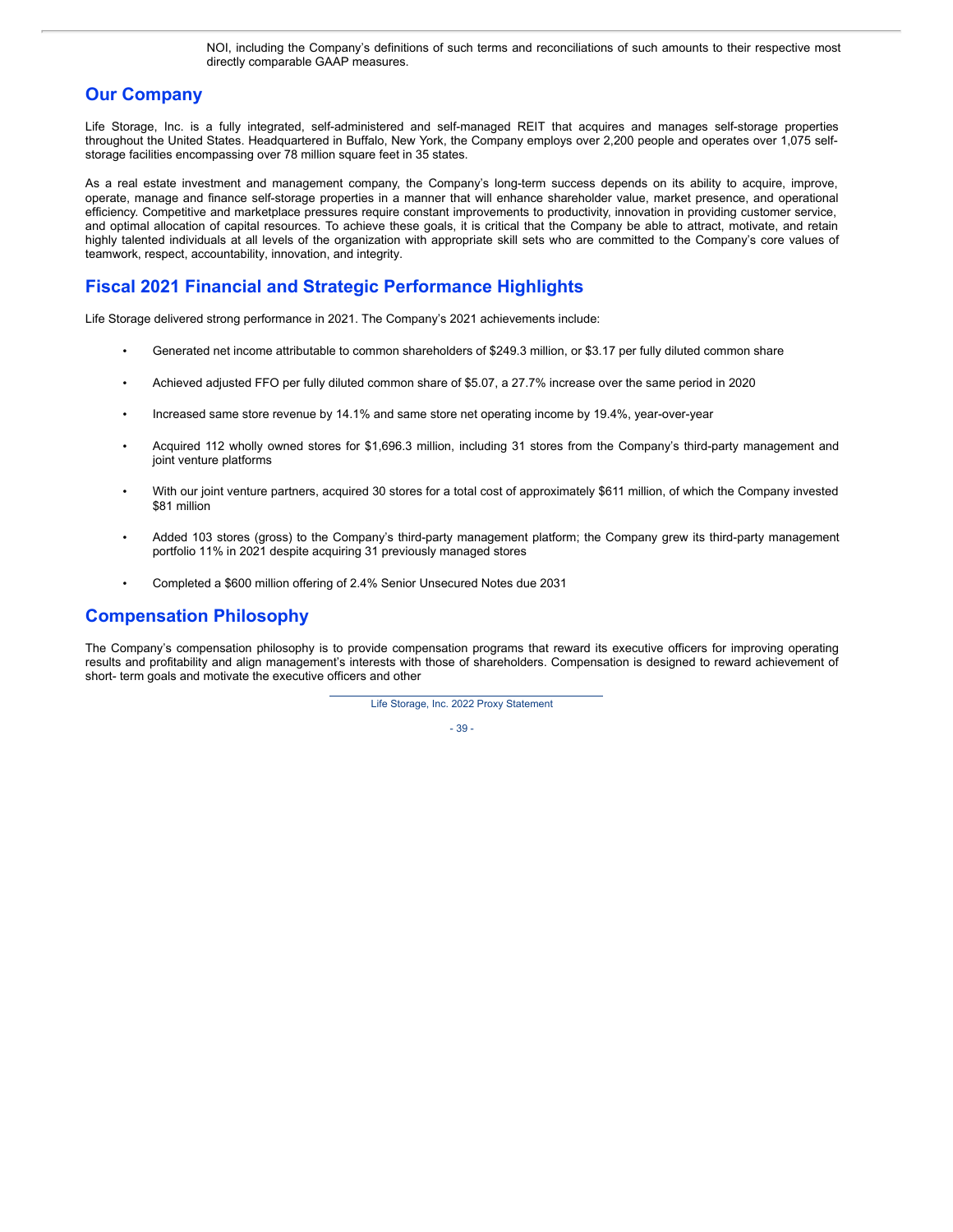employees to create long- term shareholder value and increase total shareholder return. The Company's incentive compensation program also promotes growth through selective acquisitions and improvements and enhancements to existing properties, obtaining a low cost of funds, improving operating efficiencies through technical innovation and developing additional revenue contributions through management of properties owned by third parties, and by expanding value-added services to individual and commercial customers.

Our key goal in designing our executive compensation programs is to incentivize decisions and behavior that build long-term shareholder value. The following principles help guide us in designing our pay programs:

| Principle                                                                         | How we achieve this                                                                                                                                        |
|-----------------------------------------------------------------------------------|------------------------------------------------------------------------------------------------------------------------------------------------------------|
| Pay should be linked to<br>performance                                            | Reward performance that correlates to long-term shareholder value over time by shifting<br>✓<br>the majority of compensation to long-term incentive awards |
|                                                                                   | Differentiate individual compensation based on current and prospective contributions and<br>✓<br>demonstrated leadership behaviors                         |
| Incentivize behaviors and<br>performance that support our strategic<br>objectives | Short- and long-term incentives tied to the achievement of performance objectives that<br>✓<br>support progress toward our long-range business objectives  |
|                                                                                   | Utilize financial and operational quantitative metrics that are transparent and easily<br>✓<br>understood                                                  |
| Compensation programs<br>aligns with best<br>governance practices                 | Encourage initiatives and results consistent with our governing principles, including DEI and<br><b>ESG</b>                                                |
|                                                                                   | Promote responsible risk taking in line with balance sheet and core value drivers<br>✓                                                                     |
| Compensation<br>opportunities competitive<br>with the market                      | Reference competitive market compensation information to appropriately compensate<br>✓<br>executives based on experience, skills and performance.          |

# **Components of Compensation**

The Compensation and Human Capital Committee believes the Company's compensation programs provide an effective blend of components necessary to reward the achievement of short-term goals and to create long-term shareholder value. The program includes objective performance metrics based primarily upon FFO, one of the key drivers in the real estate investment trust industry, long-term incentives through the use of restricted shares with reasonably long vesting periods, long-term performance-based awards, and an individual performance element which provides the Compensation and Human Capital Committee with flexibility to meet changing needs and demands while accounting for cyclicality in the Company's core business. In addition to rewarding current returns, the programs incentivize long-term growth, emphasizing a strong balance sheet and investment grade credit ratings. The Compensation and Human Capital Committee adjusts the compensation policies from time to time to meet changing conditions. Over

Life Storage, Inc. 2022 Proxy Statement

$$
-40
$$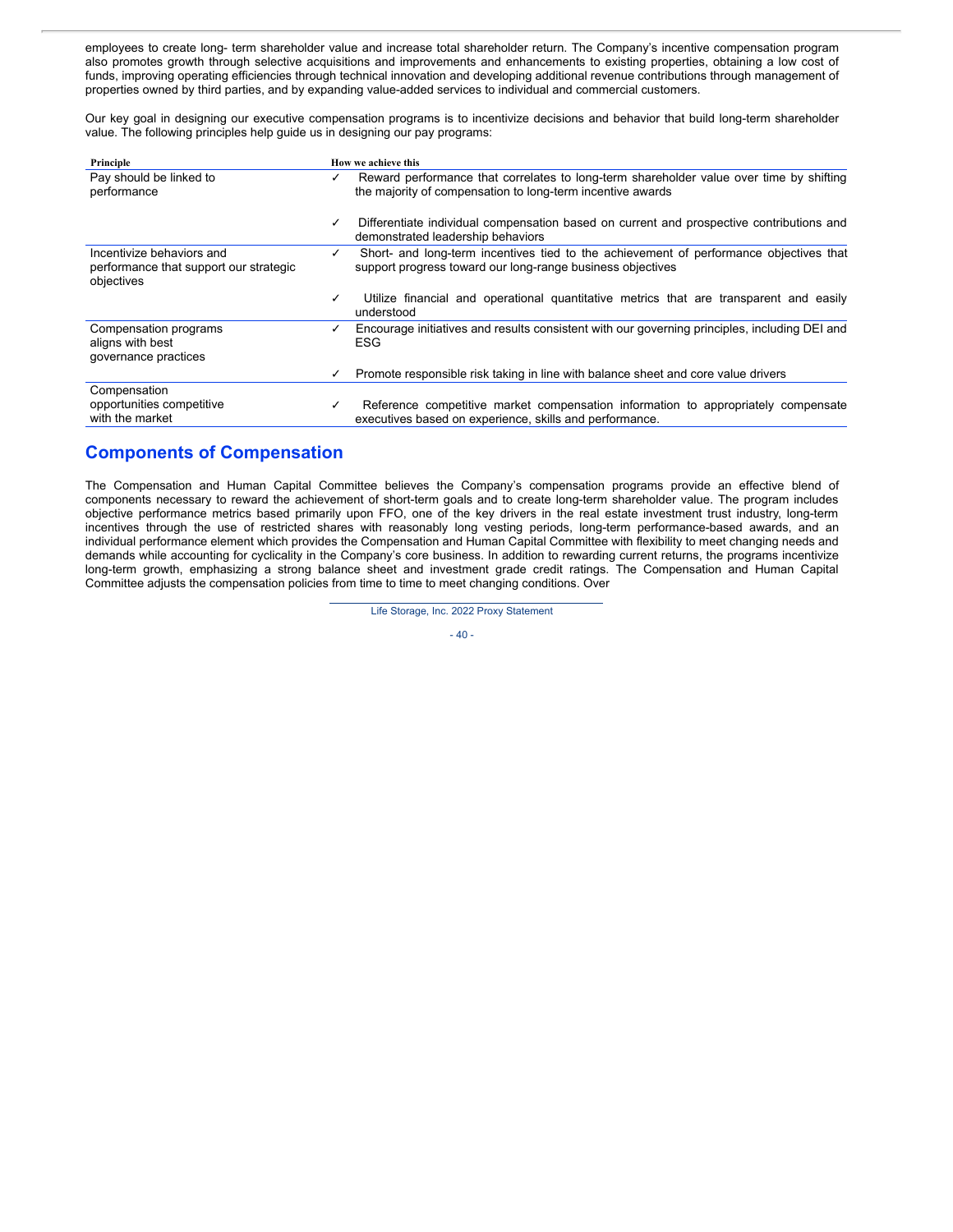the last several years, the Company's compensation programs for the NEOs have been modified to more directly reflect pay for performance. Two-thirds of the potential annual incentive bonus for the NEOs is based upon targeted FFO per share and comparative FFO, and one-third of such bonus is based on individual performance factors. The bonus is subject to a clawback in certain cases. Also, longterm incentive compensation grants are made in a manner that directly links executive payouts with relative TSR.

Our compensation program consists of three basic elements: base salary, annual cash incentive (bonus), and long-term incentive awards as summarized below:

| <b>Compensation Element</b><br>(CEO/Other NEOs Allocation at Target)                                        | <b>Structure/Attributes</b>                                                                                    |
|-------------------------------------------------------------------------------------------------------------|----------------------------------------------------------------------------------------------------------------|
| <b>Base Salary</b>                                                                                          | Competitively benchmarked                                                                                      |
| (13% CEO / 20% Other NEOs)<br>Provides a competitively benchmarked fixed level of<br>compensation           | Increases consider individual and Company's performance<br>٠                                                   |
| <b>Annual Cash Incentive</b><br>(21% CEO / 32% Other NEOs)                                                  | Based on corporate and individual performance results, comprised<br>$\bullet$<br>of:                           |
|                                                                                                             | 1/3 based on Funds from Operations<br>$\bullet$                                                                |
| Based on absolute and relative funds from operations and                                                    | 1/3 based on Relative Funds from Operations<br>$\bullet$                                                       |
| individual performance evaluation                                                                           | 1/3 based on Individual Performance Evaluation<br>$\bullet$                                                    |
|                                                                                                             | Payouts are capped at 180% of base salary<br>$\bullet$                                                         |
| <b>Long-Term Incentives</b>                                                                                 | Delivered in a 50/50 mix of performance awards and time-based<br>٠<br>restricted shares                        |
| (66% CEO / 48% Other NEOs)<br>Designed to align with shareholder value creation and to support<br>retention | Performance awards vest over a three-year performance period<br>٠                                              |
|                                                                                                             | based on achievement of relative TSR goals                                                                     |
|                                                                                                             | Time-based restricted shares vest in annual equal installments<br>$\bullet$<br>over a five-year vesting period |

## **Independent Pay Governance**

### **Role of the Compensation and Human Capital Committee**

The Compensation and Human Capital Committee has oversight responsibility over the Company's executive compensation programs, determines compensation of the executive officers on an annual basis, and provides guidance regarding the Company's overall executive compensation programs.

The Compensation and Human Capital Committee uses a consistent approach to determine the compensation of each NEO. Despite their different roles, the Compensation and Human Capital Committee considers the NEOs to be a team with complementary skill sets and expects them to work together to achieve Company objectives. Accordingly, the

Life Storage, Inc. 2022 Proxy Statement

 $-41 -$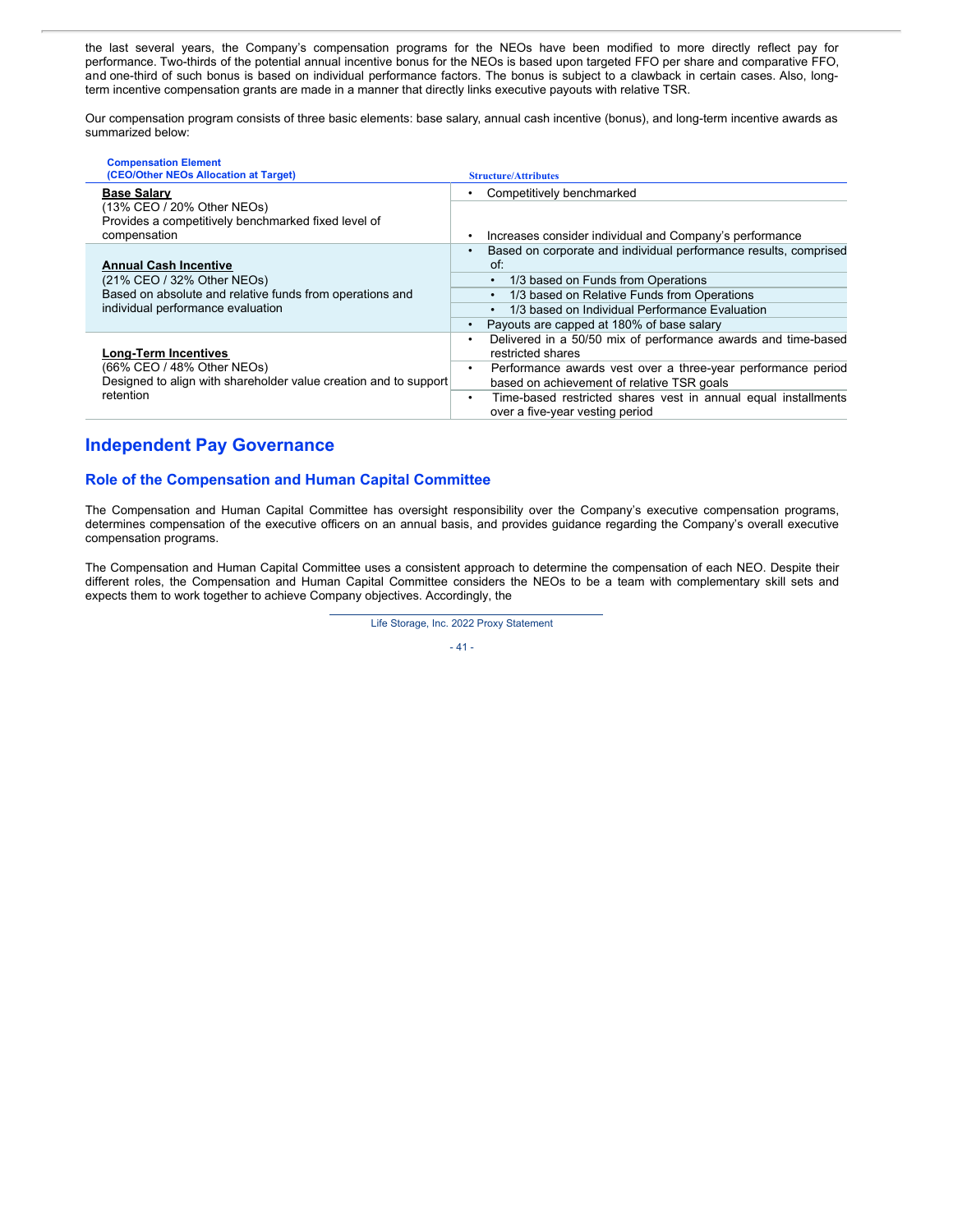Company uses the same suite of compensation components for each of the NEOs in order to maintain executive alignment amongst the executive team. In making decisions on the individual compensation for each officer, the Compensation and Human Capital Committee also considers, among other items, specific job responsibility, title, performance and contributions made to the Company, competitive conditions and relationship of compensation to other officers. Overall, the executive compensation approach reflects the Compensation and Human Capital Committee's team approach and reflects the Compensation and Human Capital Committee's desire to have the NEOs work together to achieve common goals.

### **Role of the Independent Compensation Consultant**

Under its charter, the Compensation and Human Capital Committee has the authority, in its sole discretion, to retain or obtain the advice of a compensation consultant. Such committee determined to retain Longnecker as its independent compensation consultant in 2021. The Compensation and Human Capital Committee did not engage any other consultants to provide executive compensation consulting services on its behalf during the 2021 fiscal year.

Our Independent Consultant assists the Compensation and Human Capital Committee in developing a competitive total compensation program that is consistent with our philosophy of goal-oriented pay for performance and that allows us to attract, retain and motivate talented executives. For 2021, Longnecker's services included providing an annual analysis of the compensation of our officers and directors, and their counterparts at peer companies. The analysis compares each element of compensation and total direct compensation awarded by Life Storage and by our peers to our respective executive officers and directors. In addition, for 2021, Longnecker helped the Compensation and Human Capital Committee consider the allocation between annual incentive pay and long-term equity-based compensation and between the types of long-term equity-based incentive awards. Longnecker reports exclusively to the Compensation and Human Capital Committee. The Compensation and Human Capital Committee reviews Longnecker's independence on an annual basis. In 2021, as in previous years, the Compensation and Human Capital Committee determined that there were no conflicts of interest involving Longnecker as a result of any current, historical, or pending engagement. Specifically, the Compensation and Human Capital Committee determined that Longnecker was an independent adviser based on the following considerations:

- Our Independent Consultant supplies no services to Life Storage other than those as advisor to the Compensation and Human Capital Committee.
- Our Independent Consultant has implemented a stock trading policy to prevent its consultants from trading client stock inside of client black-out trading periods. Additionally, if any consultants purchase Life Storage stock, the owners of Longnecker must be notified as well as Life Storage.
- Neither Longnecker nor its representatives to Life Storage maintains any business or personal relationship with any Life Storage executive officer or Compensation and Human Capital Committee member that would adversely impact our Independent Consultant's independence or that would create any conflict of interest.

Life Storage, Inc. 2022 Proxy Statement

- 42 -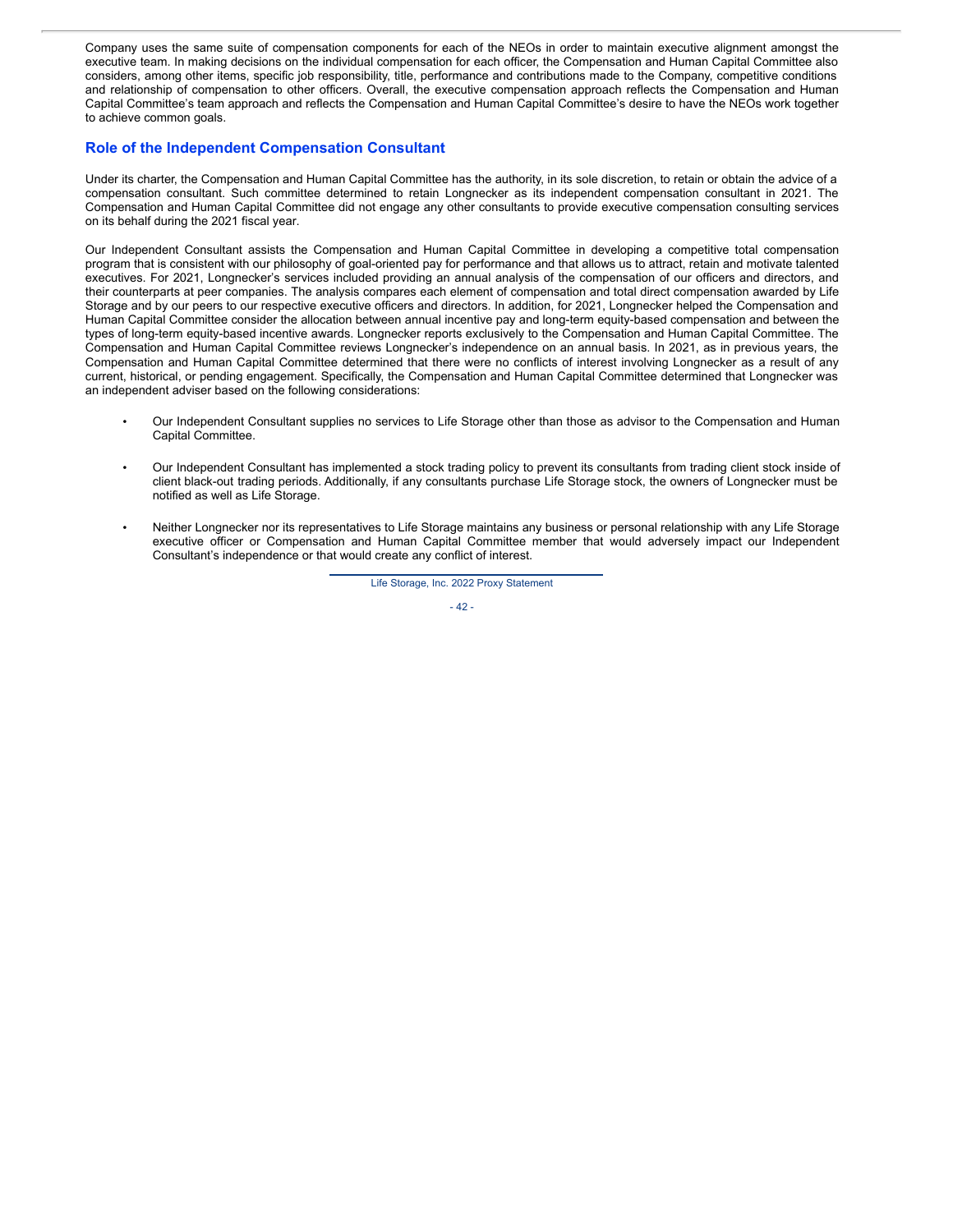- Neither our Independent Consultant nor its representatives to Life Storage (including their immediate family members) owns any Life Storage stock.
- Life Storage's fees to its Independent Consultant in 2021 amounted to less than 1% of Longnecker's total 2021 annual revenue.

The Compensation and Human Capital Committee continues to monitor the independence of its compensation consultant on a periodic basis.

# **2021 Say-on-Pay Vote**

At the Company's 2021 Annual Meeting, the Company held a non-binding Shareholder advisory vote on executive compensation ("say-on-pay"). The Company's Shareholders approved the compensation of the Company's executive officers with approximately 94% of voted shares cast in favor of the say-on-pay resolution. As part of its executive compensation discussions, the Compensation and Human Capital Committee has reviewed the results of the 2021 say-on-pay vote and considered it to be supportive of the Company's compensation practices. In light of such strong Shareholder support and recent modifications the Compensation and Human Capital Committee made in compensation programs to directly reflect pay for performance, the Compensation and Human Capital Committee determined that fundamental changes in the Company's compensation policies were not necessary in 2021. The Company has held an advisory vote on executive compensation every year since 2011. At the Company's 2017 Annual Meeting, the Company's Shareholders expressed a preference that advisory votes on executive compensation continue to occur every year. Consistent with this preference, the Board of Directors has determined to continue the practice of having such an advisory vote every year. The Company does not plan to time, and has not timed, its release of material non-public information for the purpose of affecting the value of executive compensation.

## **Process for Determining Executive Compensation**

The Compensation and Human Capital Committee generally reviews and makes its decisions regarding the annual compensation of our NEOs at its regular meetings. These decisions include determining annual incentive plan award payouts for the prior year's performance and adjustments to base salary, establishing incentive opportunities and applicable performance objectives for the current year's annual incentive plan awards and granting long-term equity-based incentive awards for the current year. The Compensation and Human Capital Committee also adjusts compensation as necessary at other times during the year, such as in the case of promotions, other changes in employment status, significant corporate events, or for competitive purposes. The Compensation and Human Capital Committee assesses each NEO's impact during the year and overall value to Life Storage, specifically considering:

- The NEO's leadership skills;
- Recommendations from our CEO (discussed in the following paragraphs) and the independent compensation consultant;
- Impact on strategic initiatives;

Life Storage, Inc. 2022 Proxy Statement

- 43 -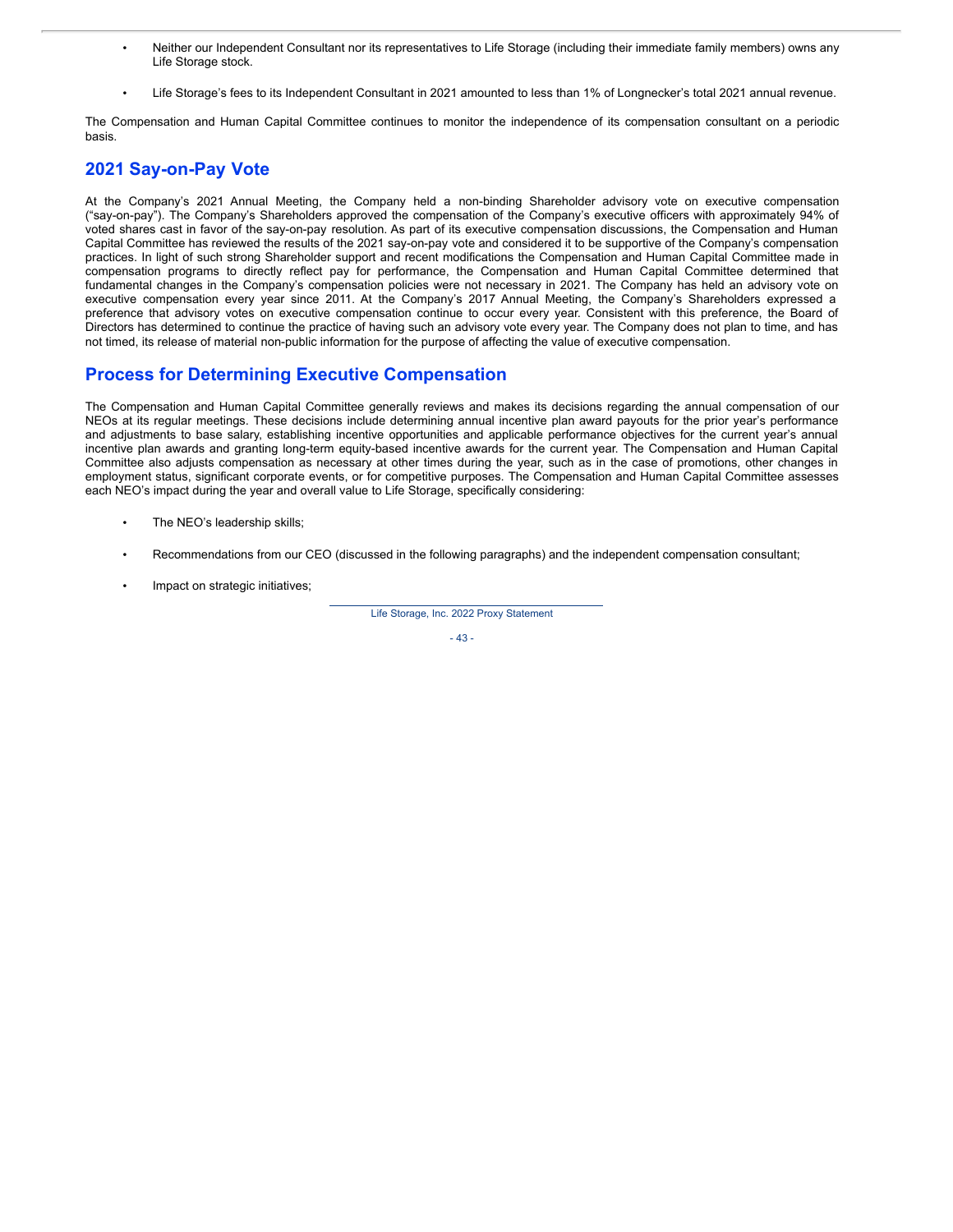- Performance in the NEO's primary area of responsibility;
- The NEO's role and trajectory in succession planning and development; and
- Other intangible qualities that contribute to corporate and individual success.

Annually, our CEO provides the Compensation and Human Capital Committee with an evaluation of his own performance that is based, in large part, upon the Company's performance, as well as his broad leadership roles as CEO and our lead representative to the investment community. The Compensation and Human Capital Committee evaluates our CEO on these and other criteria, and his total compensation package is determined entirely by the Compensation and Human Capital Committee, based on its evaluation and input from the compensation consultant, and reflects his performance, Life Storage's performance and competitive industry practices. Each year, our CEO evaluates each of the other NEOs and makes compensation recommendations to the Compensation and Human Capital Committee. In developing his recommendations, the CEO considers input from internal compensation experts, as well as performance against the Company's performance metrics and each NEO's performance against his or her individualized goals. The compensation consultant reviews and provides comments to the Compensation and Human Capital Committee on our CEO's recommendations.

Life Storage, Inc. 2022 Proxy Statement

### - 44 -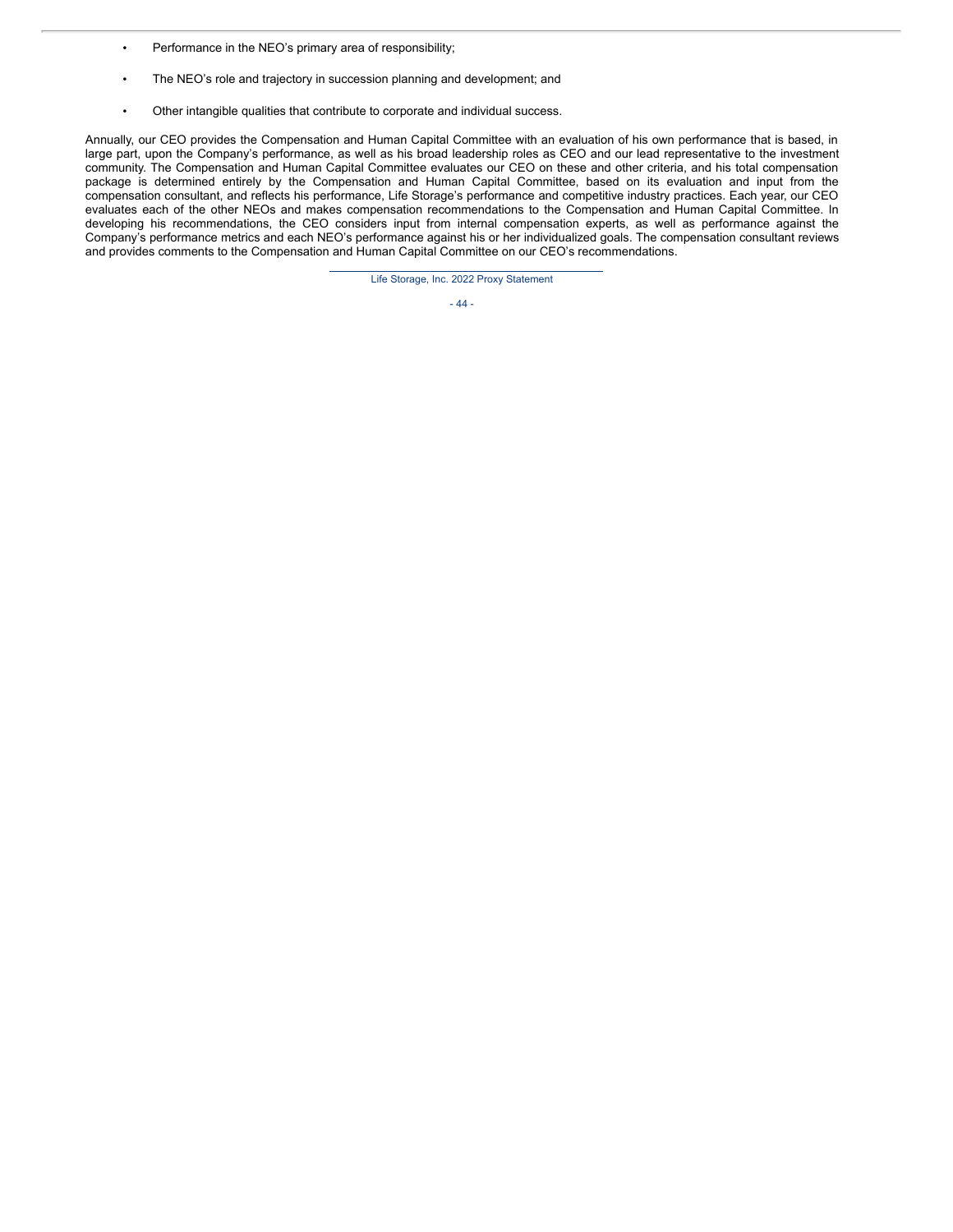#### **2021 Compensation Peer Group**

The Compensation and Human Capital Committee refers to data regarding compensation awarded to similarly situated officers by companies in the Compensation Peer Group (as defined below) to ensure that our NEOs' base salaries, target annual incentive award opportunities and equity grants are competitive and reasonably aligned to the external market. This Peer Group is intended to reflect North American based REITs that compete with Life Storage for executive talent and have comparable activity/scope of operations (the "Compensation Peer Group"). This group was developed taking into consideration metrics including revenue, market capitalization, enterprise value, investment strategy, earnings before interest, taxes, depreciation and amortization ("EBITDA"), comparability of asset portfolio, optical perspectives and the availability of compensation data. The composition of the Compensation Peer Group is reviewed annually to ensure competitive alignment and comparability. For 2021, in order for Life Storage to rank at or close to the median of the Compensation Peer Group with respect to the key metrics of revenue, market capitalization and enterprise value, the Compensation and Human Capital Committee, in consultation with its independent compensation consultant, made adjustments to the 2020 Compensation Peer Group is as follows:

| <b>Company</b>                         | <b>2020 Peer Group</b> | <b>2021 Peer Group</b> |
|----------------------------------------|------------------------|------------------------|
| <b>Brandywine Realty Trust</b>         |                        |                        |
| <b>Camden Property Trust</b>           |                        |                        |
| <b>Cousins Properties Incorporated</b> |                        |                        |
| CubeSmart                              |                        |                        |
| EastGroup Properties, Inc.             |                        |                        |
| Extra Space Storage Inc.               |                        |                        |
| <b>Lexington Realty Trust</b>          |                        |                        |
| <b>Liberty Property Trust</b>          |                        |                        |
| Mack-Cali Realty Corporation           |                        |                        |
| National Storage Affiliates Trust      |                        |                        |
| PS Business Parks, Inc.                |                        |                        |
| STAG Industrial, Inc.                  |                        |                        |

In December 2021, the Compensation and Human Capital Committee, with the assistance of its independent compensation consultant, approved the peer group for fiscal 2022. Two companies, Lexington Realty Trust and PS Business Parks, Inc. were removed due to size and business model comparison. Three companies, American Campus Communities, Inc., CyrusOne Inc. and Highwoods Properties, Inc., were added due to financial similarity.

Life Storage, Inc. 2022 Proxy Statement

- 45 -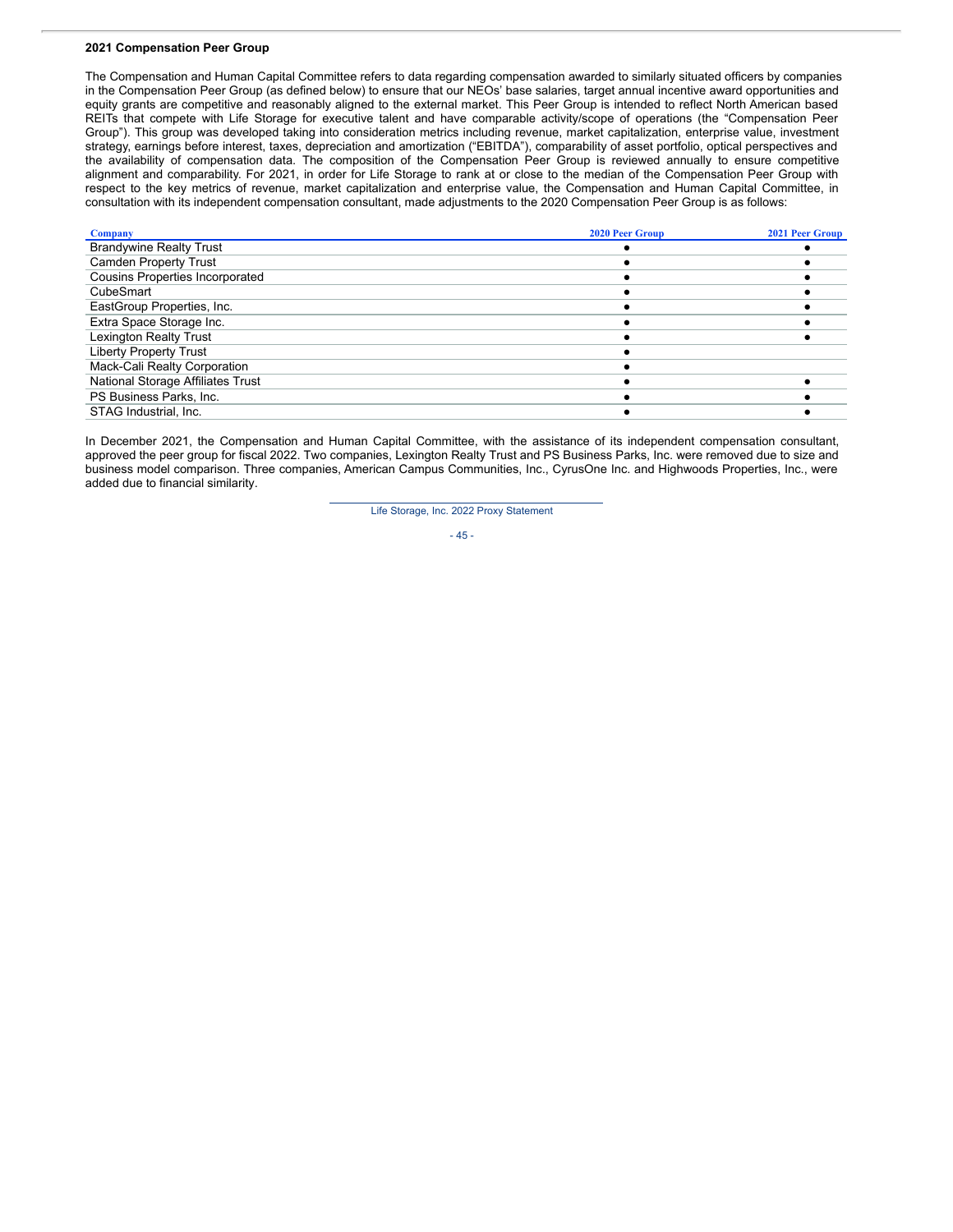## **2021 Compensation Components**

Our executive compensation program consists of three main components: base salary, annual cash incentive (bonus), and long-term incentive awards which include both time-based and performance-based equity awards. The Compensation and Human Capital Committee has also adopted guidelines for the structure and administration of these programs. Below are the components of our compensation program along with the relative weight of each component for our CEO:



#### **Base Salary**

The Compensation and Human Capital Committee annually reviews executive officer base salary levels, typically at the beginning of the year, with a goal of providing competitive, fixed cash compensation. The Compensation and Human Capital Committee generally seeks to maintain executive base salaries near the median level of salaries for comparable positions in the Compensation Peer Group (as defined below). Due to Life Storage's continuing strong operating results, the comparison to external and internal pay levels, and expected increases in base pay of executives at the Compensation Peer Group companies and the rate of pay increases for our non-executive officers, the 2020 and 2021 base salaries for our NEOs serving as of December 31, 2021 were as follows:

|                    | 2020               | 2021               |                   |              |
|--------------------|--------------------|--------------------|-------------------|--------------|
| <b>Name</b>        | <b>Base Salary</b> | <b>Base Salary</b> | <b>Difference</b> | % Difference |
| Joseph V. Saffire  | 600,000            | 680,000            | 80,000            | 13.3%        |
| Andrew J. Gregoire | 435.000            | 450.000            | 15,000            | $3.4\%$      |
| Edward F. Killeen  | 435.000            | 450.000            | 15,000            | $3.4\%$      |

#### **Annual Incentive Award**

For 2021, our NEOs were eligible to earn annual incentive awards under Life Storage's Annual Incentive Compensation Plan (the "Plan"). These annual awards are primarily based upon the level of achievement across a defined set of Company performance measures aligned with shareholder value creation and advancement of strategic goals, with a portion of individual awards modified based on the NEO's individual performance.

Life Storage, Inc. 2022 Proxy Statement

- 46 -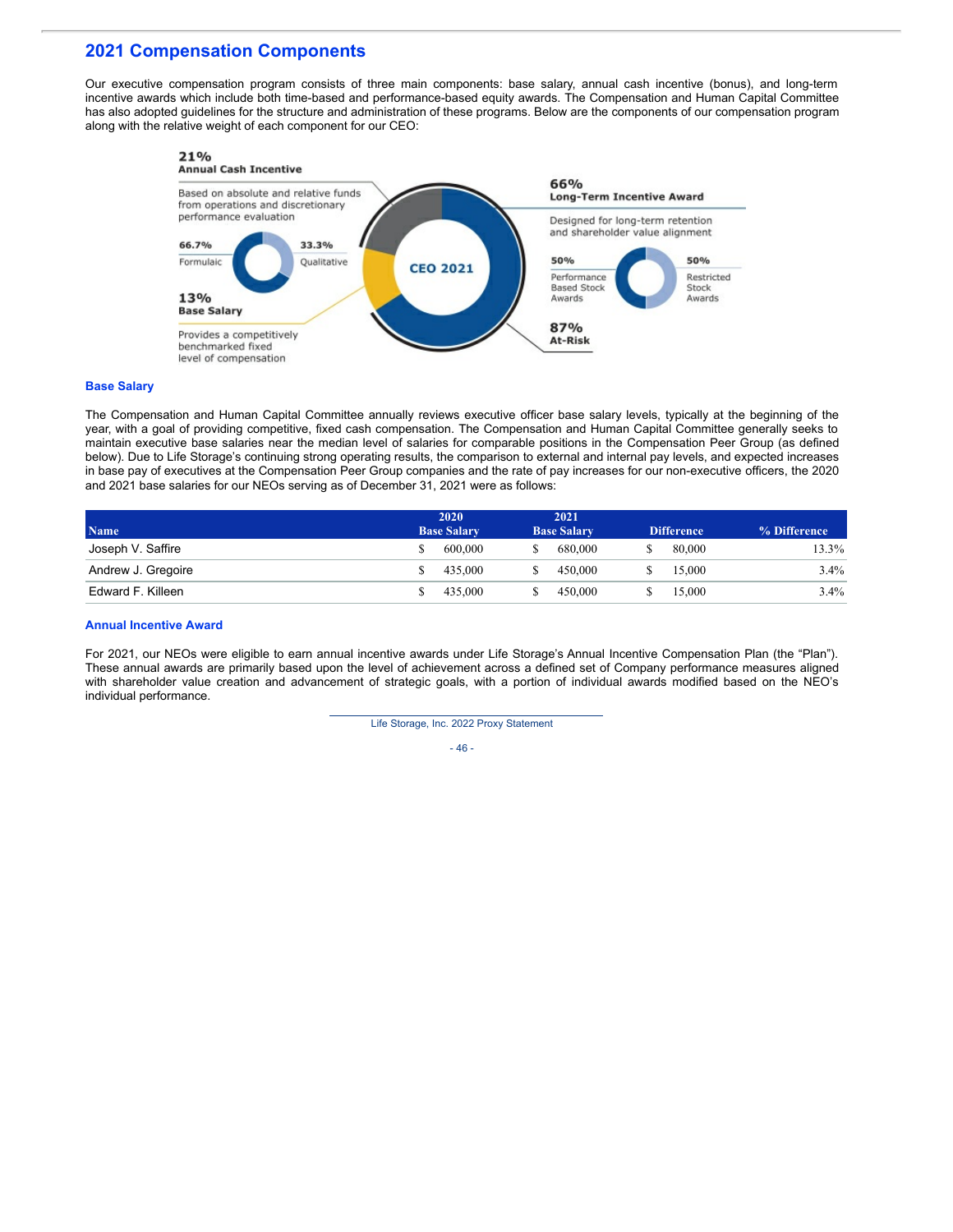Under the Plan, the NEOs are entitled to annual bonuses based upon certain performance metrics set by the Compensation and Human Capital Committee. The three performance metrics under the Plan are based upon the following:



FFO is computed in accordance with the National Association of Real Estate Investment Trusts guidelines and is used by industry analysts and investors as a supplemental operating performance measure of an equity REIT. FFO excludes historical cost depreciation, among other items, from net income determined in accordance with generally accepted accounting principles, or GAAP. The most comparable GAAP measure is net income. Under the Plan, the Compensation and Human Capital Committee may make adjustments to FFO to eliminate the impact of unusual and unforeseen factors.

For an explanation of how the Company calculates FFO, see "Management's Discussion and Analysis of Financial Condition and Results of Operations" in the Company's Annual Report on Form 10-K for the year ended December 31, 2021, filed with the Securities Exchange Commission ("SEC").

#### *FFO Award Percentage*

The first metric pursuant to the Plan allows each NEO to earn a bonus of up to 60% of base salary based upon the FFO per share for the Company for the bonus year compared to the FFO Target for the Company for such year. The FFO Target for a bonus year is the midpoint of the FFO per share range initially publicly announced by the Company as its earnings guidance for such year. No bonus is earned unless at least 97.5% of the FFO Target is achieved and, in order for the maximum bonus to be earned, 102.5% of the FFO Target must be achieved. The award percentage for each level of FFO per share is as follows:

| <b>Company's FFO per Share</b>                      | <b>Award Percentage</b> |
|-----------------------------------------------------|-------------------------|
| Less than 97.5% of FFO Target                       | $0\%$                   |
| 97.5% or more but less than 98.75% of FFO Target    | $15\%$                  |
| 98.75% or more but less than 100% of FFO Target     | $30\%$                  |
| 100% of FFO Target                                  | 40%                     |
| More than 100% but less than 101.125% of FFO Target | 45%                     |
| 101.125% or more but less than 102.5% of FFO Target | $50\%$                  |
| 102.5% or more of FFO Target                        | 60%                     |

The FFO Target established at the beginning of 2021 was \$4.23 per share. Actual achievement was 119.9% of target, yielding a payout on this award of 60% of each NEO's respective base salary.

Life Storage, Inc. 2022 Proxy Statement

- 47 -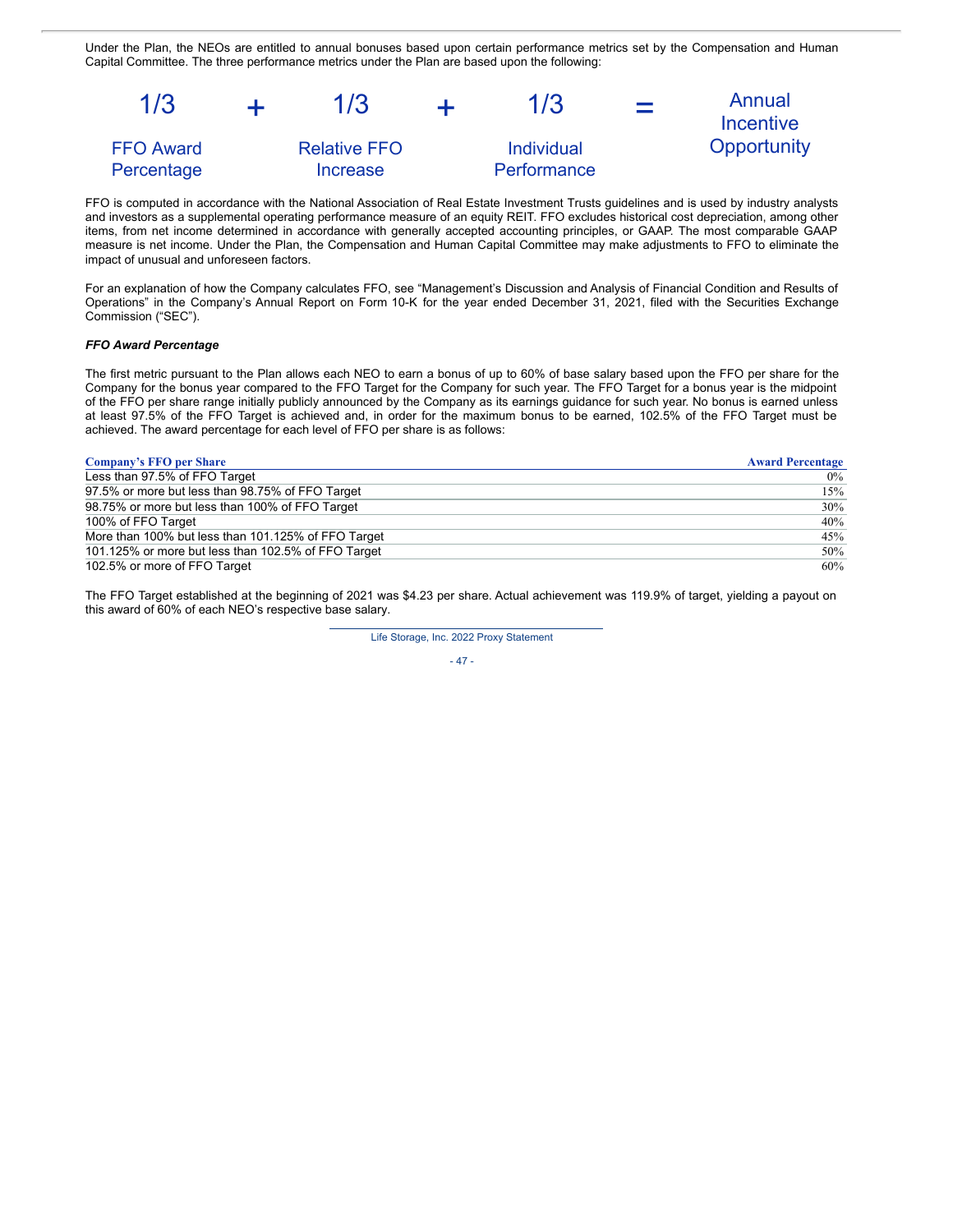#### *Peer Companies Award Percentage (Relative FFO Increase)*

The second metric pursuant to the Plan allows each NEO to earn a bonus of up to 60% of base salary based upon the percentage increase of FFO per share for the Company for the 12-months ending September 30 of the current year over the FFO per share for the Company for the same period of the previous year as compared with that of certain most closely related publicly traded competitors (Public Storage, Extra Space Storage Inc., and CubeSmart). Under this metric, the following award percentages are earned based on the number of peer companies' FFO Growth per share exceeded by the Company:

| <b>Number of Peer Companies' FFO Growth</b> |                         |
|---------------------------------------------|-------------------------|
| per Share Exceeded by the Company           | <b>Award Percentage</b> |
| Zero                                        | $0\%$                   |
| One                                         | 20%                     |
| Two                                         | 40%                     |
| Three                                       | 60%                     |

In 2021, our FFO Growth per Share exceeded two of our peers' FFO Growth per Share; therefore, each NEO received a payout on this award of 40% of each NEO's respective base salary.

#### *Individual Performance Award Percentage*

The third metric pursuant to the Plan allows each NEO to earn a bonus of up to 60% of base salary based upon the Compensation and Human Capital Committee's review of the participant's overall performance for the year based upon factors determined by the Compensation and Human Capital Committee in its discretion. These factors, which are not subject to pre-determined targets or measures, include considerations based upon the participant's performance related to improvements in same store revenues, expenses and net operating income; results of expansions and enhancements; marketing innovations; monitoring and improving enterprise risk management and legal compliance programs; the use of funds from property dispositions; maintenance of cost control programs; financing growth including joint venture initiatives and improvements to short- and long-term debt structures; succession planning; results related to acquisition and disposition of properties; achievement of human capital and ESG objectives; and such other matters as the Compensation and Human Capital Committee deems appropriate.

For 2021, the Compensation and Human Capital Committee evaluated and assessed each NEO's performance during the year against the following strategic initiatives:

- Continue to expand our footprint by adding stores and square footage to our portfolio in key markets through wholly owned acquisitions, expansion of our third-party management platform and strategic joint venture relationships.
- Leverage the use of technology and data to continue to optimize our operating model, drive enhanced operational efficiencies and support informed business decisions.
- Continue to invest in talent and culture by providing an excellent employee experience that allows us to attract and retain a best-in-class workforce consistent with our ESG initiatives.
- Utilize balance sheet strength to strategically deploy capital and support profitable growth.

Life Storage, Inc. 2022 Proxy Statement

- 48 -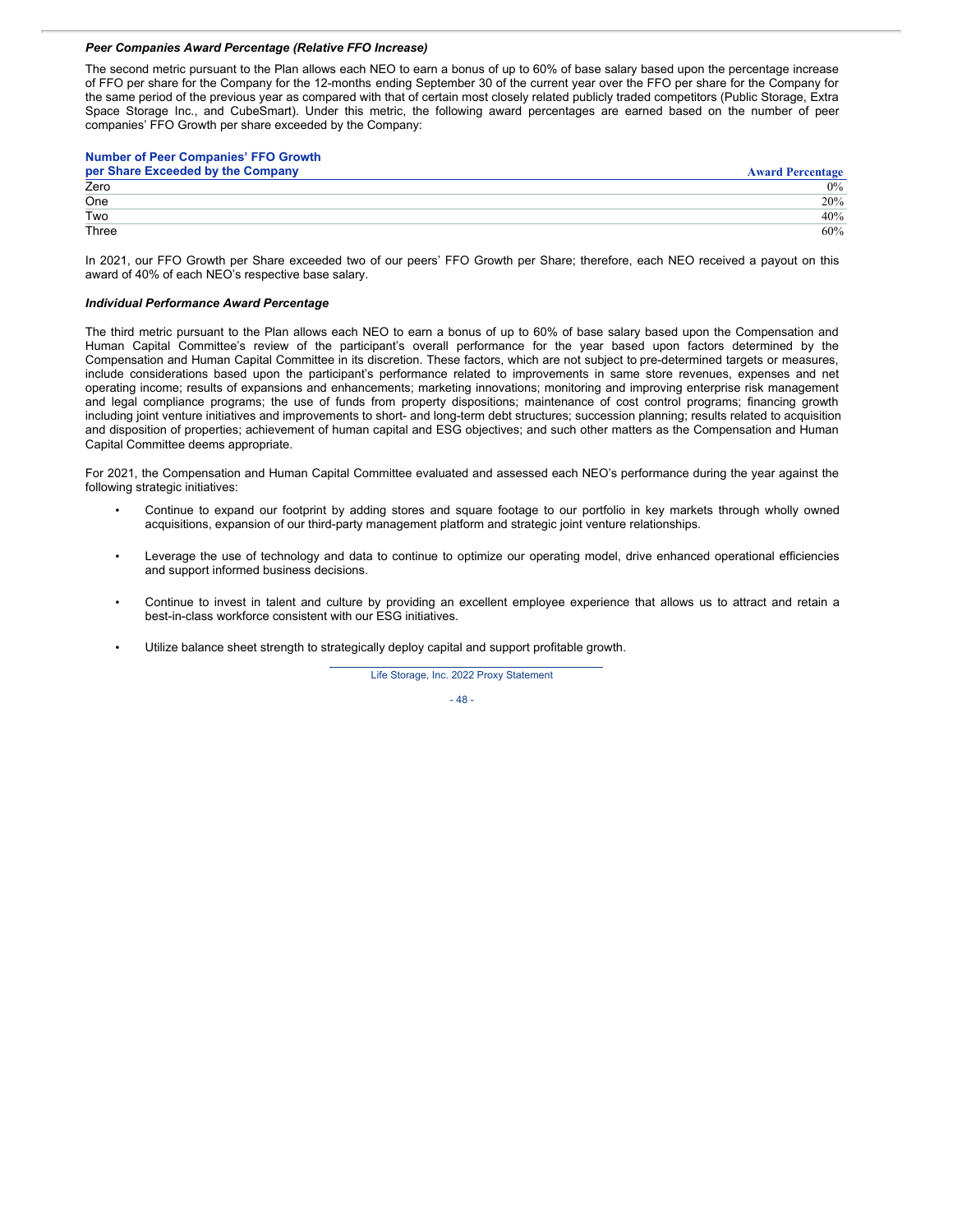For 2021, the Compensation and Human Capital Committee awarded a bonus of 60% of base salary under this metric to each NEO. This award was based on a number of factors and accomplishments, including wholly owned and joint venture acquisitions completed by the Company in 2021, the expansion of the Company's third-party management business in 2021, the increases in same store sales and net operating income, and progress on our ESG initiatives.

### **2021 Compensation Program Outcomes**

For 2021, Mr. Saffire received a cash bonus of \$1,088,000 and Messrs. Gregoire and Killeen each received a cash bonus of \$720,000. Such bonuses are comprised of:

- Each of Messrs. Saffire, Gregoire and Killeen were paid a bonus equal to 60% of their base salaries with respect to the FFO metric based upon the Company's actual adjusted FFO per share of \$5.07 in 2021 compared to the FFO Target established in February 2021.
- The Company's FFO growth per share from 2020 to 2021 as defined by the Plan was approximately 22.7% which exceeded the FFO growth per share of two of the Peer Companies as defined in the Plan. Accordingly, the NEOs were each paid a bonus of 40% of their respective base salaries.
- Based on performance against the Board's goals for the NEOs, the Compensation and Human Capital Committee awarded Messrs. Saffire, Gregoire and Killeen a bonus of 60% of their respective base salaries for reasons further discussed above.

The following table shows the annual incentive bonus, including the respective formulaic and individual components, paid to each NEO serving as of December 31, 2021:

| <b>Name</b>        | <b>Base</b><br><b>Salary</b> | <b>Formulaic</b><br><b>Component</b> | Individual<br><b>Component</b> | <b>Total Cash</b><br><b>Compensation</b> |
|--------------------|------------------------------|--------------------------------------|--------------------------------|------------------------------------------|
| Joseph V. Saffire  | 680.000                      | \$<br>680,000                        | 408.000                        | .768.000                                 |
| Andrew J. Gregoire | \$450,000                    | \$<br>450.000                        | 270.000                        | 1.170.000                                |
| Edward F. Killeen  | \$450,000                    | S.<br>450.000                        | 270.000<br>\$                  | 1,170,000                                |

#### **Long-Term Incentive Award**

Each year, we grant our NEOs long-term equity-based incentive awards. The Compensation and Human Capital Committee determines the amount of these awards, as well as the mix of time- and performance-based awards. When considering the total long-term equity-based incentive award amount granted to each NEO, the Compensation and Human Capital Committee generally reviews the comparison to the Compensation Peer Group, the relative value of each compensation element, the expense of such awards, and the impact on dilution. The Compensation and Human Capital Committee intends that long-term equity-based incentive award amounts approximate the median total direct compensation of the 2021 Compensation Peer Group if Life Storage's performance falls at the median of its peers, with the ability to achieve above-median pay for superior performance.

Life Storage, Inc. 2022 Proxy Statement

#### - 49 -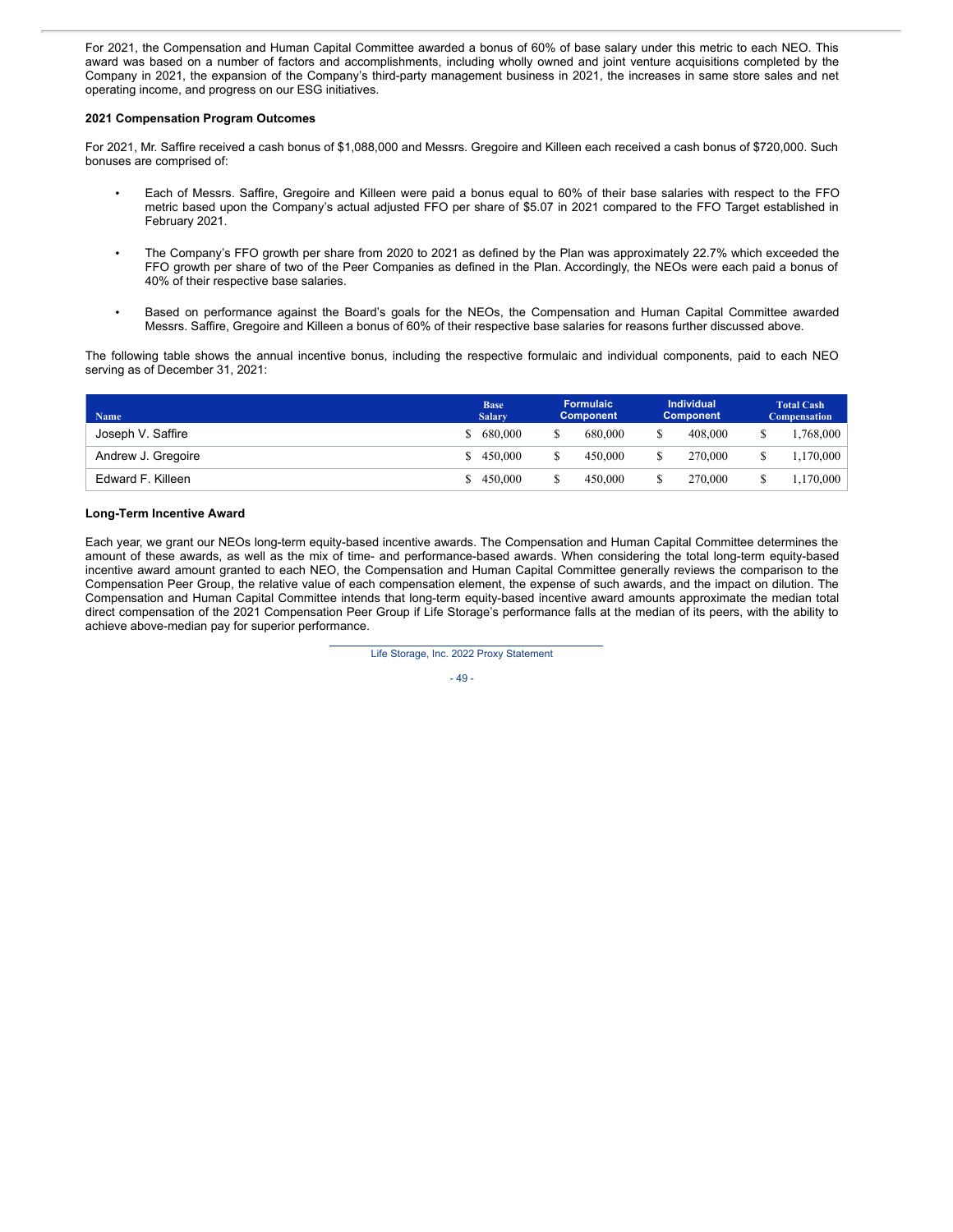Accordingly, for 2021, the Compensation and Human Capital Committee evaluated competitive compensation data, Life Storage's recent performance, and the role of each NEO in achieving Company objectives for long-term equity-based incentive award amounts for the other NEOs. Based on its evaluations and considering the market 50th percentile, the Compensation and Human Capital Committee approved the following time-based restricted stock and performance-based awards for the NEOs serving as of December 31, 2021:

| <b>Name</b>        | <b>Restricted</b><br>Stock # | <b>Target Performance-</b><br><b>Based #</b> | <b>Annual Award</b><br><b>Value Approved</b> |
|--------------------|------------------------------|----------------------------------------------|----------------------------------------------|
| Joseph V. Saffire  | 11.236                       | 11.236                                       | 3.395.906                                    |
| Andrew J. Gregoire | 3.457                        | 3.457                                        | .044.858                                     |

Mr. Killeen was not granted any restricted stock or performance-based awards in 2021 due to his retirement effective December 31, 2021.

The following illustrates Life Storage's 2021 long-term incentive award structure:

| <b>Award Type</b>                                   | Weighting | <b>Purpose</b>                                                                                                                                                                        | <b>Key Features</b>                                                                                                                                                                                                                                                    |
|-----------------------------------------------------|-----------|---------------------------------------------------------------------------------------------------------------------------------------------------------------------------------------|------------------------------------------------------------------------------------------------------------------------------------------------------------------------------------------------------------------------------------------------------------------------|
| <b>Performance Awards</b>                           | 50%       | • Incentivize long-term performance and<br>continued employment<br>• Aligns pay with shareholder value creation<br>• Relative TSR reflects all elements of a<br>company's performance | • Actual number of performance awards is<br>earned based on our relative TSR compared<br>to our "Performance Peer Group"<br>• Awards cliff-vest at the end of the 3-year<br>performance period<br>• The number of earned shares may range<br>from 0% to 200% of target |
| <b>Time-based Restricted</b><br><b>Stock Awards</b> | 50%       | • Incentivize retention<br>• Align interests of our executives with those of<br>our shareholders                                                                                      | • 5-year ratable vesting to promote long-term<br>retention                                                                                                                                                                                                             |

#### **Performance Peer Group**

For 2021, the Performance Peer Group changed slightly from 2020 as Liberty Property Trust and Mack-Cali Realty Corporation are no longer included in the Performance Peer Group. The 2021 Performance Peer Group includes Life Storage and the following companies:

| American Campus Communities, Inc.      | Cube Smart.               | Highwoods Properties, Inc.        |
|----------------------------------------|---------------------------|-----------------------------------|
| <b>Brandywine Realty Trust</b>         | CyrusOne Inc.             | National Storage Affiliates Trust |
| Camden Property Trust                  | EastGroup Properties Inc. | STAG Industrial. Inc.             |
| <b>Cousins Properties Incorporated</b> | Extra Space Storage, Inc. |                                   |

Life Storage, Inc. 2022 Proxy Statement

- 50 -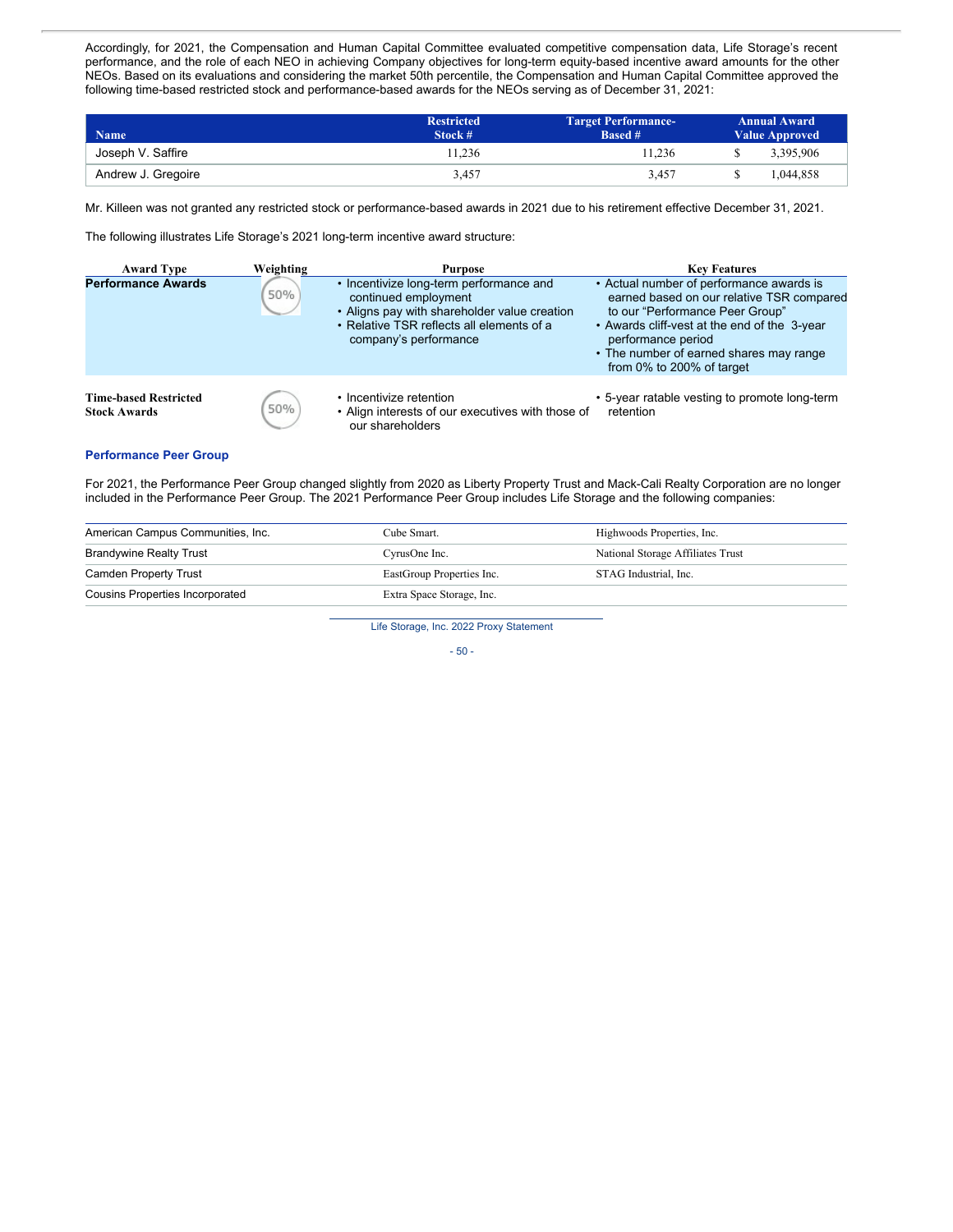The 2021 performance-based awards will be determined based on the TSR of each company in the 2021 Performance Peer Group as outlined above for the performance period beginning December 18, 2021, and ending December 17, 2024, with a single award opportunity at the end of the performance period. Specifically, payment of awards will be made in shares of Life Storage stock based on Life Storage's relative TSR rank for the performance period ending December 17, 2024, as follows:

| <b>Payout Level</b> | <b>Performance Percentile Rank</b> | <b>Payout Factor</b> |
|---------------------|------------------------------------|----------------------|
| Maximum             | 100%                               | 200%                 |
|                     | 91%                                | 183%                 |
|                     | 83%                                | 166%                 |
|                     | 75%                                | 150%                 |
|                     | 66%                                | 133%                 |
|                     | 58%                                | 116%                 |
| Target              | 50%                                | 100%                 |
|                     | 41%                                | 75%                  |
|                     | 33%                                | 50%                  |
| Threshold           | 25%                                | 25%                  |
|                     | <25%                               | $0\%$                |

#### **Outcome of 2018 Long-term Performance Awards**

In June 2021, the Compensation and Human Capital Committee determined the outcome of the long-term performance-based awards made to Mr. Saffire on May 7, 2018 under the Company's 2015 Award and Option Plan. These awards had a measurement period beginning on May 8, 2018 and ending on May 7, 2021, utilizing relative TSR as the performance criterion. Based on Life Storage's performance rank of 88th percentile relative to the performance peer group described in the awards, Life Storage earned a performance factor of 175%. As such, Mr. Saffire received 10,148 shares of the Company's stock based upon these awards. The following table illustrates Life Storage's relative ranking and performance payout for the May 2018 long-term performance-based awards:

| <b>Named Executive</b> | 2018 Target               | <b>Payout Factor</b> | <b>Total Performance</b> |
|------------------------|---------------------------|----------------------|--------------------------|
| <b>Officer</b>         | <b>Performance Shares</b> |                      | <b>Shares Earned</b>     |
| Joseph V. Saffire      | 5,799                     | 75%                  | 10.148                   |

Life Storage, Inc. 2022 Proxy Statement

 $-51 -$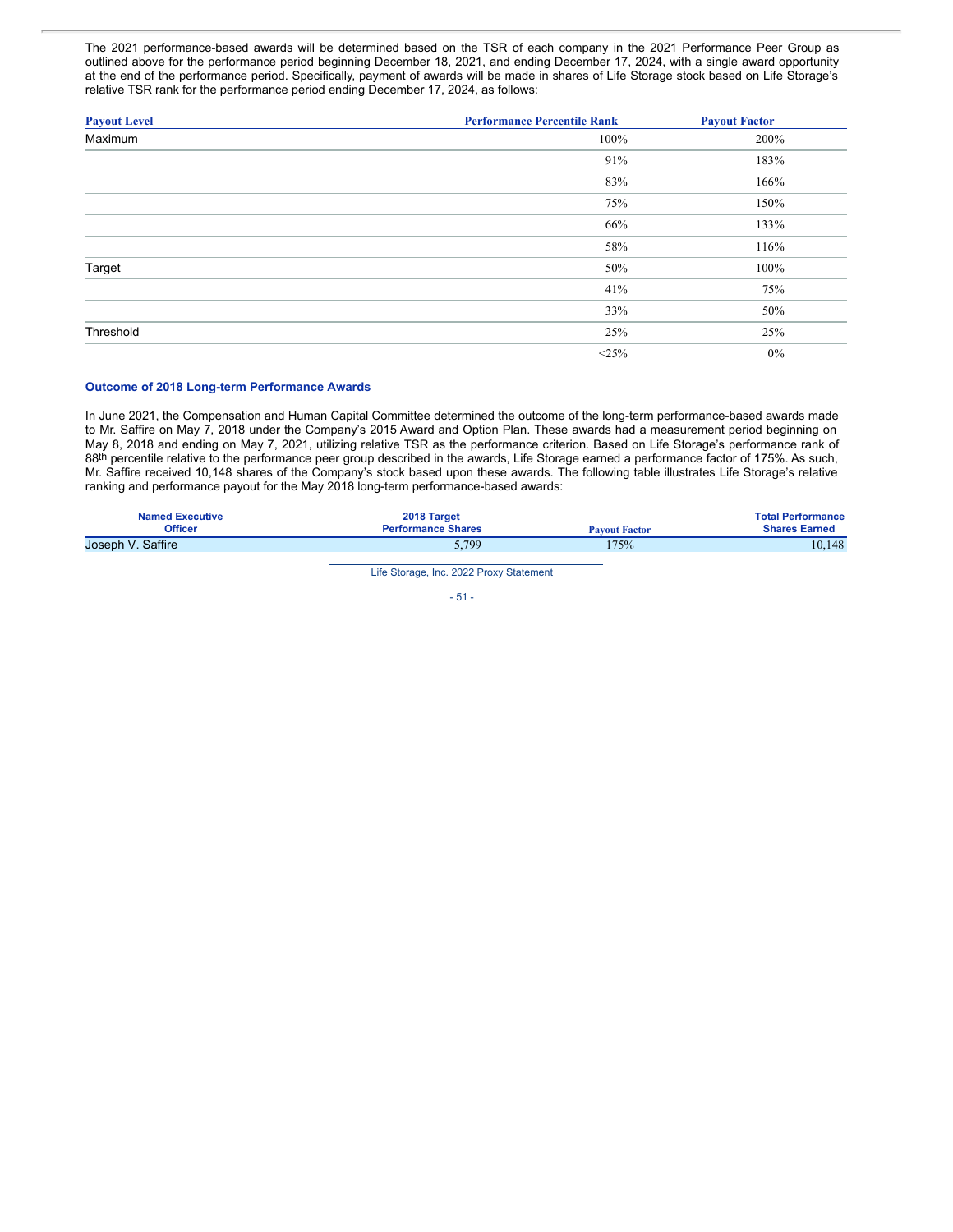In February 2022, the Compensation and Human Capital Committee determined the outcome of the long-term performance-based awards made to the NEOs on December 18, 2018 under the Company's 2015 Award and Option Plan. These awards had a measurement period beginning on December 19, 2018 and ending on December 18, 2021, utilizing relative TSR as the performance criterion. Based on Life Storage's performance rank of 93rd percentile relative to the performance peer group described in the awards, Life Storage earned a performance factor of 188%. As such, Mr. Saffire received 14,354 shares of the Company's stock and each of Messrs. Gregoire and Killeen received 11,878 shares of the Company's stock based upon these awards. The following table illustrates Life Storage's relative ranking and performance payout for the December 2018 long-term performance-based awards:

| <b>Named Executive</b> | 2018 Target               |                      | <b>Total Performance</b> |
|------------------------|---------------------------|----------------------|--------------------------|
| <b>Officer</b>         | <b>Performance Shares</b> | <b>Payout Factor</b> | <b>Shares Earned</b>     |
| Joseph V. Saffire      | 7.635                     | 188%                 | 14.354                   |
| Andrew J. Gregoire     | 6.318                     | 188%                 | 11.878                   |
| Edward F. Killeen      | 6.318                     | 188%                 | 11.878                   |

## **2022 Compensation Components**

### **Base Salary**

The Compensation and Human Capital Committee, with advice from Longnecker, determined that individualized merit-based increases to the base salary rates for 2022 of our Executive Officers as of January 1, 2022 were warranted. In determining the amount of the base salary increases for 2022, the Compensation and Human Capital Committee considered the current 2022 organizational outlook, the relative nature of internal and external pay levels, and expected increases in base pay of executives within the 2021 Compensation Peer Group companies in order to determine 2022 levels. The following outlines the approved base salary levels for Life Storage's Executive Officers for 2022:

|                    | 2021               | 2022               |                   |              |
|--------------------|--------------------|--------------------|-------------------|--------------|
| Name               | <b>Base Salary</b> | <b>Base Salary</b> | <b>Difference</b> | % Difference |
| Joseph V. Saffire  | 680,000            | 740,000            | 60,000            | 8.8%         |
| Andrew J. Gregoire | 450,000            | 465,750            | 15.750            | $3.5\%$      |
| David P. Dodman    | 258,750(1)         | 350,000            | 91.250            | 35.3%        |

(1) Mr. Dodman's 2021 base salary reflects his salary as the Company's Senior Vice President, Strategic Planning and Investor Relations.

Life Storage, Inc. 2022 Proxy Statement

- 52 -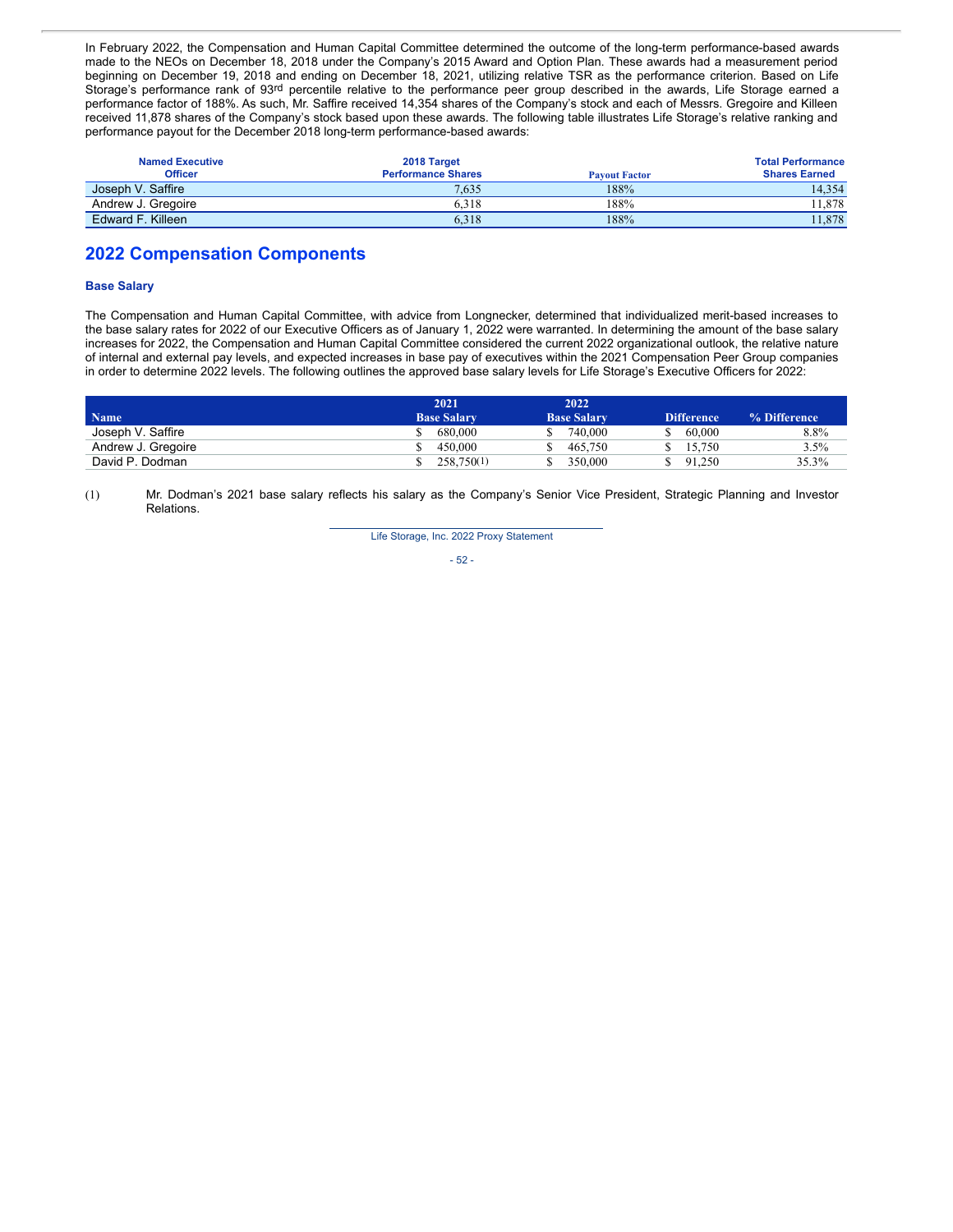## **Executive Compensation Policies and Practices**

#### **What We Do:**

- ✓ **Alignment with Shareholders.** Long-term incentive awards vest over periods of several years to reward sustained Company performance over time.
- Mix of Awards. Our executive compensation program contains both cash and equity components and is weighted heavily toward long-term equity-based incentives, with a mix of these incentives among performance-based stock awards and restricted stock or restricted stock awards.
- ✓ **Share Ownership Guidelines.** Our NEOs must hold equity of a value equivalent to five times their respective base salaries.
- Clawbacks. If we restate our financial statements, other than as a result of changes to accounting rules or regulations, we may recover incentive compensation that was paid or granted in the three-year period prior to the restatement, regardless of whether misconduct caused the restatement. In addition, if an officer commits a significant legal or compliance violation, including the Company's Code of ethics, we may seek recovery of incentive compensation awarded for the performance period in which the violation occurred. The policy covers executive officers subject to Section 16 of the Securities Exchange Act of 1934.
- ✓ **Double-Trigger Severance.** Cash severance in connection with a change in control is paid only if an actual or constructive termination of employment also occurs.
- ✓ **Annual Risk Assessments.** The Compensation Committee analyzes risk in setting executive compensation each year.
- Peer Group Comparison. With the help of independent compensation consultants, we annually analyze executive compensation relative to peer companies and published survey data for peer companies.
- ✓ **Decisions by Independent Compensation Committee.** Executive compensation is determined by committee of the Board comprised solely of independent directors.
- ✓ **Independent Compensation Consultant.** The Compensation Committee retains its own independent consultant to advise on compensation matters.

#### **What We Do Not Do:**

- *×* **No Tax Gross-Ups in Change in Control Agreements.** Our severance agreements apply only in the event of a termination following a change in control and contain no tax gross-ups for NEOs.
- *×* **No Automatic Base Salary Increases.** Our NEOs' base salaries are reviewed annually and the decisions are based on market data provided by our independent compensation consultants.
- *×* **No Hedging and Pledging Company Stock.** Our policies prohibit the pledging and hedging of our stock by our executives and directors.
- *×* **No Repricing of Stock Options.** We do not permit the repricing of stock options without shareholder approval.

Life Storage, Inc. 2022 Proxy Statement

- 53 -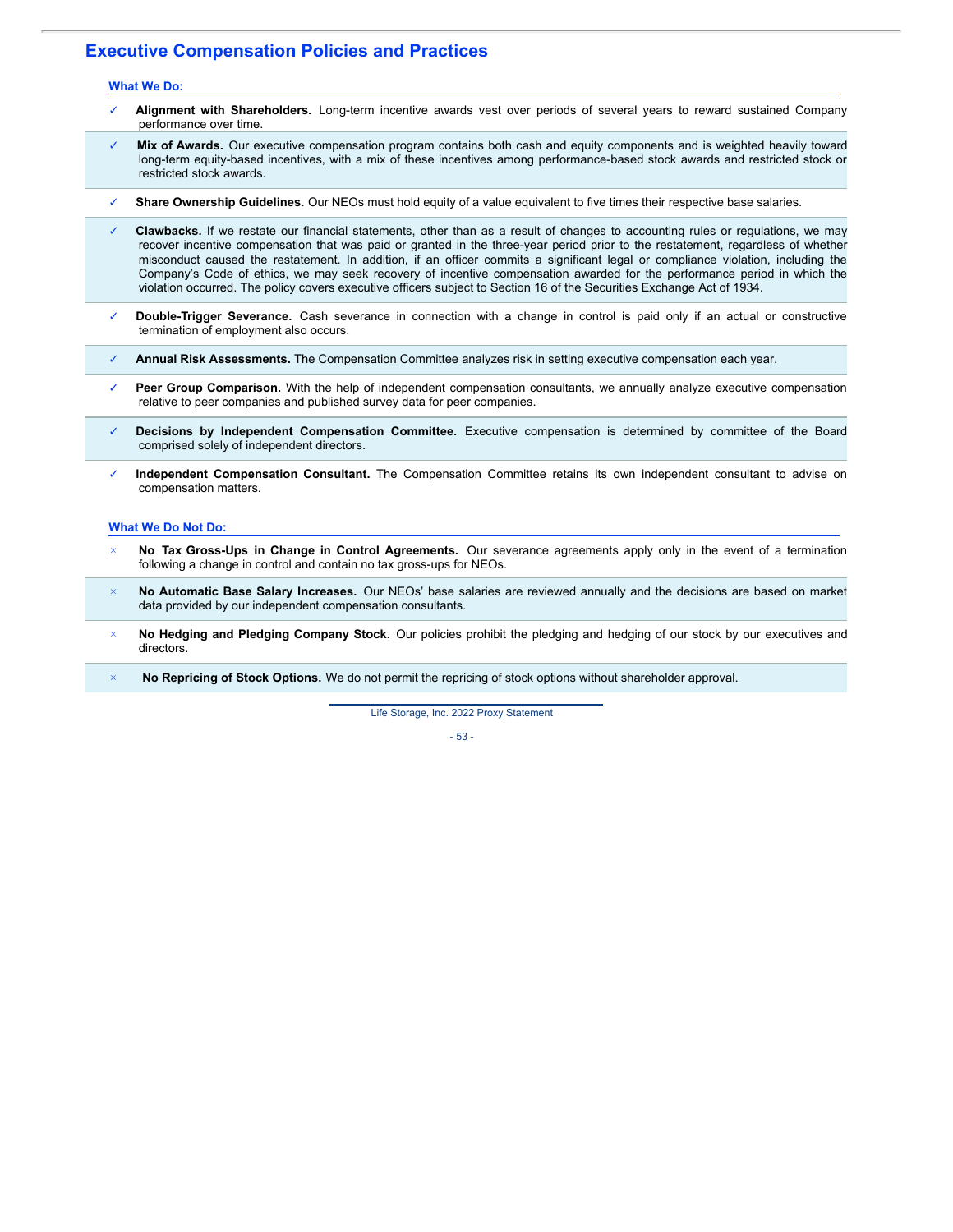## **Policies and Practices Related to Risk Management**

The Compensation and Human Capital Committee has discussed and analyzed the concept of risk as it relates to our compensation programs and believes that our compensation programs do not encourage excessive and unnecessary risk-taking. The Compensation and Human Capital Committee, with the assistance of Longnecker, arrived at this conclusion for the following reasons:

- Although the majority of the compensation provided to our executives is variable and linked to performance, we believe an appropriate portion of their total compensation is fixed. The fixed (salary) portion provides a steady income regardless of Life Storage's stock performance and allows executives to focus on our business without an excessive emphasis on our stock price performance.
- Our annual incentive plan awards are determined based on Company and individual performance measures, both operational and strategic, which mitigates excessive risk-taking that could produce unsustainable gains in one area of performance at the expense of our overall long-term interests. The Company goals are designed to ensure a proper balance between stock performance, operational measures and strategic goals. In addition, the Compensation and Human Capital Committee sets performance goals that it believes are reasonable in light of our past performance, then-current business projections, and market conditions. Moreover, our annual incentive plan awards are subject to maximum payout caps that limit the amount an executive may earn for certain of the operational measures.
- A portion of our long-term equity-based incentive awards consists of time-based restricted stock awards, which vest over five years and retain value even in a depressed market, so executives are less likely to take unreasonable risks. Another portion (50% of the total award value in the case of our NEOs for 2021) consists of performance-based awards that measure our TSR over a specified period relative to the TSR performance of certain peer companies over the same period, which encourages a longerterm focus.
- Our stock ownership guidelines reduce the likelihood of unnecessary risk-taking because our executive officers are required to own a meaningful amount of Life Storage stock.

In light of the above, the Compensation and Human Capital Committee believes the various elements of our executive compensation programs sufficiently motivate our executives to act in the interests of Life Storage's sustained long-term growth and performance.

## **Stock Ownership Guidelines**

The Compensation and Human Capital Committee believes that meaningful stock ownership by our officers is important in aligning management's interests with the interests of our Shareholders. We have implemented stock ownership guidelines that require NEOs to maintain consistent ownership of Life Storage stock based on five times the executive's annual base salary. New executive officers have five years to meet this goal. Each NEO as of December 31, 2021, has met these guidelines.

Life Storage, Inc. 2022 Proxy Statement

$$
-54-
$$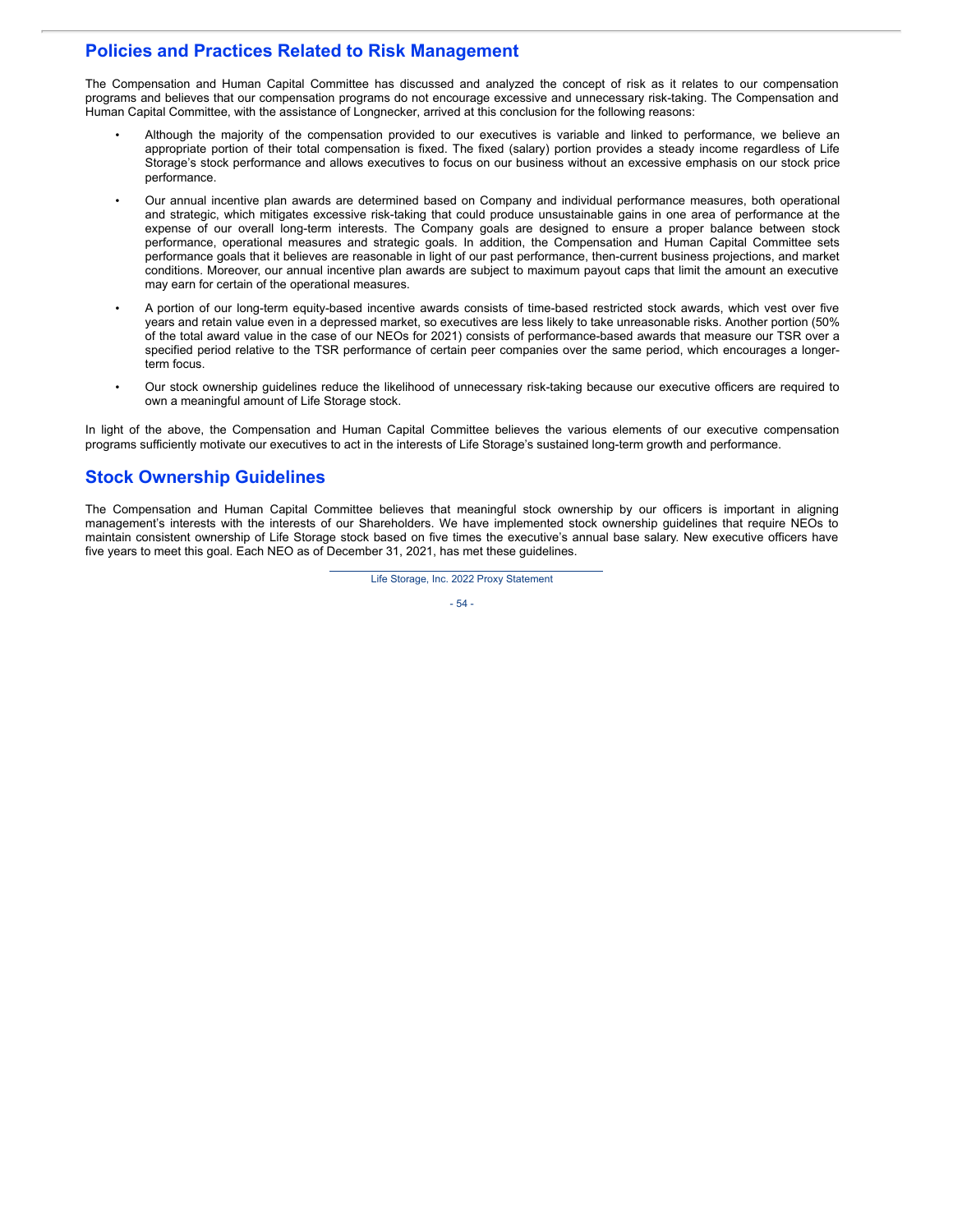## **Benefits and Perquisites**

In addition to the components of total direct compensation described above, our executive compensation program includes other elements of compensation that are designed primarily to attract, motivate and retain executives critical to our long-term success and to provide a competitive compensation structure.

# **Clawbacks to Recoup Compensation**

We have a Policy Regarding the Recoupment of Certain Compensation Payments that covers all executive officers that are subject to Section 16 of the Securities Exchange Act of 1934, as amended. If we restate our financial statements, other than as a result of changes to accounting rules or regulations, we may recover incentive compensation that was paid or granted in the three-year period prior to the restatement, regardless of whether misconduct caused the restatement.

The Board of Directors recently amended the policy by unanimous consent to add that the Company may recover some or all of the incentive compensation awarded if an executive officer commits a material legal or compliance violation, including a violation of the Company's Code of Ethics, for the performance period in which the violation occurred. In determining whether to seek recovery for legal and compliance violations, the Compensation and Human Capital Committee may take into account any factors it deems relevant and how much incentive compensation to recoup, e.g., the seriousness of the compliance violation, whether the officer was unjustly enriched, and/or whether seeking recovery would prejudice the Company's interests in any way.

## **Severance Benefits**

The Company has entered into employment agreements with each of the NEOs with severance benefits. A description of the terms of the agreements can be found under the heading "Employment Agreements" within this Proxy Statement. In entering into these agreements, the Compensation and Human Capital Committee desired to assure that the Company would have the continued dedication of the NEOs, notwithstanding the possibility of a change in control, and to retain such NEOs in its employ. The Compensation and Human Capital Committee believes that, should the possibility of a change in control arise, the Company should be able to receive and rely upon the NEOs' advice as to the best interests of the Company and without the concern that such NEO might be distracted by the personal uncertainties and risks created by a potential change in control. The actual benefits and payments to be made to the NEO, as set forth in the employment agreements, were determined based on the Compensation and Human Capital Committee's business judgment, advice received by the Compensation and Human Capital Committee from its compensation consultant, and negotiations with each officer at the time of entering into the agreements.

Life Storage, Inc. 2022 Proxy Statement

- 55 -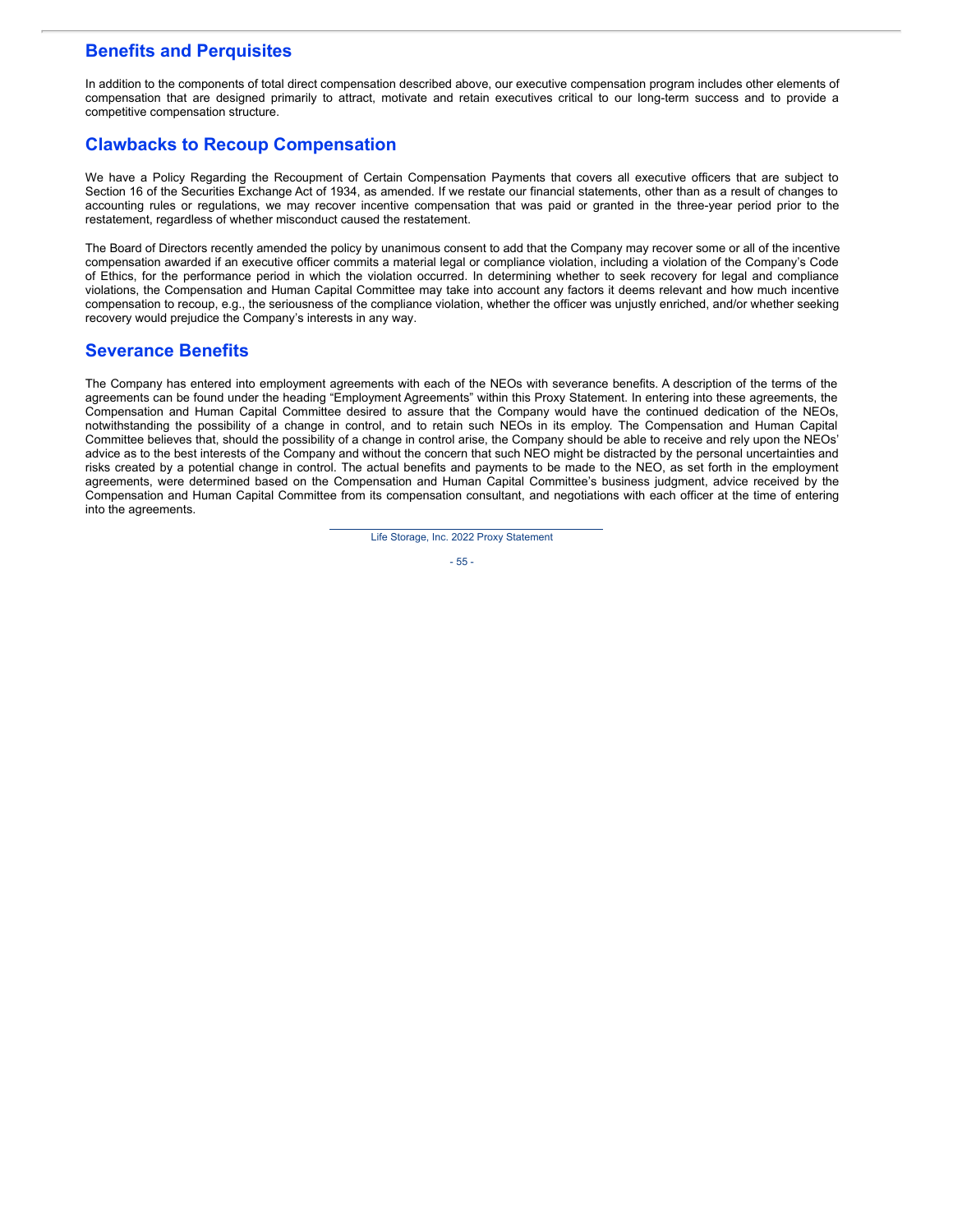## **Summary Compensation Table**

| Name and<br>Principal<br><b>Position</b> | Year | Salary<br>(3) | <b>Bonus</b><br>$($ \$) | <b>Stock</b><br>Awards<br>$($ \$ $)(1)$ | <b>Non-Equity</b><br><b>Incentive</b><br>Plan<br>Compensation<br>$($ \$)(2) | All Other<br>Compensation<br>$($ \$ $)(3)$ | Total $($ math) |
|------------------------------------------|------|---------------|-------------------------|-----------------------------------------|-----------------------------------------------------------------------------|--------------------------------------------|-----------------|
| Joseph V. Saffire (4)                    | 2021 | \$680,000     | ۰.                      | \$3,395,906                             | \$1,088,000                                                                 | \$4,785                                    | \$5,168,691     |
| Chief Executive Officer                  | 2020 | \$600,000     | ۰.                      | \$2,877,751                             | \$960,000                                                                   | \$4,703                                    | \$4,442,454     |
|                                          | 2019 | \$508,846     | ۰.                      | \$2,438,457                             | \$551,250                                                                   | \$4,620                                    | \$3,503,173     |
|                                          |      |               |                         |                                         |                                                                             |                                            |                 |
| Andrew J. Gregoire                       | 2021 | \$450,000     | ۰.                      | \$1,044,858                             | \$720,000                                                                   | \$4,785                                    | \$2,219,643     |
| <b>Chief Financial</b>                   | 2020 | \$435,000     | ۰                       | \$893,079                               | \$696,000                                                                   | \$4,703                                    | \$2,028,782     |
| Officer and                              | 2019 | \$420,000     | ۰.                      | \$829,100                               | \$441,000                                                                   | \$4,620                                    | \$1,694,720     |
| Secretary                                |      |               |                         |                                         |                                                                             |                                            |                 |
| Edward F. Killeen                        | 2021 | \$450,000     | ۰.                      | ۰                                       | \$720,000                                                                   | \$4,785                                    | \$1,174,785     |
| Chief Operating Officer                  | 2020 | \$435,000     | ۰.                      | \$893,079                               | \$696,000                                                                   | \$4,703                                    | \$2,028,782     |
|                                          | 2019 | \$420,000     | ۰.                      | \$829,100                               | \$399,000                                                                   | \$4,620                                    | \$1,652,720     |
|                                          |      |               |                         |                                         |                                                                             |                                            |                 |

(1) The amounts disclosed in the "Stock Awards" column represent the aggregate grant date fair value of all shares or awards granted to the named executive officers for the applicable fiscal year, calculated in accordance with FASB ASC Topic 718.

The amounts shown in this column for 2021 relate to (i) a long-term incentive award of 11,236 restricted shares awarded to Mr. Saffire and a long-term incentive award of 3,457 restricted shares awarded to Mr. Gregoire on December 17, 2021, and (ii) the target award of 11,236 performance-based awards issued to Mr. Saffire and the target award of 3,457 performance-based awards issued to Mr. Gregoire on December 17, 2021. Mr. Killeen did not receive any restricted shares or performance-based awards in 2021 as a result of his retirement from the Company effective December 31, 2021.

The amounts shown in this column for 2020 relate to (i) a long-term incentive award of 18,305 restricted shares awarded to Mr. Saffire and a long-term incentive award of 5,681 restricted shares awarded to each Messrs. Gregoire and Killeen on December 18, 2020, and (ii) the target award of 18,305 performance-based awards issued to Mr. Saffire and the target award of 5,681 performance-based awards issued to each Messrs. Gregoire and Killeen on December 18, 2020.

The amounts shown in this column for 2019 relate to (i) a long-term incentive award of 17,748 restricted shares awarded to Mr. Saffire and a long-term incentive award of 6,035 restricted shares awarded to each Messrs. Gregoire and Killeen on December 19, 2019, and (ii) the target award of 17,748 performance-based awards issued to Mr. Saffire and the target award of 6,035 performance-based awards issued to each Messrs. Gregoire and Killeen on December 19, 2019.

For more information on these awards, see "Compensation Discussion and Analysis-2021 Compensation Components" and the "Grants of Plan-Based Awards for 2021" table below. The assumptions used to compute the grant date fair value

Life Storage, Inc. 2022 Proxy Statement

- 56 -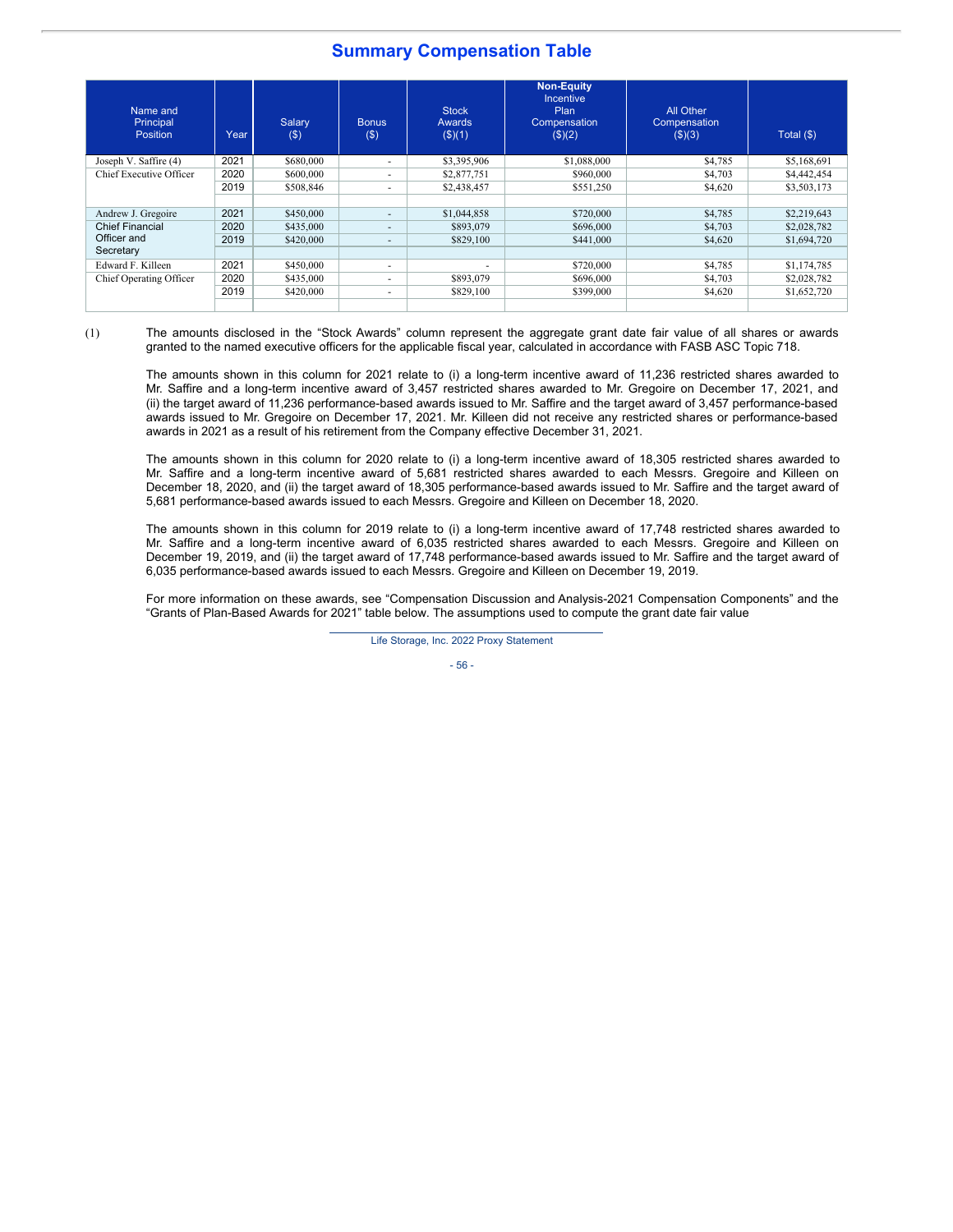of these awards for each named executive officer are set forth in Notes 2 and 9 to our 2021 consolidated financial statements contained in our 2021 Annual Report. The value of the performance-based awards to each of the executive officers at the grant date assuming that the highest level of performance will be achieved is as follows: Mr. Saffire—\$3,541,812, Mr. Gregoire— \$1,089,716.The value of the performance-based awards issued in 2020 to each of the executive officers at the grant date assuming that the highest level of performance will be achieved is as follows: Mr. Saffire—\$2,855,502, Mr. Gregoire—\$886,158, Mr. Killeen—\$295,386. The value of the performance-based awards issued in 2019 to each of the executive officers at the grant date assuming that the highest level of performance will be achieved is as follows: Mr. Saffire—\$2,376,812, Mr. Gregoire— \$808,140, Mr. Killeen—\$538,760. The value of the performance-based awards is dependent on the Company's performance over a three-year period. The values of the performance-based awards issued to Mr. Killeen assuming that the highest level of performance will be achieved is reflected of the pro ration of such awards resulting from Mr. Killeen's retirement from the Company effective December 31, 2021.

- (2) The amounts disclosed in the "Non-Equity Incentive Plan Compensation" for 2021 represent cash payments for 2021 performance made in March 2022 to the named executive officers serving as of December 31, 2021 under the Company's annual incentive compensation plan. The amounts disclosed in the "Non-Equity Incentive Plan Compensation" for 2020 represent cash payments for 2020 performance made in March 2021 to the named executive officers serving as of December 31, 2020 under the Company's annual incentive compensation plan. The amounts disclosed in the "Non-Equity Incentive Plan Compensation" for 2019 represent cash payments for 2019 performance made in March 2020 to the named executive officers serving as of December 31, 2019 under the Company's annual incentive compensation plan. For more information on these 2021, 2020 and 2019 awards, see "Compensation Discussion and Analysis-2021 Components of Executive Compensation."
- (3) "All Other Compensation" represents matching 401(k) contributions made by the Company to the Messrs. Saffire, Gregoire and Killeen.
- (4) On March 1, 2019, Mr. Saffire succeeded Mr. David Rogers as Chief Executive Officer upon Mr. Rogers' retirement. Prior to his appointment as Chief Executive Officer, Mr. Saffire served as the Company's Chief Investment Officer.

Life Storage, Inc. 2022 Proxy Statement

#### - 57 -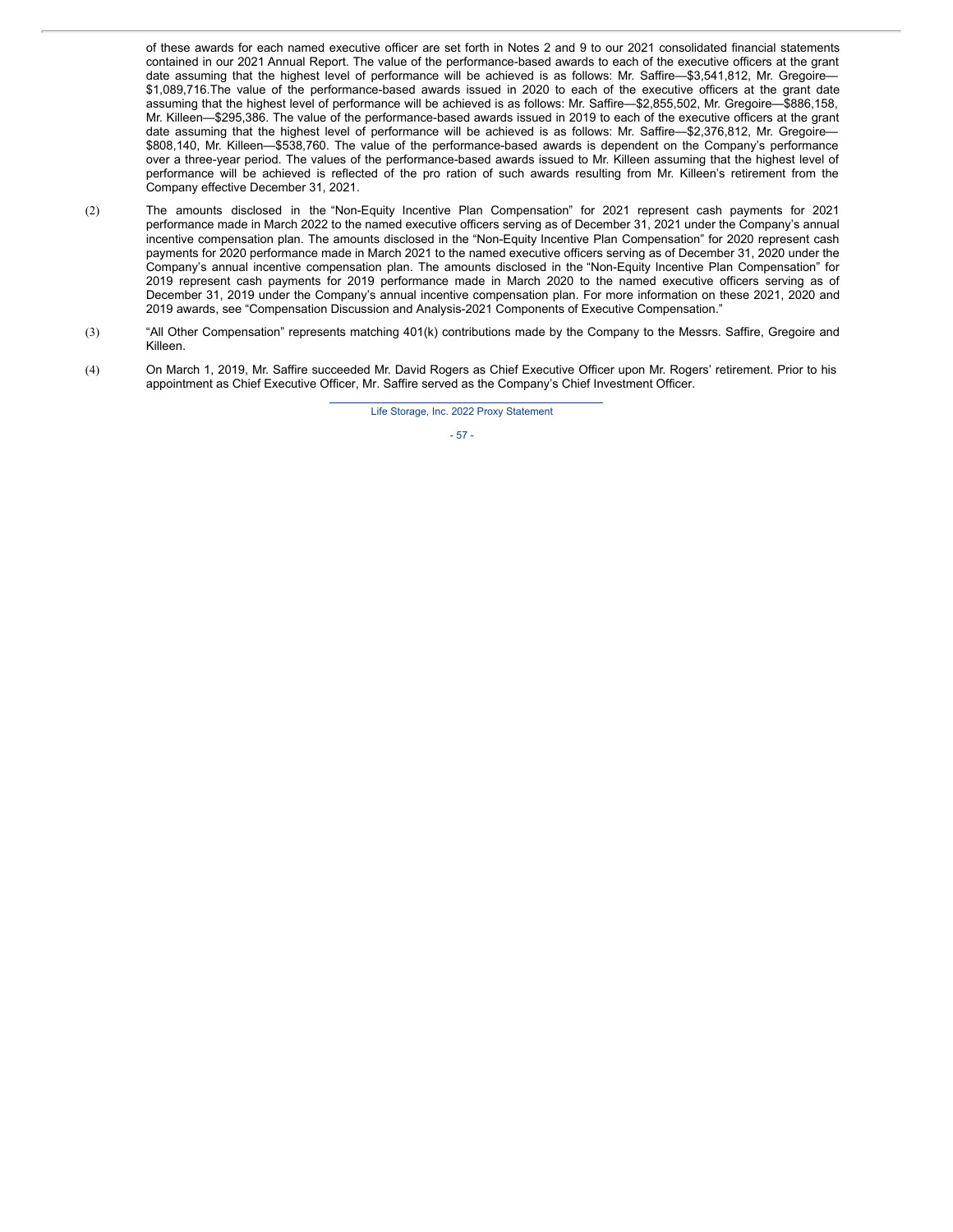# **Grant of Plan-Based Awards for 2021**

|                      |                   | <b>Estimated Future Payouts</b><br><b>Under Non-Equity Incentive</b><br><b>Plan Awards</b> |                          | <b>Estimated Future Payouts</b><br><b>Under Equity Incentive</b><br><b>Plan Awards</b> |                          |                          | All Other<br><b>Stock</b> | <b>Grant Date Fair</b><br>Value of Stock |                                 |           |
|----------------------|-------------------|--------------------------------------------------------------------------------------------|--------------------------|----------------------------------------------------------------------------------------|--------------------------|--------------------------|---------------------------|------------------------------------------|---------------------------------|-----------|
| Name                 | <b>Grant Date</b> | <b>Threshold</b><br>$($ \$)                                                                | Target<br>$($ \$         | <b>Maximum</b><br>$($ \$ $)(1)$                                                        | <b>Threshold</b><br>(# ) | <b>Target</b><br>(# )    | <b>Maximum</b><br>(# )    | Awards:<br>Units (#) (2)                 | and Option<br>Awards $(\$)$ (5) |           |
| Joseph V.            |                   |                                                                                            |                          |                                                                                        |                          |                          |                           |                                          |                                 |           |
| Saffire              | 12/17/21          | -                                                                                          | -                        | $\overline{\phantom{0}}$                                                               |                          |                          |                           | 11,236(3)                                | S                               | 1,625,000 |
|                      | 12/17/21(4)       | -                                                                                          | $\sim$                   | $\overline{\phantom{0}}$                                                               | 2,809                    | 11,236                   | 22,472                    |                                          | e<br>$\mathcal{L}$              | 1,770,906 |
|                      | N/A               | $\overline{\phantom{a}}$                                                                   | $\overline{\phantom{a}}$ | \$1,224,000                                                                            |                          | $\overline{\phantom{a}}$ |                           | $\overline{\phantom{a}}$                 |                                 |           |
| Andrew J.            |                   |                                                                                            |                          |                                                                                        |                          |                          |                           |                                          |                                 |           |
| Gregoire             | 12/17/21          | -                                                                                          | $\overline{\phantom{a}}$ | $\overline{\phantom{0}}$                                                               | $\overline{\phantom{0}}$ | $\overline{\phantom{0}}$ |                           | 3,457(3)                                 | S                               | 500,000   |
|                      | 12/17/21(4)       | $\overline{\phantom{0}}$                                                                   | $\overline{\phantom{0}}$ | $\overline{\phantom{0}}$                                                               | 864                      | 3,457                    | 6,914                     | $\overline{\phantom{a}}$                 |                                 | 544,858   |
|                      | N/A               | $\overline{\phantom{0}}$                                                                   | $\overline{\phantom{a}}$ | \$810,000                                                                              |                          | $\overline{\phantom{a}}$ |                           | $\overline{\phantom{a}}$                 |                                 |           |
| Edward F.<br>Killeen | N/A               | $\overline{\phantom{0}}$                                                                   | $\overline{\phantom{0}}$ | \$810,000<br>$\overline{a}$                                                            | $\overline{\phantom{0}}$ | $\overline{\phantom{0}}$ |                           | $\overline{\phantom{0}}$                 |                                 |           |

- (1) This is not the amount earned but is the maximum amount that could have been earned under the Annual Incentive Compensation Plan based upon 2021 performance. The Plan includes no threshold or target awards. For more information on these awards, see "Compensation Discussion and Analysis-2021 Components of Executive Compensation." The Company paid the actual bonus earned in cash. See Non-Equity Incentive Plan Compensation in the Summary Compensation Table.
- (2) Holders of restricted shares are entitled to the same dividend and voting rights as are holders of the Company's Common Stock.
- (3) Restricted shares issued in December 2021, with 20% of such shares vesting each year over a five-year period. Such shares were issued under the 2015 Award and Option Plan.
- (4) Performance-based awards issued in December 2021. The performance-based awards are earned based upon the Company's relative total shareholder return over a three-year period as compared to a defined peer group. No shares will be earned if threshold performance is not achieved. Provided threshold performance is achieved, an applicable percentage of the shares between 25% and 200% will be earned, with 25% of the shares earned if threshold performance is achieved, 100% earned if target performance is achieved and 200% earned if maximum performance is achieved. Such awards were made under the 2015 Award and Option Plan.
- (5) Amount represents full grant date fair value of awards granted in 2021 computed in accordance with FASB ASC Topic 718.

Life Storage, Inc. 2022 Proxy Statement

- 58 -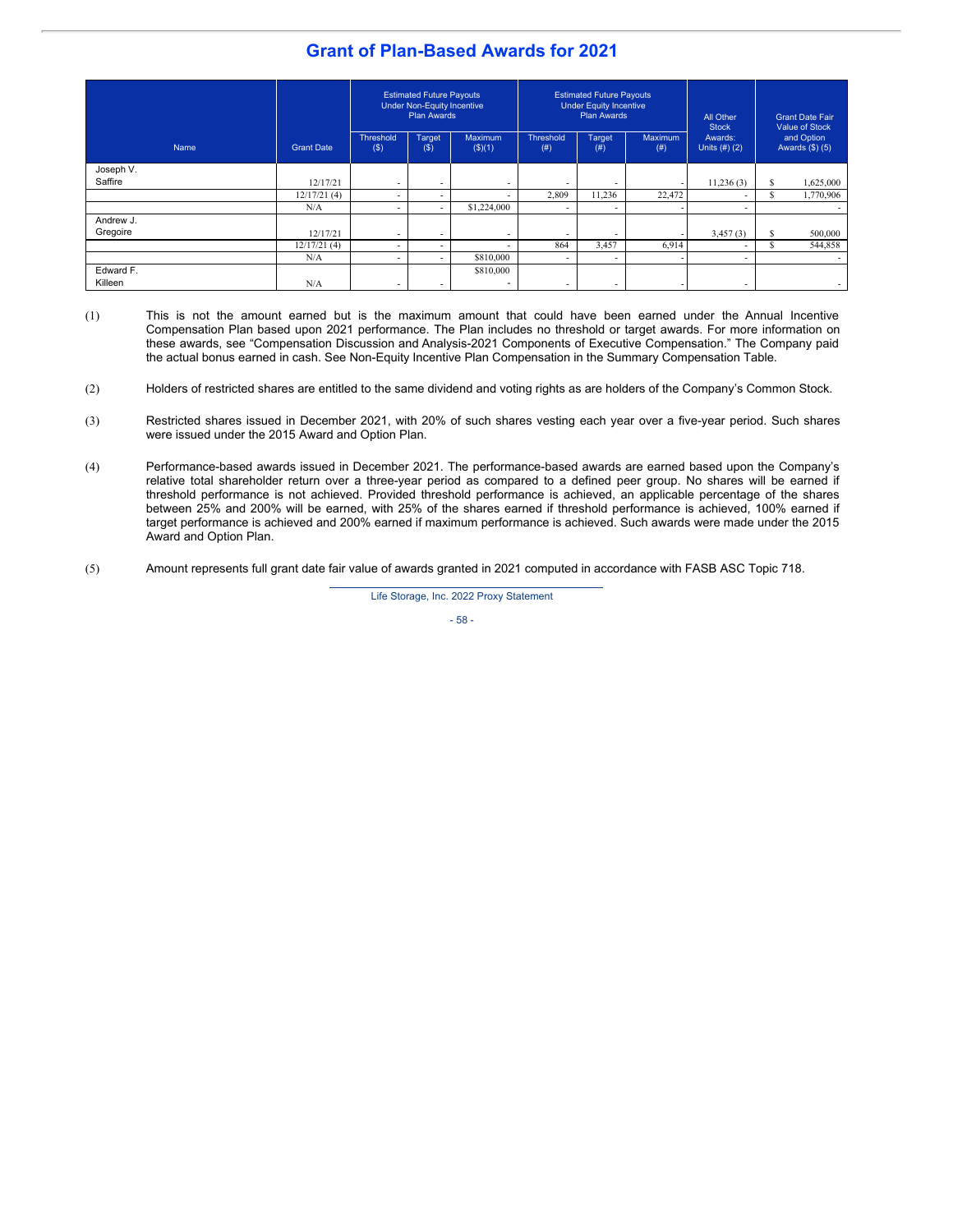# **Outstanding Equity Awards at December 31, 2021**

|                    | <b>Option Awards</b>                                                                      |                                        |                              | <b>Stock Awards</b>                                                                             |                                                                                                             |      |                                                                                                                                                           |    |                                                                                                                                                                              |
|--------------------|-------------------------------------------------------------------------------------------|----------------------------------------|------------------------------|-------------------------------------------------------------------------------------------------|-------------------------------------------------------------------------------------------------------------|------|-----------------------------------------------------------------------------------------------------------------------------------------------------------|----|------------------------------------------------------------------------------------------------------------------------------------------------------------------------------|
| Name               | Number of<br><b>Securities</b><br>Underlying<br>Unexercised<br>Options (#)<br>Exercisable | Option<br>Exercise<br>Price<br>$($ \$) | Option<br>Expiration<br>Date | <b>Number</b><br>of Shares<br>or Units<br>of Stock<br>That<br><b>Have Not</b><br>Vested<br>(# ) | Market<br>Value of<br>Shares or<br>Units of<br><b>Stock That</b><br><b>Have Not</b><br>Vested $(\$)$<br>(1) |      | Equity<br>Incentive<br>Plan<br>Awards:<br>Number of<br>Unearned<br>Shares.<br>Units or<br>Other<br><b>Rights</b><br>That<br>Have<br>Not<br>Vested<br>(# ) |    | <b>Equity Incentive</b><br>Plan Awards:<br>Market Value or<br>Payout Value of<br><b>Unearned Shares.</b><br>Units or Other<br><b>Rights That Have</b><br>Not Vested (\$) (2) |
| Joseph V. Saffire  | $\overline{\phantom{a}}$                                                                  | $\overline{\phantom{a}}$               | $\overline{\phantom{a}}$     | 375                                                                                             | 57,443<br>S                                                                                                 | (3)  |                                                                                                                                                           |    |                                                                                                                                                                              |
|                    | $\overline{\phantom{a}}$                                                                  | $\sim$                                 | $\sim$                       | $\overline{\phantom{a}}$                                                                        | $\sim$                                                                                                      | (4)  | 15,270                                                                                                                                                    | \$ | 2,339,059                                                                                                                                                                    |
|                    | $\overline{a}$                                                                            | $\overline{a}$                         |                              | $\overline{a}$                                                                                  |                                                                                                             | (5)  | 35,496                                                                                                                                                    | \$ | 5,437,277                                                                                                                                                                    |
|                    | $\overline{\phantom{a}}$                                                                  | $\overline{\phantom{a}}$               | $\overline{\phantom{a}}$     | 10,650                                                                                          | \$1,631,367                                                                                                 | (6)  |                                                                                                                                                           |    |                                                                                                                                                                              |
|                    | $\overline{\phantom{a}}$                                                                  | $\overline{\phantom{a}}$               | $\overline{\phantom{a}}$     | $\blacksquare$                                                                                  |                                                                                                             | (7)  | 36,609                                                                                                                                                    | \$ | 5,607,767                                                                                                                                                                    |
|                    | $\overline{\phantom{a}}$                                                                  | $\overline{\phantom{a}}$               | $\overline{\phantom{a}}$     | 14,645                                                                                          | \$2,243,321                                                                                                 | (8)  |                                                                                                                                                           |    |                                                                                                                                                                              |
|                    | $\overline{\phantom{a}}$                                                                  | $\blacksquare$                         | $\blacksquare$               | $\blacksquare$                                                                                  | $\mathbf{r}$                                                                                                | (9)  | 22,472                                                                                                                                                    | \$ | 3,442,261                                                                                                                                                                    |
|                    | $\overline{\phantom{a}}$                                                                  | $\overline{\phantom{a}}$               | $\blacksquare$               | 11,236                                                                                          | \$1,721,130                                                                                                 | (10) | $\overline{\phantom{a}}$                                                                                                                                  |    |                                                                                                                                                                              |
| Andrew J. Gregoire | $\overline{a}$                                                                            | $\overline{\phantom{a}}$               | $\overline{a}$               | 542                                                                                             | $\mathbb{S}$<br>83,024                                                                                      | (11) | $\overline{a}$                                                                                                                                            |    |                                                                                                                                                                              |
|                    | $\blacksquare$                                                                            | $\blacksquare$                         | $\overline{a}$               | $\blacksquare$                                                                                  | $\mathbf{r}$                                                                                                | (4)  | 12,636                                                                                                                                                    | \$ | 1,935,582                                                                                                                                                                    |
|                    | $\overline{\phantom{a}}$                                                                  | $\overline{\phantom{a}}$               | $\overline{\phantom{a}}$     | 3,620                                                                                           | \$554,512                                                                                                   | (12) | $\overline{\phantom{a}}$                                                                                                                                  |    |                                                                                                                                                                              |
|                    | $\overline{a}$                                                                            | $\overline{\phantom{a}}$               | $\overline{\phantom{a}}$     | $\blacksquare$                                                                                  | $\overline{\phantom{a}}$                                                                                    | (5)  | 12,069                                                                                                                                                    | \$ | 1,848,729                                                                                                                                                                    |
|                    | $\overline{\phantom{a}}$                                                                  | $\overline{\phantom{a}}$               | $\blacksquare$               | 4,545                                                                                           | \$ 696,203                                                                                                  | (13) |                                                                                                                                                           |    |                                                                                                                                                                              |
|                    | $\overline{a}$                                                                            | $\blacksquare$                         | $\overline{\phantom{a}}$     |                                                                                                 |                                                                                                             | (7)  | 11,361                                                                                                                                                    | \$ | 1,740,278                                                                                                                                                                    |
|                    | $\blacksquare$                                                                            | $\overline{\phantom{a}}$               | $\overline{\phantom{a}}$     | 3,457                                                                                           | \$529,543                                                                                                   | (14) |                                                                                                                                                           |    |                                                                                                                                                                              |
|                    | $\overline{\phantom{a}}$                                                                  | $\blacksquare$                         | $\overline{\phantom{a}}$     | $\overline{\phantom{a}}$                                                                        | $\overline{\phantom{a}}$                                                                                    | (9)  | 6,914                                                                                                                                                     | \$ | 1,059,087                                                                                                                                                                    |
| Edward F. Killeen  | $\overline{\phantom{a}}$                                                                  | $\overline{\phantom{a}}$               | $\overline{\phantom{a}}$     | $\overline{\phantom{a}}$                                                                        | $\overline{\phantom{a}}$                                                                                    | (4)  | 12,636                                                                                                                                                    | \$ | 1,935,582                                                                                                                                                                    |
|                    | $\overline{\phantom{a}}$                                                                  | $\overline{\phantom{a}}$               | $\overline{\phantom{a}}$     | $\overline{\phantom{a}}$                                                                        | $\overline{\phantom{a}}$                                                                                    | (5)  | 8,046                                                                                                                                                     | \$ | 1,232,486                                                                                                                                                                    |
|                    | $\blacksquare$                                                                            | $\overline{\phantom{a}}$               | $\blacksquare$               | $\overline{\phantom{a}}$                                                                        | $\overline{\phantom{a}}$                                                                                    | (7)  | 3,787                                                                                                                                                     | \$ | 580,093                                                                                                                                                                      |

(1) Market value of unvested shares is based on the Company's closing stock price of \$153.18 on December 31, 2021.

(2) Market value assuming maximum performance award is earned and is based on the Company's closing stock price of \$153.18 on December 31, 2021.

(3) Restricted shares vest at a rate of 375 shares per year through 2022.

Life Storage, Inc. 2022 Proxy Statement

- 59 -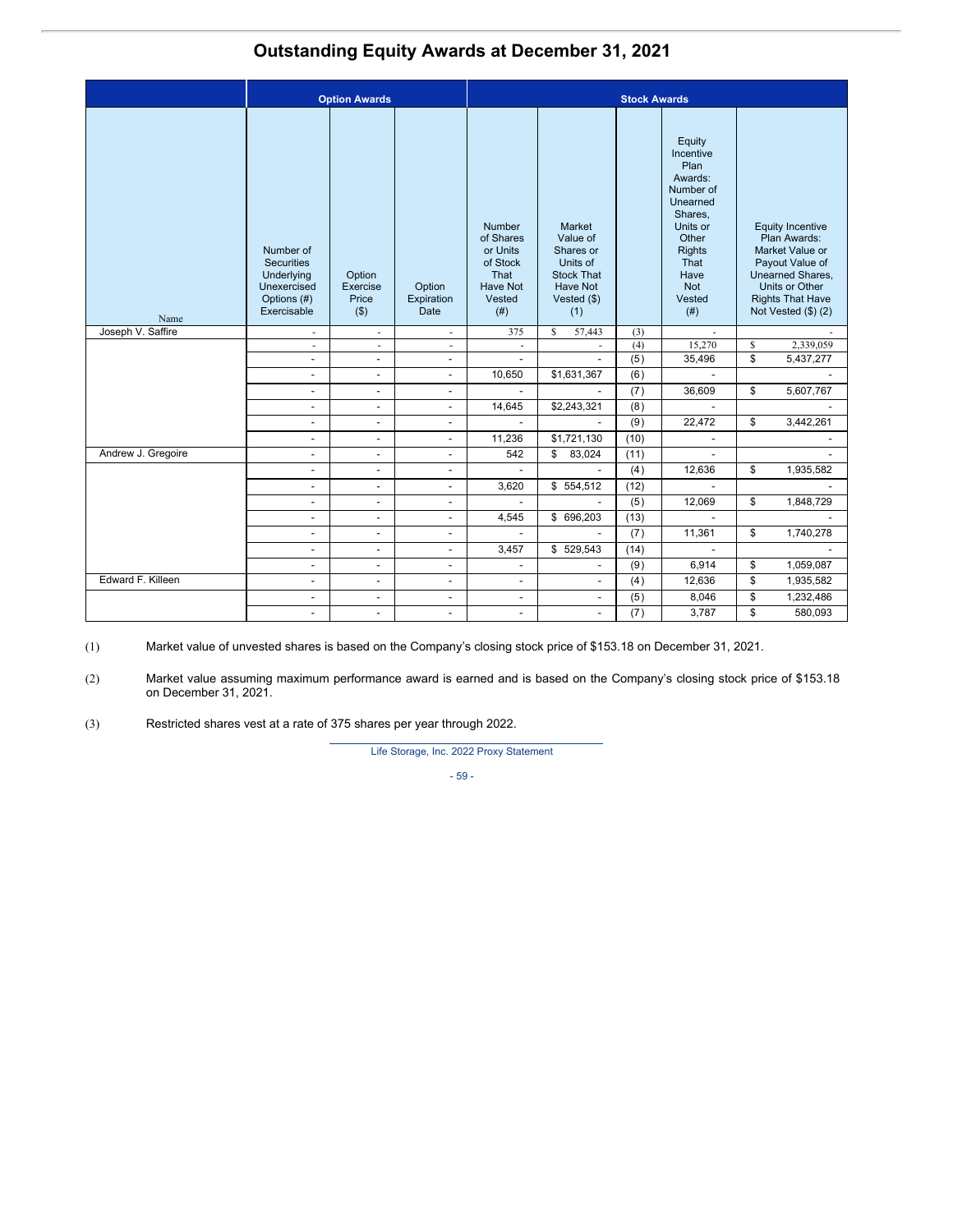- (4) Performance-based awards issued in December 2018. The performance-based awards are earned based upon the Company's relative total shareholder return over a three-year period as compared to a defined peer group. No shares will be earned if threshold performance is not achieved. Provided threshold performance is achieved, an applicable percentage of the shares between 25% and 200% will be earned, with 25% of the shares earned if threshold performance is achieved, 100% earned if target performance is achieved and 200% earned if maximum performance is achieved. On February 15, 2022, the Compensation and Human Capital Committee determined that 188% of these shares vested.
- (5) Performance-based awards issued in December 2019. The performance-based awards are earned based upon the Company's relative total shareholder return over a three-year period as compared to a defined peer group. No shares will be earned if threshold performance is not achieved. Provided threshold performance is achieved, an applicable percentage of the shares between 25% and 200% will be earned, with 25% of the shares earned if threshold performance is achieved, 100% earned if target performance is achieved and 200% earned if maximum performance is achieved. The maximum number of shares and related market value of Mr. Killeen's awards have been adjusted to reflect his 66.67% vesting in such awards per the terms of his separation agreement.
- (6) Restricted shares vest at a rate of 3,550 shares per year through 2024.
- (7) Performance-based awards issued in December 2020. The performance-based awards are earned based upon the Company's relative total shareholder return over a three-year period as compared to a defined peer group. No shares will be earned if threshold performance is not achieved. Provided threshold performance is achieved, an applicable percentage of the shares between 25% and 200% will be earned, with 25% of the shares earned if threshold performance is achieved, 100% earned if target performance is achieved and 200% earned if maximum performance is achieved. The maximum number of shares and related market value of Mr. Killeen's awards have been adjusted to reflect his 33.33% vesting in such awards per the terms of his separation agreement.
- (8) Restricted shares vest at a rate of 3,661 shares per year through 2025.
- (9) Performance-based awards issued in December 2021. The performance-based awards are earned based upon the Company's relative total shareholder return over a three-year period as compared to a defined peer group. No shares will be earned if threshold performance is not achieved. Provided threshold performance is achieved, an applicable percentage of the shares between 25% and 200% will be earned, with 25% of the shares earned if threshold performance is achieved, 100% earned if target performance is achieved and 200% earned if maximum performance is achieved. Mr. Killeen did not receive any performance-based awards in 2021 as a result of his retirement from the Company effective December 31, 2021.
- (10) Restricted shares vest at a rate of 2,247 shares per year through 2026.
- (11) Restricted shares vest at a rate of 542 shares per year through 2022.
- (12) Restricted shares vest at a rate of 1,207 shares per year through 2024.
- (13) Restricted shares vest at a rate of 1,136 shares per year through 2025.
- (14) Restricted shares vest at a rate of 691 shares per year through 2026.

Life Storage, Inc. 2022 Proxy Statement

 $-60 -$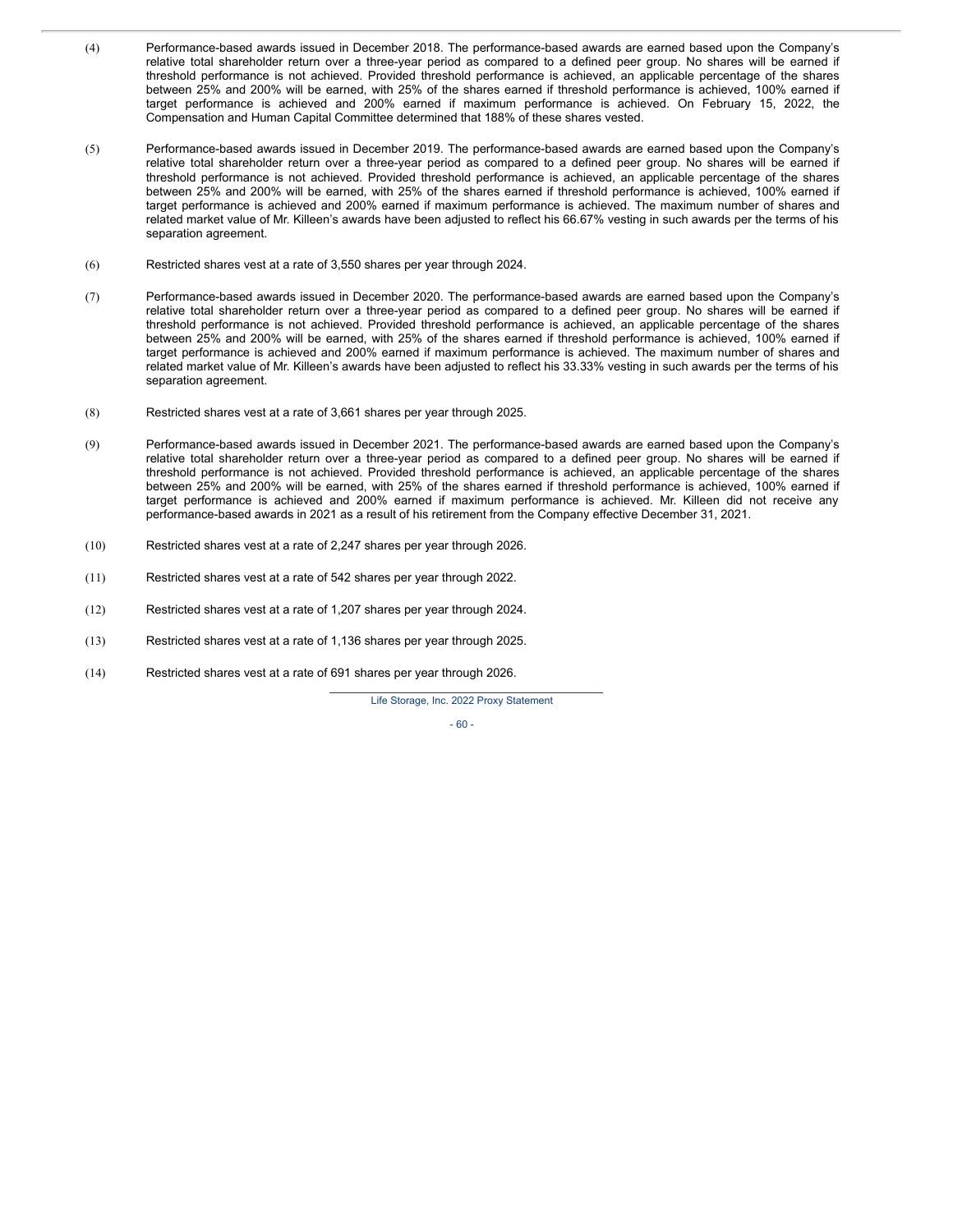# **Option Exercises and Stock Vested in 2021**

|                       |                                                        | <b>Stock Awards</b><br><b>Option Awards</b> |                                                       |         |                                                 |  |
|-----------------------|--------------------------------------------------------|---------------------------------------------|-------------------------------------------------------|---------|-------------------------------------------------|--|
| Name                  | Number of<br><b>Shares Acquired</b><br>on Exercise (#) | Value<br>Realized on<br>Exercise (\$)       | Number of<br><b>Shares Acquired</b><br>on Vesting (#) |         | Value Realized on<br>Vesting $(\frac{6}{3})(1)$ |  |
| Joseph V. Saffire     |                                                        |                                             | 12.064                                                |         | 1.658.645                                       |  |
| Andrew J. Gregoire    |                                                        |                                             | 4.984                                                 | 694,434 |                                                 |  |
| Edward F. Killeen (2) |                                                        |                                             | 13.691                                                |         | 2,013,889                                       |  |

(1) Amounts reflect the market value of the Common Stock on the day the Common Stock vested.

(2) Includes 8,708 shares acquired upon vesting per the terms of Mr. Killeen's separation agreement.

# **Employment Agreements**

The Company has entered into employment agreements with each of Messrs. Saffire, Gregoire, and Dodman. Mr. Saffire's employment agreement was entered into on November 1, 2017 at the time of his commencement of employment with the Company. Mr. Gregoire's agreement was initially entered into in 1999 and was amended and restated effective January 1, 2009 and again amended and restated in full on November 1, 2017. Mr. Dodman's employment agreement was initially entered into on June 20, 2018 at the time of his commencement of employment with the Company and amended and restated effective January 1, 2022 upon his appointment as Chief Operating Officer of the Company.

The employment agreements of Messrs. Saffire, Gregoire, and Dodman each have an indefinite term but can be terminated by the Company (a) in the event of the executive's disability, (b) for "cause," or (c) upon 30 days' prior written notice to the executive. Each executive may terminate his employment agreement (a) for "good reason," or (b) by providing 60 days' prior written notice to the Company. Each employment agreement may also be terminated by agreement of the Company and the executive. Each employment agreement prohibits the executive, during employment and during the one-year period following termination of employment, from engaging in the selfstorage business as an employee, consultant or owner.

The employment agreements of Messrs. Saffire, Gregoire, and Dodman each provide for severance payments in the event the executive's employment is terminated by the Company without "cause" or he resigns for "good reason" without a change of control of the Company. Such severance payments would be made in 30 monthly payments following the termination of the executive's employment, and each monthly payment would be an amount equal to 1/30th of the aggregate amount equal to two (2) times the salary and bonus paid to such executive in the prior calendar year. The first six monthly payments will be made in a single sum to the executive within 30 days following his separation from service. The remaining 24 payments will be made over a 24-month period beginning seven months after the separation from service. No severance benefits are payable if the executive's employment is terminated for "cause" or if the executive

Life Storage, Inc. 2022 Proxy Statement

- 61 -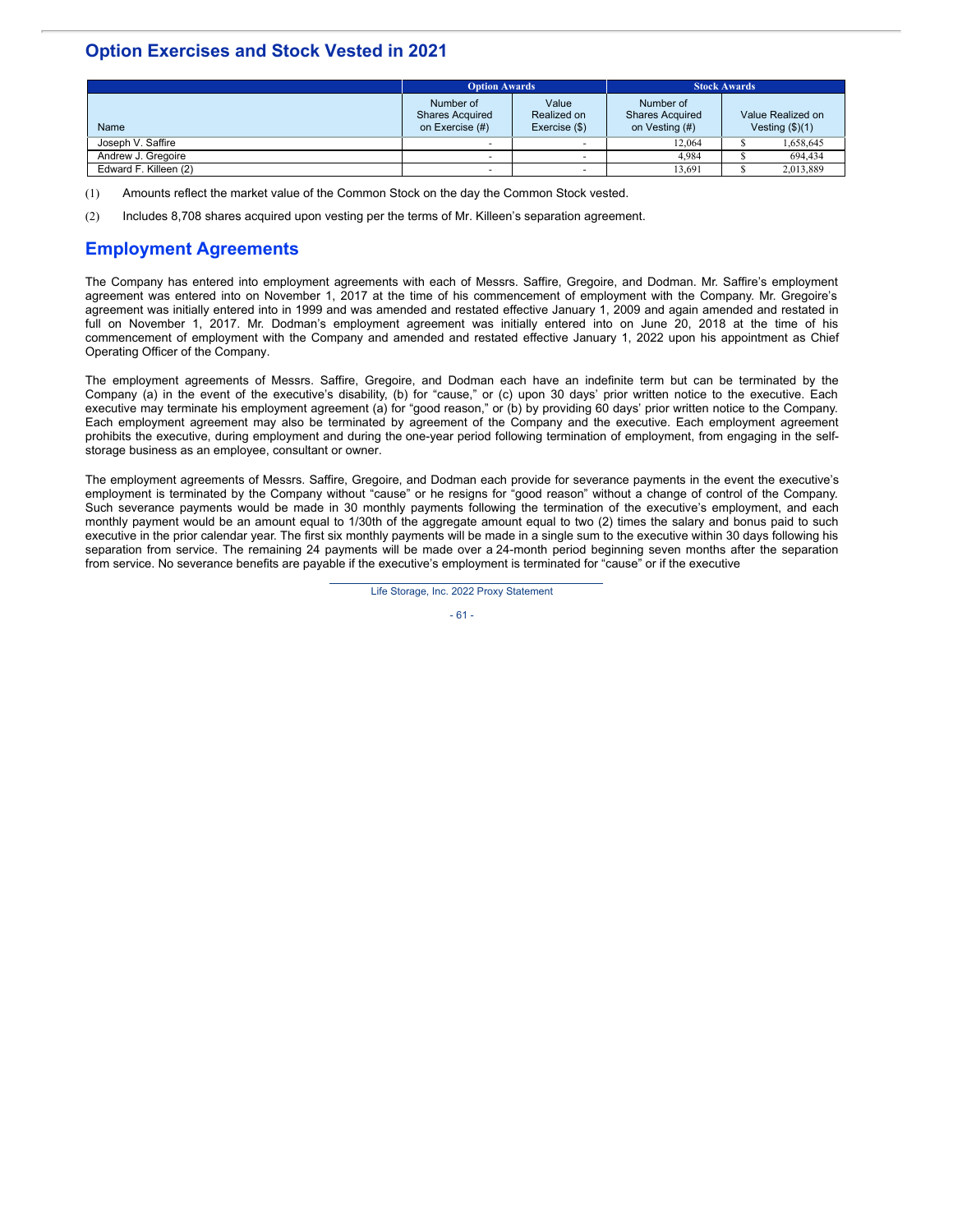retires or voluntarily terminates his employment without "good reason." However, if a "change of control" which qualifies as a "change in the ownership or effective control of the corporation, or in the ownership of a substantial portion of the assets of the corporation" within the meaning of Section 409A of the Internal Revenue Code occurs while the Company is making severance payments, then the payments/remaining payments will be made in a single sum within 30 days following the "change in control." If the "change in control" does not so qualify under Section 409A, then the payments/remaining payments would be transferred to a rabbi trust and payments made from the trust.

The employment agreements of Messrs. Saffire, Gregoire, and Dodman also each provide that upon a termination of the employment of such executive without "cause" or a termination by such executive for "good reason" within twenty-four (24) months following a "change in control" qualifying under Section 409A of the Internal Revenue Code, the executive shall be paid a severance equal to two and one-half (2.5) times the salary and bonus paid to such executive in the prior calendar year. Such severance shall be paid in a lump sum.

The employment agreements also provide that certain employee welfare benefits shall be continued for a period of 30 months after termination of employment in the event the executive's employment is terminated by the Company without "cause" or the executive resigns for "good reason."

Upon any termination of employment, Messrs. Saffire, Gregoire, and Dodman would also be entitled to accrued but unpaid base salary and any benefits payable or provided under broad-based employee benefit plans and programs. No severance benefits are payable, upon a termination of employment by the Company for "cause" or for termination by the executive upon retirement or without "good reason."

The tables below reflect the amount of compensation to each of Messrs. Saffire and Gregoire in the event of termination of such executive's employment described below. The amounts shown assume that such termination was effective as of December 31, 2021.

Life Storage, Inc. 2022 Proxy Statement

- 62 -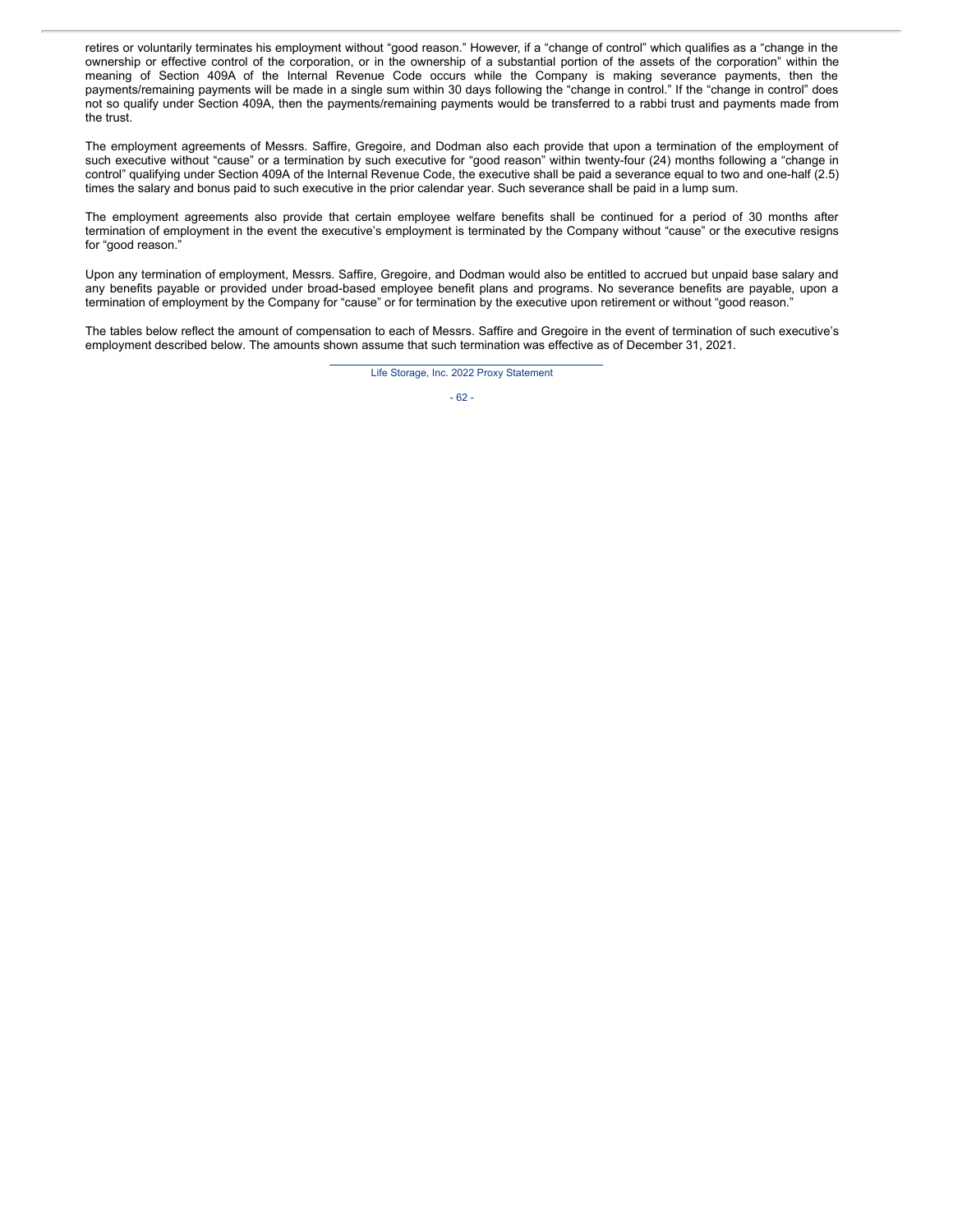### *Potential Payments and Benefits upon Termination of Employment Without Change in Control of the Company* **.**

Upon a termination of the employment of Messrs. Saffire or Gregoire without a "change of control," such executive will be entitled to receive the following benefits:

| Joseph V. Saffire 1                        |       |                |
|--------------------------------------------|-------|----------------|
| Cash Severance                             |       | 3,536,000<br>S |
| Acceleration of Equity Awards 2            |       | $\theta$       |
| <b>Continued Employee Welfare Benefits</b> |       | 48,005         |
|                                            | Total | 3,584,005      |
| Andrew J. Gregoire 1                       |       |                |
| Cash Severance                             |       | 2,340,000      |
| Acceleration of Equity Awards 2            |       | $_{0}$         |
| <b>Continued Employee Welfare Benefits</b> |       | 48,005         |
|                                            | Total | 2,388,005      |

 $\perp$  The amounts set forth in the table are estimates based upon the salary and bonus paid to each executive for 2021. The actual amounts to be paid can only be determined at the time of such executive's separation from the Company.

2 After termination by the Company without "cause," or termination by the executive for "good reason," each of Messrs. Saffire and Gregoire will also be entitled to a pro rata portion of performance-based awards issued to such executive based upon the number of months of employment during the applicable performance periods and the Company's performance through the end of the applicable performance period. Each of Messrs. Saffire and Gregoire were issued performance-based awards on December 19, 2019, December 18, 2020, and December 17, 2021 with performance periods ending December 19, 2022, December 18, 2023, and December 17, 2024, respectively.

Life Storage, Inc. 2022 Proxy Statement

- 63 -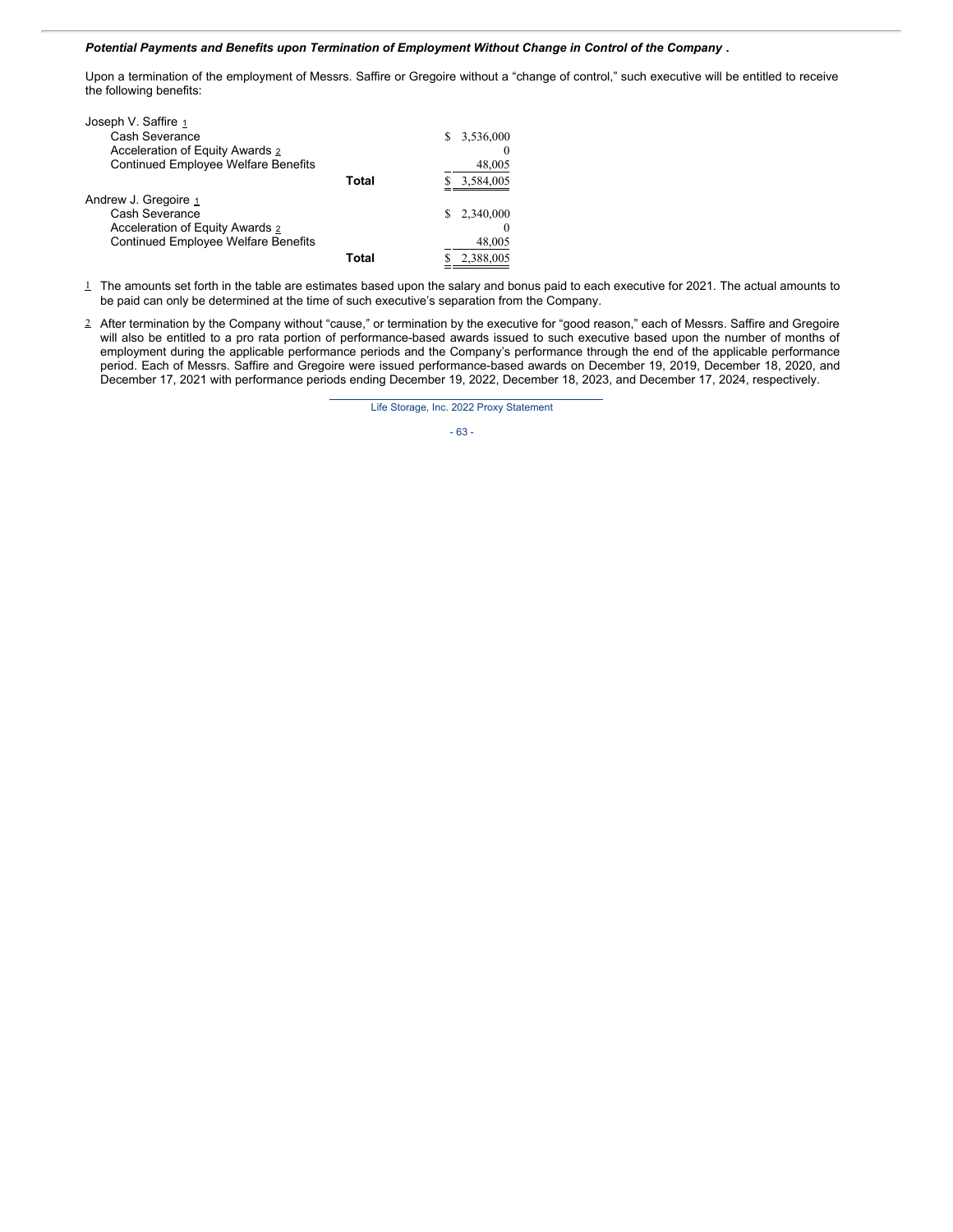#### *Potential Payments and Benefits upon Termination of Employment with Change in Control of the Company* **.**

Upon a termination of the employment of Messrs. Saffire or Gregoire within 24 months following a "change in control," such executive is entitled to receive the following benefits:

| Joseph V. Saffire 1                        |       |   |            |
|--------------------------------------------|-------|---|------------|
| Cash Severance                             |       | S | 4,420,000  |
| Acceleration of Equity Awards 2            |       |   | 5,653,261  |
| <b>Continued Employee Welfare Benefits</b> |       |   | 60,006     |
|                                            | Total |   | 10,133,267 |
| Andrew J. Gregoire 1                       |       |   |            |
| Cash Severance                             |       | S | 2,925,000  |
| Acceleration of Equity Awards 2            |       |   | 1,863,282  |
| <b>Continued Employee Welfare Benefits</b> |       |   | 60,006     |
|                                            | Total |   | 4.848.288  |

- 1 The amounts set forth in the table are estimates based upon the salary and bonus paid to each executive for 2021. Equity awards are valued based upon the closing market price of the Company common stock as of December 31, 2021. The actual amounts to be paid can only be determined at the time of such executive's separation from the Company. The amount of any severance payable to the executive shall be reduced to the extent necessary to avoid imposition of any tax on excess parachute payments under Section 4999 of the Internal Revenue Code.
- 2 After termination by the Company within 24 months following a "change in control," each of Messrs. Saffire and Gregoire, will also be entitled to receive performance-based awards determined as if the date that the "change in control" occurs were the last day of the performance periods of the awards. Each of Messrs. Saffire and Gregoire were issued performance-based awards on December 19, 2019, December 18, 2020, and December 17, 2021 with performance periods ending December 19, 2022, December 18, 2023, and December 17, 2024, respectively.

#### **Certain Definitions**

For purposes of all the employment agreements described above, the following terms have the meanings set forth below:

"*cause*" generally means a material breach of the executive's duties under the executive's employment agreement, or the fraudulent, illegal or other gross misconduct which is materially damaging or detrimental to the Company.

"*change in control*" generally includes:

(i) the acquisition by any person of 20% or more of the outstanding stock of the Company;

Life Storage, Inc. 2022 Proxy Statement

- 64 -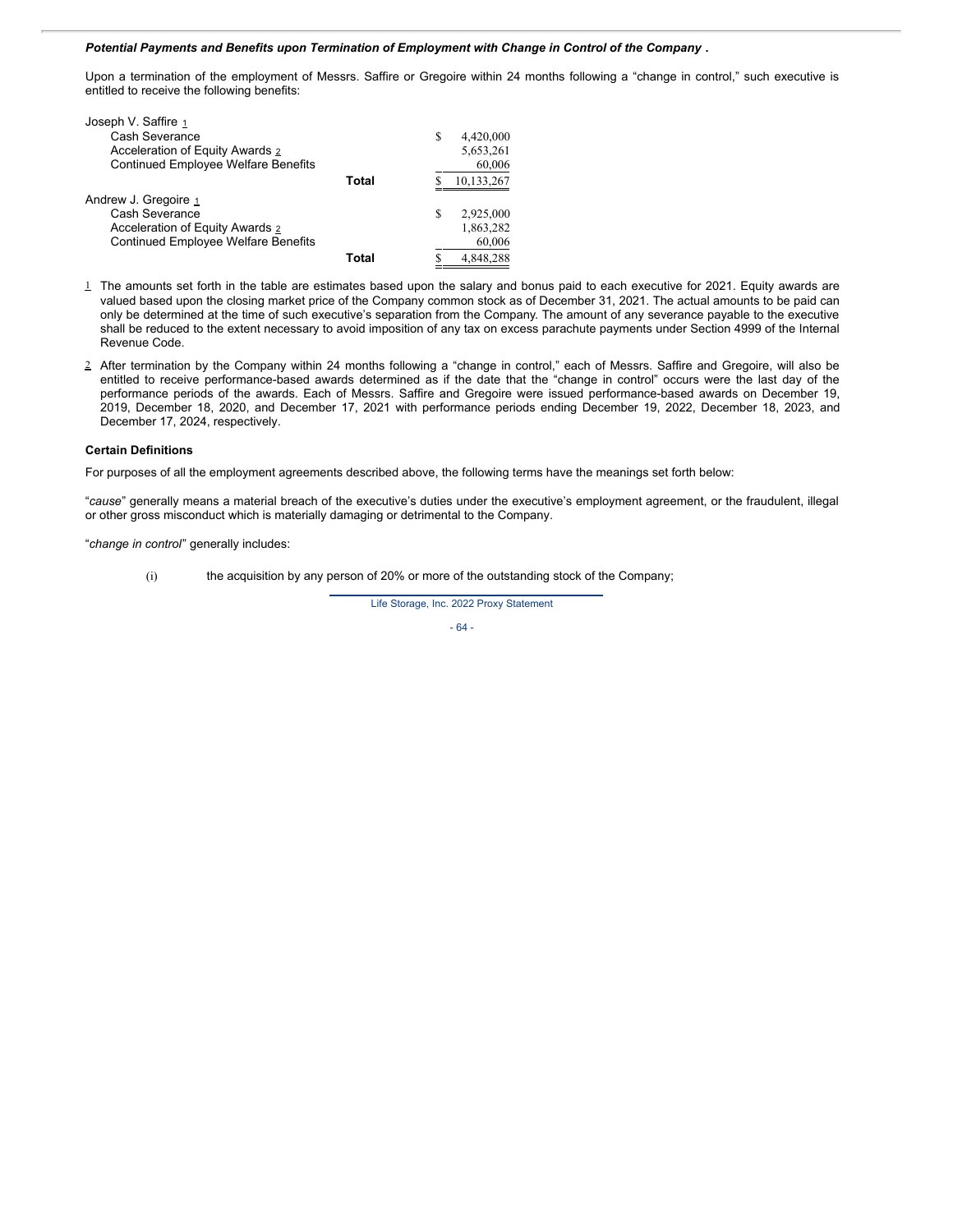- (ii) approval by the Shareholders of the Company of a consolidation, merger or other business combination involving the Company in which the Company is not the surviving entity, other than a transaction in which the holders of the Company's Common Stock immediately prior to the transaction have substantially the same proportionate ownership of Common Stock of the surviving corporation after the transaction;
- (iii) approval by the Shareholders of the Company of any consolidation, merger or other business combination in which the Company is the continuing or surviving corporation but in which the common Shareholders of the Company immediately prior to the transaction do not own at least a majority of the outstanding Common Stock of the continuing or surviving corporation;
- (iv) approval by the Shareholders of the Company of any sale, lease or exchange of substantially all of the assets of the Company and its subsidiaries;
- (v) a change in the majority of the members of the Board of Directors within a 24-month period, unless the election or nomination for election by the Company's Shareholders of each new director was approved by the vote of 2/3 of the directors then still in office who were in office at the beginning of the 24-month period; or
- (vi) more than 50% of the assets of the Company and its subsidiaries are sold, transferred or otherwise disposed of, other than in the usual and ordinary course of its business.

*"good reason*" generally means:

- (i) a material change in the executive's duties and responsibilities or a change in the executive's title or position without the executive's consent;
- (ii) there arises a requirement that the services required to be performed by the executive would necessitate the executive to move his residence at least 50 miles from the Buffalo, New York area;
- (iii) a material reduction by the Company in the executive's compensation or benefits;
- (iv) a material breach of the employment agreement by the Company; or
- (v) the failure of any successor to the Company to specifically assume responsibility for the employment agreement.

Life Storage, Inc. 2022 Proxy Statement

- 65 -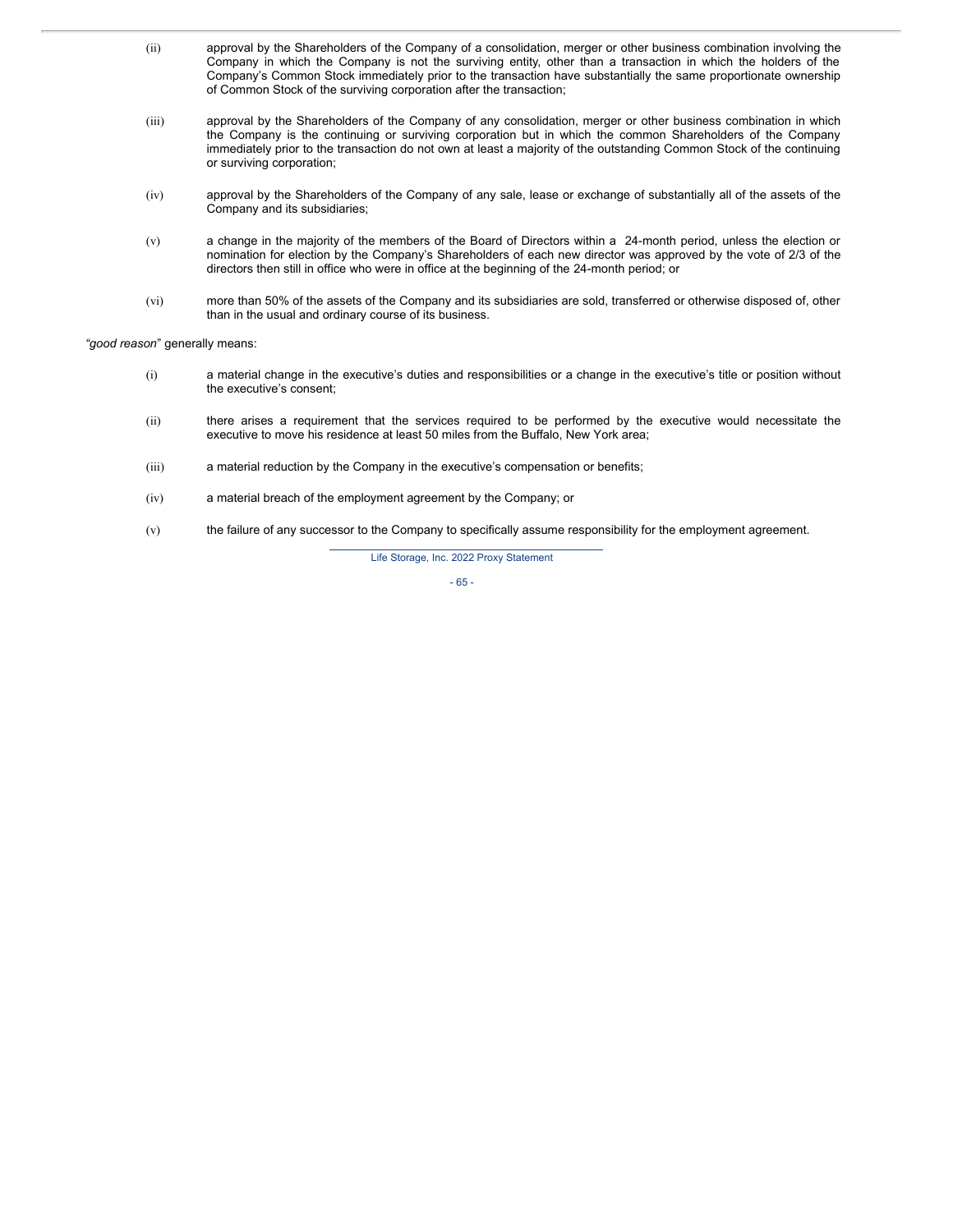# **Pay Ratio Disclosure**

In August 2015, pursuant to a mandate of the Dodd-Frank Wall Street Reform and Consumer Protection Act, the Securities and Exchange Commission (the "SEC") adopted a rule requiring annual disclosure of the ratio of the Company's median employee's total annual compensation to the total annual compensation of the Company's principal executive officer ("PEO"), Joseph Saffire, CEO.

To determine the median employee, we reviewed a list of all employees of the Company and its subsidiaries as of December 31, 2021 and examined total cash compensation paid to each such employee during 2021 including cash paid for employer 401(k) match and cash paid by the Company for health insurance premiums as is consistent with the calculation of compensation for the Named Executive Officers of the Company. Cash compensation was annualized for those employees as of December 31, 2021 who were not employed for the full year. We believe that the use of total cash compensation for all employees is a consistently applied compensation measure because we do not widely grant equity awards to employees.

After identifying the median employee using total cash compensation, we calculated the annual total compensation of such employee using the same methodology we use for our Named Executive Officers as set forth in the Summary Compensation Table for 2021 included in this Proxy Statement. The ratio of annual total compensation of the Company's PEO to the median annual total compensation of all Company employees (excluding the PEO) is as follows:

| Median emplovee's annual total compensation                                                                | \$35,260                |
|------------------------------------------------------------------------------------------------------------|-------------------------|
| Annual total compensation of Mr. Joseph Saffire, our PEO                                                   | \$5,168,69              |
| Ratio of Mr. Joseph Saffire's annual total compensation to the median employee's annual total compensation | $147$ to $\overline{1}$ |

Life Storage, Inc. 2022 Proxy Statement

- 66 -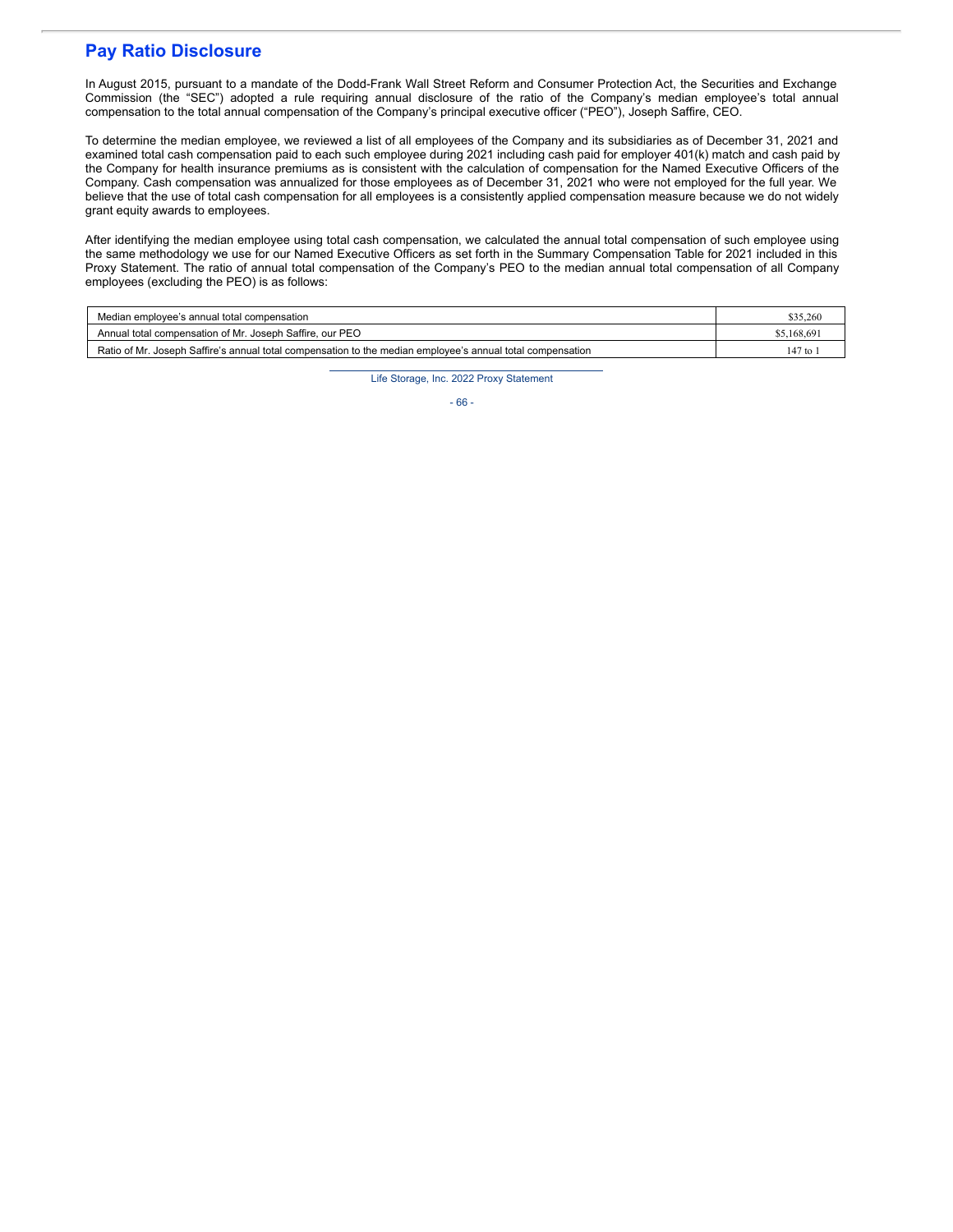# **Compensation and Human Capital Committee Report**

The Compensation and Human Capital Committee evaluates and establishes compensation for Named Executive Officers and oversees the Company's stock plans, and other management incentive, benefit and perquisite programs. Management has the primary responsibility for the Company's financial statements and reporting process, including the disclosure of executive compensation. With this in mind, the Compensation and Human Capital Committee reviewed and discussed with management the disclosure appearing under the heading "Compensation Discussion and Analysis" of this Proxy Statement. The Compensation and Human Capital Committee is satisfied that the Compensation Discussion and Analysis fairly and completely represents the philosophy, intent, and actions of the Company with regard to executive compensation. Based upon this review and discussion with management, we recommended to the Board of Directors that the Compensation Discussion and Analysis be included in this Proxy Statement for filing with the Securities and Exchange Commission, and incorporated by reference into the 2021 Annual Report.

Compensation and Human Capital Committee

STEPHEN R. RUSMISEL, CHAIR MARK G. BARBERIO DANA HAMILTON SUSAN HARNETT

THE FOREGOING REPORT SHALL NOT BE DEEMED TO BE "SOLICITING MATERIAL" OR TO BE "FILED" WITH THE SECURITIES *AND EXCHANGE COMMISSION AND SHOULD NOT BE DEEMED INCORPORATED BY REFERENCE BY ANY GENERAL STATEMENT INCORPORATING BY REFERENCE THIS PROXY STATEMENT INTO ANY FILING UNDER THE SECURITIES ACT OF 1933, AS AMENDED, OR UNDER THE SECURITIES EXCHANGE ACT OF 1934, AS AMENDED, EXCEPT TO THE EXTENT THAT THE COMPANY SPECIFICALLY INCORPORATES THIS INFORMATION BY REFERENCE AND SHALL NOT OTHERWISE BE DEEMED FILED UNDER SUCH ACTS.*

Life Storage, Inc. 2022 Proxy Statement

- 67 -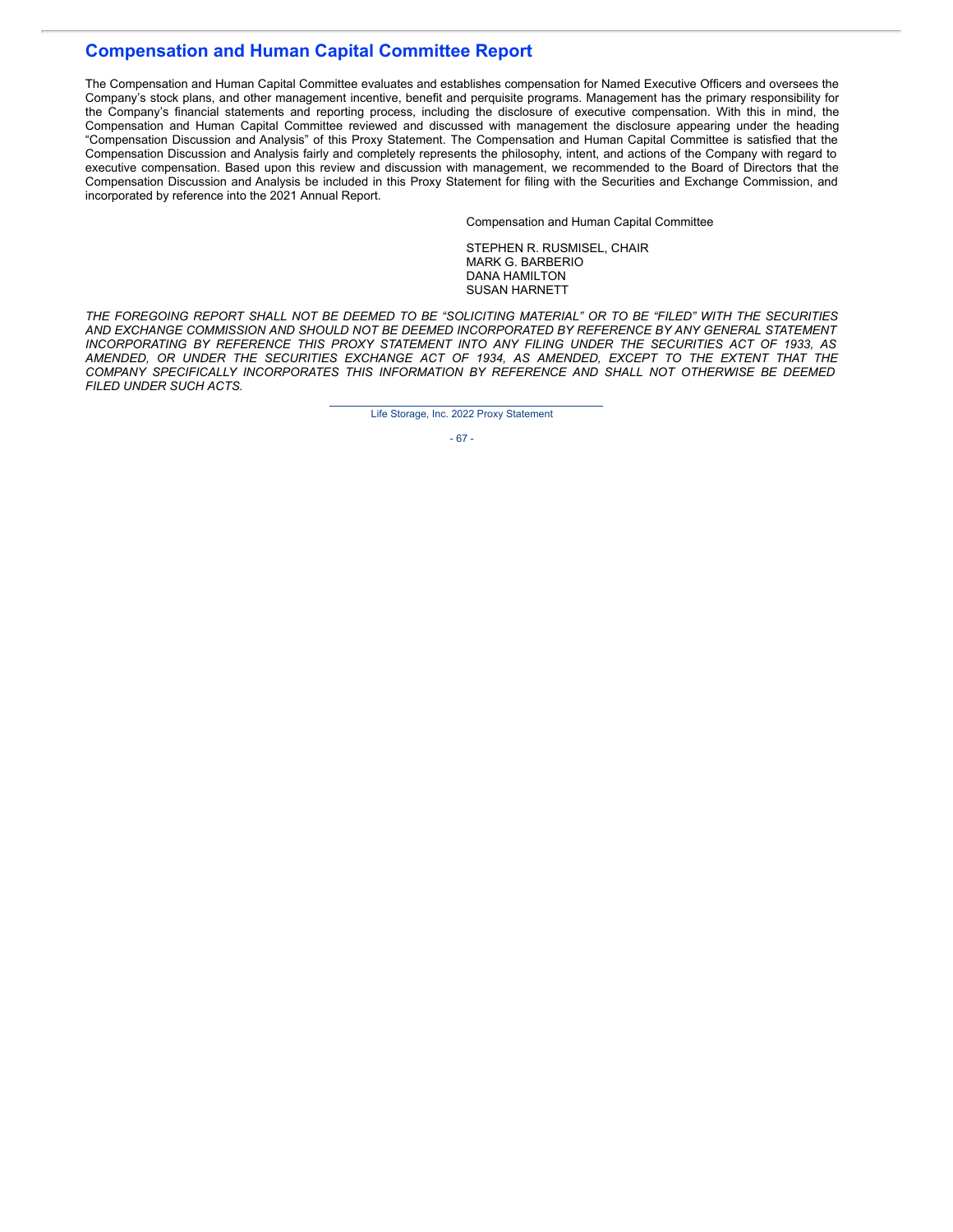# **PROPOSAL 3. PROPOSAL TO APPROVE THE COMPENSATION OF THE COMPANY'S EXECUTIVE OFFICERS**

In accordance with the Dodd-Frank Wall Street Reform and Consumer Protection Act of 2010 (the "Dodd-Frank Act"), we are asking our Shareholders to vote to approve, on an advisory (non-binding) basis, the compensation of the Company's Named Executive Officers as described in detail in the ["Compensation](http://www.sec.gov/Archives/edgar/data/936468/000119312511063609/ddef14a.htm#toc124218_57) Discussion and Analysis" and the accompanying tables in the Executive Compensation section above. This vote is commonly known as "say-on-pay." The Company is currently conducting "say-on-pay" votes every year.

As described in greater detail in the "Compensation Discussion and Analysis" section *,* we seek to closely align the interests of the Named Executive Officers with the interests of our Shareholders. Our compensation programs are designed to reward our Named Executive Officers for the achievement of short-term goals and the achievement of increased total shareholder return, while at the same time avoiding the encouragement of unnecessary or excessive risk-taking. A substantial part of our compensation for Named Executive Officers is performance based and the Company has used performance-based vesting restricted stock as part of the long-term incentive program.

In order to promote the short and long-term interest of our Shareholders, the Company's compensation programs have evolved as necessary over the years. During the last several years, the Compensation and Human Capital Committee has initiated a number of changes to better align management and Shareholder interests. Recent Compensation and Human Capital Committee actions include the following:

• Since 2010, the Company has had in effect a performance-based Annual Incentive Compensation Plan for Executive Officers. This plan for annual incentive awards is two-thirds based upon objective metrics that relate to "targeted" FFO and annual FFO growth relative to publicly traded competitors of the Company. One-third of the potential annual bonus award is subject to the Compensation and Human Capital Committee's evaluation of a number of other metrics which can be changed by the Compensation and Human Capital Committee as it deems appropriate to promote specific goals. The Plan also provides that bonuses shall be returned, to the extent that the Compensation and Human Capital Committee deems appropriate, if they result from restated financial statements of the Company due to a recipient's misconduct, and that the Compensation and Human Capital Committee may make adjustments in bonuses to the extent they were affected by misstatements in the audited financial statements of other companies. The Company recently amended its clawback policy such that if an officer commits a material legal or compliance violation, including a violation of the Company's Code of Ethics, the Company may seek recovery of incentive compensation awarded for the performance period in which the violation occurred.

Life Storage, Inc. 2022 Proxy Statement

- 68 -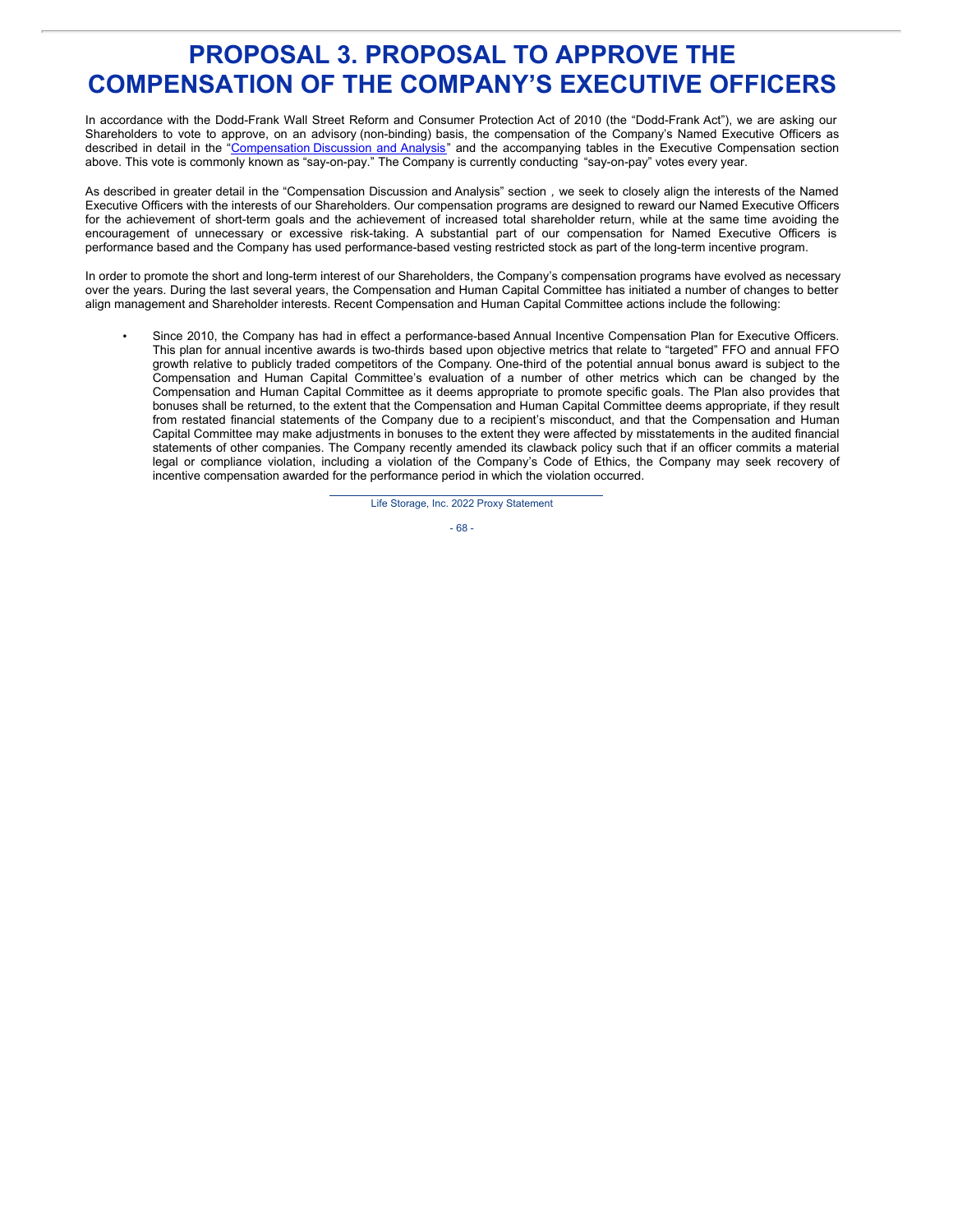- The Compensation and Human Capital Committee has revised long-term incentive awards in a manner to provide a direct linkage between payouts to executive officers and total return to Shareholders. A portion of such awards since 2011 have been made in the form of performance-based awards which are earned based upon the Company's relative total shareholder return compared to certain peer companies.
- Formal minimum share ownership requirements have been adopted for Named Executive Officers and members of the Board of Directors of the Company. Such minimum share ownership requirements were recently amended from three times to five times base fees or salaries. This amended requirement reflects the Compensation and Human Capital Committee's commitment to ensure alignment of management and Shareholder interests.

We believe that the information provided in this Proxy Statement demonstrates that the Company's executive compensation program is designed appropriately to attract and retain talented executives and to align the executives' interests with Shareholders' interests. Accordingly, the Board of Directors recommends that Shareholders approve the compensation of the Company's Named Executive Officers by approving the following say-on-pay resolution:

> RESOLVED, that the Shareholders of Life Storage, Inc. approve, on an advisory basis, the compensation of the executive officers identified in the "Summary Compensation Table," as disclosed in the Life Storage, Inc. 2022 Proxy Statement pursuant to Item 402 of Regulation S-K, including the Compensation Discussion and Analysis, the compensation tables and the accompanying footnotes and narratives.

Say-on-pay votes under the Dodd-Frank Act are advisory. Although the results of the say-on-pay vote do not bind the Company, the Board of Directors will review the results very carefully. The Board of Directors views the vote as providing important information regarding investor sentiment about the Company's executive compensation philosophy, policies and practice.

The affirmative vote of a majority of the votes cast is required for approval of the advisory resolution above. For purposes of the vote on this proposal, abstentions and broker non-votes will not be counted as votes cast and will have no effect on the result of the vote, although they will be considered present for the purpose of determining the presence of a quorum.

#### **THE BOARD OF DIRECTORS RECOMMENDS A VOTE "FOR" THE PROPOSAL TO APPROVE THE COMPENSATION OF THE COMPANY'S EXECUTIVE OFFICERS.**

Life Storage, Inc. 2022 Proxy Statement

- 69 -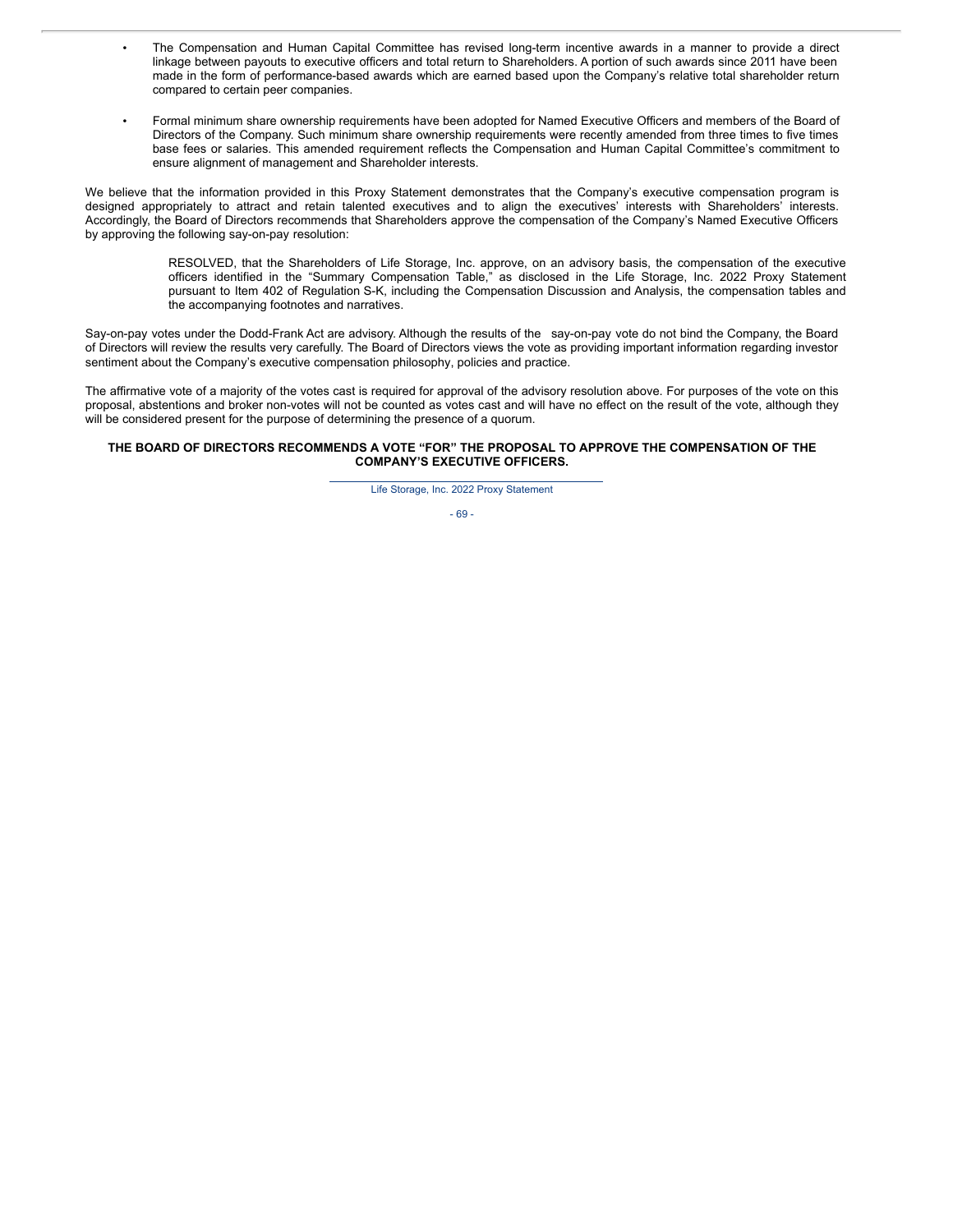## **CERTAIN TRANSACTIONS**

Michael Rogers and John Rogers, brothers of Mr. David L. Rogers, and Christopher Rogers, son of Mr. David L. Rogers, are employees of the Company. In 2021, Michael Rogers was paid a base salary and bonus of approximately \$702,000. Additionally, in 2021, Michael Rogers was granted 3,750 shares of restricted stock which vest ratably over a period of five years and performance-based awards with a maximum potential award of 7,500 shares of Company stock based on the Company's total shareholder return over a three-year period as compared to its peer group (such amounts have been adjusted to reflect the impact of the three-for-two distribution of common stock announced by the Company on January 4, 2021 and distributed on January 27, 2021 to shareholders of record on January 15, 2021). His 2022 salary is approximately \$328,000. Additionally, in January 2022, Michael Rogers was granted 3,000 shares of restricted stock which vest ratably over a period of five years and performance-based awards with a maximum potential award of 6,000 shares of Company stock based on the Company's total shareholder return over a three-year period as compared to its peer group. In 2021, John Rogers was paid a base salary and bonus of approximately \$179,000. His 2022 salary is approximately \$184,000. In 2021, Christopher Rogers was paid a base salary and bonus of approximately \$106,000. Additionally, in 2021, Christopher Rogers was granted 500 shares of restricted stock which vest ratably over a period of five years. His 2022 salary is approximately \$120,000. The Company has entered into agreements with Michael Rogers and John Rogers which provide for a severance payment by the Company in the event they are terminated from employment after a change of control of the Company. The severance payment is equal to two times their salary and bonus for the prior calendar year. Such agreements are consistent with agreements with similarly situated employees of the Company.

Frederick G. Attea was Senior Counsel at the law firm of Phillips Lytle LLP prior to his death in 2021. Phillips Lytle LLP has represented the Company since its inception and is currently representing the Company and various joint ventures in which the Company has an ownership interest. Mr. Frederick G. Attea married Mr. Saffire's mother-in-law in September 2017. For 2021, Phillips Lytle LLP's legal fees for services rendered to the Company and to the various joint ventures in which the Company has ownership interests totaled \$2,329,303.

The transactions and arrangements above were reviewed and disclosed under the Company's policies and procedures regarding relatedparty transactions.

## **PROPOSALS OF SHAREHOLDERS FOR THE 2023 ANNUAL MEETING**

To be considered for inclusion in the proxy materials for the 2023 Annual Meeting of Shareholders, Shareholder proposals must be received by the Secretary of the Company, 6467 Main Street, Williamsville, New York 14221, no later than December 15, 2022.

The Company's By-Laws set forth the procedure to be followed by a Shareholder who wishes to recommend one or more persons for nomination to the Board of Directors or present a proposal at an annual meeting. Only a Shareholder of record entitled to vote at an annual meeting may present a proposal and must give timely written notice thereof to the Secretary of the Company at the address noted above. Generally, to be timely, a

Life Storage, Inc. 2022 Proxy Statement

- 70 -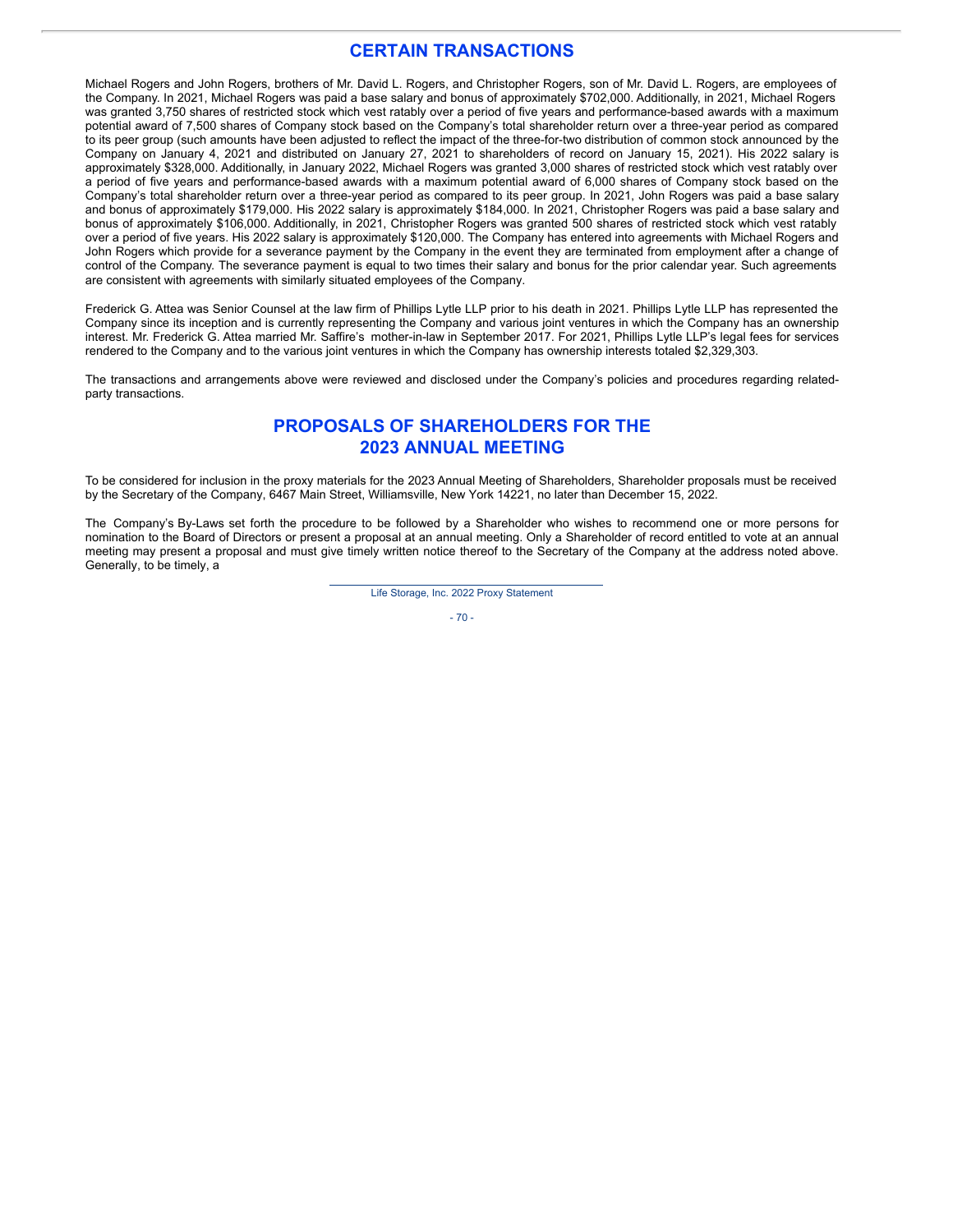Shareholder's notice shall set forth all information required under the By-laws and shall be delivered to the Secretary not earlier than the 150th day (i.e. November 15, 2022) nor later than the 120th day (i.e. December 15, 2022) prior to the first anniversary of the date of the proxy statement for the preceding year's annual meeting. However, in the event that the date of the annual meeting is advanced or delayed by more than 30 days from the first anniversary of the date of the preceding year's annual meeting, to be timely, notice by a Shareholder must be so delivered not earlier than the 150th day prior to the date of such annual meeting and not later than the later of the 120th day prior to the date of such annual meeting, as originally convened, or the tenth day following the day on which public announcement of the date of such meeting is first made.

Life Storage, Inc. 2022 Proxy Statement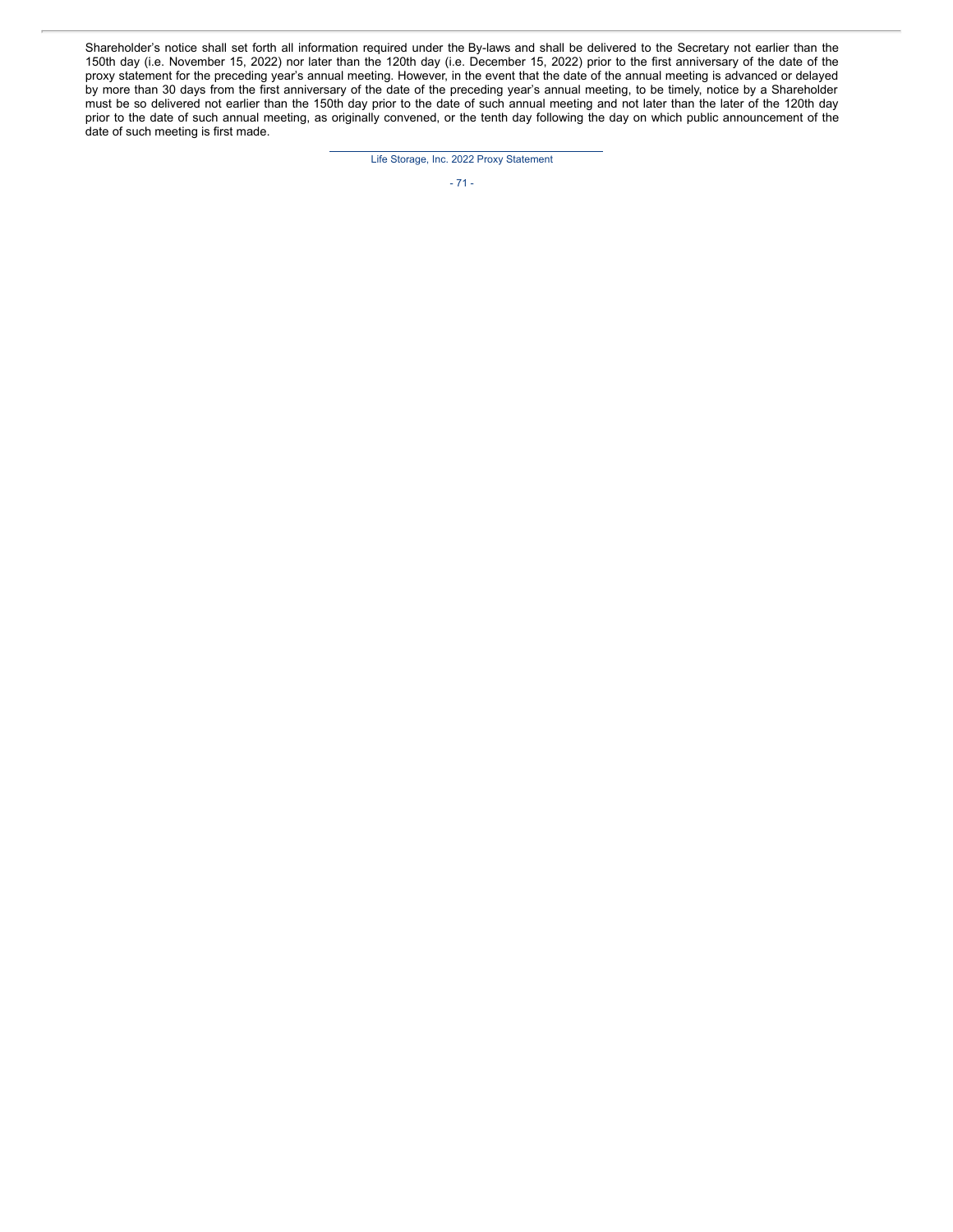## **VOTING AND VIRTUAL MEETING INFORMATION**

This Proxy Statement and the form of proxy are furnished in connection with the solicitation of proxies on behalf of the Board of Directors of the Company for the Annual Meeting to be held virtually over the Internet on Thursday, May 26, 2022 at 9:00 a.m. (E.D.T.), and at any adjournment thereof, for the purposes set forth in the accompanying Notice of Annual Meeting of Shareholders. No physical meeting will be held. This Proxy Statement and form of proxy are first being made available to Shareholders on April 14, 2022.

Shareholders of record may vote by (i) using the toll-free telephone number shown on the proxy card, (ii) voting via the Internet at the address shown on the proxy card, or (iii) marking, dating, signing and returning a paper proxy card. Returning your completed proxy will not prevent you from voting these shares at the Annual Meeting should you wish to do so. The proxy may be revoked at any time before it is voted by delivering to the Secretary of the Company a written revocation or a duly executed proxy (including a telephone or Internet vote) as of a later date.

If you are a beneficial owner of shares held in street name and wish to vote in person at the Annual Meeting, you must obtain a "legal proxy" from the organization that holds your shares. A legal proxy is a written document that authorizes you to vote your shares held in street name at the Annual Meeting. Please contact the organization that holds your shares for instructions regarding obtaining a legal proxy. Even if you plan to attend the Annual Meeting over the Internet, we recommend that you submit your proxy card or voting instructions, or that you vote your shares by telephone or through the Internet, so that your vote will be counted if you later decide not to attend the Annual Meeting.

We have designed our virtual meeting such that shareholders have equivalent rights to participate and ask and hear management's responses to appropriate questions as they had at our prior in-person meetings. You will be able to attend the Annual Meeting, vote your shares electronically, and submit questions in writing during the meeting by visiting *www.virtualshareholdermeeting.com/LSI2022* and entering your unique voter identification number. As was the case at our prior in-person meetings, to ensure the meeting is conducted in a manner that is fair to all shareholders, the Chair (or such other person designated by our Board) may exercise broad discretion in recognizing shareholders who wish to participate, the order in which questions are asked and the amount of time devoted to any one question. We also reserve the right to edit or reject questions we deem personal, profane or otherwise inappropriate. Instructions for submitting written questions during the meeting are available at *www.virtualshareholdermeeting.com/LSI2022*.

We will have technicians ready to assist you with any technical difficulties you may have accessing the virtual meeting. If you encounter any difficulties accessing the virtual meeting during the check-in or meeting time, please call the technical support number at 844-986-0822 (US) or 303-562-9302 (International).

We are providing these materials on behalf of the Board to ask for your vote and to solicit your proxies for use at the Annual Meeting, or any adjournments or postponements thereof.

Life Storage, Inc. 2022 Proxy Statement

- 72 -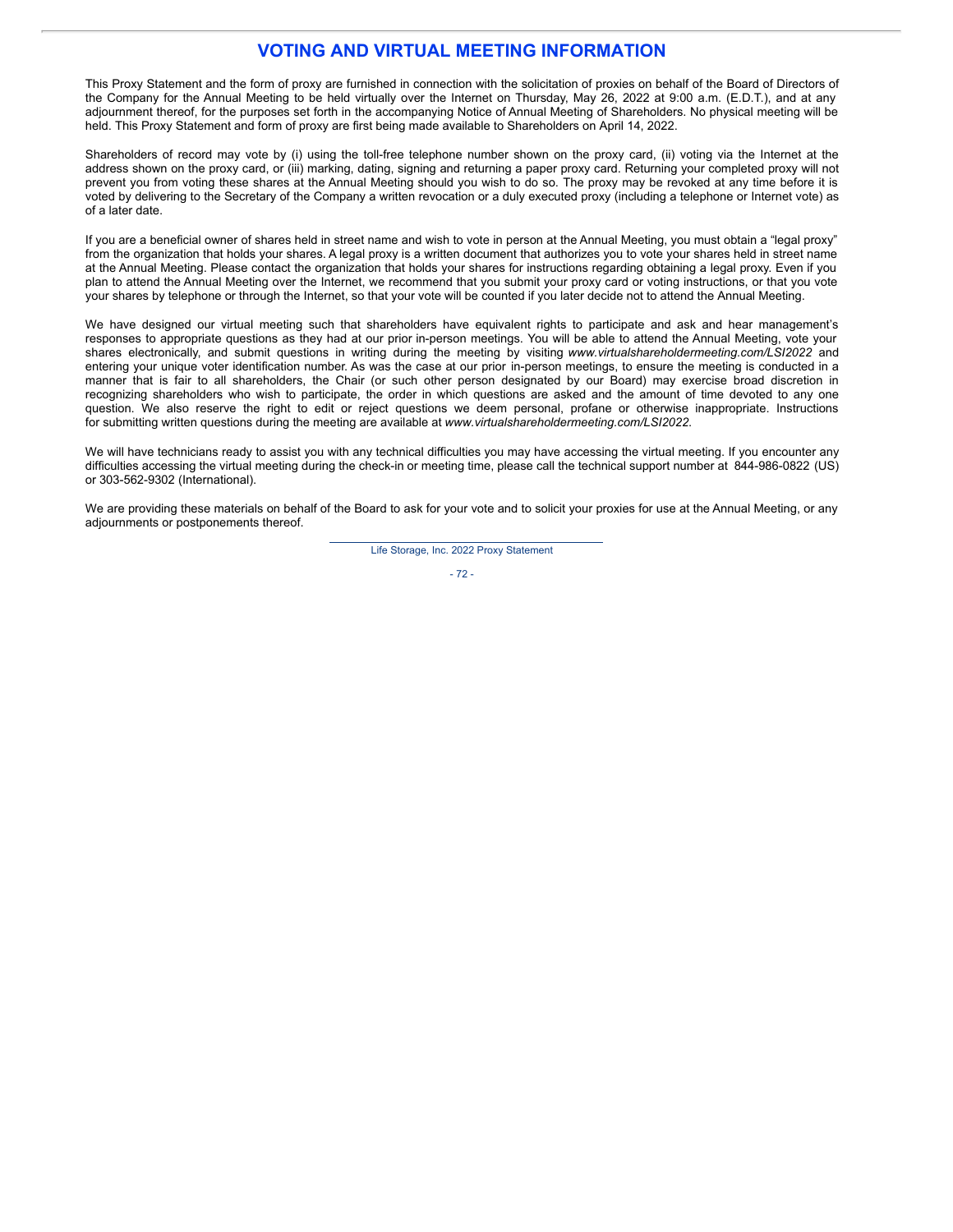We have made these materials available to you on the Internet or, upon your request, delivered printed versions of these materials to you by mail, because you were a Shareholder as of March 29, 2022, the record date fixed by the Board, and are therefore entitled to receive Notice of the Annual Meeting and to vote on matters presented at the meeting.

We are pleased to take advantage of the SEC rules that allow us to furnish proxy materials to you on the Internet. These rules allow us to provide our Shareholders with the information they need, while lowering the costs of delivery and reducing the environmental impact of our Annual Meeting.

Our Annual Report to Shareholders (the "2021 Annual Report") includes a copy of our Annual Report on Form 10-K for the fiscal year ended December 31, 2021, as filed with the SEC on February 25, 2022, excluding exhibits. On or about April 14, 2022, we mailed you a notice containing instructions on how to access this Proxy Statement and our 2021 Annual Report and vote over the Internet. If you received the notice by mail, you will not receive a printed copy of the proxy materials in the mail. The notice instructs you on how you may submit your proxy. If you received the notice by mail and would like a printed copy of our proxy materials, you should follow the instructions for requesting those materials in the notice.

All Shareholders receiving this Proxy Statement should have also received a paper copy or access to an electronic copy of the 2021 Annual Report, which includes our Annual Report on Form 10-K for the year ended December 31, 2021. Shareholders may request a free copy of our 2021 Annual Report on Form 10-K, including financial statements and schedules, by sending a written request to: Life Storage, 6467 Main Street, Williamsville, NY 14221, Attention: Investor Services. Alternatively, Shareholders can access the 2021 Annual Report on Form 10-K and other financial information on Life Storage's "Investor Relations" section of its website at lifestorage.com.

The entire cost of preparing, assembling and mailing the proxy material will be borne by the Company. The Company will reimburse brokerage firms, banks and other securities custodians for their expenses in forwarding proxy materials to their principals. Solicitations other than by mail may be made by officers or by employees of the Company without additional compensation.

Only Shareholders of record at the close of business on March 29, 2022 are entitled to notice of, to vote at, and to participate in the Annual Meeting and at all adjournments thereof. At the close of business on March 29, 2022, there were 84,199,759 shares of the Company's common stock ("Common Stock") issued and outstanding. Each share of Common Stock has one vote. A majority of shares entitled to vote at the Annual Meeting will constitute a quorum. If a share is represented for any purpose at the meeting, it is deemed to be present for all other purposes. Abstentions and shares held of record by a broker or its nominee ("Broker Shares") that are voted on any matter are included in determining whether a quorum is present. Broker Shares that are not voted on any matter at the Annual Meeting will not be included in determining whether a quorum is present.

#### *Note to Beneficial Owners*

Under the rules of the New York Stock Exchange ("NYSE"), brokers or nominees have the authority to vote shares held for a beneficial owner on "routine" matters, such as the

Life Storage, Inc. 2022 Proxy Statement

- 73 -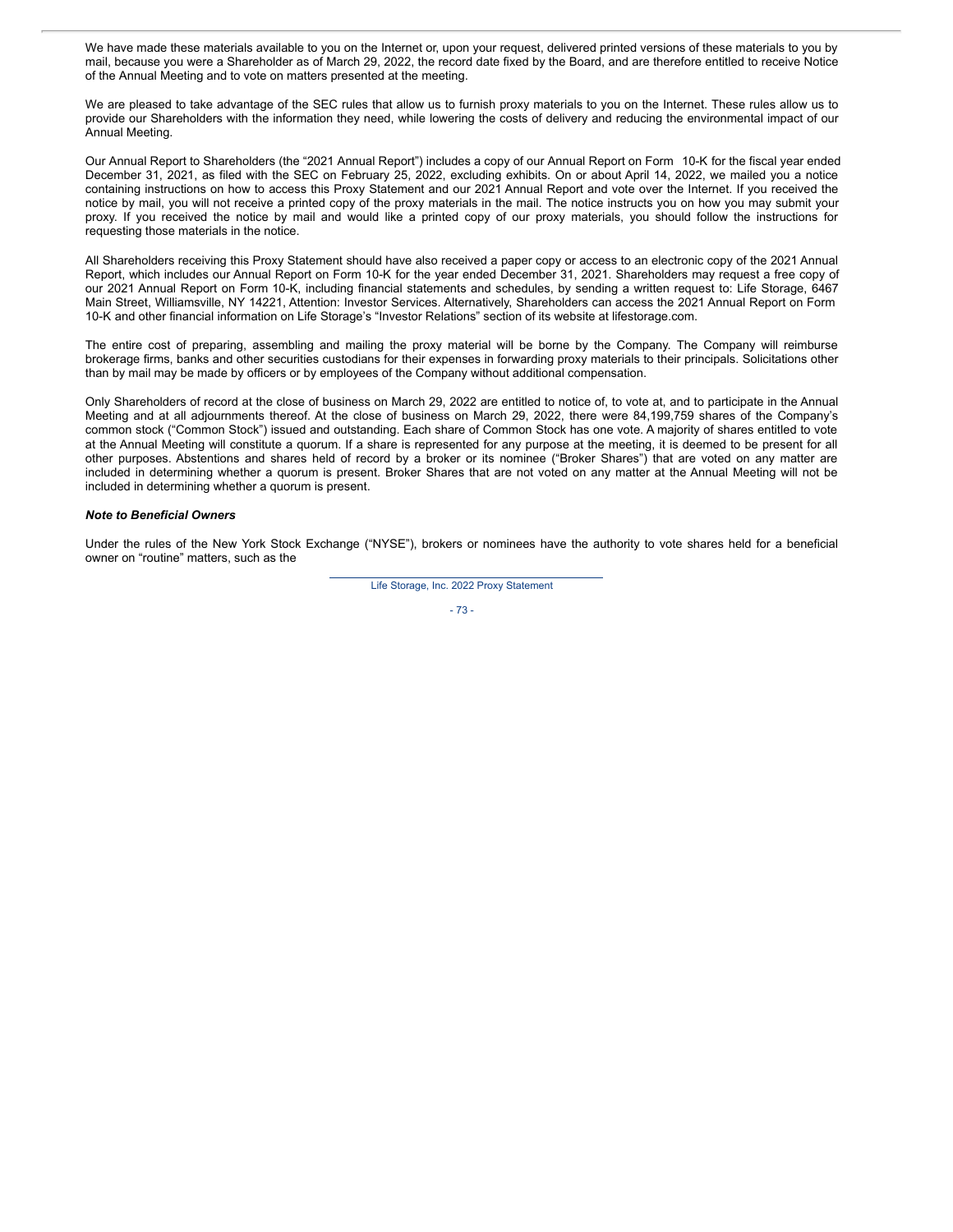ratification of the selection of the Company's independent registered public accounting firm, without instructions from the beneficial owner of those shares. The election of directors and the non-binding vote on the compensation of the Company's executive officers are considered "non-routine" matters. As a result, if a broker or nominee does not receive voting instructions from the beneficial owner of shares held by such broker or nominee, those shares will not be voted and will be considered broker non-votes with respect to those "non-routine" matters. Therefore, it is very important for beneficial owners holding shares in this manner to provide voting instructions to their broker or other nominee.

Important Notice Regarding the Availability of Proxy Materials for the Shareholder Meeting to be held on May 26, 2022

The Proxy Statement and Annual Report on Form 10-K for the year ended December 31, 2021 are available at **www.proxyvote.com.**

Life Storage, Inc. 2022 Proxy Statement

- 74 -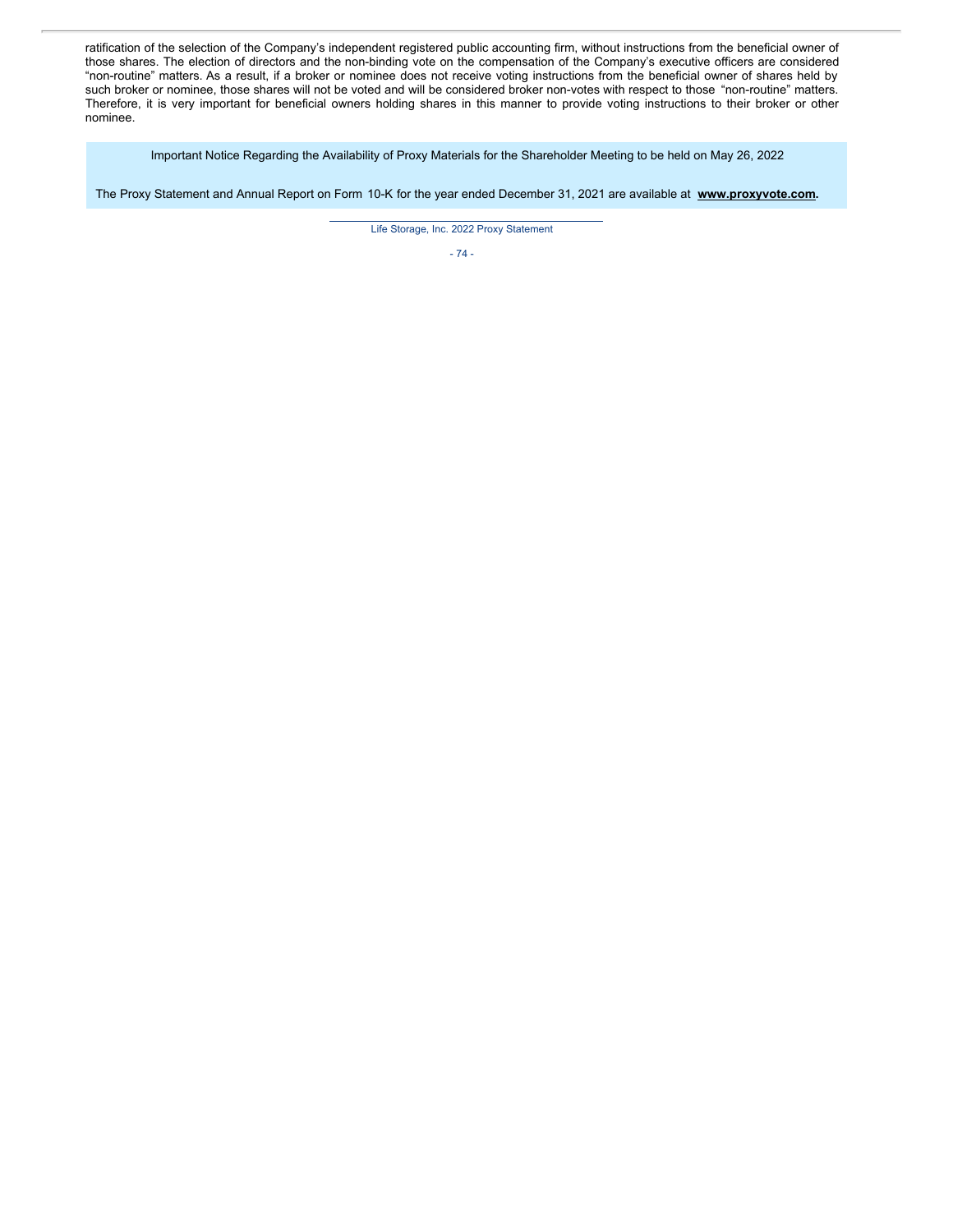## **OTHER MATTERS**

At the time of the preparation of this Proxy Statement, the Board of Directors of the Company did not contemplate or expect that any business other than that pertaining to the subjects referred to in this Proxy Statement would be brought up for action at the meeting, but in the event that other business calling for a Shareholders' vote does properly come before the meeting, the Proxies will vote thereon according to their best judgment in the interest of the Company.

A COPY OF LIFE STORAGE, INC.'S ANNUAL REPORT ON FORM 10-K FOR THE YEAR ENDED DECEMBER 31, 2021 (the "2021 **10-K") FILED WITH THE SECURITIES AND EXCHANGE COMMISSION IS AVAILABLE WITHOUT CHARGE TO THOSE SHAREHOLDERS WHO WOULD LIKE MORE DETAILED INFORMATION CONCERNING THE COMPANY. TO OBTAIN A COPY, PLEASE WRITE TO: ANDREW J. GREGOIRE, SECRETARY, LIFE STORAGE, INC., 6467 MAIN STREET, WILLIAMSVILLE, NEW YORK, 14221. THE 2021 10-K IS ALSO AVAILABLE ON THE COMPANY'S WEBSITE (***www.lifestorage.com***).**

By Order of the Board of Directors,

Andrew J. Gregoire **Secretary** 

April 14, 2022

Life Storage, Inc. 2022 Proxy Statement

- 75 -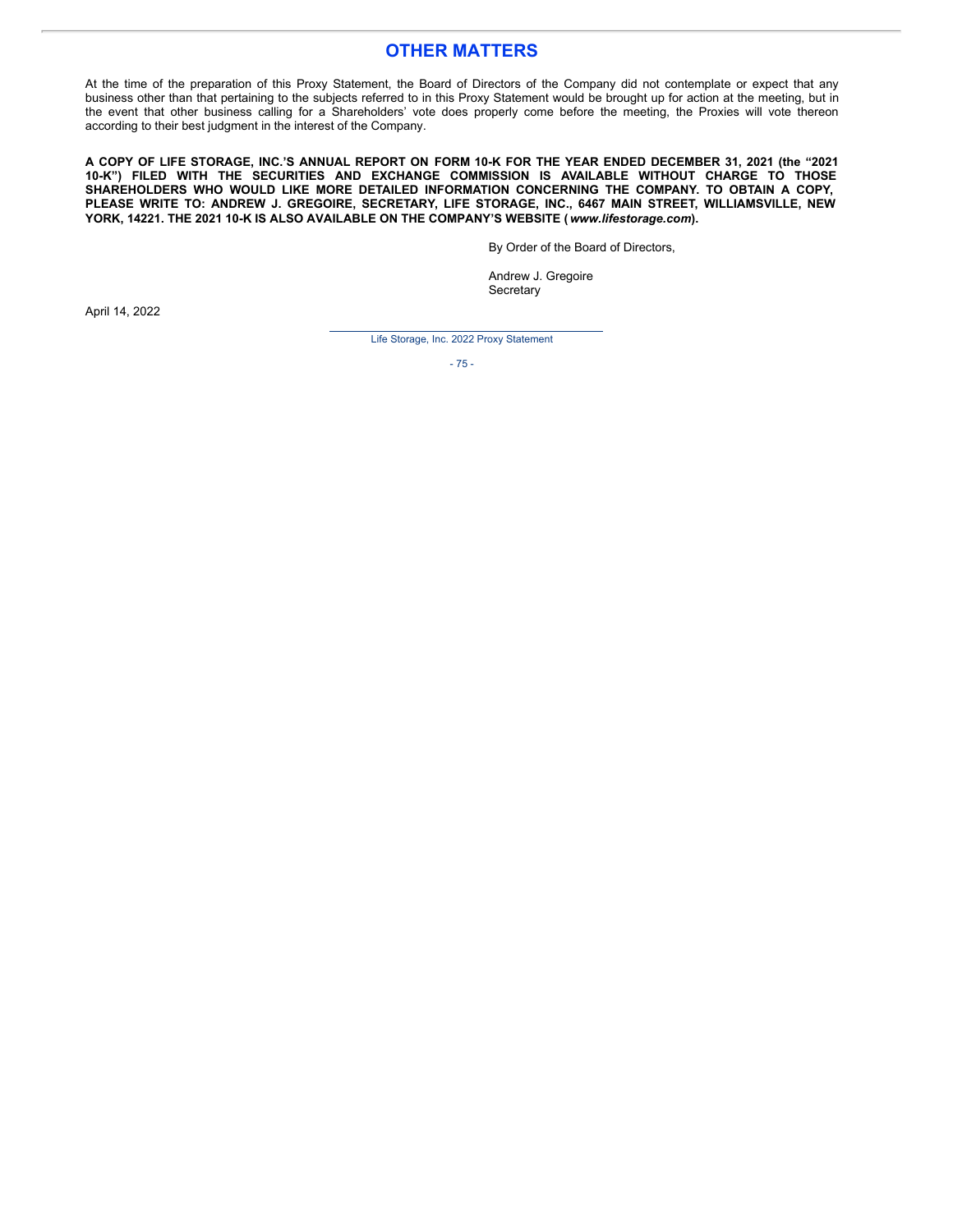

*LIFE STORAGE, INC. 6467 MAIN ST. WILLIAMSVILLE, NY 14221*



**VOTE BY INTERNET - www.proxyvote.com or scan the QR Barcode above** Use the Internet to transmit your voting instructions and for electronic delivery of information up until 11:59 p.m. Eastern Time the day before the cut-off date or meeting date. Have your proxy card in hand when you access the web site and follow the instructions to obtain your records and to create an electronic voting instruction form.

*During The Meeting* - Go to **www.virtualshareholdermeeting.com/LSI2022** You may attend the meeting via the Internet and vote during the meeting. Have the information that is printed in the box marked by the arrow available and follow the instructions.

### **VOTE BY PHONE - 1-800-690-6903**

Use any touch-tone telephone to transmit your voting instructions up until 11:59 p.m. Eastern Time the day before the cut-off date or meeting date. Have your proxy card in hand when you call and then follow the instructions. **VOTE BY MAIL**

Mark, sign and date your proxy card and return it in the postage-paid envelope we have provided or return it to Vote Processing, c/o Broadridge, 51 Mercedes Way, Edgewood, NY 11717.

#### TO VOTE, MARK BLOCKS BELOW IN BLUE OR BLACK INK AS FOLLOWS:

— — — — — — — — — — — — — — — —

— — — — — — — — — — — — — — — — — — — — — — — — — — — — — — — — —

KEEP THIS PORTION FOR YOUR RECORDS

|                                                                                                                                                                                     |                                                                                                                                                                                                                                                                                                               |                                                                            |                   |                          | DETACH AND RETURN THIS PORTION ONLY<br>THIS PROXY CARD IS VALID ONLY WHEN SIGNED AND DATED.                                                                           |        |                |         |
|-------------------------------------------------------------------------------------------------------------------------------------------------------------------------------------|---------------------------------------------------------------------------------------------------------------------------------------------------------------------------------------------------------------------------------------------------------------------------------------------------------------|----------------------------------------------------------------------------|-------------------|--------------------------|-----------------------------------------------------------------------------------------------------------------------------------------------------------------------|--------|----------------|---------|
| The Board of Directors recommends you vote FOR the<br>following:                                                                                                                    |                                                                                                                                                                                                                                                                                                               | For<br>All                                                                 | Withhold<br>All   | For All<br>Except        | To withhold authority to vote for<br>any<br>individual nominee(s), mark<br>"For All<br>Except" and write the number( $s$ )<br>of the nominee(s) on the line<br>below. |        |                |         |
| Election of directors:<br>1.                                                                                                                                                        |                                                                                                                                                                                                                                                                                                               | $\Box$                                                                     | $\Box$            | $\Box$                   |                                                                                                                                                                       |        |                |         |
| <b>Nominees</b>                                                                                                                                                                     |                                                                                                                                                                                                                                                                                                               |                                                                            |                   |                          |                                                                                                                                                                       |        |                |         |
| 01) Mark G. Barberio                                                                                                                                                                | 02) Joseph V. Saffire                                                                                                                                                                                                                                                                                         | 03) Stephen R. Rusmisel<br>04) Arthur L. Havener, Jr.<br>05) Dana Hamilton |                   |                          |                                                                                                                                                                       |        |                |         |
| 06) Edward J. Pettinella                                                                                                                                                            | 07) David L. Rogers                                                                                                                                                                                                                                                                                           |                                                                            | 08) Susan Harnett |                          |                                                                                                                                                                       |        |                |         |
| The Board of Directors recommends you vote FOR the following proposals:                                                                                                             |                                                                                                                                                                                                                                                                                                               |                                                                            |                   |                          |                                                                                                                                                                       | For    | <b>Against</b> | Abstain |
| Ratification of the appointment of Ernst $\&$ Young LLP as the independent registered public accounting firm for the Company for<br>2.<br>the fiscal year ending December 31, 2022. |                                                                                                                                                                                                                                                                                                               |                                                                            |                   |                          |                                                                                                                                                                       | $\Box$ | □              | п       |
| Proposal to approve the compensation of the Company's executive officers.<br>3.                                                                                                     |                                                                                                                                                                                                                                                                                                               |                                                                            |                   |                          |                                                                                                                                                                       | □      | □              | □       |
| meeting, or any adjournment(s) thereof.                                                                                                                                             | NOTE: In their discretion, the proxies are authorized to vote upon any matters of business which may properly come before the                                                                                                                                                                                 |                                                                            |                   |                          |                                                                                                                                                                       |        |                |         |
| partnership name by authorized officer.<br>Signature [PLEASE SIGN WITHIN BOX]                                                                                                       | Please sign exactly as your name(s) appear(s) hereon. When signing as attorney, executor,<br>administrator, or other fiduciary, please give full title as such. Joint owners should each sign<br>personally. All holders must sign. If a corporation or partnership, please sign in full corporate or<br>Date |                                                                            |                   | Signature (Joint Owners) | Date                                                                                                                                                                  |        |                |         |